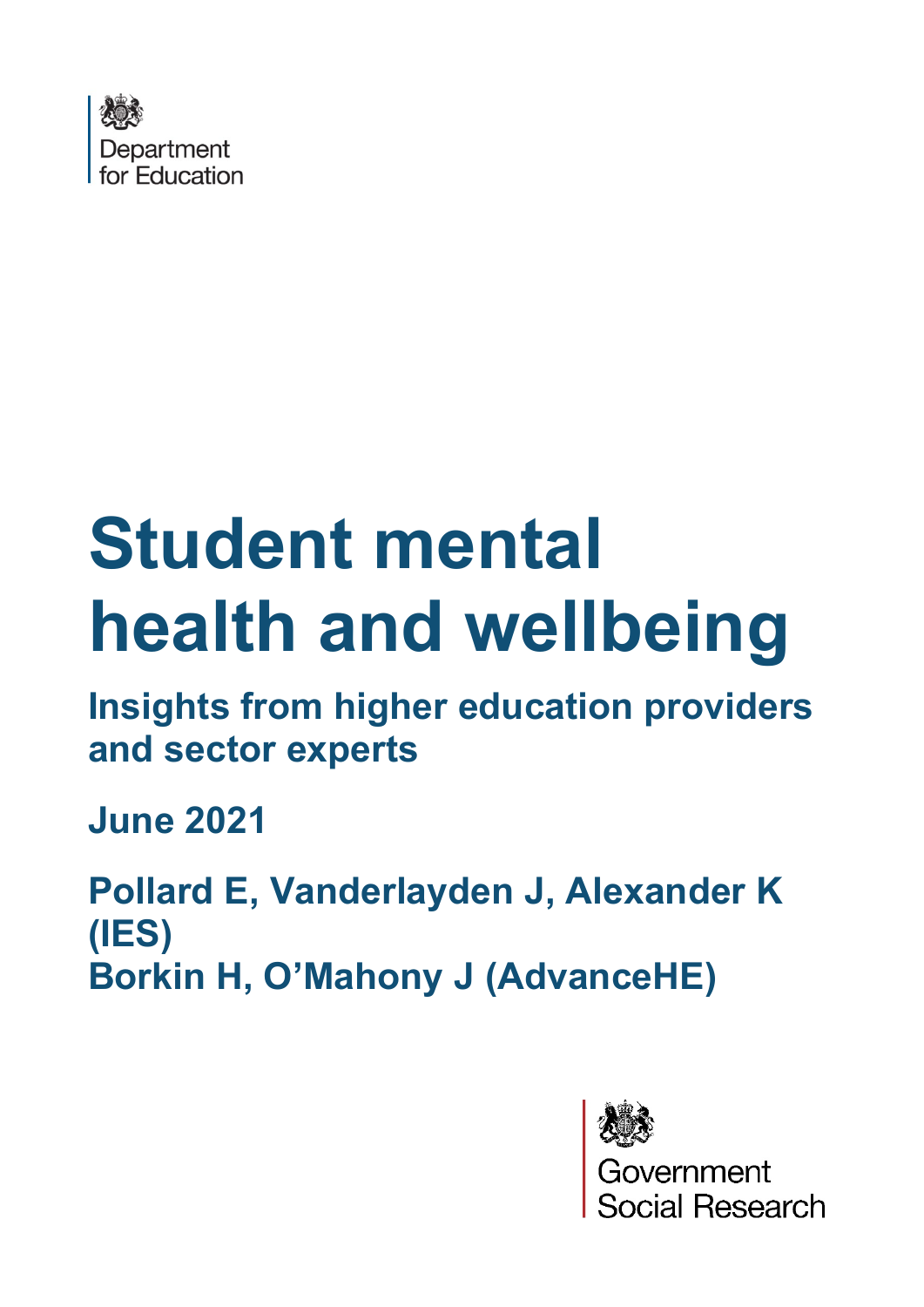## **Institute for Employment Studies**

IES is an independent, apolitical, international centre of research and consultancy in public employment policy and HR management. It works closely with employers in all sectors, government departments, agencies, professional bodies and associations. IES is a focus of knowledge and practical experience in employment and training policy, the operation of labour markets, and HR planning and development. IES is a not-for-profit organisation.

## **Advance HE**

Established in March 2018 following the merger of the Equality Challenge Unit, the Higher Education Academy and the Leadership Foundation for Higher Education, Advance HE supports universities in putting institutional strategy into practice for the benefit of students, staff and society. It brings together HE-focused expertise in governance, leadership and management, teaching and leadership, and equality, diversity and inclusion.

## **Acknowledgements**

The authors are grateful to the staff at HE providers across England who provided their feedback and insights to the consultation survey. We are also indebted to the support and direction of Jane Carr at the Department for Education; and expert input from: Sally Wilson and Clare Huxley at IES, Jonathan Neves at Advance HE, Robin Mellors-Bourne at CRAC, Dominic Kingaby at DfE, Emma Broglia from BACP, Gareth Hughes at the University of Derby, Megan Wells at Independent HE, Alyson Dodd at Northumbria University, Leigh Spanner from Student Minds, Jessica Trahar and Kate McAlister at the Office for Students, and John de Pury and Gedminte Miulenaite at Universities UK.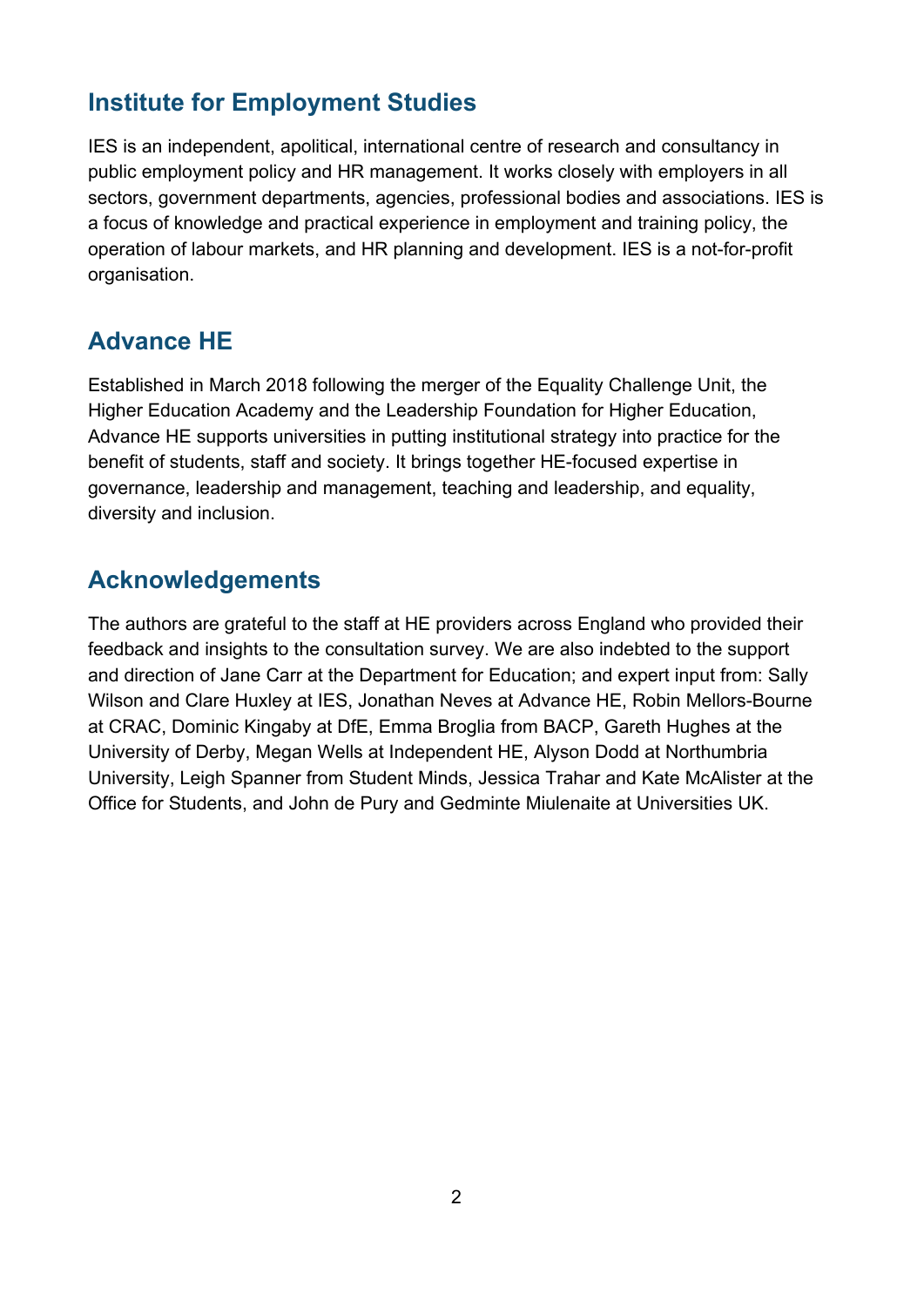# **Contents**

| 1 <sub>1</sub>                                                            |  |
|---------------------------------------------------------------------------|--|
|                                                                           |  |
|                                                                           |  |
|                                                                           |  |
|                                                                           |  |
|                                                                           |  |
| 2.                                                                        |  |
|                                                                           |  |
|                                                                           |  |
|                                                                           |  |
| 3.                                                                        |  |
|                                                                           |  |
|                                                                           |  |
|                                                                           |  |
|                                                                           |  |
|                                                                           |  |
|                                                                           |  |
|                                                                           |  |
|                                                                           |  |
| 4.                                                                        |  |
|                                                                           |  |
|                                                                           |  |
|                                                                           |  |
|                                                                           |  |
|                                                                           |  |
|                                                                           |  |
|                                                                           |  |
| Appendix A: surveys and measures of student mental health and wellbeing95 |  |
| Appendix B: key findings from the case studies and expert interviews102   |  |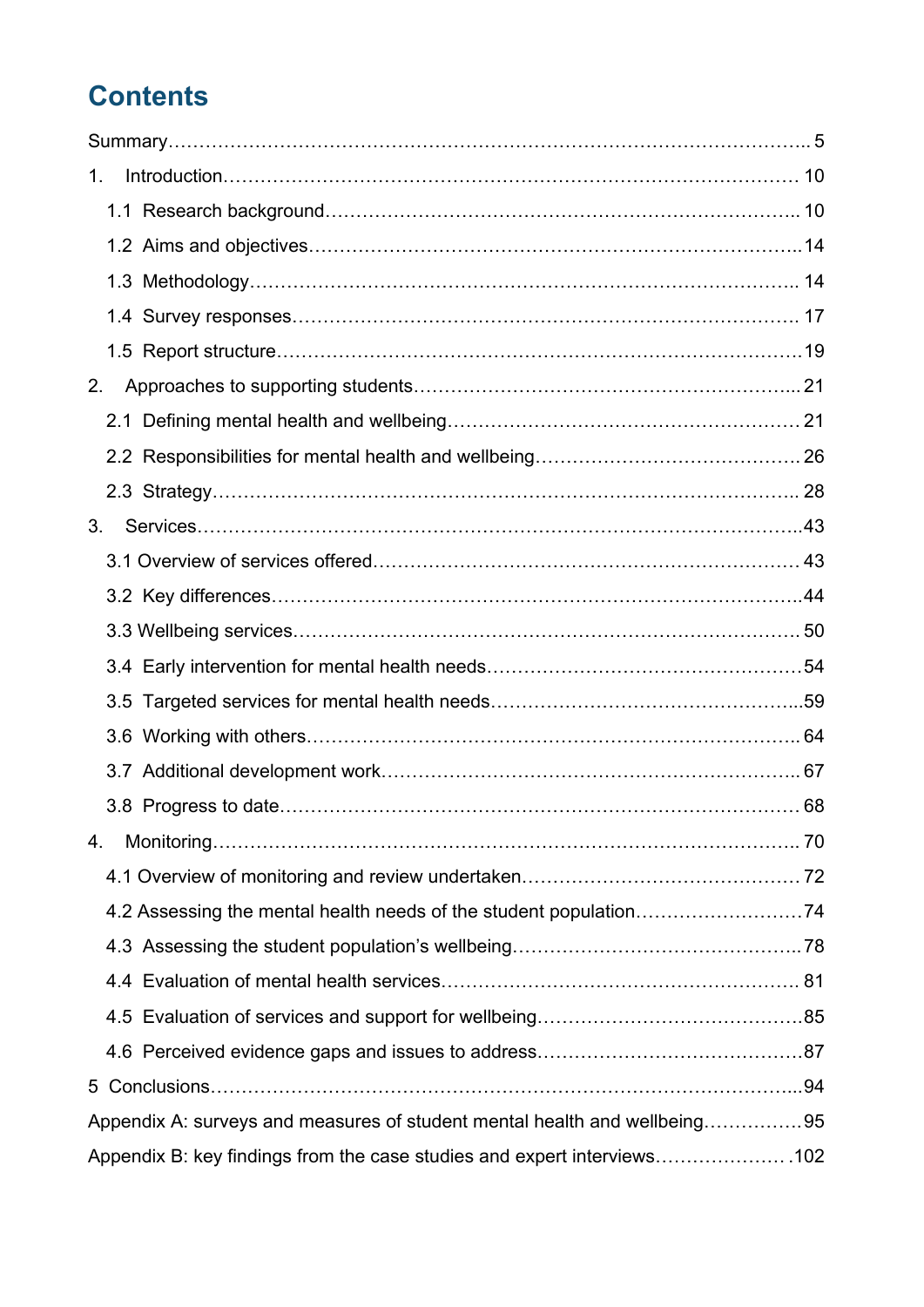# **Tables**

| Table 2: Working definition of mental health and wellbeing (HEIs)22                                                                                            |  |
|----------------------------------------------------------------------------------------------------------------------------------------------------------------|--|
| Table 3: Working definition of mental health and wellbeing by size (per cent) (HEIs)22                                                                         |  |
| Table 4: Working definition of mental health and wellbeing by whether or not the<br>institution has a mental health or wellbeing strategy (per cent) (HEIs) 22 |  |
|                                                                                                                                                                |  |
|                                                                                                                                                                |  |
|                                                                                                                                                                |  |
|                                                                                                                                                                |  |
|                                                                                                                                                                |  |
|                                                                                                                                                                |  |
| Table 11: Summary of key programmes, services, and activities (HEIs) 44                                                                                        |  |
| Table 12: Rating of embeddedness of strategy into all aspects of their activity (HEIs)68                                                                       |  |
| Table 13: How resourcing for mental health and wellbeing has changed over the last 5                                                                           |  |
| Table 14: Collect data on their student population's mental health and/or wellbeing (HEIs)                                                                     |  |
| Table 15: Collect data to evaluate or review their services and support for mental health                                                                      |  |
|                                                                                                                                                                |  |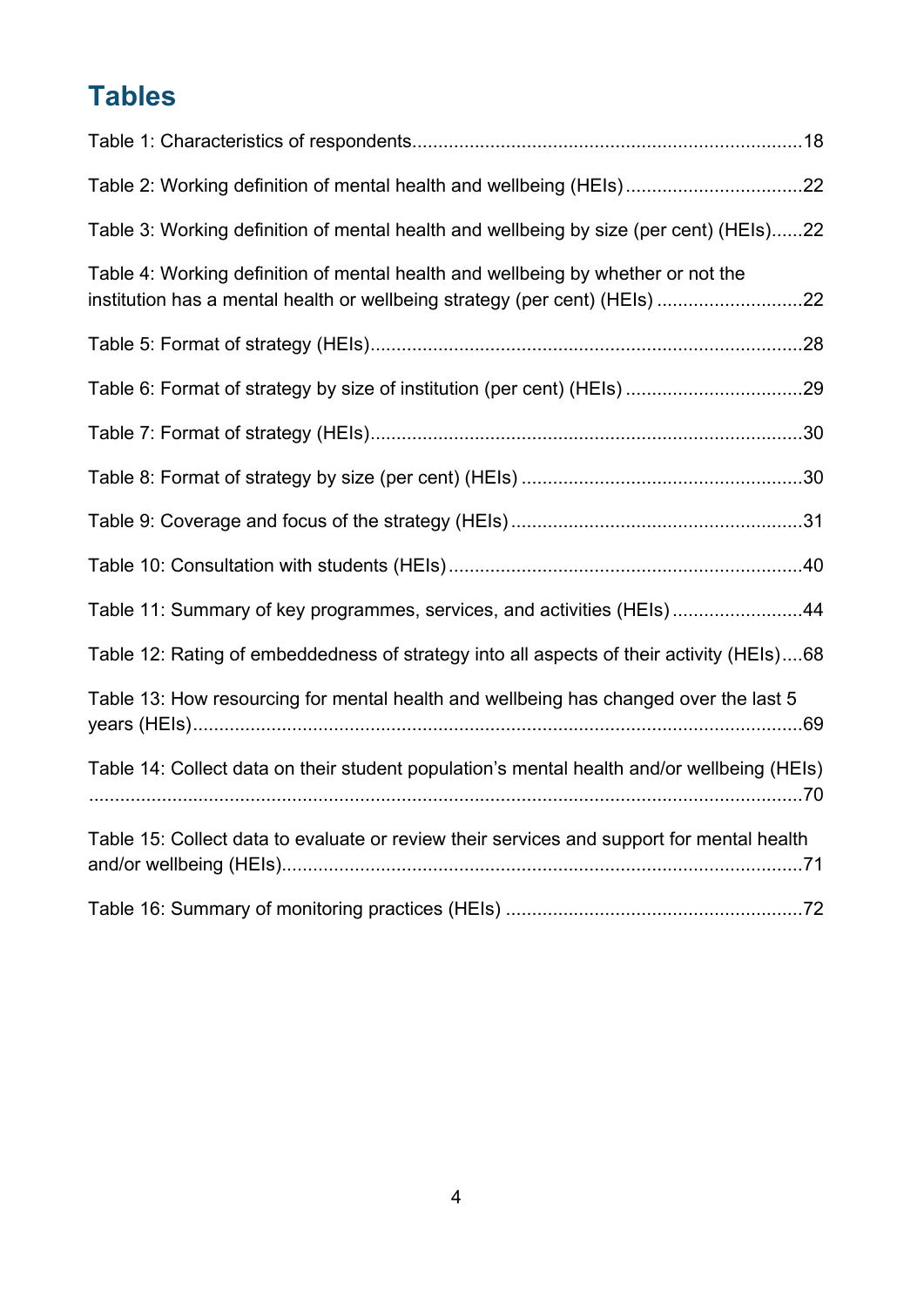# <span id="page-4-0"></span>**Summary**

The Department for Education (DfE) commissioned the Institute for Employment Studies (IES), Advance HE and the Careers Research and Advisory Centre (CRAC) to engage with the higher education (HE) sector to gain an institutional perspective on the main issues around student mental health and wellbeing. The study sought to explore approaches to supporting students' wellbeing and mental health, the range of services available to students, data collected on the prevalence of mental health difficulties and levels of wellbeing, and evidence gaps. The research involved engagement with expert stakeholders, case studies with HE providers, and online surveys with senior staff responsible for student health and wellbeing (**undertaken summer to winter 2019**). The online survey was sent to all publicly funded HE institutions, and to a sample of further education colleges with HE provision and a sample of private HE providers. Survey feedback was representative of publicly-funded providers but indicative only for other providers. **All data were collected prior to the Coronavirus pandemic.** 

## **What do we mean by mental health and wellbeing?**

Half (47 per cent) of HE institutions had a working definition that they used. These institutions either used definitions from health or sector bodies (e.g. the World Health Organisation, Student Minds), or developed their own working definitions.

- Definitions of **mental health** tended to stress the wide variety of difficulties/conditions included; the dynamic or temporal nature of mental ill-health; that mental health covers a spectrum ranging from good mental health to mental illness; and that poor mental health can have wide impacts and arise from a variety of factors. Mental health can often be framed in the negative.
- Definitions of wellbeing tended to stress aspects associated with positive wellbeing such as flourishing, thriving, satisfaction, self-belief, balance; to cover emotional, spiritual, social, physical as well as mental dimensions; and recognise that it can change. Wellbeing is often framed in the positive.

Frequently institutions saw mental health and wellbeing as highly inter-related, with wellbeing a broader concept within which mental health has an integral part and with resilience a key uniting theme. This interconnected nature meant that some institutions do not have separate definitions of mental health and wellbeing.

## **How do providers approach supporting their students?**

■ 52 per cent of HE institutions had a dedicated strategy for student mental health and/or wellbeing, 6 per cent covered these in a wider strategy, and, although 33 per cent had no strategy at the time of the survey, 25 per cent were planning one.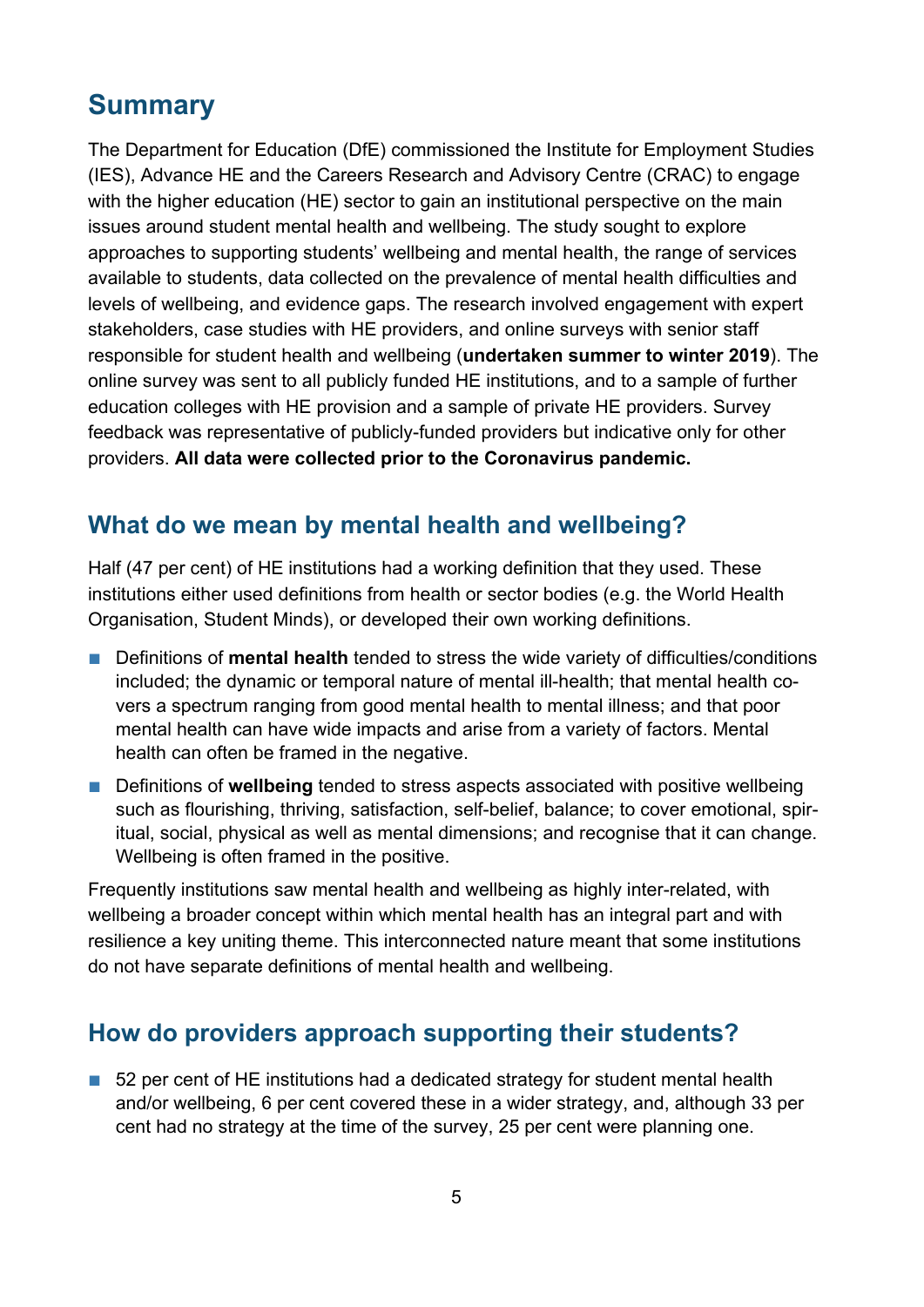- Where HE institutions had a strategy(ies): 67 per cent had a separate strategy rather than individual policies and procedures; and in 62 per cent of cases this covered both students and staff.
- Strategies tended to include: an understanding of the context, ambitions (goals, areas of activity, channels of support, roles and responsibilities), how it relates to what else the provider does or is happening in the sector, and how they will review and monitor progress.
- 93 per cent of HE institutions (and more than three quarters of other providers) consulted with their students over how to better support their mental health and wellbeing.
- Providers assessed the extent to which their mental health and wellbeing strategy is embedded into all aspects of their activity, and tended to indicate they were more than halfway there but with some room for improvement.
- Almost all (96 per cent) of HE institutions reported that resources to support student mental health had increased over the past five years. Similarly, resources to support student wellbeing had increased for the majority (86 per cent). Despite many providers having access to increased resource they may still struggle to meet the demand for support.

## **How do providers understand their students' needs?**

- 96 per cent of HE institutions (and two thirds of other providers surveyed) collected data on their student population's **mental health** needs.
	- **●** Self-disclosure was the most common means providers used to record the nature and extent of mental health issues among their student population. Other data collected included: administrative data on students seeking or accessing help, mental health support service outcomes (using standard measures such as PHQ9, GAD7, CORE), numbers receiving Disabled Students Allowance (DSA), data on types of mental health conditions through surveys or diagnostic tools, and wider referrals and use of external services.
- 41 per cent of HE institutions (and one third of other providers) collected data on their student population's **wellbeing**. A further 21 per cent of HEIs were planning to do so in the near future. Assessing wellbeing is perceived to be more challenging than collecting data on mental health.
	- **●** Data on use of or engagement with wellbeing services (meeting with wellbeing advisers, use of wellbeing apps, attending wellbeing events) was most commonly collected. Some providers also collected data (or planned to) through surveys: bespoke whole-institution wellbeing surveys or questions embedded in general student surveys (their own or standard sector surveys such as National Student Survey). These surveys could draw on standardised measures of wellbeing e.g. ONS-4, Warwick-Edinburgh Mental Wellbeing Scale (WEMWBS).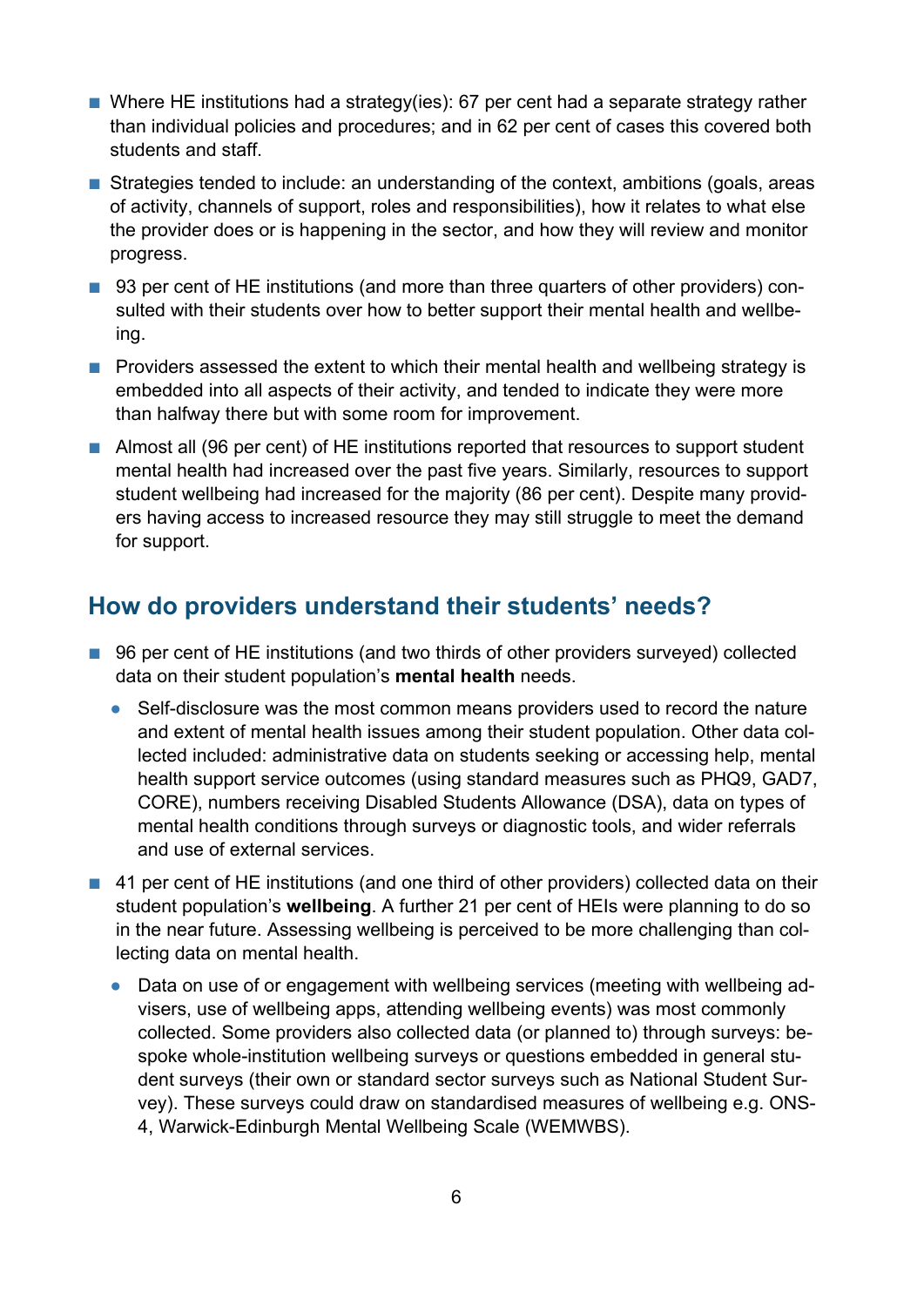## **What types of support do providers offer to students?**

HE institutions and other providers described the many services they provide for students. These differed in terms of 4 inter-related dimensions:

- **who** delivers the service:
- **how, the mode of delivery;**
- **when**, the timing and duration of delivery;
- **how much**, the resourcing required.

Many providers were working with external organisations to develop, access or deliver support to students. These variously offered broad support and expertise with mental health, niche specialisms, and/or local knowledge and networks. Joining up with external organisations increased capacity, helped providers to improve services and helped clarify referral systems/pathways.

## **What wellbeing services do providers offer?**

Commonly wellbeing support (offered to all students) involved:

- group sessions/workshops covering a wide variety of topics,
- campaigns and awareness raising,
- peer-to-peer support,
- self-help through digital resources.

Topics covered included: mindfulness, meditation, resilience, alternative therapies, stress management, anxiety, loneliness, low confidence, and the transition to university life. Support could also focus on helping students to deal with adverse life events, recognise and address unhealthy behaviours, promote exercise, and provide help with wider issues such as finance and accommodation.

Providers were planning to increase peer support/student-led activities and self-help, focus on physical health, and improve training for staff and students to recognise wellbeing and mental health issues.

### **What early intervention support do providers offer?**

There were several types of early intervention actions for mental health needs and these could also be viewed as part of activity to support and promote positive mental wellbeing. Key examples (often focused on vulnerable students) included:

- training to recognise deteriorating mental health and make appropriate referrals;
- monitoring of attendance/performance to identify potential needs or students at risk;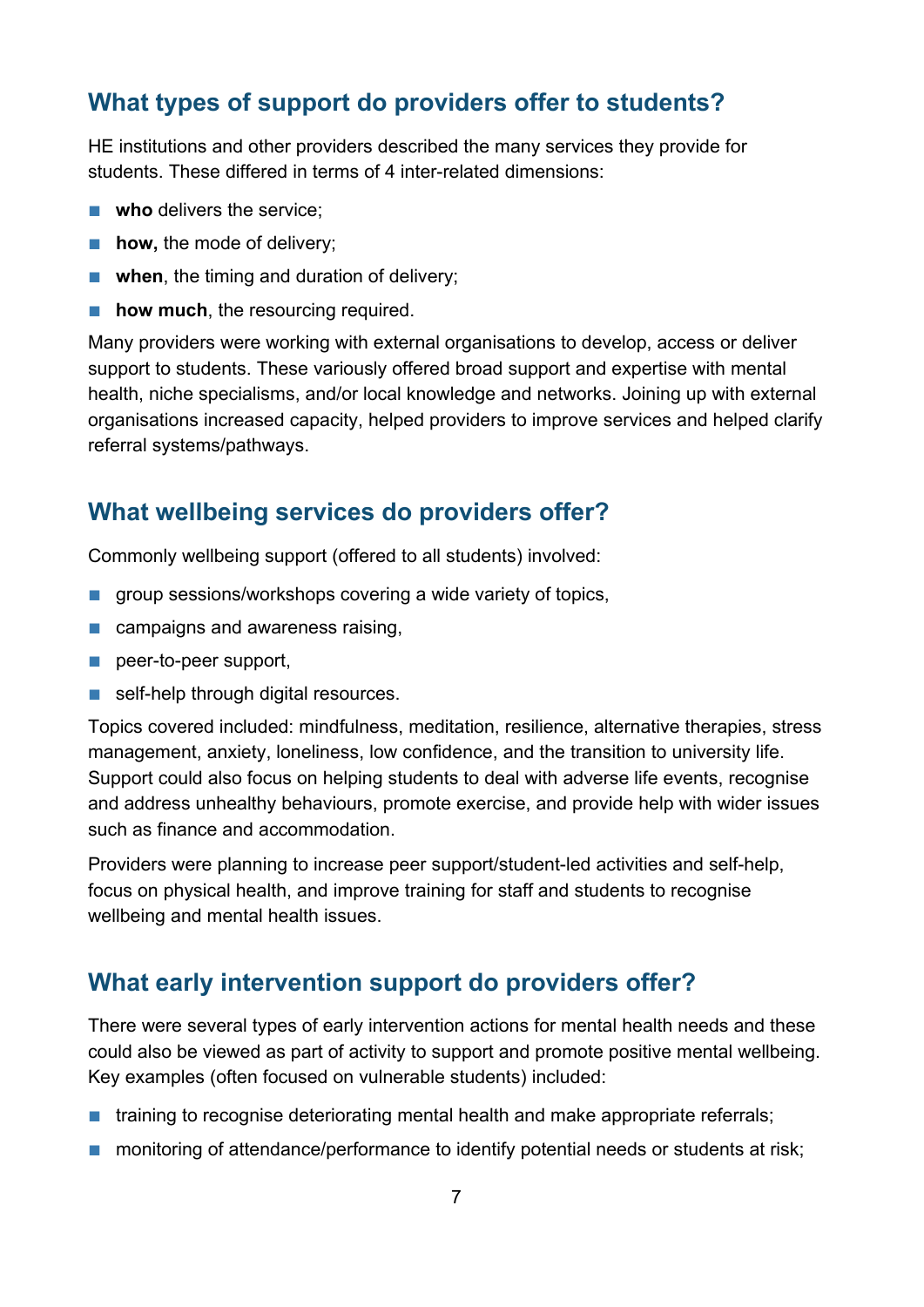- working to educate and raise awareness of mental health issues;
- encouraging an open culture where mental health issues can be discussed;
- timing activities with key points when students could be most vulnerable;
- focus on suicide prevention.

## **What targeted support for mental health needs do providers offer?**

A range of targeted services drawing on internal, specialist professionals were offered. Most commonly (offered by virtually all providers)<sup>[1](#page-7-0)</sup> these were a combination of:

- face to face counselling and therapies such as Cognitive Behavioural Therapy (CBT):
- online support in the form of online counselling and online CBT using purchased tools and apps (e.g. SilverCloud, Big White Wall (now called Togetherall) and Kooth).

Providers also collaborated/partnered with external organisations to support specific mental health needs, access funded support through DSA, provide crisis and emergency support, and offer out-of-hours services. Providers anticipated increasing their work with external agencies to expand their services and increase their speed of response.

Providers were also planning to: increase their capacity by recruiting more specialist staff and using online provision; and to target key at risk groups with new services.

## **What do providers know about the use and effectiveness of their services?**

- 95 per cent of HE institutions collected data to evaluate or review the services and/or support they provide for **mental health** needs. This involved: monitoring use (e.g. take-up, waiting times, use of apps), user feedback surveys, and assessing impact (via pre- and post-intervention clinical measures, comparing student outcome measures of users with non-users, and external evaluation).
- 70 per cent of HE institutions similarly collected data on their services and/or support for **wellbeing**. This was largely limited to monitoring engagement with services/events and gathering user feedback. Collecting impact data was rare, and involved student self-reported impact, standardised wellbeing measures, and measuring student outcomes.

<span id="page-7-0"></span> $1$  To explore the breadth and nature of support provided, the survey used open text questions. It is therefore not possible or advisable to give precise numbers of responding providers describing particular types of approaches/services as it is likely to under-represent coverage. For example, we cannot deduce an absence of a particular service from a response where such a service is not mentioned. This can only really be determined with a closed question listing all types of service with respondents asked to note whether each is offered or not offered to their student body.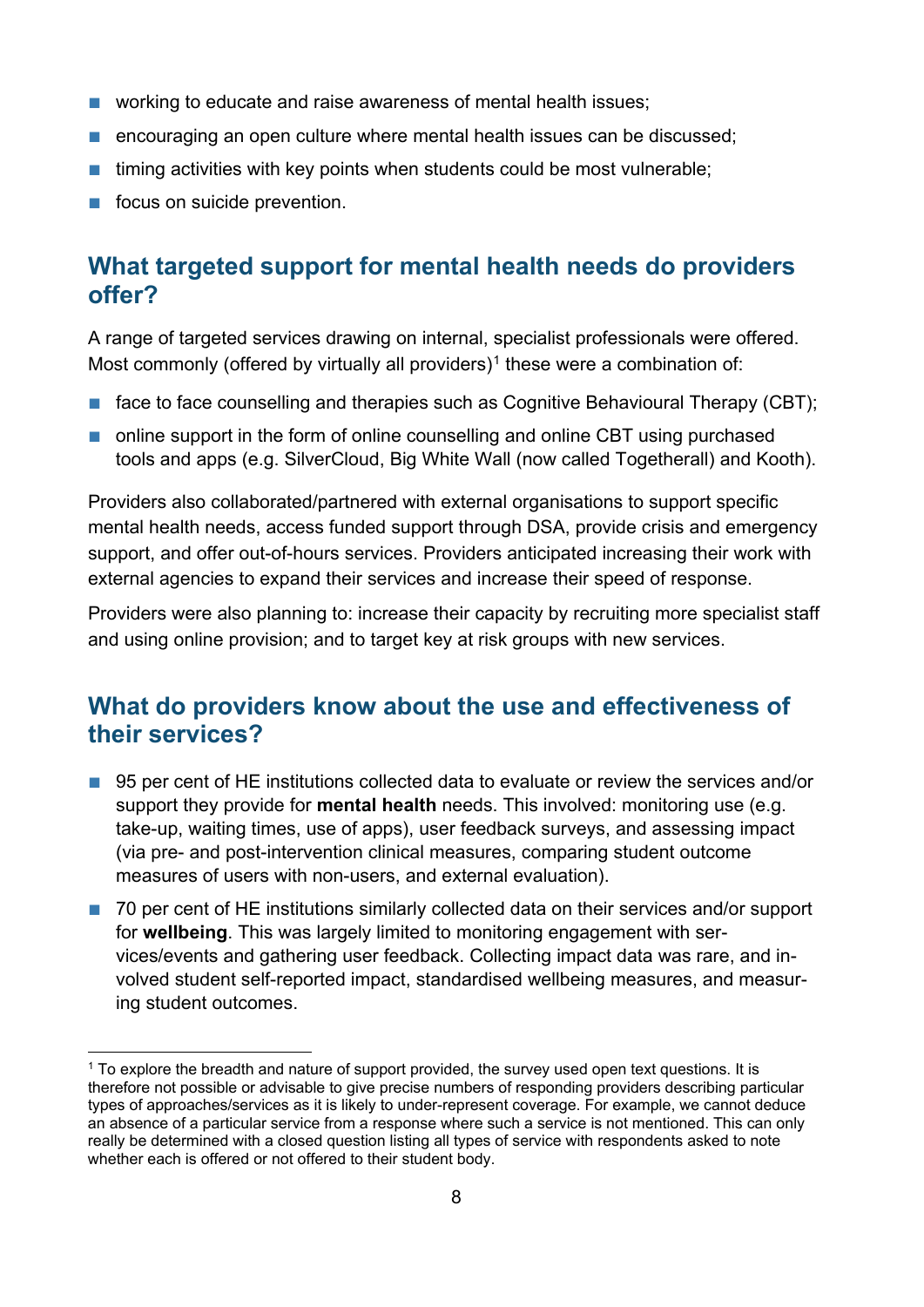# **Evidence Gaps**

Despite the monitoring activity undertaken, there was a desire to further strengthen the evidence and to use this to inform service provision. Providers wanted to learn more about impact, effectiveness and value-added of their services, to have robust evidence about what works.

HE institutions felt there were several areas where the evidence on student mental health and wellbeing could be improved- in their own institutions and across the sector as a whole. These gaps included: evaluation evidence on effectiveness of services; understanding the influence of HE (and transitions to HE) on students' mental health and wellbeing over and above that experienced by the general population; understanding students' expectations for and experiences of support and any mismatch; students most at risk and barriers to seeking help; and understanding prevalence.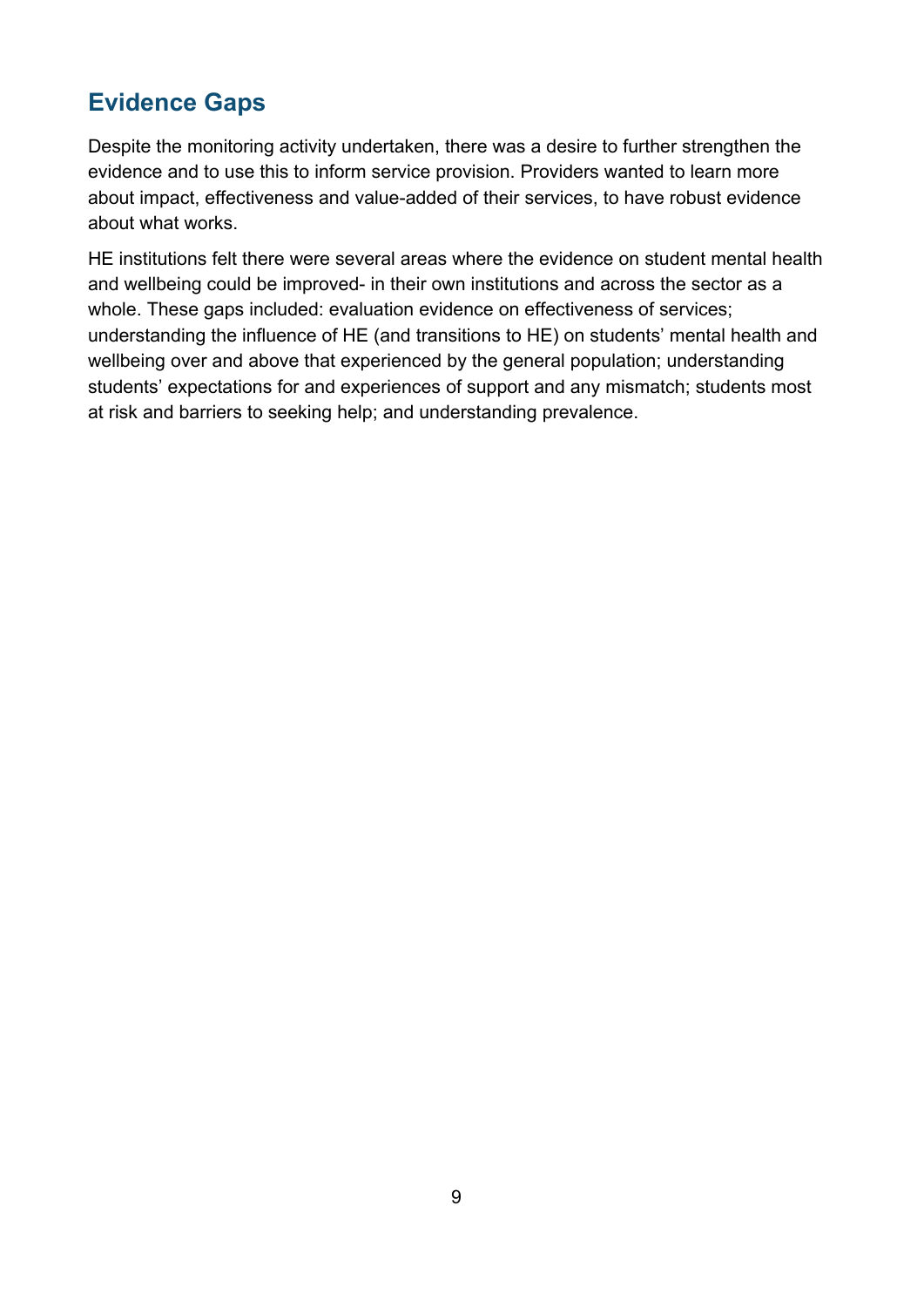# <span id="page-9-0"></span>**1. Introduction**

The mental health and wellbeing of students is of increasing importance. The proportion of students declaring mental health conditions has dramatically increased in recent years, set against changes in support funding in HE (and wider healthcare funding), changing attitudes towards disability and mental health, and rising expectations for HE and its providers from students and their families.

A partnership of the Institute for Employment Studies (IES, lead), Careers Research & Advisory Centre (CRAC) and Advance HE was commissioned by the Department for Education (DfE) in March 2019 to undertake an exploratory study to gather intelligence from HE providers across the sector to gain a better understanding of the nature of the evidence base and measures used to assess mental health and wellbeing in the HE student population. To explore what is 'known' and what is missing, to examine the data HE providers collect, the approaches they take and the services they provide. The research involved:

- An initial phase with stakeholders to help to refine and prioritise the research themes and questions to develop the survey instruments for providers. This involved an ideas workshop, discussions with mental health and wellbeing practitioners in the sector and case studies with HE providers.
- A survey phase with a survey for publicly funded HE institutions; and a separate survey for other HE providers including Further Education Colleges with HE provision, and private providers (collectively termed 'other providers').
- An analysis and reporting phase, where all the evidence was reviewed and synthesised and wider evidence and commentary from across the sector was added for context.

This report outlines the approach taken and presents a synthesis of findings across the research activities.

## <span id="page-9-1"></span>**1.1 Research background**

The rising numbers of students declaring a mental health condition, reporting adverse effects of stress or low levels of wellbeing has been well documented<sup>2</sup>,<sup>[3](#page-9-3)</sup>, and even before the COVID-19 global pandemic HE providers health and welfare support systems were experiencing unprecedented demands for their services set against changes in support funding in  $HE<sup>4</sup>$ . This increase may have been driven in part by less stigma around disclosure and changing attitudes to mental health; but also by the policy and institutional

<span id="page-9-2"></span><sup>2</sup> https://www.employment-studies.co.uk/resource/understanding-provision-students-mental-healthproblems-and-intensive-support-needs

<span id="page-9-3"></span><sup>&</sup>lt;sup>3</sup> Equality in Higher Education Statistical Report 2015, ECU www.ecu.ac.uk/publications/equalityhighereducation-statistical-report-2015/

<span id="page-9-4"></span><sup>4</sup> https://www.employment-studies.co.uk/resource/models-support-students-disabilities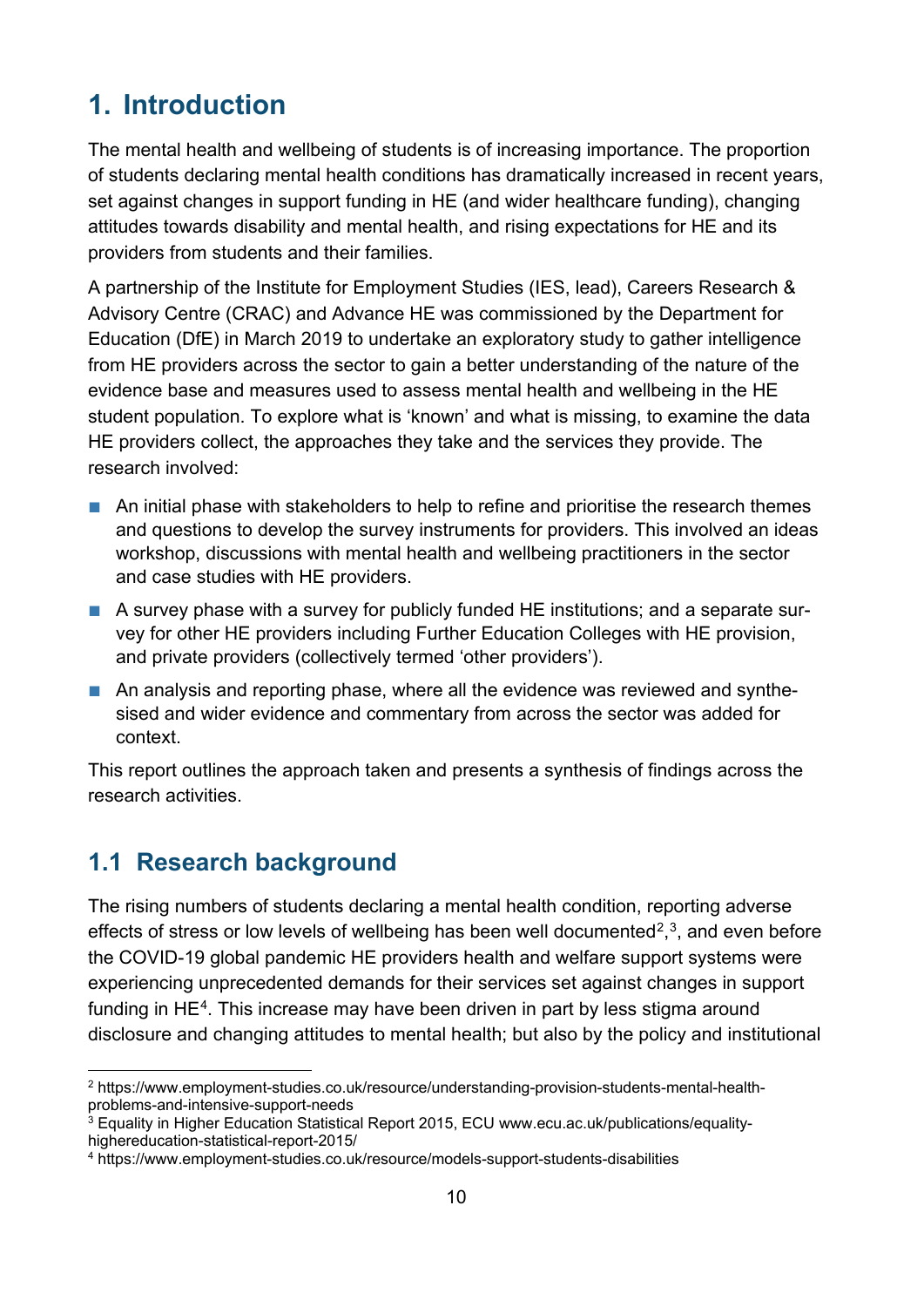focus on widening participation changing the profile of HE students. It also reflects the increasing prevalence of mental health conditions both in the wider adult population and among children and young people (pre-COVID). The latest adult Psychiatric Morbidity Survey (APMS) in 2014 estimates the proportion of adults of working age (aged 16 to 64) and of young adults (aged 16 to 24) with any common mental disorder<sup>[5](#page-10-0)</sup> has been increasing over time and was at is highest in the last survey at 18.9 per cent (for both age groups). The Millennium Cohort Study (MCS) investigated the prevalence of mental illhealth and estimated that, at age 14, 24 per cent of girls and nine per cent of boys reported symptoms of depression; and researchers at University College London (UCL), using MCS and the Avon Longitudinal Study of Parents and Children, found that depressive symptoms and self-harm among 14 year olds increased between 2005 and 2015. Some studies such as research undertaken by the Royal College of Psychiatrists  $(RCP)^6$  $(RCP)^6$  and a review by the Education Policy Institute  $(EPI)^7$  $(EPI)^7$  note that university students are at particular risk of developing mental health problems, as the majority are under 25 years old and most mental illnesses manifest at a young age, and as the stressors faced by university students may additionally impact upon their mental health. The incidence of mental health conditions among university students may therefore be higher than found in wider population studies.

This echoes findings in other work such as the HEPI study 'The invisible problem? Improving students' mental health' (Brown P, 2016, HEPI report  $88$ )<sup>8</sup>; the IPPR research 'Not by Degrees: Improving student mental health in the UK's universities' (Thorley C, 2017, IPPR), and the What Works Centre for Wellbeing review 'What interventions improve college and university students' mental health and wellbeing? A review of review-level evidence' (Worsley J et al, 2020)<sup>[9](#page-10-4)</sup>. These, and other studies, argue that for HE providers to successfully address the challenge of increasing demand a better understanding of 'what works' is needed so that resources can be targeted effectively and strategically. This is a particular theme of the SMaRteN, the national Student Mental Health Research Network<sup>10</sup>, funded by UK Research and Innovation and led by King's College London. This network aims to improve understanding of student mental health

<span id="page-10-0"></span><sup>5</sup> Common Mental Disorder covers: Depressive Episode, Generalised Anxiety Disorder, Panic Disorder, Obsessive Compulsive Disorder, and Phobias. See [https://digital.nhs.uk/data-and-information/data-tools](https://digital.nhs.uk/data-and-information/data-tools-and-services/data-services/mental-health-data-hub/mental-health-prevalence-surveys)[and-services/data-services/mental-health-data-hub/mental-health-prevalence-surveys;](https://digital.nhs.uk/data-and-information/data-tools-and-services/data-services/mental-health-data-hub/mental-health-prevalence-surveys) accessed December 2020.

<span id="page-10-1"></span><sup>&</sup>lt;sup>6</sup> Royal College of Psychiatrists (2011) Mental health of students in higher education, College Report CR166, https://www.rcpsych.ac.uk/docs/default-source/improving-care/better-mh-policy/collegereports/college-report-cr166.pdf?sfvrsn=d5fa2c24\_2

<span id="page-10-2"></span> $^7$  Johnson, J. and Crenna-Jennings, W. (2018) Prevalence of mental health issues within the student-aged population, Policy Analysis, Education Policy Institute. https://epi.org.uk/publications-andresearch/prevalence-of-mental-health-issues-within-the-student-aged-population/

<span id="page-10-3"></span><sup>8</sup> [https://www.hepi.ac.uk/wp-content/uploads/2016/09/STRICTLY-EMBARGOED-UNTIL-22-SEPT-Hepi-](https://www.hepi.ac.uk/wp-content/uploads/2016/09/STRICTLY-EMBARGOED-UNTIL-22-SEPT-Hepi-Report-88-FINAL.pdf)[Report-88-FINAL.pdf](https://www.hepi.ac.uk/wp-content/uploads/2016/09/STRICTLY-EMBARGOED-UNTIL-22-SEPT-Hepi-Report-88-FINAL.pdf)

<span id="page-10-5"></span><span id="page-10-4"></span><sup>9</sup> https://whatworkswellbeing.org/wp-content/uploads/2020/03/Student-mental-health-full-review.pdf <sup>10</sup> www.smarten.org.uk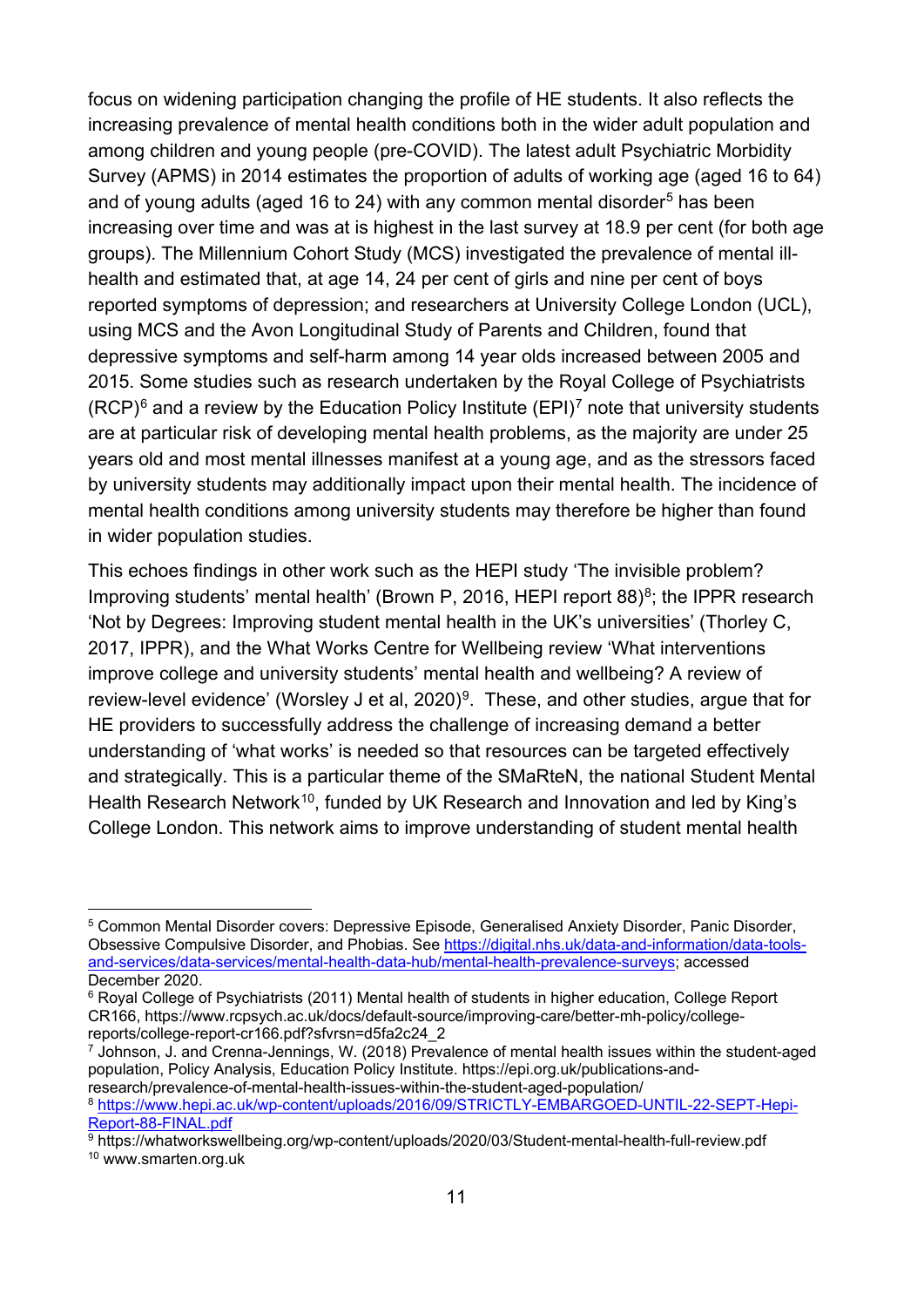and develop an evidence base to support evidence-based approaches to professional services, so that the right services are there for students who need them.

Key sector bodies including the sector regulator the Office for Students<sup>11</sup>, the membership organisation representing HE providers Universities  $UK^{12}$ , and the mental health charity Student Minds have been calling for the mental health and wellbeing of students to be a high priority for all HE providers. This is a complex and sensitive area to tackle, and the risks for institutions and individuals are high such as students failing to fulfil their academic potential, failing to complete their studies or even suicide. Indeed, media attention has focussed on student suicide in recent years<sup>[13](#page-11-2)</sup> leading to public and government scrutiny[14](#page-11-3) of the actions HE providers are taking to intervene when students are in distress and to prevent serious escalation. There are also high expectations of HE providers from students and their families; arguably fuelled by a 'student as consumer' perspective and greater awareness of mental health issues in UK workplaces<sup>15</sup>.

The HE sector is committed to a renewed and whole-institution focus on mental health action facilitated: by OfS/Research England funding initiatives<sup>16</sup>,<sup>[17](#page-11-6)</sup> which aim to find innovative ways to combat the rise in student mental health issues; the government green paper *Transforming children and young people's mental health provision*[18](#page-11-7) and its working group to review support needs for transitions into university; good practice guidance from Universities UK including the Stepchange framework<sup>19</sup>; the formal establishment of the Healthy Universities Network (in 2015); and the support and initiatives of key charities and student-led organisations such as Student Minds. Student Minds have been leading the work to develop the University Mental Health Charter which was published in 2019<sup>20</sup>. The Charter is a document which sets out a set of principles to support universities in the UK in making mental health a whole-university approach and priority. A whole-university approach is defined as providing well-resourced mental health services and interventions, and (critically) taking a multi-stranded approach which recognises that all aspects of university life can support and promote mental health and

<span id="page-11-0"></span><sup>11</sup> https://www.officeforstudents.org.uk/news-blog-and-events/blog/mental-health-and-wellbeing-a-priority/ <sup>12</sup> [https://www.universitiesuk.ac.uk/news/Pages/New-guidance-on-mental-health-and-wellbeing--](https://www.universitiesuk.ac.uk/news/Pages/New-guidance-on-mental-health-and-wellbeing--%E2%80%93-supporting-staff-and-students-more-important-now-than-ever.aspx)<br>%E2%80%93-supporting-staff-and-students-more-important-now-than-ever.aspx,

<span id="page-11-1"></span>

<span id="page-11-2"></span> $\frac{13}{13}$  https://www.theguardian.com/education/2013/mar/23/student-suicide-depression-debt-recession

<span id="page-11-3"></span><sup>14</sup> https://www.gov.uk/government/news/new-package-of-measures-announced-on-student-mental-health <sup>15</sup> https://www.theguardian.com/society/2018/nov/18/make-mental-health-important-first-aid-business-

<span id="page-11-4"></span>leaders-manifesto

<span id="page-11-5"></span><sup>16</sup> [https://www.officeforstudents.org.uk/news-blog-and-events/press-and-media/new-competition-funding-to](https://www.officeforstudents.org.uk/news-blog-and-events/press-and-media/new-competition-funding-to-support-student-mental-health/)[support-student-mental-health/;](https://www.officeforstudents.org.uk/news-blog-and-events/press-and-media/new-competition-funding-to-support-student-mental-health/) with £6 million of funding for 10 collaborative projects

<span id="page-11-6"></span><sup>17</sup> https://www.officeforstudents.org.uk/advice-and-guidance/promoting-equal-opportunities/student-safetyand-wellbeing/what-are-we-doing/ 18

<span id="page-11-7"></span>https://assets.publishing.service.gov.uk/government/uploads/system/uploads/attachment\_data/file/728892/ government-response-to-consultation-on-transforming-children-and-young-peoples-mental-health.pdf <sup>19</sup> [https://www.universitiesuk.ac.uk/policy-and-analysis/reports/Documents/2015/student-mental-wellbeing-](https://www.universitiesuk.ac.uk/policy-and-analysis/reports/Documents/2015/student-mental-wellbeing-in-he.pdf)

<span id="page-11-8"></span>[in-he.pdf.](https://www.universitiesuk.ac.uk/policy-and-analysis/reports/Documents/2015/student-mental-wellbeing-in-he.pdf) Note that UUK have a dedicated working group focused on this issue the Mental Wellbeing in Higher Education Working Group

<span id="page-11-9"></span> $20$  Hughes G, and Spanner, L., (2019) The University Mental Health Charter, Student Minds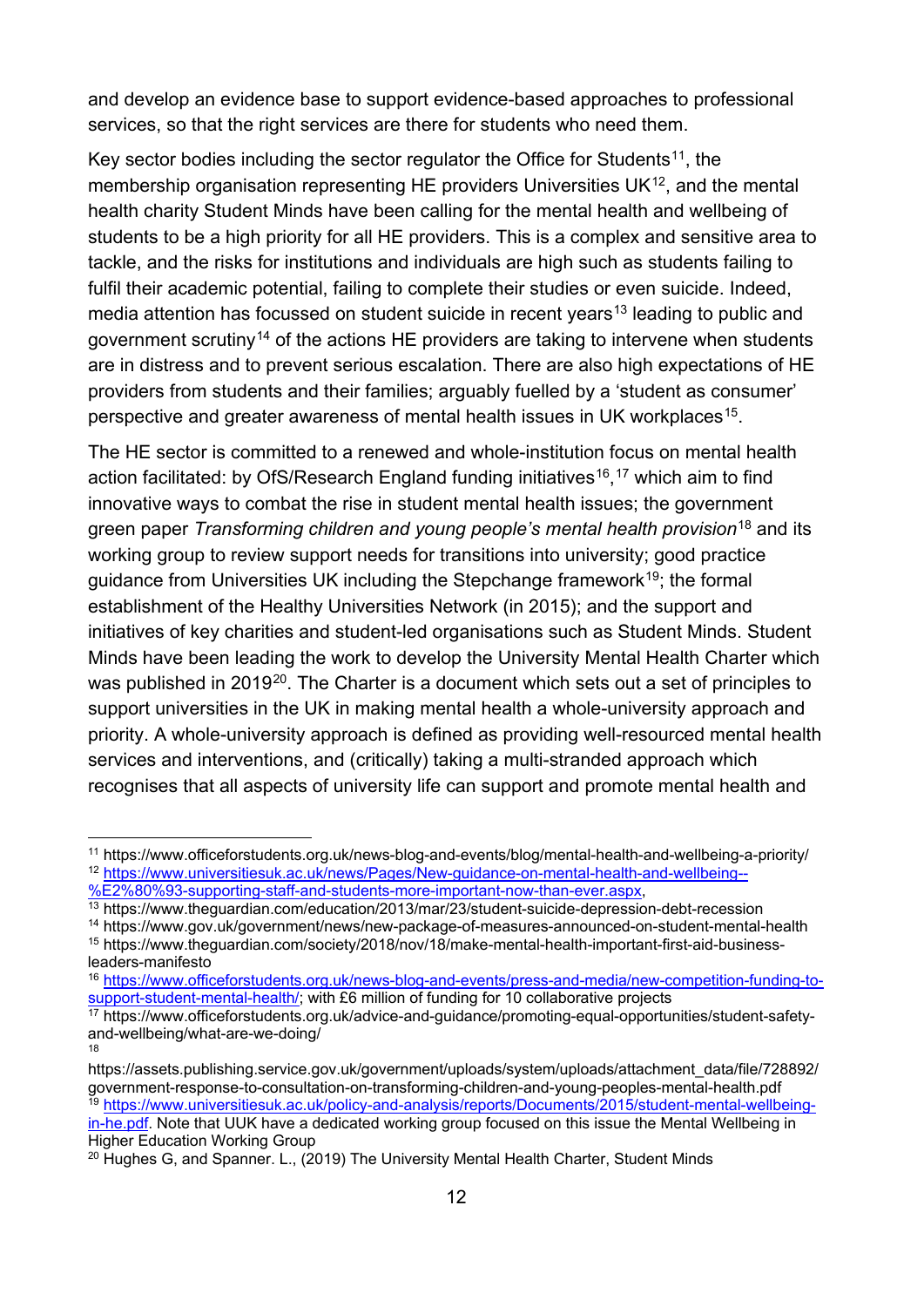wellbeing. Accompanying the set of principals is the Charter Award Scheme which is a voluntary improvement and award programme that aims to recognise and reward providers with exceptional approaches to mental health and that support ongoing  $improvement<sup>21</sup>$  $improvement<sup>21</sup>$  $improvement<sup>21</sup>$ .

#### **Challenges in measuring mental health and wellbeing among students**

The Student Mental Health Charter reports that one of the challenges for universities is that *'at present we do not know the prevalence rates of poor mental health or mental illness in either the student or staff populations or the effectiveness of many of the commonly provided interventions.'…'much work within social sciences suggests that addressing this [evidence] gap will require cross-disciplinary collaborations, involving researchers and practitioners and bringing together universities of differing size and type.'* (p73, Hughes and Spanner, 2019).

In trying to determine prevalence, studies have found that measures of mental health in the general population are not designed to specifically examine the circumstances of people who are students. A key study was undertaken by SMaRteN and NatCen<sup>[22](#page-12-1)</sup>. They reviewed the UK Data Service archive which lists national surveys, many of which utilise data and measurement scales for assessing mental health in the wider population. These include: the Adult Psychiatric Morbidity Survey (a national household survey using diagnostic criteria and thus a key source of trends in mental health), the Health Survey for England (which uses the General Health Questions GHQ-12 to measure mental health), Understanding Society (also uses GHQ-12), and Next Steps (see Appendix A for further details of these measures). Their report notes how HE students are not sufficiently covered in such surveys.

There are however some dedicated data and surveys of students which aim to explore mental health and wellbeing but these too have their flaws; and because many focus solely on students and use bespoke measures they do not allow for a comparison with the non-student population. These studies have used different methods, measures and populations/samples (including self-selecting samples), and so their coverage, consistency and reliability are limited. These include studies conducted by survey organisations and sector bodies including Youthsight, NUS, Student Minds, YouGov, HEPI/Advance HE, Dig-in and by Unite; and these tend to be administered without university involvement. Whereas other surveys have been conducted by universities themselves, but often acting in isolation.

In 2019 the SMaRteN network made available a number of one-year grants to fund UK HE institutions to find better measures of student mental health, and more recently

<span id="page-12-0"></span><sup>21</sup> See supporting website https://universitymentalhealthcharter.org.uk/

<span id="page-12-1"></span><sup>&</sup>lt;sup>22</sup> General population surveys – comparing student and non-student mental health

https://www.smarten.org.uk/uploads/1/2/0/8/120879546/review\_of\_national\_surveys\_smarten.pdf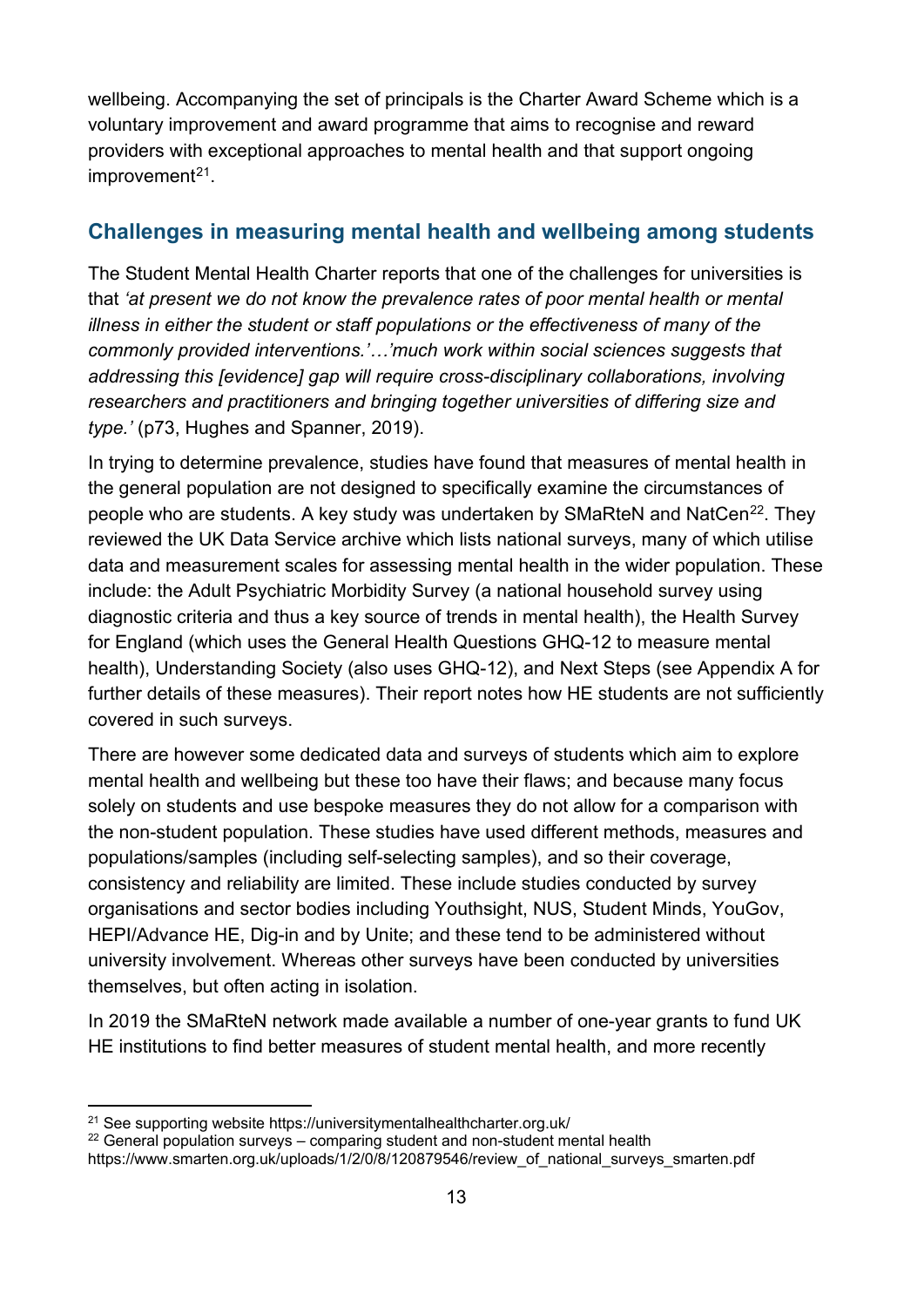SMaRteN reported there were at least 10 large-scale longitudinal studies in the UK on student mental health and/or wellbeing that are being led by HE institutions.

Some of the key surveys, studies and measures are outlined in Appendix A.

## <span id="page-13-0"></span>**1.2 Aims and objectives**

The aim of the research was to gain an institutional perspective across the sector from senior staff responsible for student health and wellbeing, on; the experiences and practices of HE providers across England in supporting student mental health and wellbeing, the data collected on mental health and wellbeing, and the perceived gaps in the data and evidence.

More specifically the research aimed to explore:

- approaches to supporting students' wellbeing and mental health,
- data collected on the prevalence of mental health difficulties and on levels of wellbeing,
- range of services available to students,
- data collected on the engagement with services and how providers assess the value of their services,
- specific areas where additional evidence is felt to be needed in order to support HE providers in delivering the best support for their students

## <span id="page-13-1"></span>**1.3 Methodology**

The research involved case studies, expert workshop, and expert interviews in the early development phase to support the design of a provider survey. This was followed by administration of a survey for HE Institutions and a survey for other HE providers (private providers and further education colleges with HE provision). The final stage involved analysis and synthesis of the findings across all strands of activity.

#### **Early case studies**

Six case studies were undertaken in March and April 2019 with providers across the sector including specialist distance learning providers, Russell Group institutions, small and large HE institutions and college-based higher education providers. Case studies were undertaken by telephone and involved depth interviews with a range of staff to gain an insight into the overall structure and achievements of mental health and wellbeing teams, to establish a picture of recent and ongoing work around student mental health and wellbeing, and how this is embedded within structures and wider work of the institution. A discussion guide was developed covering: approaches and strategies to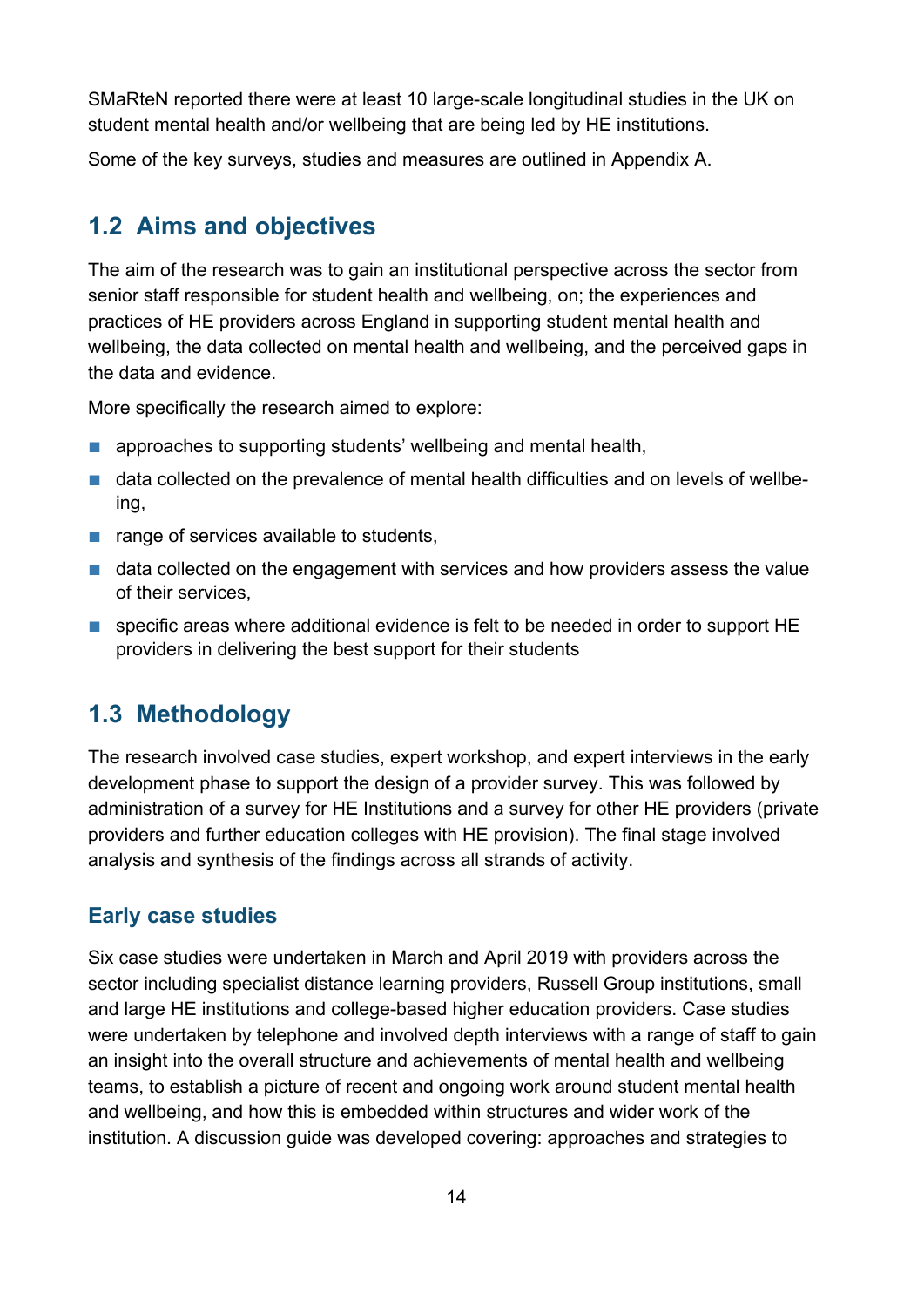supporting students' wellbeing and mental health, main triggers and determinants of mental health issues among students, barriers faced to accessing support and providing support, institutional impacts of student mental health issues, and groups most at risk from mental health concerns. Illustrative examples from the case studies are noted in the main body of the report, and other key findings are summarised in Appendix B.

#### **Expert interviews**

In-depth telephone interviews were held in March and April 2019, with representatives of key sector organisations: Association of Managers of Student Services in Higher Education (AMOSSHE), British Association of Counselling and Therapy (BACT), Heads of University Counselling Services (HUCS), Nightline, SMaRteN and Student Minds. The discussions aimed to gather feedback from these sector experts based on their knowledge and experience of observing and working in the sector as to how students and other young people are experiencing mental health concerns, how institutions and other support organisations are putting measures in place to provide support, and how this is impacting on institutions. Relevant insights from these expert interviews are noted in the main body of the report, and other key findings are summarised in Appendix B.

#### **Workshop**

A workshop was held in February 2019 with sector experts to explore how to maximise engagement and response from HE providers in the research, and to prioritise and provide advice on the research themes for the survey with providers. The workshop allowed for question wording and potential answer categories to be discussed, to consider the best approach to questioning, particularly around open text questions or closed questions, and to consider the structure and flow of a provider survey. It was attended by representatives from the Department for Education, CRAC, Advance HE, the Office for Students, Kings College SMaRteN network, Universities UK and NUS.

#### **Developing the surveys**

Findings from the institutional case studies and expert consultation with input from the Department helped to develop a survey of HE providers. The majority of questions were designed to be open questions asking for descriptions, suggestions, and feedback to gather qualitative data from institutions and to avoid being overly prescriptive. Care was taken in the use of language, terminology and categories, as the development work highlighted how these can be value-laden, contentious and disputed. And an initial possible list of research themes and question areas were narrowed considerably to focus on key issues for ease of survey completion and to minimise burden on respondents.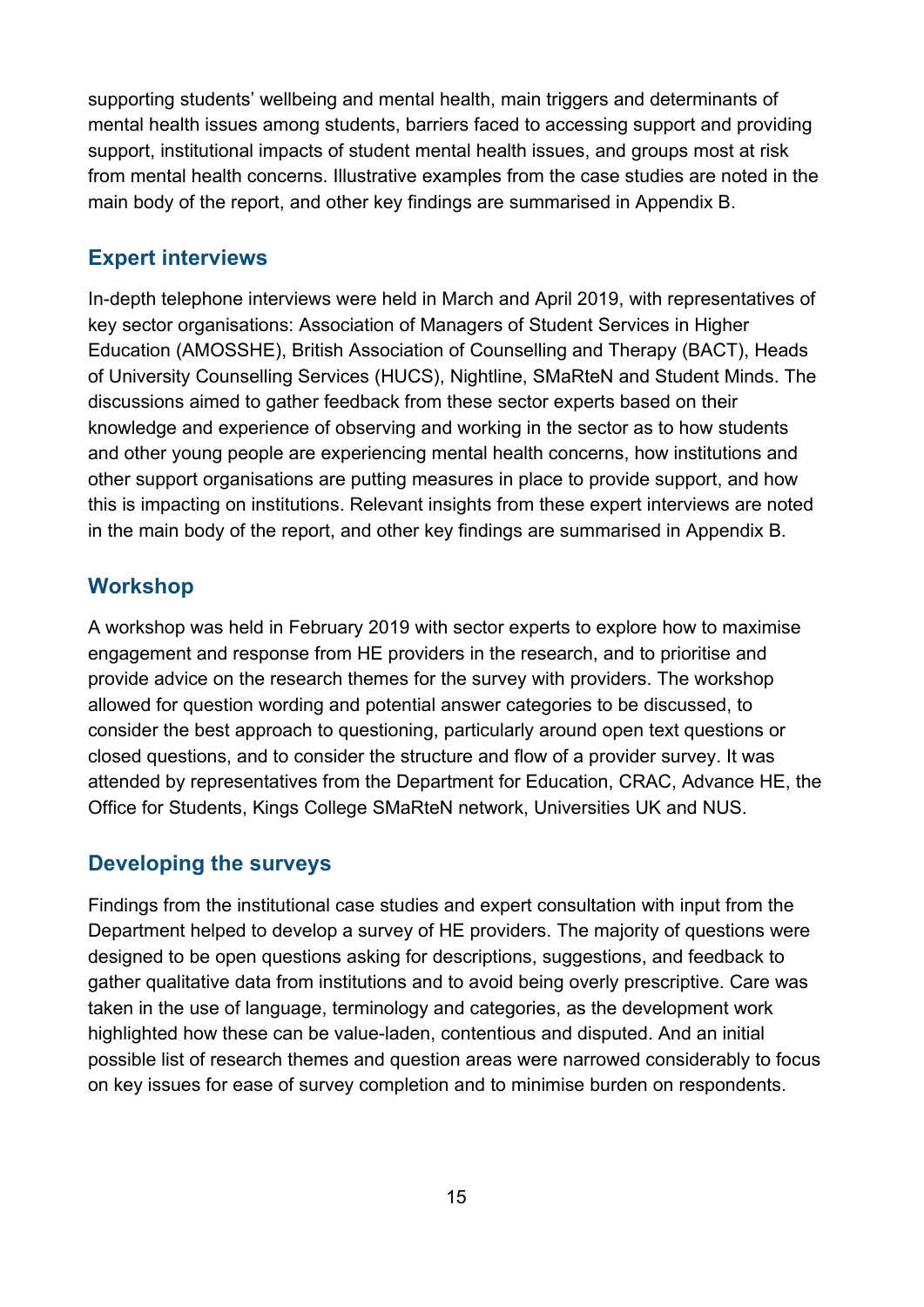Due to limited sample availability, a separate survey of students' unions (SUs) was not possible. Instead, interviews were planned with a small number of SUs but the COVID-19 pandemic meant all fieldwork with the sector had to be halted.

**It is important to note that all findings were obtained prior to the COVID-19 pandemic and the resulting lockdown, so do not take into account the impact of the pandemic on the needs of students or the actions of providers.** 

A final online version of the survey for HE institutions was launched in August 2019, with an email invitation sent to nominated senior level contacts in all English HE institutions requesting one (collated) response per institution. It was promoted through sector networks, and institutions were sent two email reminders and one telephone reminder.

A separate version of the online survey was developed for further education colleges with HE provision and private providers (referred to collectively as 'other providers) and launched in October 2019. An email invite was sent to senior level contacts at a purposive sample of large providers<sup>[23](#page-15-0)</sup>. It was promoted through relevant networks and two reminders were sent.

Copies of the surveys are available on request.

Both surveys were closed in December 2019.

- A total of 136 publicly funded English HE institutions were invited to participate and 85 useable responses were received; giving a response rate of 63 per cent.
- A total of 63 other providers (38 FE colleges, and 25 private providers) were invited to participate and 23 useable responses were received; giving a response rate of 34 per cent.

#### **Approach to the analysis**

A grounded theory approach was used in the analysis of the survey responses. This involves construction of theories through gathering and analysis of data, and using inductive reasoning to identify ideas, concepts and categories. The responses from the institutions were therefore used to identify and explore themes rather than overlaying and testing hypotheses. It was decided to deliberately use and reflect the language and terminology given in the responses which may differ from that used in key papers in the sector or used by sector bodies or indeed in the wider mental health and wellbeing debates (beyond HE). This strategy was adopted as language in this field is somewhat contested and evolving.

<span id="page-15-0"></span> $23$  A purposive sample of FE colleges and private providers was drawn: selecting larger FE colleges with a strategic interest in HE (drawn from membership of the Mixed Economy Group), the vast majority of which had an Access and Participation Plan registered with OfS; and selecting larger English private providers with at least 500 UK domiciled students, again many of these had an Access and Participation Plan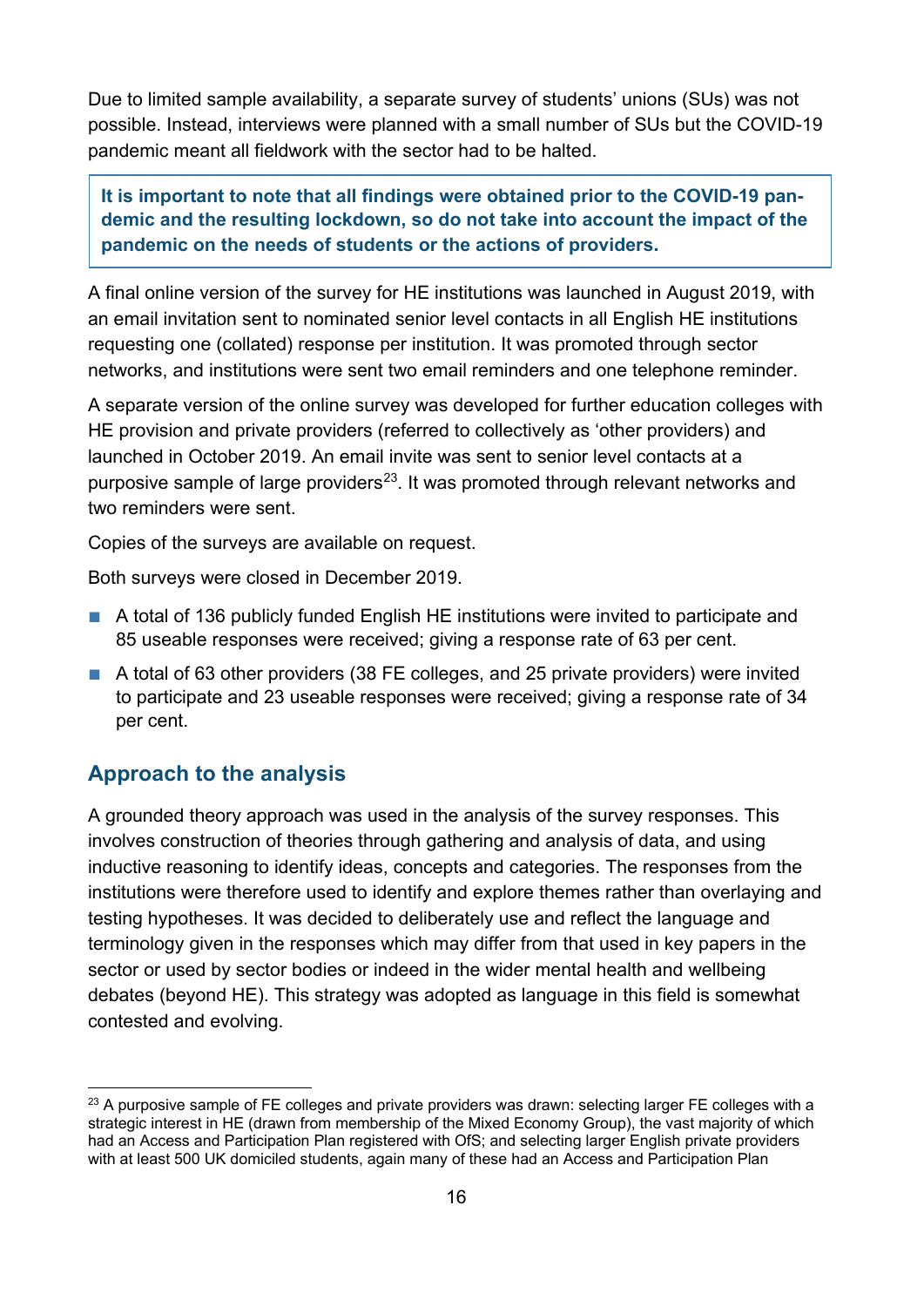Analysis was undertaken in SPSS and Excel. For a small number of questions, identified categories were coded to provide a sense of the relative frequency of occurrence. As not all open questions were coded, frequencies for open text questions are not reported. Additionally, as the open text questions generally asked for brief descriptions in order to draw out common themes (rather than requesting exhaustive reports) we cannot assume an absence just because a provider did not mention something.

## <span id="page-16-0"></span>**1.4 Survey responses**

#### **Publicly funded HEIs**

The survey was closed on 3 December after several months in the field. The survey achieved 85 usable responses (including ten partial responses) which gives a response rate of 63 per cent. The survey achieved a spread of responses across English Higher Education Institutions (HEIs):

- **Size** approximately one third (33%) were small institutions with less than 10,000 students (all study modes, study levels, and domiciles); just over one third (40%) were medium-sized institutions with between 10,000 and 20,000 students, and just over one quarter (27%) were larger institutions with over 20,000 students. The responses included some very small institutions with less than 2,000 students and some very large institutions with over 30,000 students.
- **Set-up** the majority of responding institutions were multi-campus universities, fewer were single campus institutions. Additionally, ten responding institutions considered themselves to be collegiate universities.
- Location the responding institutions were spread across England (the survey was focused solely on English institutions), with at least three institutions in each of the nine regions. The largest number of responses came from institutions in the greater London region followed by the South East which reflects the concentration of institutions in the sector.
- **Research focus** responses were received from institutions in all of the TRAC<sup>[24](#page-16-1)</sup> peer groups. Just over one quarter (29%) were TRAC group A and B institutions (research intensive), one quarter (26%) were group C and D institutions, 27 per cent were from group E, and 14 per cent from group F (specialist institutions). The responding institutions also included dedicated medical schools.

<span id="page-16-1"></span><sup>&</sup>lt;sup>24</sup> Transparent Approach to Costing (TRAC) is an activity-based costing system. There are 6 peer groups – 5 of which categorise institutions by total income and the proportion of their total income gained from research, and 1 categorises institutions that are specialist creative institutions.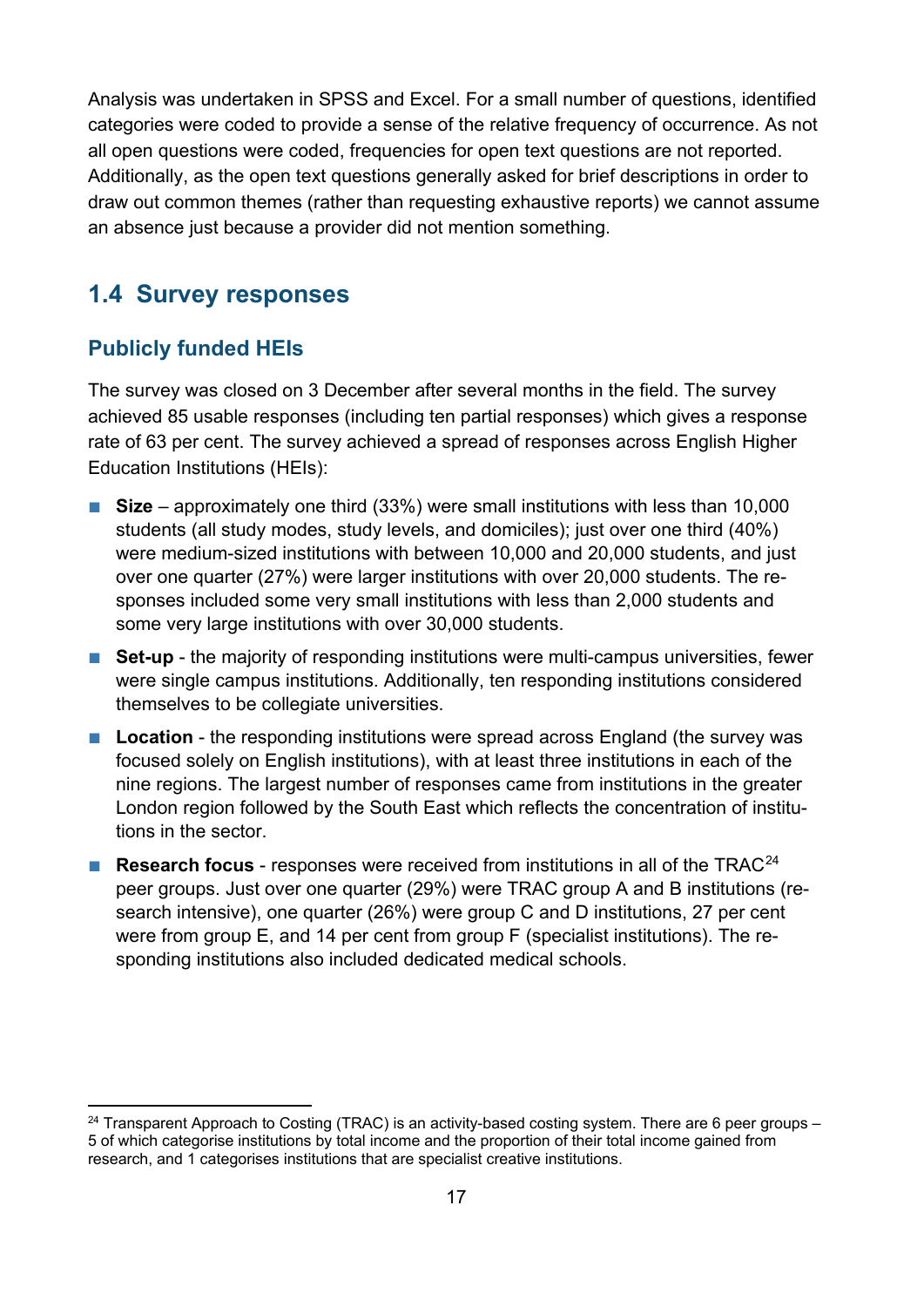<span id="page-17-0"></span>

| <b>Characteristic</b>                     | <b>Number</b>  | ℅   |
|-------------------------------------------|----------------|-----|
| Size                                      |                |     |
| <b>Small &amp; Extra Small</b>            | 27             | 33  |
| Medium                                    | 33             | 40  |
| Large & Extra Large                       | 22             | 27  |
| Base                                      | 82             | 100 |
| Set-up                                    |                |     |
| Collegiate structure                      | 10             | 13  |
| <b>Predominantly distance</b><br>learning | 1              | 1   |
| Single campus                             | 27             | 36  |
| Multiple campus                           | 38             | 50  |
| <b>Base</b>                               | 76             | 100 |
| Location                                  |                |     |
| East                                      | 3              | 4   |
| <b>East Midlands</b>                      | 5              | 6   |
| London                                    | 22             | 26  |
| North-East                                | 5              | 6   |
| North-West                                | 8              | 9   |
| South-East                                | 14             | 17  |
| South-West                                | 12             | 14  |
| <b>West Midlands</b>                      | 8              | 9   |
| Yorkshire & Humberside                    | 8              | 9   |
| Base                                      | 85             | 100 |
| <b>TRAC Peer Group</b>                    |                |     |
| Group A                                   | 12             | 14  |
| Group B                                   | 13             | 15  |
| Group C                                   | 15             | 18  |
| Group D                                   | $\overline{7}$ | 8   |
| Group E                                   | 23             | 27  |
| Group F                                   | 12             | 14  |
| Other                                     | 3              | 4   |
| <b>Base</b>                               | 85             | 100 |

## **Table 1: Characteristics of respondents**

Source: IES/CRAC/AdvanceHE survey, 2020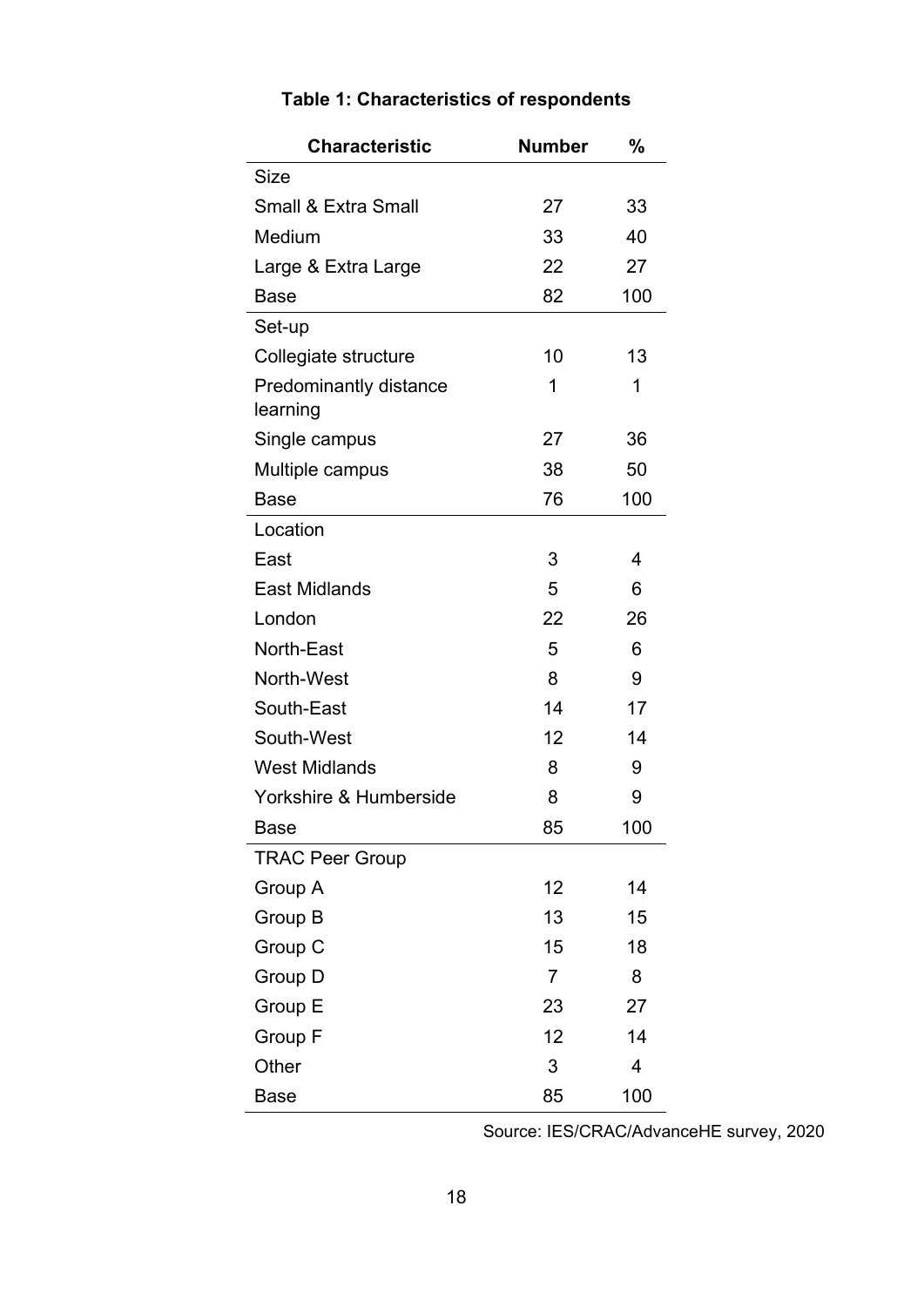Each institution was required to submit just one response but were encouraged to gather wider feedback to collate into one comprehensive response. The survey was generally completed and submitted by a senior member of staff, with roles including: Director, Head or Deputy Director of departments responsible for student experience, student services, student support, mental health or wellbeing, student administration, registry; as well as Vice Principal and Dean of Students. In a few cases the survey was submitted by a dedicated mental health specialist such as a mental health advisor or head of the counselling service, or by a person with responsibility for equality, diversity and/or inclusivity.

#### **Other providers**

The survey was closed on 4 December after several months in the field. The survey achieved 23 usable responses which gives a response rate of 34 per cent. The survey achieved a spread of responses:

- **Type** Three fifths of responses were from FE colleges (N=14), and two fifths from private providers (N=9).
- **Set-up** The majority of other providers (over three quarters) had multiple sites.
- **Degree awarding powers** Less than one fifth of other providers who responded to the survey had degree awarding powers. Almost three quarters had a validation agreement with a HE provider for the programmes it delivers, and one third had franchise (sub-contractual) agreements with HE providers with degree awarding powers. Some other providers described relationships with just one HE institution but others had relationships with a range of institutions including private providers and publicly funded institutions. These arrangements might impact upon who is felt to 'own' the student and access to support services.
- **Student body** Just over one quarter of responding other providers had students who were only following HE programmes, the vast majority had students on other programmes, particularly further education level.

## <span id="page-18-0"></span>**1.5 Report structure**

The report is structured along the themes of the survey questionnaire, as follows:

- Approaches to supporting students covering defining mental health and wellbeing, responsibilities for mental health and wellbeing, strategy and student involvement.
- Services, activities and initiatives offered and in development covering wellbeing, early intervention programmes for students with mental health needs, targeted services for students with specific mental health needs, and assessment of progress to date.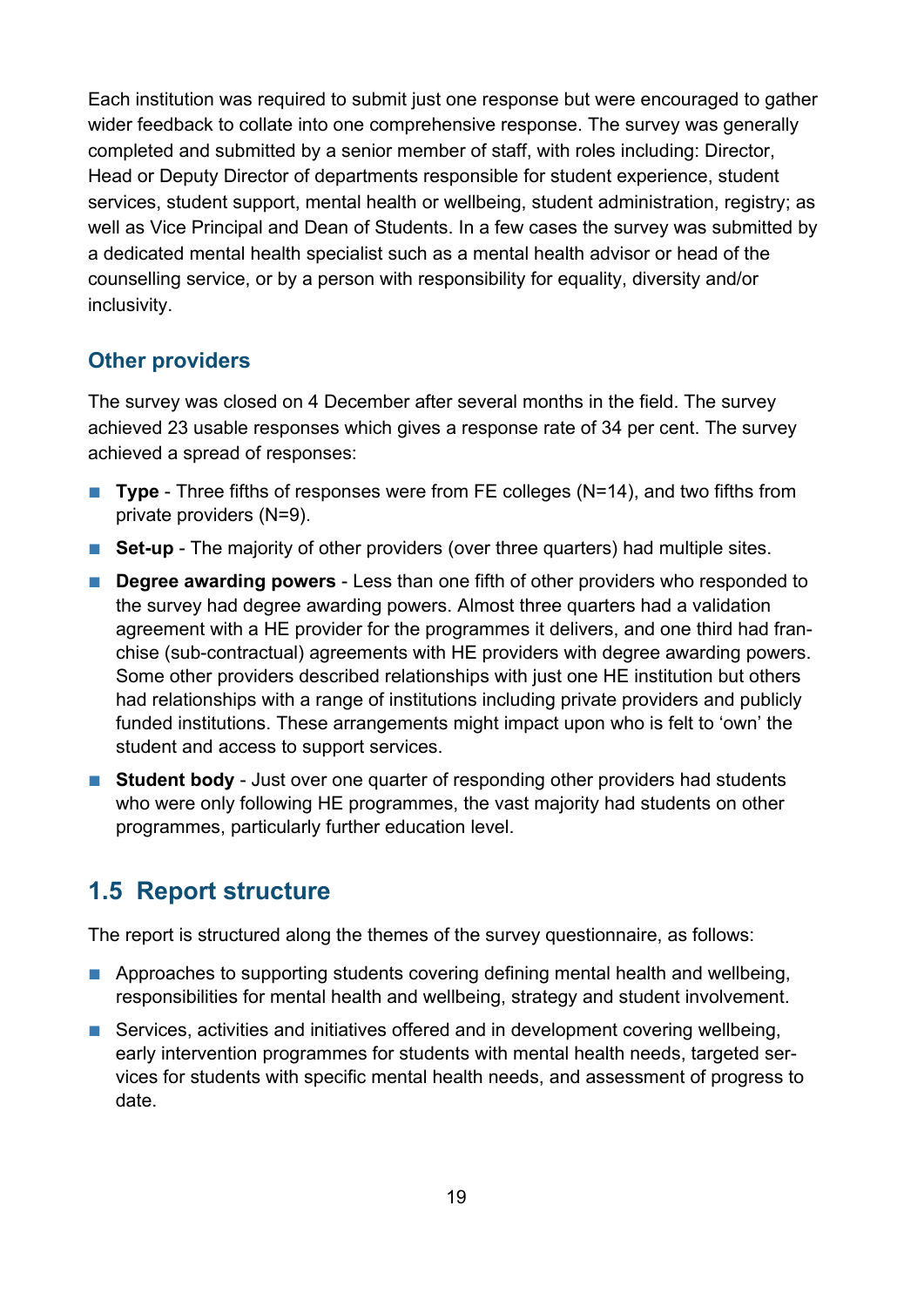- Monitoring covering collection of data on student populations' mental health and wellbeing to assess their needs, data collected to evaluate mental health services provided and services and support for wellbeing, and perceived evidence gaps.
- The final section sets out some conclusions from the research.

Appendix A provides a brief description of some of the dedicated data and surveys of students which aim to explore mental health and wellbeing, and standardised measures of mental health and wellbeing that are widely used<sup>[25](#page-19-0)</sup>.

Appendix B provides key findings from the case studies and expert interviews.

<span id="page-19-0"></span> $25$  This reflects the position at the time of preparing the report which was before the global COVID-19 pandemic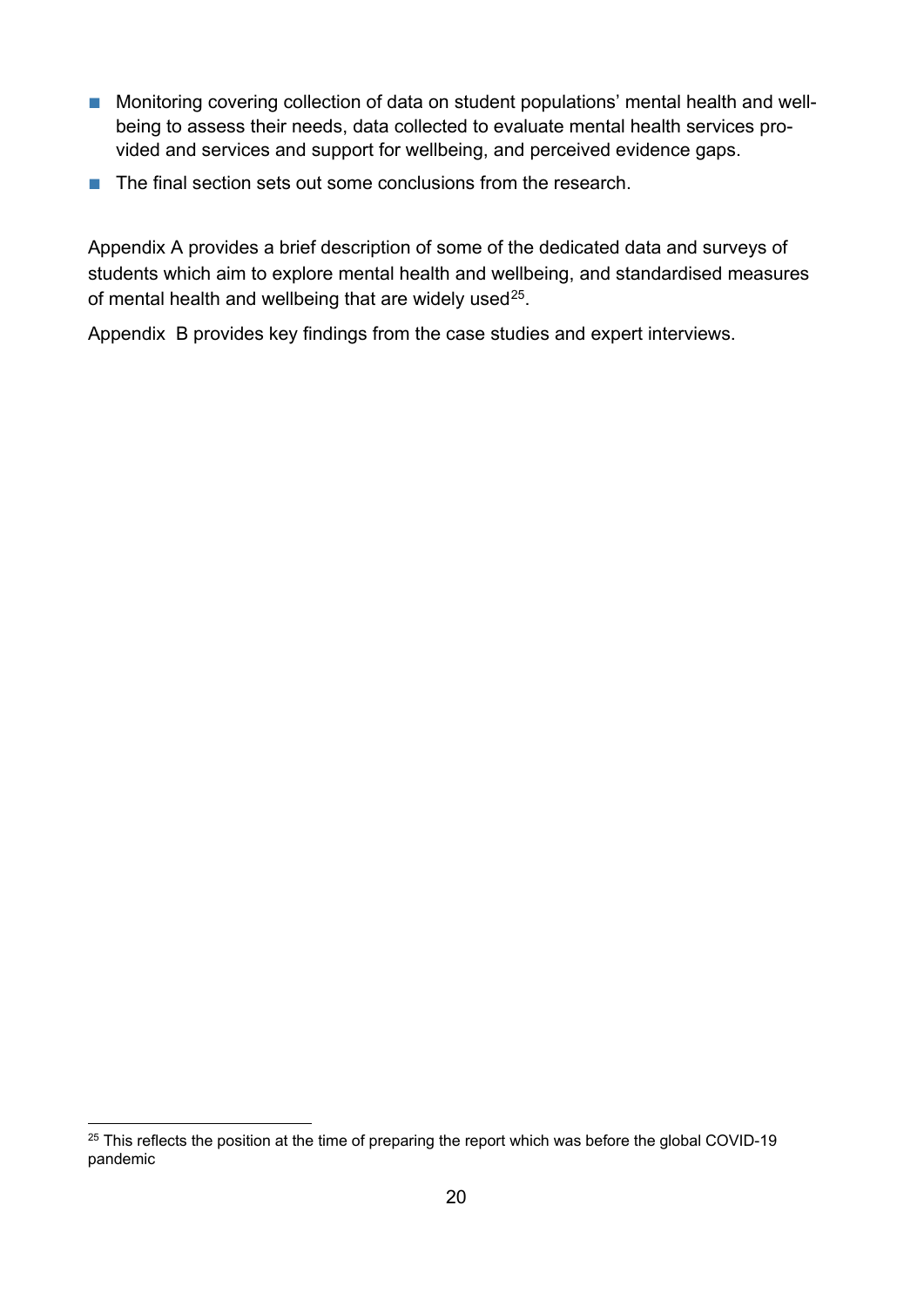# <span id="page-20-0"></span>**2. Approaches to supporting students**

This section explores HE institutions, FE colleges and private providers (collectively referred to as providers) approaches to supporting their students with their mental health and wellbeing. It looks at whether they have or use working definitions of mental health and/or wellbeing, who has responsibility for mental health and wellbeing, and the format and content of any mental health and/or wellbeing strategy(ies).

## <span id="page-20-1"></span>**2.1 Defining mental health and wellbeing**

Understanding what is meant by mental health and by wellbeing in the HE context is important when developing policies and services, collecting data or discussing concerns and issues. Indeed, GuildHE note that a formalised definition is a vital component to a coherent strategy<sup>26</sup>. These terms are used regularly but there may not be a shared understanding of what is covered. At the time of the research there was no standard definition in use across the sector, and it appears that wellbeing in particular can be contentious.

The Mental Health Foundation define wellbeing as: a measure of social progress and relates to creating the conditions in society for individuals to thrive. The World Health Organization (WHO) defines wellbeing as a state where everyone is able to realise their potential, can cope with the normal stresses of life, can work productively and fruitfully and is able to make a contribution to their community.[27](#page-20-3) Other definitions include:

> '"a positive state of body and mind. It is the subjective state of being healthy, happy, contented, comfortable and satisfied with one's quality of life. It includes physical, material, social, emotional ('happiness'), and development and activity dimensions" (*Waddell & Burton, 2006, page 4*).

The provider survey therefore sought to understand what definitions individual institutions use or indeed whether they have any working definitions for these concepts.

Providers were asked 'does your institution have working definitions of mental health and wellbeing': 57 per cent do not have a working definition of mental health and wellbeing compared with 43 per cent that do. Comments also indicate that even when institutions have a working definition this may be not be shared across the whole institution or indeed be shared between staff and students. As one institution noted:

> 'The words "Mental Health", "Wellbeing" and "Disability" may be used very differently by members of the public and Mental Health professionals. The medical/social work models and terminology may

<span id="page-20-2"></span><sup>&</sup>lt;sup>26</sup> GuildHE (2018) Wellbeing in Higher Education: A GuildHE research report

<span id="page-20-3"></span><sup>27</sup> See [https://www.mentalhealth.org.uk/sites/default/files/fundamental-facts-about-mental-health-2016.pdf,](https://www.mentalhealth.org.uk/sites/default/files/fundamental-facts-about-mental-health-2016.pdf) p12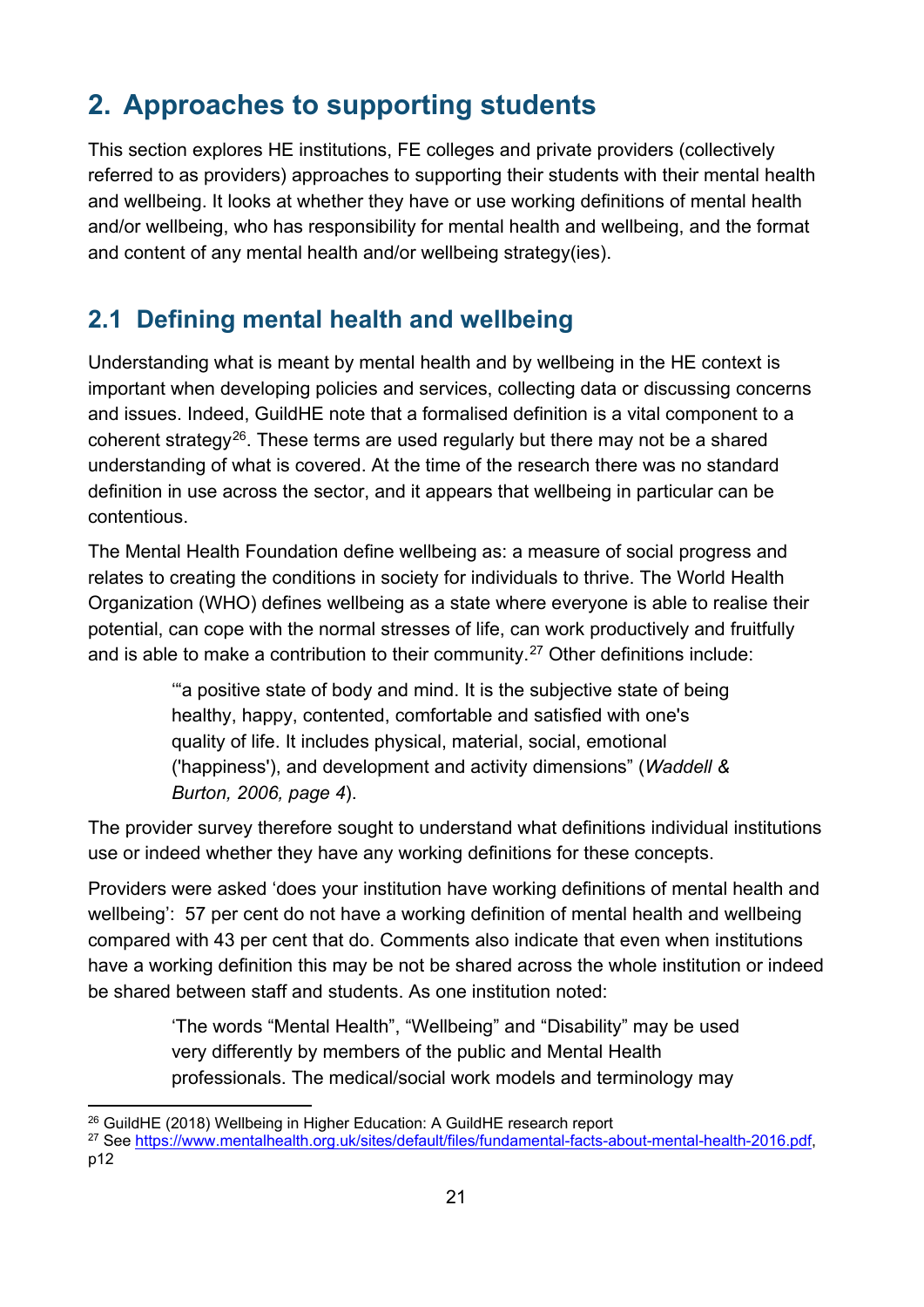also be at variance with how students choose to think about their own situation. Brown (2016, p.7) notes that, 'The failure of much commentary to note the differences between mental disorders, mental health problems and poor wellbeing …reinforces misconceptions and is counterproductive.' (*Medium-sized HEI*).

| <b>Working definition</b>            | N     | %      |
|--------------------------------------|-------|--------|
| <b>YES</b>                           | 34 43 |        |
| NO, do not have a working definition | 45 57 |        |
| Base                                 |       | 79 100 |

#### <span id="page-21-0"></span>**Table 2: Working definition of mental health and wellbeing (HEIs)**

Source: IES/CRAC/AdvanceHE survey, 2020

Larger HE institutions and those with multiple campuses were the least likely to have working definitions of mental health and wellbeing: 27 per cent and 38 per cent respectively reporting they had. In contrast medium-sized institutions were the most likely to have working definitions (56%). Institutions in TRAC group C were also more likely than others to have working definitions (60%), and those in groups A and D were the least likely (25% and 33%). These findings are indicative only and not statistically significant. Having a working definition was closely associated with whether or not the institution had a mental health or wellbeing strategy, and was much less likely among those with no strategy. Approximately one in five (22%) of those with no strategy had a working definition of mental health and/or wellbeing (see below).

#### <span id="page-21-1"></span>**Table 3: Working definition of mental health and wellbeing by size (per cent) (HEIs)**

| <b>Working definition</b>                        | S. | M L All     |  |
|--------------------------------------------------|----|-------------|--|
| <b>YES</b>                                       |    | 44 56 27 43 |  |
| NO, do not have a working definition 57 44 73 57 |    |             |  |
| Base (N)                                         |    | 23 32 22 79 |  |

Source: IES/CRAC/AdvanceHE survey, 2020

#### <span id="page-21-2"></span>**Table 4: Working definition of mental health and wellbeing by whether or not the institution has a mental health or wellbeing strategy (per cent) (HEIs)**

| <b>Working definition</b>               | <b>Dedicated</b> | <b>Subsumed</b> | <b>None</b> | Other | All |
|-----------------------------------------|------------------|-----------------|-------------|-------|-----|
| YES                                     | 55               | 40              | 22          | 50    | 43  |
| NO, do not have a working<br>definition | 45               | 60              | 78          | 50    | 57  |
| Base (N)                                | 40               | 5               | 27          | 6     | 79  |

Source: IES/CRAC/AdvanceHE survey, 2020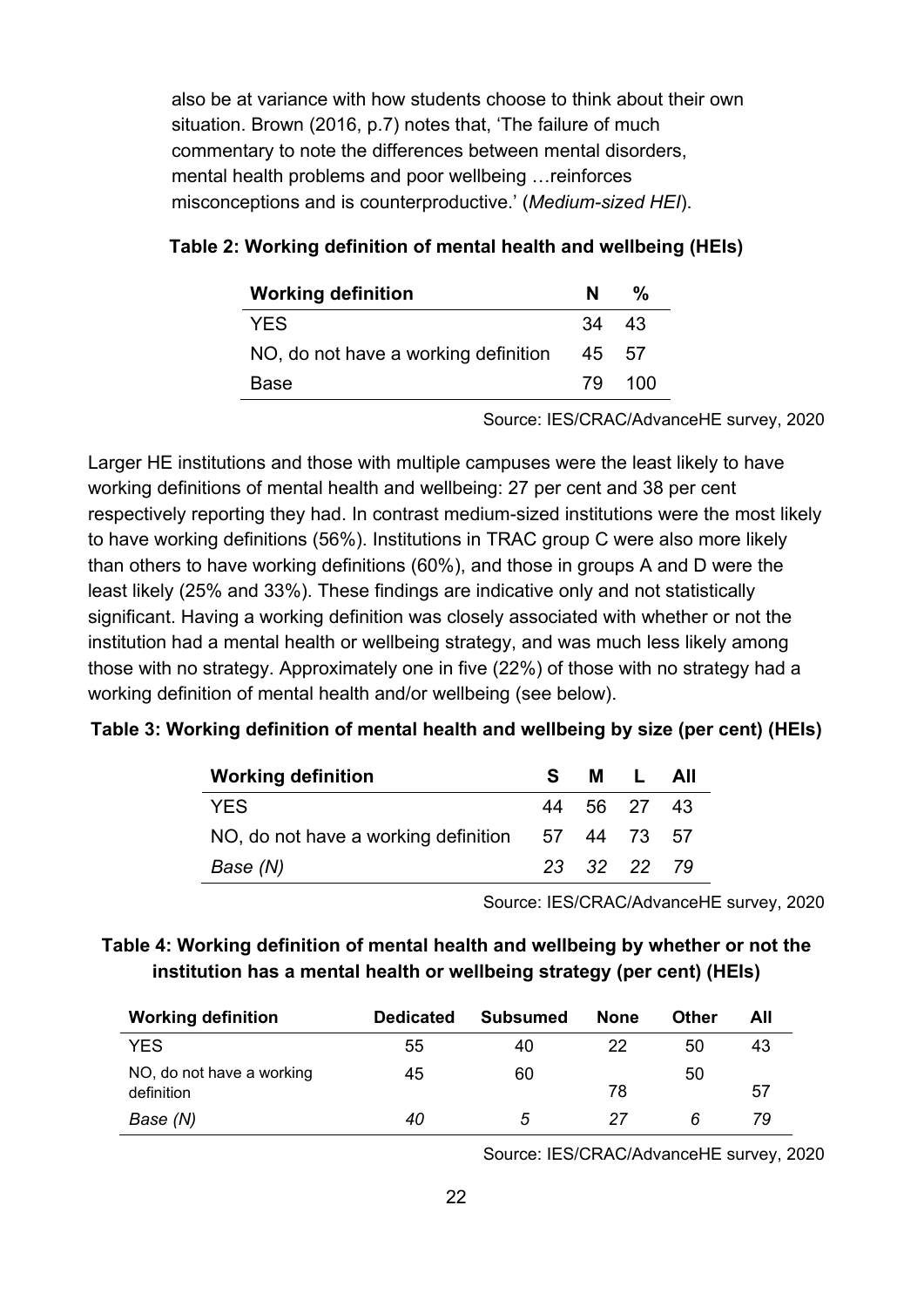In contrast very few other providers surveyed (FE colleges with HE students and private providers) reported they had working definitions of mental health or wellbeing, less than one quarter of this small group of respondents. This could reflect the providers sampled and responding to the survey or suggest that these types of providers perhaps have less experience in this area.

#### **Defining mental health**

Some providers went on to provide details of their working definitions of mental ill-health. HE institutions sometimes referred to definitions provided by other organisations, bodies or academics. Most commonly this was the WHO definition *"Mental health is not just the absence of mental disorder. It is defined as a state of well-being in which every individual realises his or her own potential, can cope with the normal stresses of life, can work productively and fruitfully, and is able to make a contribution to her or his community."* Others cited included the definition of mental impairment outlined in the Equality Act 2010,and a definition provided by the US Office of the Surgeon General (2001): *'a state of successful performance of mental function, resulting in productive activities, fulfilling relationships with people, and the ability to change and cope with adversity.'*

Other HE institutions had developed their own definitions or explanations, and these tended to stress the following:

- Breadth the wide variety of difficulties, and/or conditions that could be included when identifying mental ill-health. The definitions highlighted that mental illness can include, but crucially is not limited to, conditions which receive a clinical diagnosis and illnesses that fall within the definition of a disability as set out in the Equality Act 2010. One medium-sized HE institution noted: *'Mental health difficulties can manifest across a broad continuum, from mild anxiety or discomfort that may be a natural response to a challenging event through to extreme mental illness.'* Another small HE institution quoted the Mental Health Foundation which states that mental health problems *'range from the worries we all experience as part of everyday life to serious, long term conditions'*. It was noted that mental illness can be used in a diagnostic capacity and thus a means to identify illness and provide treatment.
- Dynamic nature the temporal nature to mental ill-health. Mental ill-health can encompass: long-term mental illness or psychiatric conditions; emerging mental health issues which can develop into conditions requiring on-going support and interventions; and temporary debilitating conditions or reactions which impact on a students' ability to fulfil their academic potential. In some institutional definitions, it was stressed that mental health is fluid and can change over time.
- Continuum that all individuals have mental health but some have mental ill-health or a mental health condition. Mental health therefore covers a spectrum ranging from good mental health to mental illness. This spectrum or continuum approach can however lead to mental ill-health being defined negatively, essentially as the absence of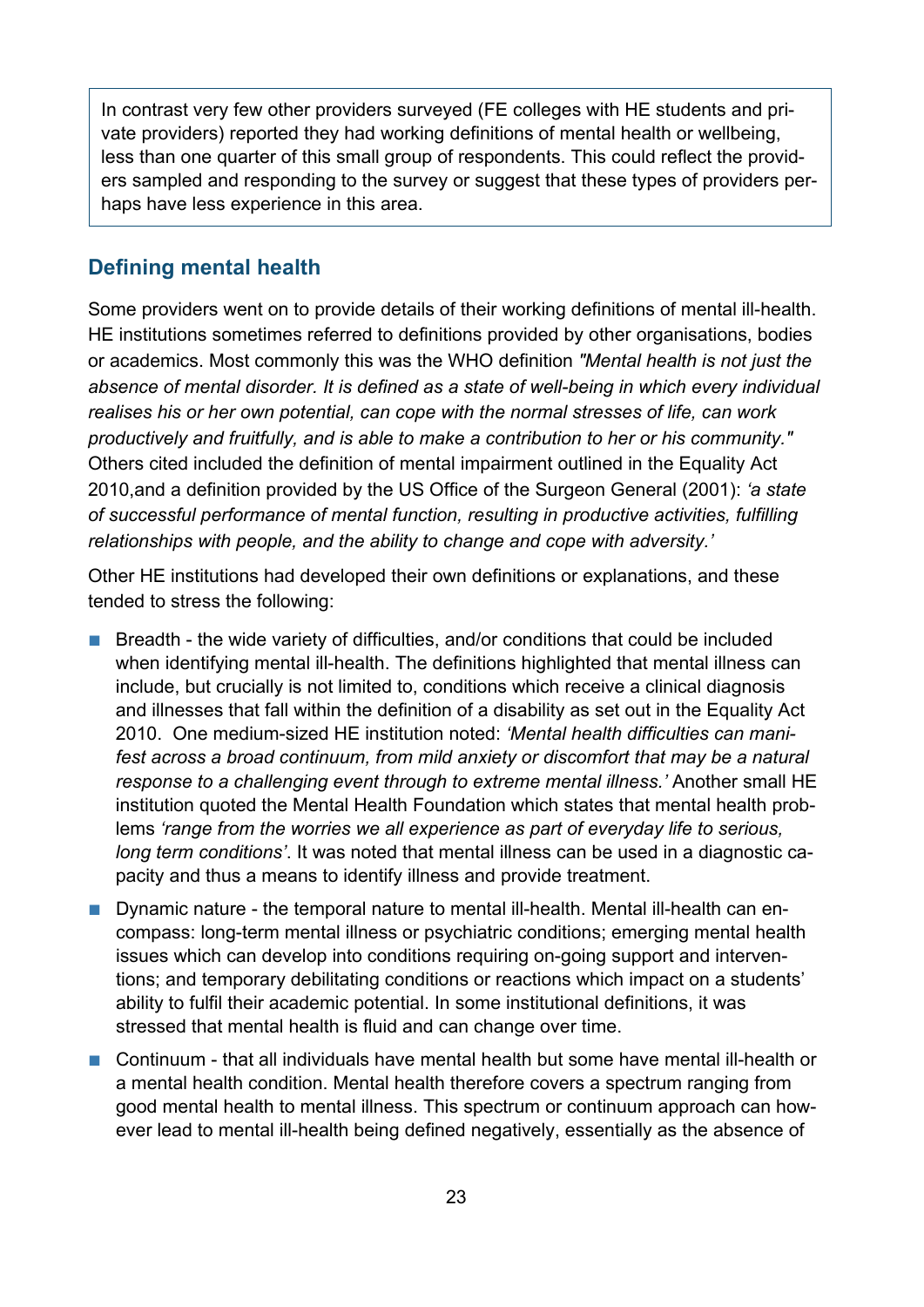having good mental health and the characteristics associated with this (deficit model).

'Good mental health is characterised by a person's ability to fulfil a number of key functions and activities, including the ability to learn, to feel, to express and manage a range of positive and negative emotions, to form and maintain good relationships with others, and to cope with and manage change and uncertainty…..It is therefore about much more than the absence of particular problems that might fit criteria for a 'mental disorder'. (medium-sized HEI).

■ Impacts and influences - that poor mental health can have wide impacts *'affecting how we think, feel and behave'* (small HEI) and can arise from a variety of factors *'organic, generic, psychological, relational or behavioural'* (small HEI).

> 'Mental Health Difficulties often following major life events such as health problems, the end of a relationship, a close bereavement, major transitions, and can impact significantly on how the individual sees themselves and how they engage with their life. The ability to manage things may become impaired, behaviours change, the ability to think might be impacted significantly and support from family and friends or professional services such as personal tutors or counselling / psychotherapy required.' (medium-sized HEI).

As noted above few of the other providers surveyed had working definitions for mental health. One FE college noted how they used the WHO definition.

#### **Defining wellbeing**

Responding institutions frequently used the WHO definition of wellbeing (noted above). A couple of institutions used the New Economics Foundation (NEF) model: *'Well-being can be understood as how people feel and how they function, both on a personal and a social level and how they evaluate their lives as a whole.'* The NEF report (2012) explains this further in that how people feel refers to emotions such as happiness or anxiety, how people function refers to things such as their sense of competence or their sense of being connected to those around them, and how people evaluate their life as a whole is captured in their satisfaction with their lives, or how they rate their lives in comparison with the best possible life' (New Economics Foundation. "Measuring Well-being. A guide for practitioners").

Wellbeing therefore appears to be a much broader concept than mental health, and positive wellbeing is associated with '*flourishing or thriving'*, '*satisfaction'*, having '*meaning'*, and a sense of '*balance'* and/or '*equilibrium'*; and is individual and personal, as indicated by other definitions used and/or developed by responding institutions. As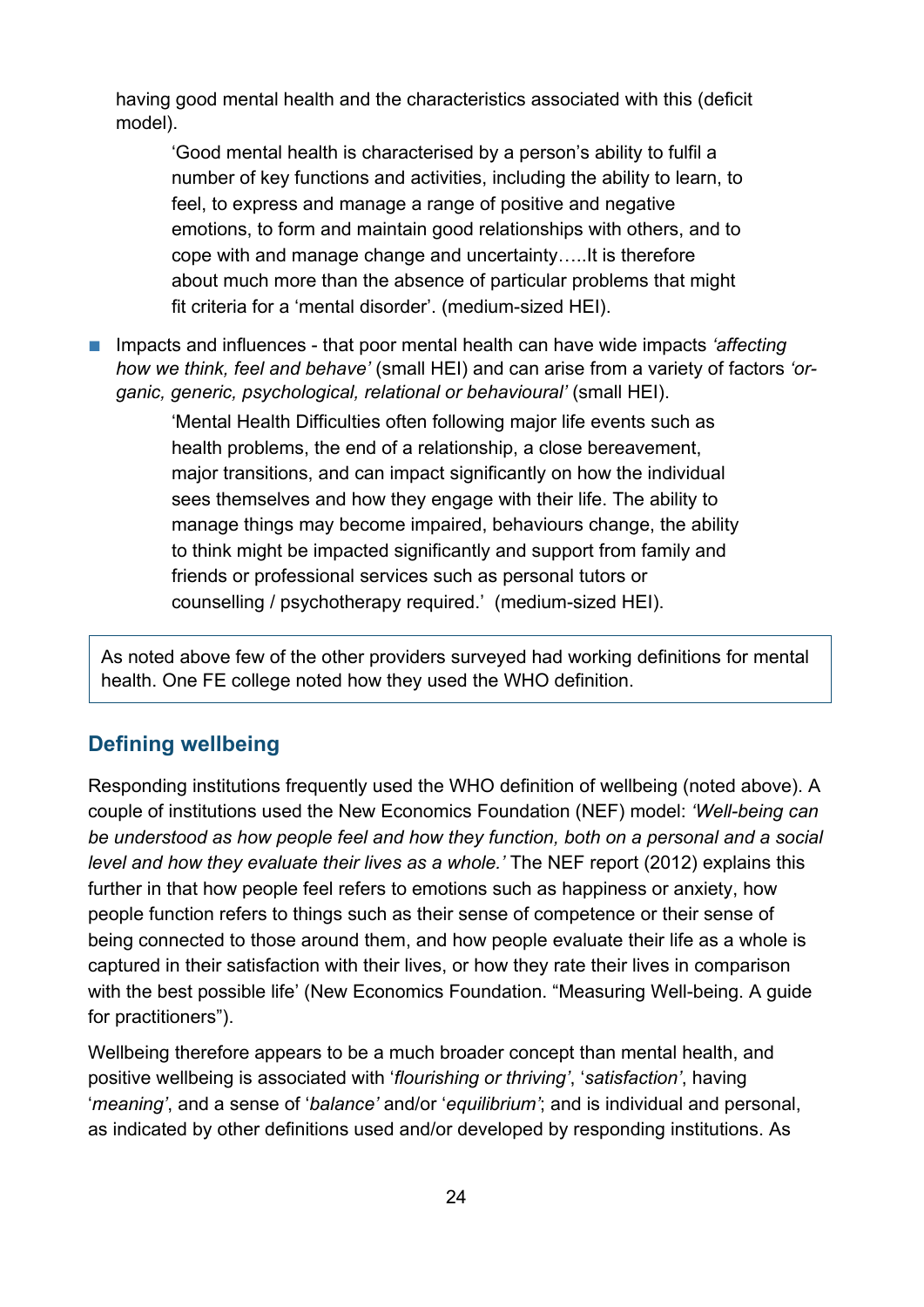with mental health, wellbeing is regarded as dynamic and can change from moment to moment and day to day. Definitions given included:

> 'It is not prescriptive but demonstrates the need to achieve and maintain balance to maintain wellbeing. When individuals have more challenges than their personal resources enable them to deal with, the balance may dip, which may affect their feeling of positive wellbeing.' (*large HEI*)

> 'Wellbeing is understood, in the broad sense, to mean a time when a person is feeling good and functioning positively, meaning that a person would be engaged in learning, feel socially connected, and have positive perspectives and autonomy. Wellbeing is expressed in feelings and in dimensions such as persistence, grit, sense of belonging, mindfulness, identity formation and flourishing. It is possible to have high levels of wellbeing, yet to live with a diagnosed mental health condition.' (*medium-sized HEI*).

'Wellbeing is a person's ability to evaluate and act to improve their state of being. Each individual will have their own set of measures and indicators. These are likely to include health, comfort, safety, sense of purpose, resilience and satisfaction within their personal, social and professional contexts.' (*small HEI*).

One small HE institution felt that, although they had a working definition of mental health, they had not yet clearly defined wellbeing in their policy so were working on this.

#### **Blurring mental health and wellbeing**

Institutions clearly saw mental health and wellbeing as important and highly inter-related, with mental wellbeing and mental health specifically sitting within the broader concept of wellbeing.

> 'Mental health and wellbeing are fundamental to our collective and individual ability as humans to think, emote, interact with each other, earn a living and enjoy life… Wellbeing is the balance point between an individual's own resource pool and the challenges faced.' (*medium-sized HEI*).

A few HE institutions noted how they regarded mental health as a state of wellbeing (which is stressed in the WHO definition). It was noted how individuals can have a mental illness but experience good mental wellbeing when properly supported in managing their condition. Responses indicated how wellbeing was perceived to cover mental wellbeing but also physical, social, emotional and spiritual wellbeing (one HE institution referred to the work of Kraut, What is Good and Why: The ethics of well-being, 2009).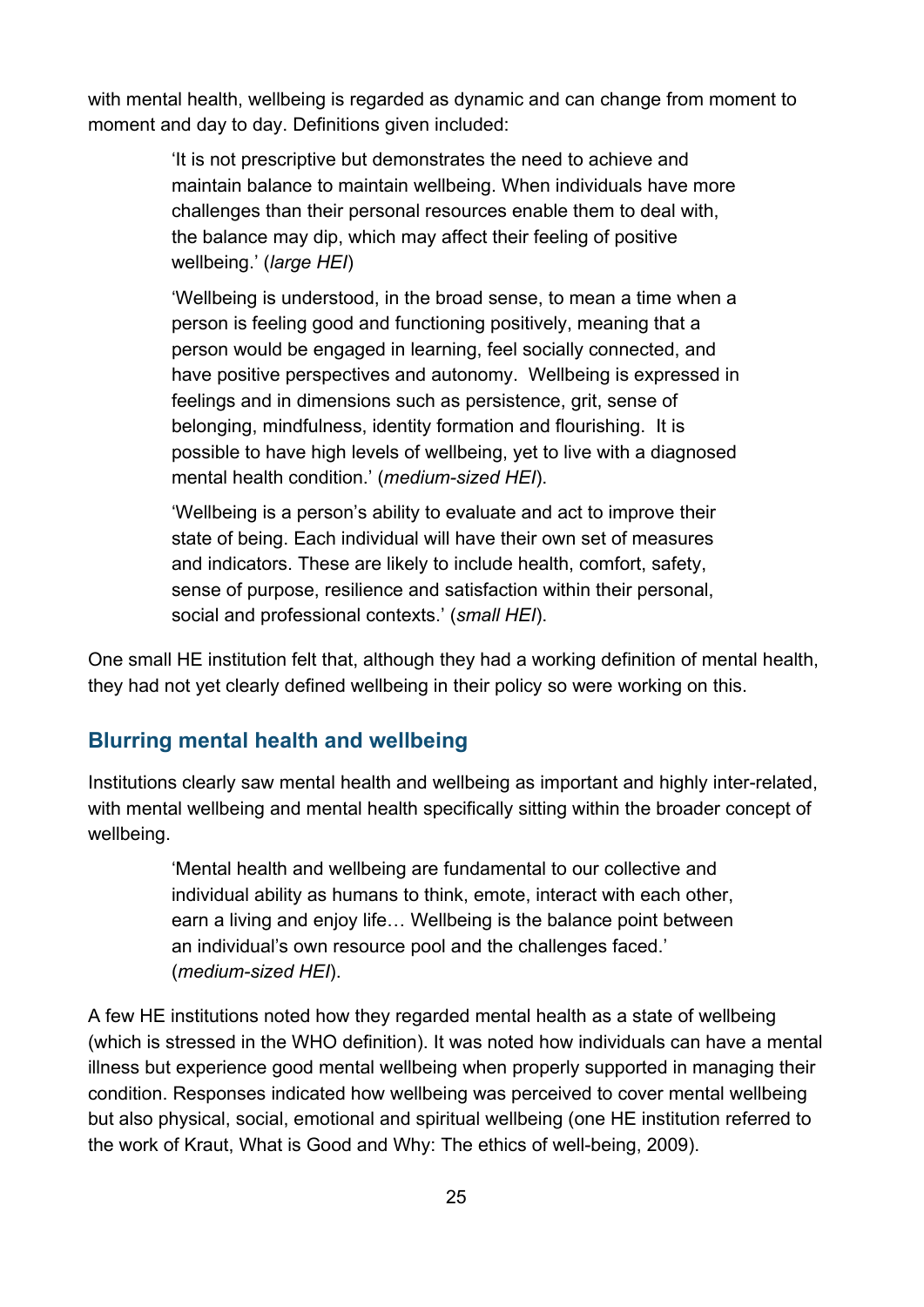Some HE institutions therefore do not have separate definitions of mental health and wellbeing, and just use one definition for both concepts. This blurring of concepts may mean that investigating providers responses to the needs of their students may not be helped by separating mental health approaches from responses to wellbeing approaches and responses, as providers may not consider these to be separate.

**Resilience** (and ability to 'cope') appears to be a key uniting theme between mental health and wellbeing. Several institutions referred to emotional (and spiritual) resilience. They referred to the definition used in the Student Minds Mental Health Continuum (also attributed to the Health Education Authority), which is linked to the WHO definition*: 'the emotional resilience which enables us to enjoy life and survive pain, disappointment and sadness. It is a positive sense of well-being and an underlying belief in our own and others' dignity and worth* ...*and also allows us to engage productively in and contribute to our community and wider society'*. Other HE institutions had developed their own definitions featuring resilience:

> 'The term 'mental health' describes a sense of wellbeing, the capacity to live in a resourceful and fulfilling manner and to have the resilience to deal with the challenges and obstacles which life presents. A mental health problem is one in which a person is distracted from ordinary daily living by upsetting and disturbing thoughts and/or feelings. These problems may disorientate a person's view of the world and produce a variety of symptoms and behaviour likely to cause distress and concern. Mental health is a continuum encompassing the mild anxieties and disappointments of daily life, to severe problems affecting mood, perception and the ability to think and communicate clearly and rationally.' (*small HEI*).

One FE college noted how they felt: *'mental health describes a sense of well-being; the capacity to live in a resourceful and fulfilling manner and having the resilience to deal with the obstacles that life presents*.'

## <span id="page-25-0"></span>**2.2 Responsibilities for mental health and wellbeing**

The survey sought to understand where responsibility for supporting and promoting good student mental health and wellbeing sits within institutions – both strategic responsibility and operational (day to day) responsibility.

#### **Strategic responsibility**

Generally, the lead for strategy was different from the operational lead. In HE institutions strategic responsibility tended to be at senior management level – with the Director or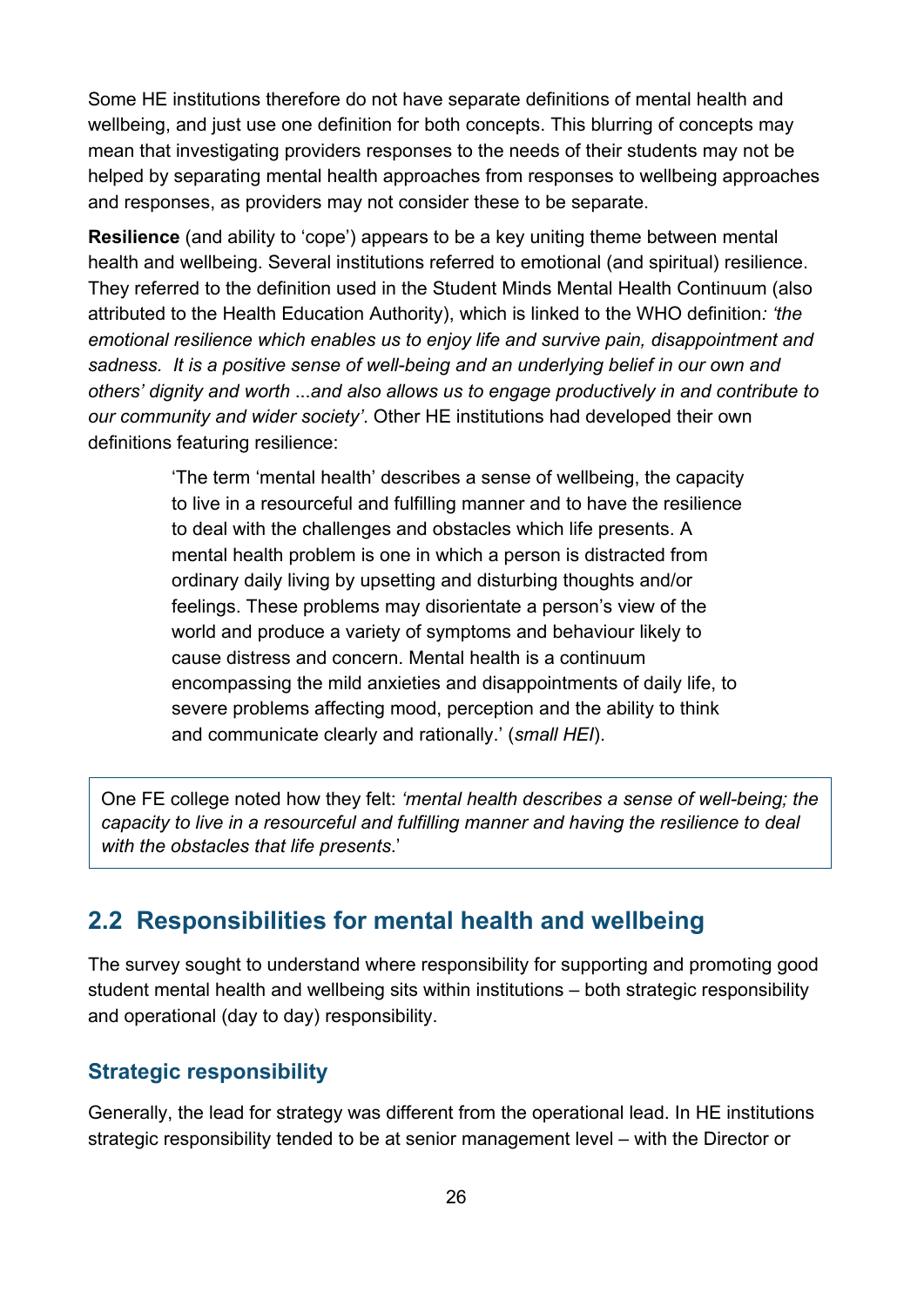Pro Vice Chancellor (Pro VC), Dean of Students, Deputy Vice Chancellor, Registrar, Chief Operating Officer or indeed with the Vice Chancellor. Several institutions had a dedicated strategic lead which was reflected in their role title e.g. Head of Student Welfare, Director of Wellbeing and Safeguarding, Head of Student Wellbeing and Enabling; or the responsibility was part of a broader responsibility for student administration, academic services, student services, student support, student experience/student life or student affairs. In many institutions strategic responsibility was spread over several individuals e.g. the University Executive Board; this could reflect different groups requiring support or different activities (developing the strategy, implementing/delivering the strategy, reporting progress to Trustees etc). One mediumsized HE institution noted how strategic responsibility for student mental health and wellbeing sat with a different set of individuals to those who had responsibility for staff welfare (which sat with HR and legal services senior management); and another large HE institution noted how they also had a faculty lead with a champion role, and had a dedicated individual with strategic responsibility for postgraduate research students.

Similarly, within other providers strategic responsibility was at senior management level: Principal, Vice Principal, Registrar, Deputy CEO, Assistant Principal, Head of Inclusion, Director of Student Experience, Dean etc. Within FE colleges this responsibility could sit with the Director or Head of HE studies. As found for HE institutions these individuals also tended to have a remit for specific aspects of provision such as student support, student experience, customer operations, curriculum, quality assurance; and could also be the Designated Safeguarding Lead.

#### **Operational responsibility**

Operational responsibility tended to lie with individuals leading a department dedicated to supporting students with their wellbeing and broader health, or with a group of individuals leading dedicated teams with different remits. This fits with the findings around defining mental health and wellbeing in institutions, in that wellbeing is regarded as a broader concept which includes but is not separate from mental health. Examples of job titles include: Senior Wellbeing Officer, Head of Student Support, Head of Student Wellbeing, Head of Student Welfare, Wellbeing Services Manager, Head of Student Advice and Wellbeing, Health and Wellbeing Manager, Head of Pastoral Care and Wellbeing.

In many HE institutions there was also a lead with a specific mental health remit e.g. Mental Health Services Manager, Head of Counselling and Psychology, Mental Health and Wellbeing Clinical Manager, Lead Counsellor, Senior Mental Health Advisor.

Several institutions noted that all staff, and particularly heads of academic schools/departments, had operational responsibility for student mental health and wellbeing which aligns with the whole institution approach advocated by Universities UK and Student Minds.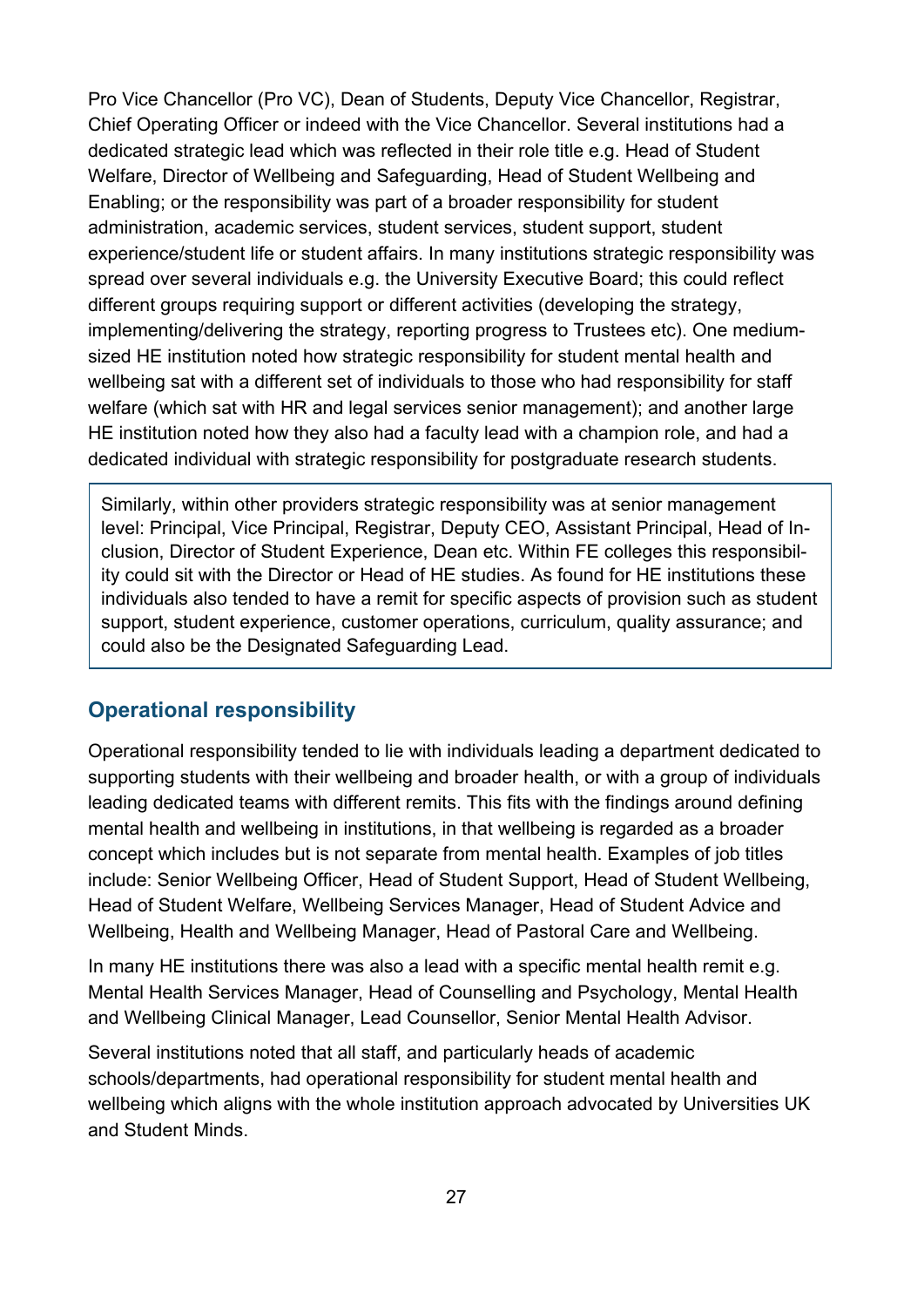Within other providers again operational responsibility tended to lie with individuals leading a department or team dedicated to supporting students; and in many cases student mental health and wellbeing responsibilities were tied in to safeguarding responsibilities and in one case was tied in with SEND. A few other providers (FE colleges and private providers) suggested a more distributed responsibility e.g. sitting with faculty heads, all support staff, student experience officers, and personal tutors.

One FE college noted how operational and strategic responsibility sat with their Caring Services team which included their counselling team, welfare team, safeguarding team, student support officers, the college nurse and the student enrichment team.

## <span id="page-27-0"></span>**2.3 Strategy**

Providers were asked whether they had a specific mental health and/or wellbeing strategy. Overall, the majority of HE institutions (52%) have a specific strategy covering student mental health and/or wellbeing. Relatively few responding institutions have a separate mental health strategy (7%) or have a separate wellbeing strategy (1%), whereas most commonly institutions have a combined mental health and wellbeing strategy (43%). This again suggests there are challenges in researching student mental health and researching student wellbeing as separate concepts, as they are often considered together as one issue.

<span id="page-27-1"></span>

| <b>Format of strategy</b> | N  | %  |
|---------------------------|----|----|
| Dedicated strategy        | 42 | 52 |
| Separate strategy(ies) MH | 6  |    |
| Separate strategy(ies) WB | 1  | 1  |
| Combined MH/WB strategy   | 35 | 43 |
| Covered in wider strategy | 5  | 6  |
| No strategy               | 27 | 33 |
| In progress               | 20 | 25 |
| No plans for one          | 7  |    |
| Other                     | 7  | 9  |
| Base                      |    |    |

#### **Table 5: Format of strategy (HEIs)**

Source: IES/CRAC/AdvanceHE survey, 2020

Additionally, a small group (6%) include these issues within a wider strategy or policies e.g. wider health and wellbeing strategy, student welfare and support policy, learning and disability support policy, safeguarding policy, general institutional Strategic Plan, education strategy, people strategy or student experience offer. At the time of the survey,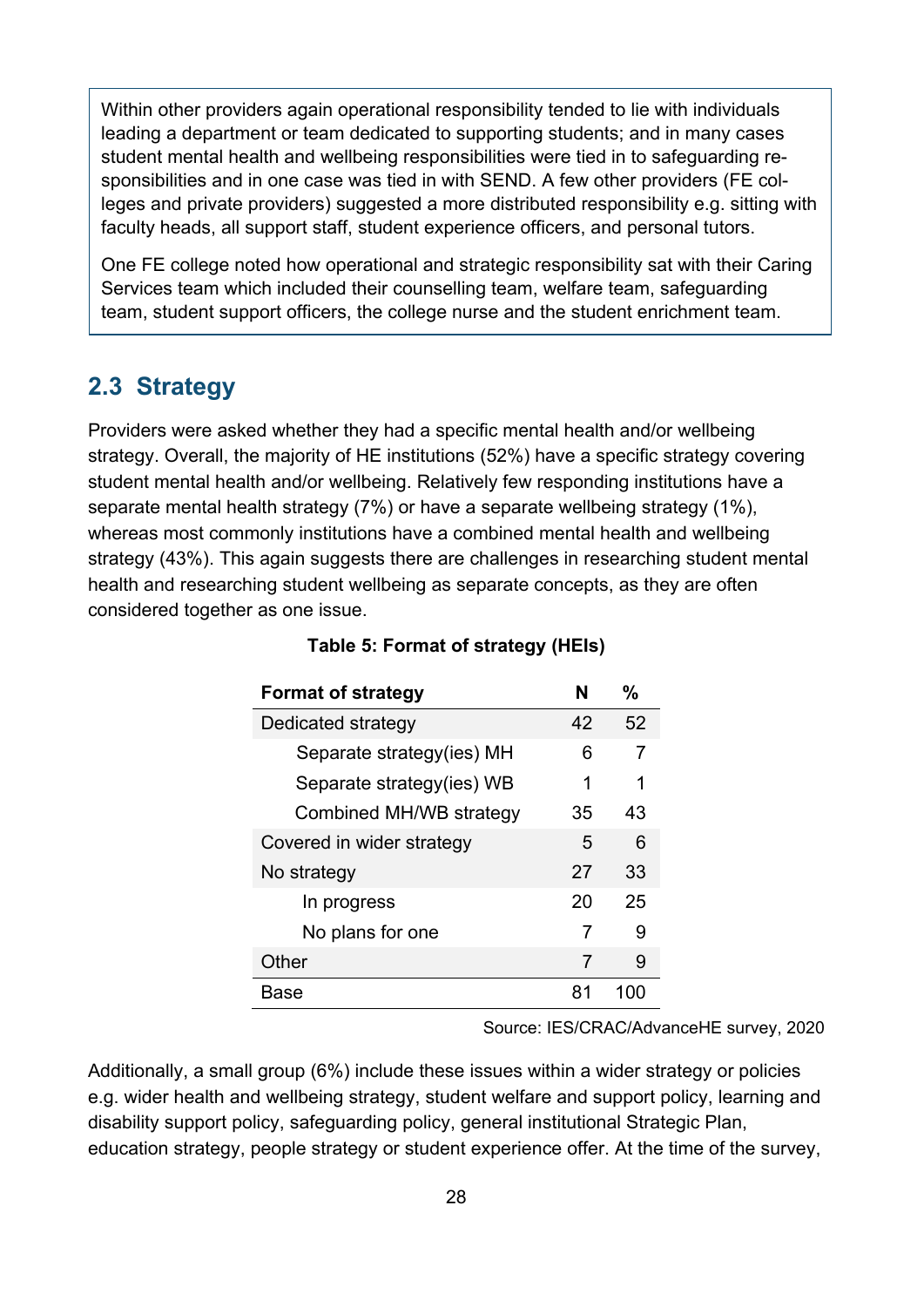a sizeable minority (25%) of institutions reported that they are in the process of putting together a strategy or strategies but nine per cent of responding institutions had no dedicated strategy and had no plans to develop one. This small group tended to be small teaching focused or specialist institutions.

Comments provided by several institutions indicate that these strategies and plans are not static and are in the process of being reviewed and updated, and linked to wider policies and/or frameworks:

> 'In the first half of 2020 we will be undertaking an institution-wide consultation exercise in partnership with our Students' Unions, leading to the development of a whole-institution Wellbeing Strategy. This will be closely aligned to the domains of the Step Change Framework, with a particular focus on developing the notion of a compassionate campus and supportive culture across the institution. This Strategy is to be launched for the 2020/21 academic year.' (*large HEI*).

Medium-sized HE institutions were the most likely (more so than either larger or smaller institutions) to report having a strategy – either dedicated mental health and/or wellbeing strategies or subsumed within other strategies. The differences here are indicative and not statistically significant. No other differences were noted.

| <b>Format of strategy</b> | S   | м    |              | AII |
|---------------------------|-----|------|--------------|-----|
| Dedicated strategy        | 44  | 65.  | 46           | 52  |
| Covered in wider strategy | 4   | 10   | $\mathbf{I}$ | 6   |
| No strategy               | 40  | -26. | -41          | 33  |
| Other                     | 12. | 0    | 14           | 9   |
| Base (N)                  | 25  | -31  | 22           | 81  |

#### <span id="page-28-0"></span>**Table 6: Format of strategy by size of institution (per cent) (HEIs)**

Source: IES/CRAC/AdvanceHE survey, 2020

In general, institutions' strategies covering mental health and wellbeing took (or were planned to take) the form of a separate strategic document or set of documents (67%), rather than being solely part of the institution's overall strategic plan (12%) or comprising a set of individual policies and procedures concerned with mental health and/or wellbeing (12%). This suggests an improvement in terms of a dedicated strategic response to student mental health and wellbeing when contrasted to findings of the IPPR research in 2017[28.](#page-28-1) The IPPR study found that 29 per cent of HE providers had an explicit mental health and wellbeing strategy, although a larger proportion (54%) had individual policies

<span id="page-28-1"></span><sup>&</sup>lt;sup>28</sup> Thorley, C (2017) Not by Degrees: Improving student mental health in the UK's universities, IPPR. [https://www.ippr.org/files/2017-09/1504645674\\_not-by-degrees-170905.pdf](https://www.ippr.org/files/2017-09/1504645674_not-by-degrees-170905.pdf)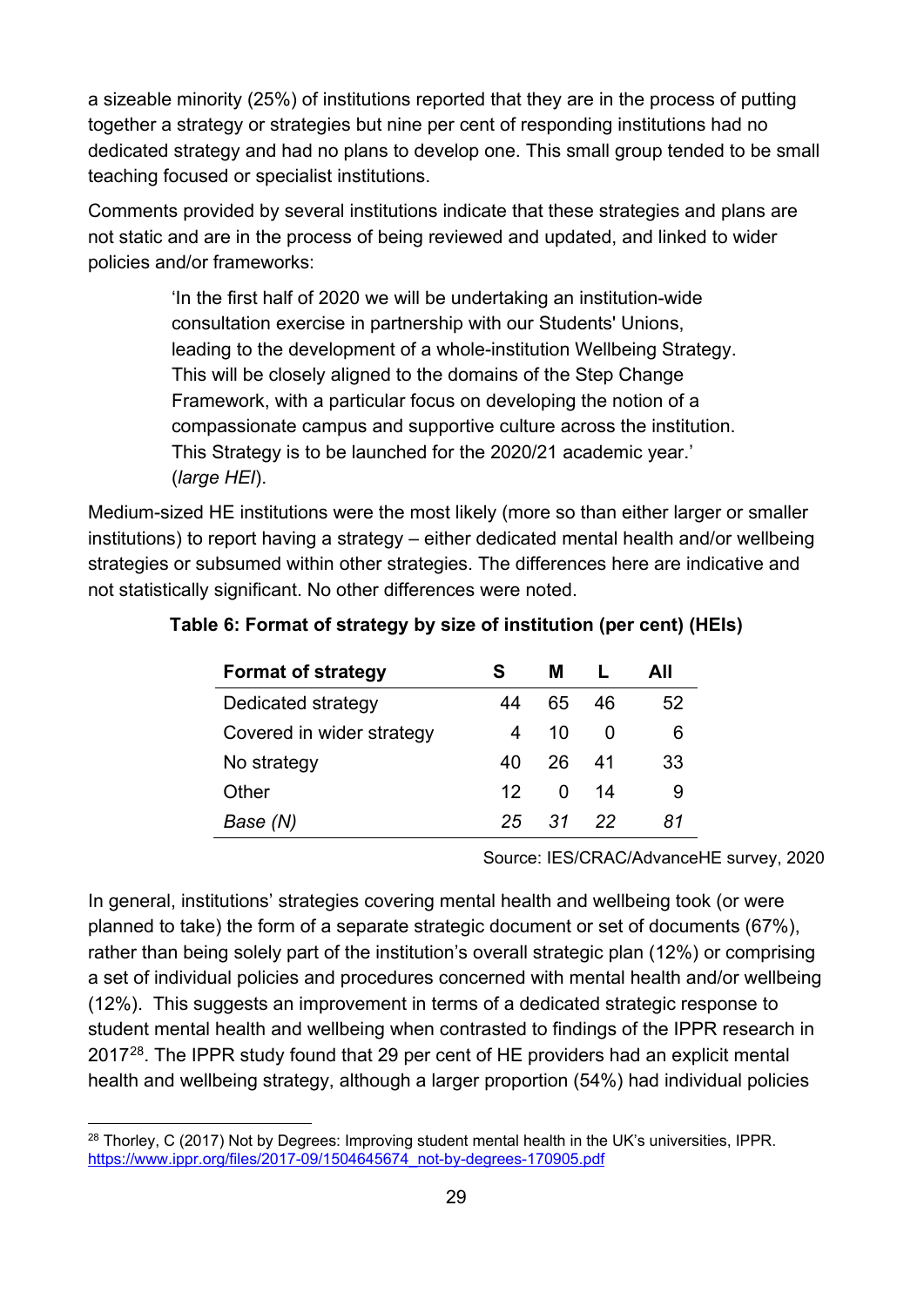<span id="page-29-0"></span>and procedures covering mental health and wellbeing, and 22 per cent covered this in their wider strategic plan<sup>[29](#page-29-2)</sup>.

| Format                                       | N  | %   |
|----------------------------------------------|----|-----|
| Part of institution's overall strategic plan | 9  | 12  |
| Separate strategy                            | 49 | 67  |
| Set of individual policies/procedures        | 9  | 12  |
| Other                                        | 6  | 8   |
| Base                                         | 73 | 100 |

#### **Table 7: Format of strategy (HEIs)**

Source: IES/CRAC/AdvanceHE survey, 2020

In our survey smaller institutions were more likely to have a set of individual policies and procedures than other sized institutions (32%). TRAC group A and B institutions were the least likely to have individual policies, and instead to have an overarching strategy covering mental health and/or wellbeing (this is likely to reflect their larger size). Again, these findings are indicative only, not statistically significant.

<span id="page-29-1"></span>

| <b>Format</b>                                | S.  | M                       | Ι. | All |
|----------------------------------------------|-----|-------------------------|----|-----|
| Part of institution's overall strategic plan | 5   | 19                      | 10 | 12  |
| Separate strategy                            |     | 47 74 71                |    | 67  |
| Set of individual policies/procedures        |     | 32 7                    | 5  | 12. |
| Other                                        | 16. | $\overline{\mathbf{0}}$ | 14 | 8   |
| Base (N)                                     | 19  | 31                      | 21 | 73  |

#### **Table 8: Format of strategy by size (per cent) (HEIs)**

Source: IES/CRAC/AdvanceHE survey, 2020

Some institutions noted how although their strategy was separate from their overall strategic plan, the strategy was informed by the wider university strategy and supported the delivery of the overall institution's strategic plan (also see below, content of the strategy).

Across the responding institutions, more (62%) reported that their strategy(ies) (or would if currently being developed) covers both students and staff, rather just cover students alone (38%).

<span id="page-29-2"></span> $29$  It is important to note that the question and answer categories used in the IPPR survey differed to those used in the IES/CRAC/AdvanceHE survey. Also the IPPR response base was smaller (58 institutions in England, Scotland and Wales). The question asked was 'what form does your institution's strategy to improve students' mental health and wellbeing take?', and respondents could more than one answer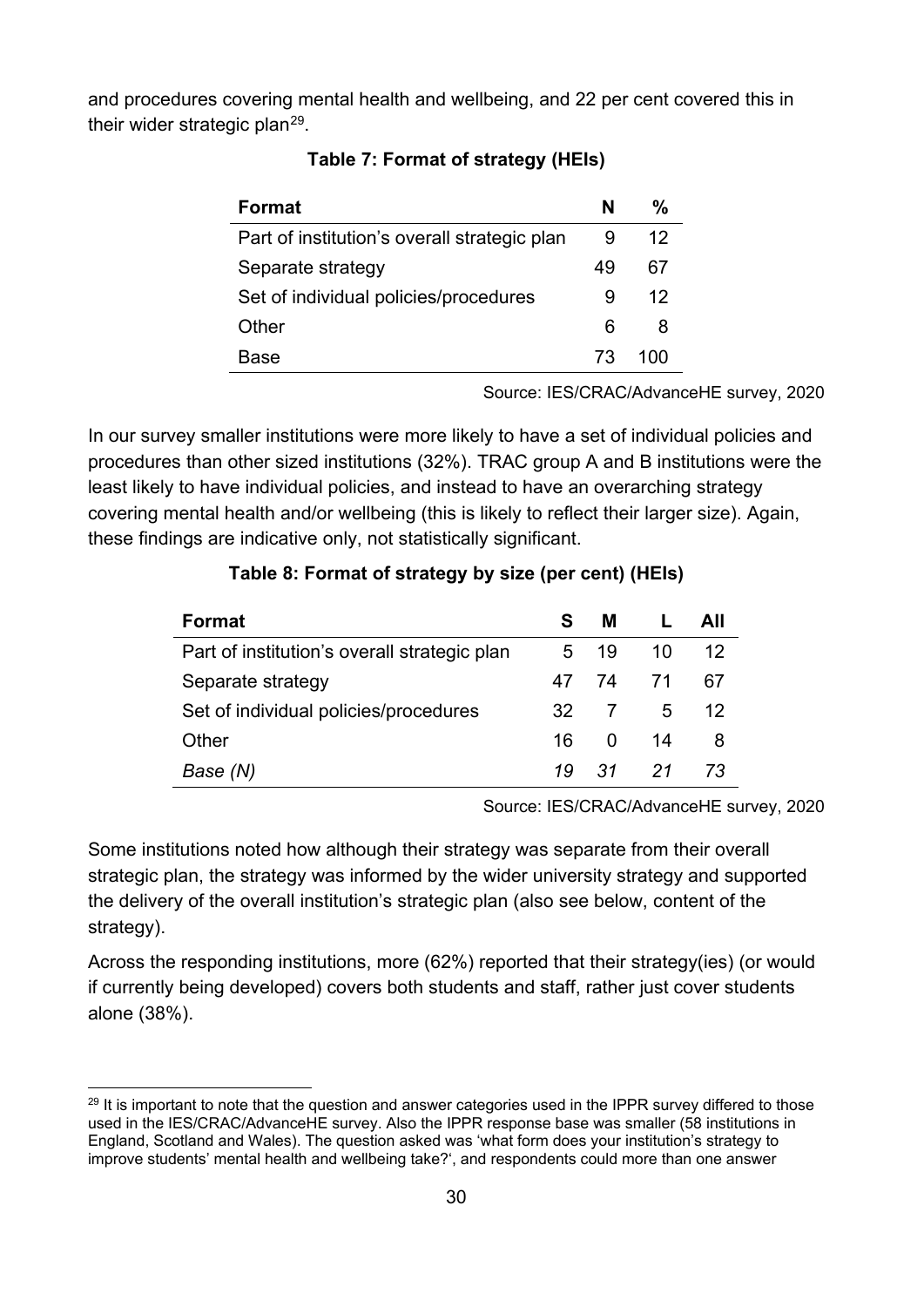| <b>Focus</b>               | N   | ℀   |
|----------------------------|-----|-----|
| Students only              | 28. | -38 |
| Both students and staff 45 |     | 62  |
| <b>Base</b>                | 79  | 100 |

#### <span id="page-30-0"></span>**Table 9: Coverage and focus of the strategy (HEIs)**

Source: IES/CRAC/AdvanceHE survey, 2020

Collegiate, TRAC group A and specialist institutions were marginally more likely to have student only focused strategies, but this is indicative only (not statistically significant).

As the majority of the other providers surveyed also had FE students as well as HE students, they were asked how their mental health and wellbeing provision for HE students was organised. Most had the same arrangements in place for their HE students and their other students (on other programmes), but a small group had separate arrangements for their students on HE programmes.

Approximately one quarter of responding other providers had no mental health or wellbeing strategy or set of policies (but were working on this), one quarter covered mental health and wellbeing in wider strategies, and almost half had a dedicated mental health and/or wellbeing strategy. Those with a dedicated strategy had all developed these internally rather than used a strategy or policy of a partner institution. The majority – approximately two thirds - of current strategies (or those in development) covered both students and staff.

The numbers here are very small and the sample purposive so should be treated with caution, but responses suggest that FE colleges were less likely to have a strategy than private providers, but were no less likely to have one in comparison to HEIs. FE colleges were perhaps more likely to cover student mental health and wellbeing in wider institutional policies, than found for HEIs. Similar to smaller HEIs, FE colleges also appeared to be more likely to have a set of individual policies and procedures than to have one overarching strategic document.

#### **Content of student mental health and/or wellbeing strategy**

Institutions were asked to describe their strategy(ies) or set of policies including what is covered, the scope and the approach taken. Many provided a great deal of detail and some (9 HE institutions and one other provider) also provided links to their relevant documents (although these were not reviewed in full). It is worth noting that whilst many had strategies or policies in place at the time of the survey, many were also developing these or making changes/improvements to these and so described what they planned to cover. Common aspects to these strategies included: setting out the context; clarifying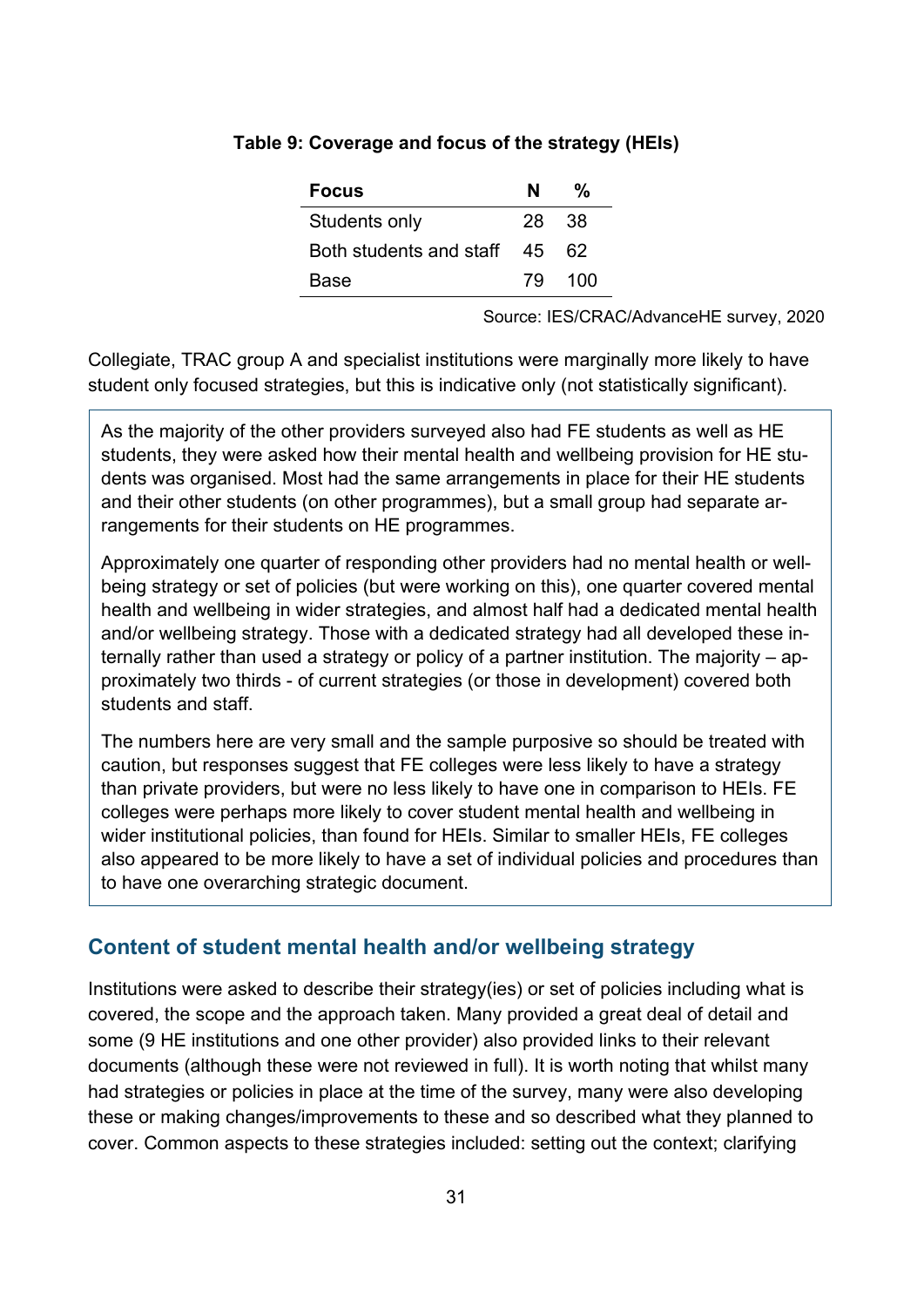what they want to achieve and how they will attempt to do so; how the strategy or policy relates to what else they do and what else is happening in the sector; and how they plan to update and review the strategy/policy drawing on relevant evidence. This could mean that their strategies were lengthy documents: *'The full strategy is a 40-page document'*  (large HEI).

#### **Providing context**

Sometimes these key documents provide an understanding of the context that the strategy and policy sits within and responds to, such as: lower levels of wellbeing among students and worsening trends of student wellbeing, the legal issues/considerations and obligations facing the institution, and definitions used for mental health and/or wellbeing.

#### **Clarifying what they are trying to achieve**

A key part of the strategy or policy described involved setting out an overarching philosophy/ethos or set of guiding principles and ambitions for supporting student mental health and wellbeing in the institution. The strategies appeared to have one or more interrelated guiding principles including: a) providing a holistic response, b) demonstrating compassion and creating a supportive community, culture and leadership (encouraging disclosure/discussion and raising awareness), and c) empowering students to flourish and achieve success.

The **holistic ethos** centres on taking a 'whole-university' approach. The IPPR study (Thorley, 2017) found providers had different understandings about what this means in practice and how to achieve it. Common themes in this previous study were: considering both staff and students, prioritising staff awareness and training, emphasising prevention and promotion, and embedding into all aspects of university life. In our study, institutions refer to: embedding support into the curriculum, having inclusive programmes of study, working across all aspects of university life/student journey from pre-entry to graduation, involving the whole institutional community (of staff and students) in supporting mental health and wellbeing, the importance of covering both students and staff (seeing the institution as one community, and recognising and understanding the linkage between staff wellbeing and student wellbeing).

> 'Our strategic aim is to improve and integrate our staff mental health and wellbeing developments with those of students to improve clarity of the whole institution approach and from the staff and student strategies to develop specific staff and student mental health and wellbeing policies.' (*large HEI*).

> 'The provision of holistic and integrated mental health, resilience and activities across the whole of the student journey building on the strengths of our current student support and well-being services. … embedding mental health literacy in the curriculum across the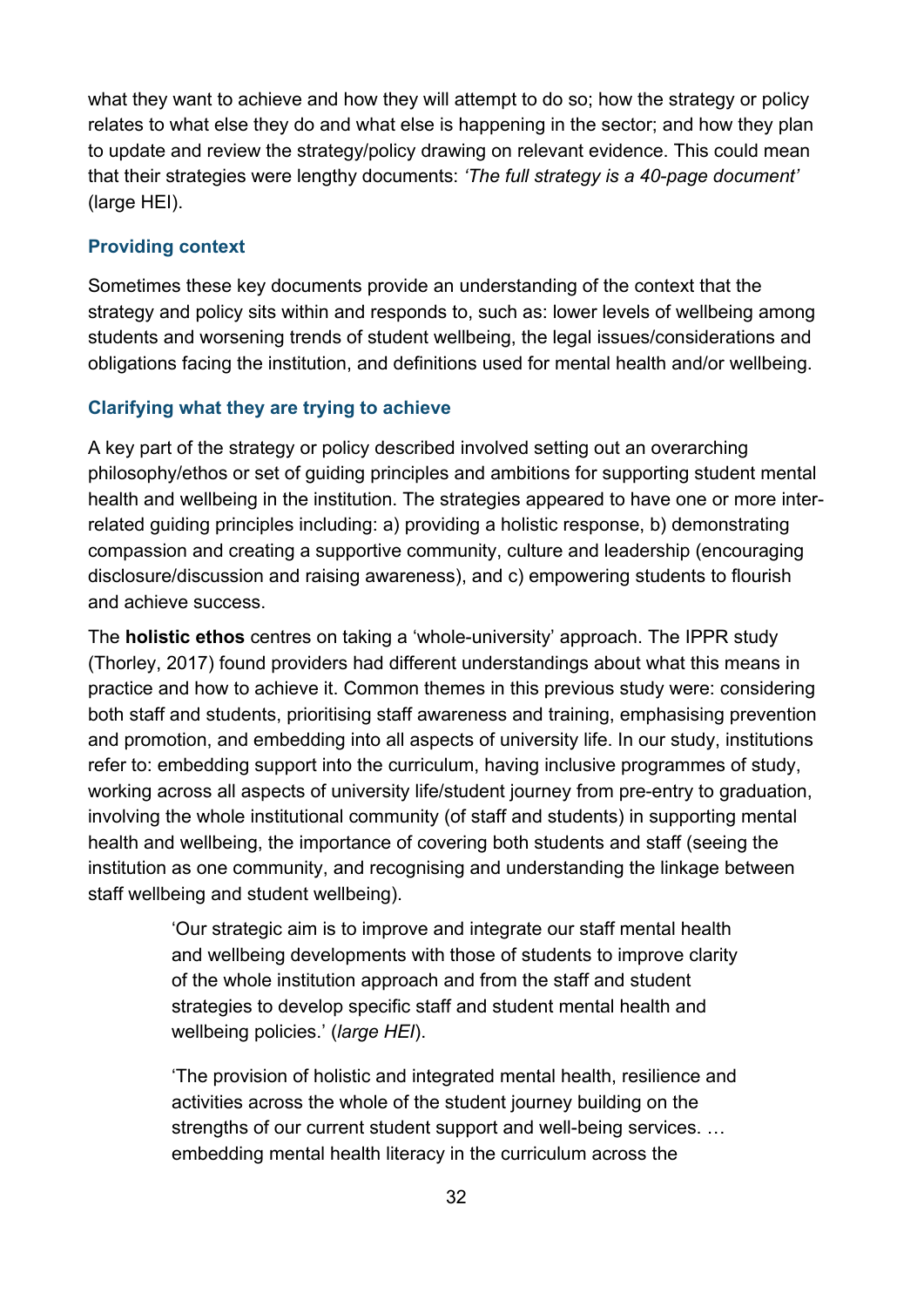University to promote awareness of the issues, build resilience and wellbeing and ensure colleagues can respond appropriately.' (*medium-sized HEI*).

One further education college noted: '*This Policy applies to everyone in the College. The College is committed to maintaining the wellbeing of everyone in the College*.'

One private provider noted: *'The Student Support Strategy is in place to provide a holistic and inclusive approach to supporting our students with regards to their health, safety and wellbeing during their studies. The strategy also confirms wider provision for student support covering academic support and application of practical skills.'*

The ethos can also be articulated in terms of '**compassion'** and 'respect' and creating a supportive and knowledgeable **community, culture and leadership**. Here institutions recognised the importance of:

- having and developing an enabling and supportive culture which understands the importance of good mental health and wellbeing,
- having supportive leadership and governance,
- developing a supportive 'community' with a sense of belonging and shared responsibility across the whole institution,
- bringing students with them and including their voice in the work around student mental health and wellbeing, which can involve students in co-creating the strategy and related objectives.

'To create a University community which is informed about mental health and which encourages openness, recognising good mental health, alongside good physical health and wellbeing, as an important requirement for successful learning and a positive student experience. … a University community which supports positive mental health and the development of skills to value and recognise good mental health and early signs of problems. … To offer an inclusive and supportive learning community for students that would see positive mental health embedded in University life and a clear offer described to prospective students of the learning community they would be joining.' (*large HEI*).

'To promote and develop: an holistic response to mental wellbeing, an informed, educated and compassionate community of learning which does not stigmatise, training which is impactful and effective at every level of the university so that everyone feels able to respond and support others with mental ill health as well as supporting themselves, external and internal support networks, including out of hours … To become a 'Suicide Safer' university.' (*small HEI*).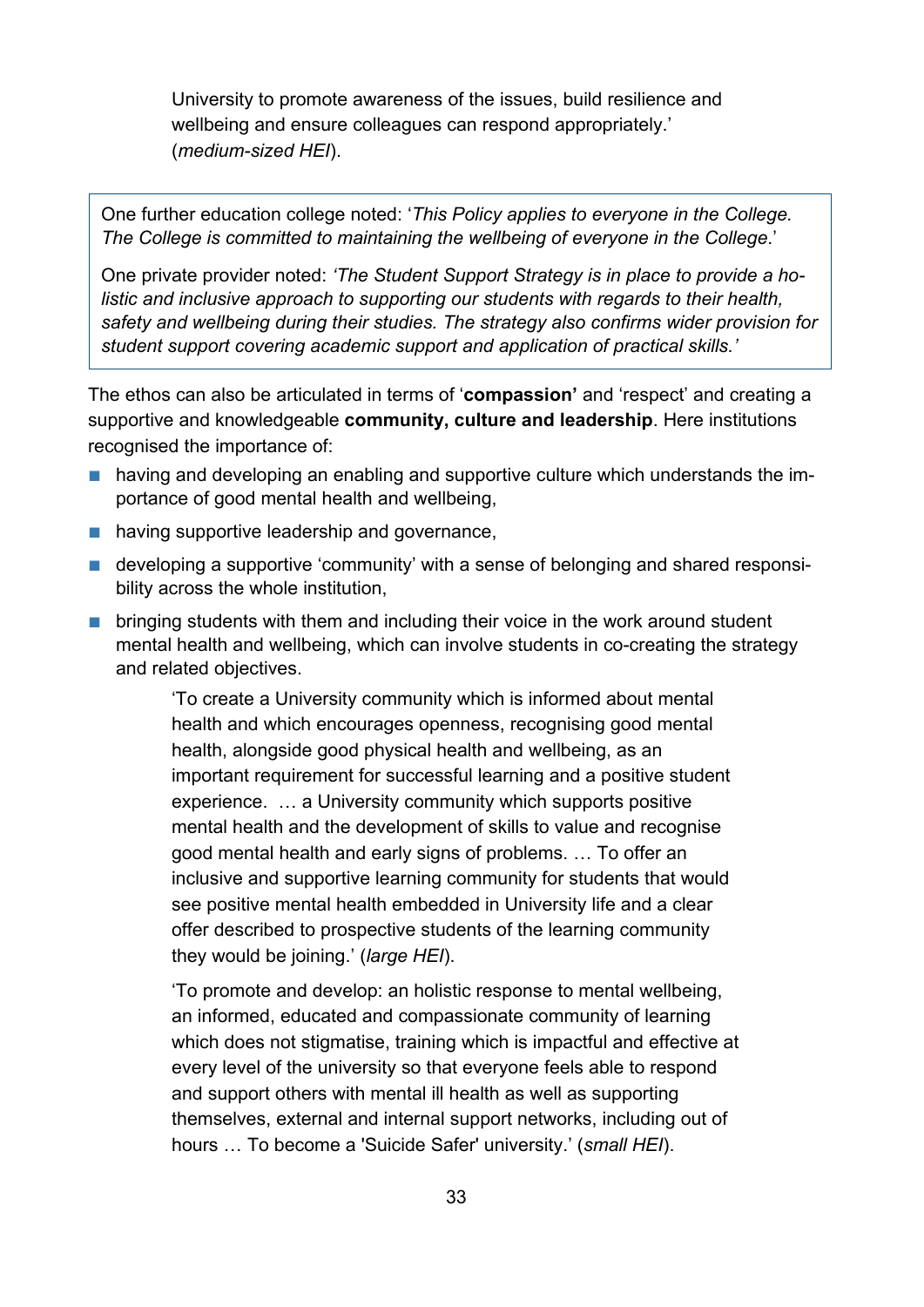One further education college noted how they have a 'safe culture' ethos and strategy: *'HE in FE means smaller classes and a 'safer more nurturing' environment for students. Tutors/lecturers know their students well and build up positive relationships with them. This enables a personalised approach to learning, where extensions and other strategies can be used. Tutors however are not counsellors and will refer students to counsellors, wellbeing advisors and their GP if concerned.'*

The ethos can involve specific branding and positioning for example positioning the policy as being about helping students and staff to **achieve their potential** in terms of academic achievement and also in wider student life, and to ensure high quality learning. This can also be expressed in terms of **empowering** students to build and draw on internal resources, to be adaptable and independent, and helping them to be resilient:

> 'At the [HEI name], we aim to provide our students with the support and positive encouragement they need to be successful in their studies. We work to empower them to become successful learners from the very beginning of their studies giving them confidence through to completion, and beyond…."our commitment to students goes beyond the formal curriculum and the achievement of qualifications, essential though they are. We have a broader and richer purpose, to give all our students an experience of higher education which will best prepare them for whatever they want the rest of their lives to be. That includes equipping them with the skills and confidence to succeed in their chosen careers, achieve personal fulfilment, and contribute to their communities." (Strategic Plan 2017- 22)' (*small HEI*).

Strategies and policies could also set out **clear goals** or ultimate ambitions for student wellbeing mental health.

> 'The ultimate goal of this strategic plan is to improve the health, safety and wellbeing of University students and staff, where all of the University community is supported to be healthy and well.' (*large HEI*).

#### **How they are going to go about it**

The strategy or policies not only set out the key ambitions or overarching ethos but set out how institutions will attempt to achieve these. Often this refers to **key areas of activity** or priorities and these can be expressed as themes or as a framework. In some cases, these areas of activity are set out as separate policies.

> '*This strategy describes our ambitions in relation to supporting the wellbeing of students and the steps we will take to achieve them...This strategy is focused across 9 Strategic Themes, each of*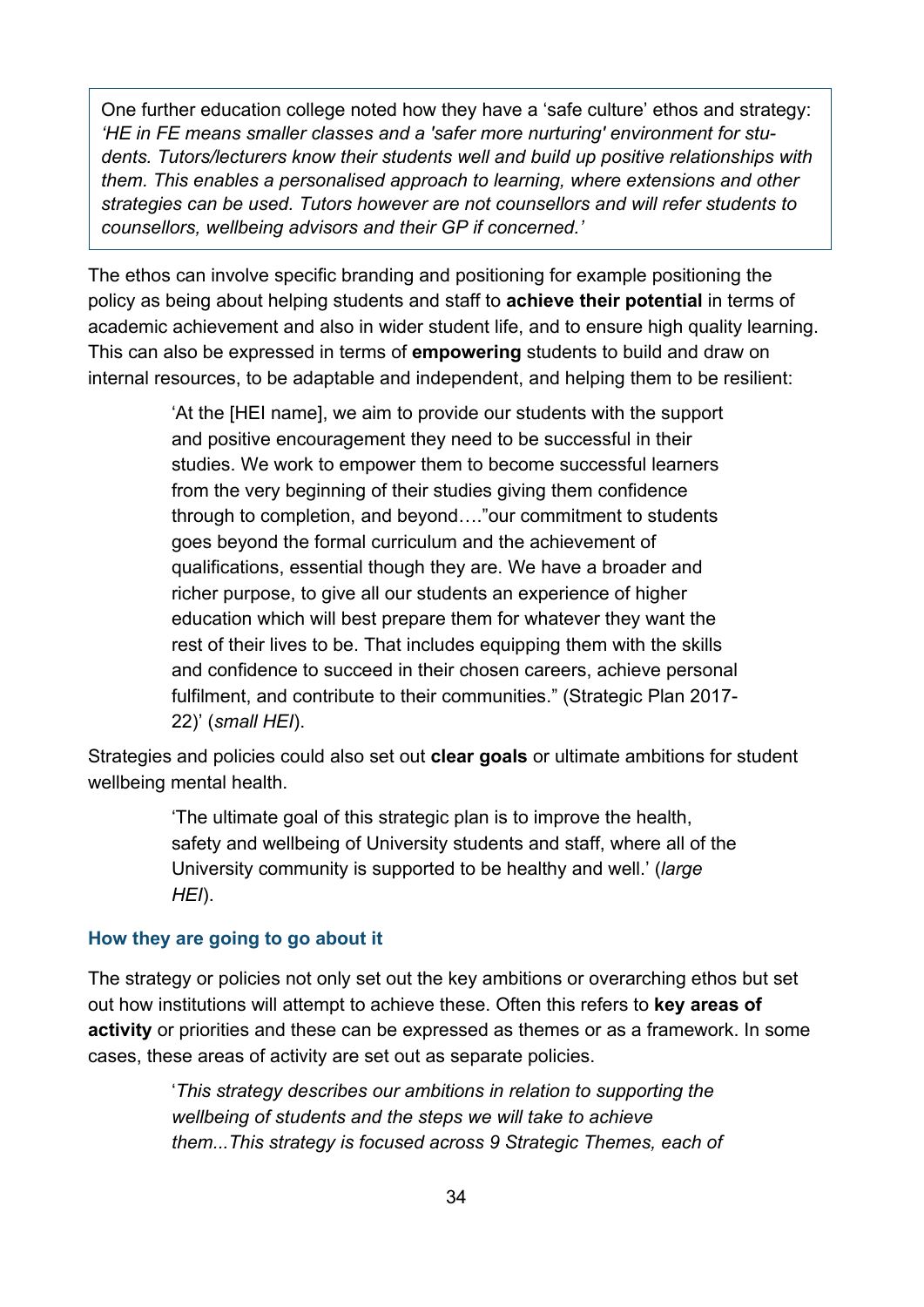*which will have a number of actions to be developed across the life of the strategy; the themes are listed below: 1. Personal Ownership of Wellbeing 2. Mental Wellbeing 3. Physical Health 4. Academic Wellbeing 5. Social Engagement 6. Personal Development 7. Campus & Halls Environment 8. Financial Wellbeing 9. Supporting Staff to Embed the Strategy.' (small HEI).*

'The 'Healthy University' …is an over-arching strategy integrating several frameworks, such as 5 Ways to Well-being and the Healthy University Framework, into which are slotted the individual policies and procedures, e.g. Alcohol and Drug Misuse, Assistance Dog Policy, Death of an Employee, Dignity and Respect Policy, Employee Health Management and Sickness Absence Policy, Equality policy, Field Studies Policy, Fitness to Study Policy, Health and Safety Management System. And related documents: Induction, Maternity Policy, Mediation Policy, …Safeguarding Policy, Suicide-Safer Policy, Student Code of Conduct, Student Death Procedure, Viral, Bacterial and Emerging Diseases Policy.' (*medium-sized HEI*).

The descriptions indicate how the strategies and policies have a wide focus and involve **multiple approaches** including preventative, proactive and reactive services and activities. These included:

- support for students experiencing mental health problems or difficulties,
- activities aimed at reducing vulnerabilities and reducing sickness absence,
- monitoring student engagement and taking early intervention,
- promoting (raising awareness) and enhancing health and wellbeing,
- working to be personal and responsive,
- protecting personal information and approaches to encouraging and dealing with disclosure.

Some institutions set out how these differing approaches work together to provide comprehensive support; and note the wide range and scope of services offered (or are in development). Here institutions can identify different categories of support or areas of activity. A key aspect often mentioned is suicide prevention, and the institution's approach to suicide risk and prevention.

> 'Our three-wave model of intervention: 1. University-wide activity to improve the wellbeing of all students, 2. Support for specific groups known to be vulnerable or individuals showing early signs of vulnerability, 3. Support for students at risk or in crisis.' (*Mediumsized HEI*).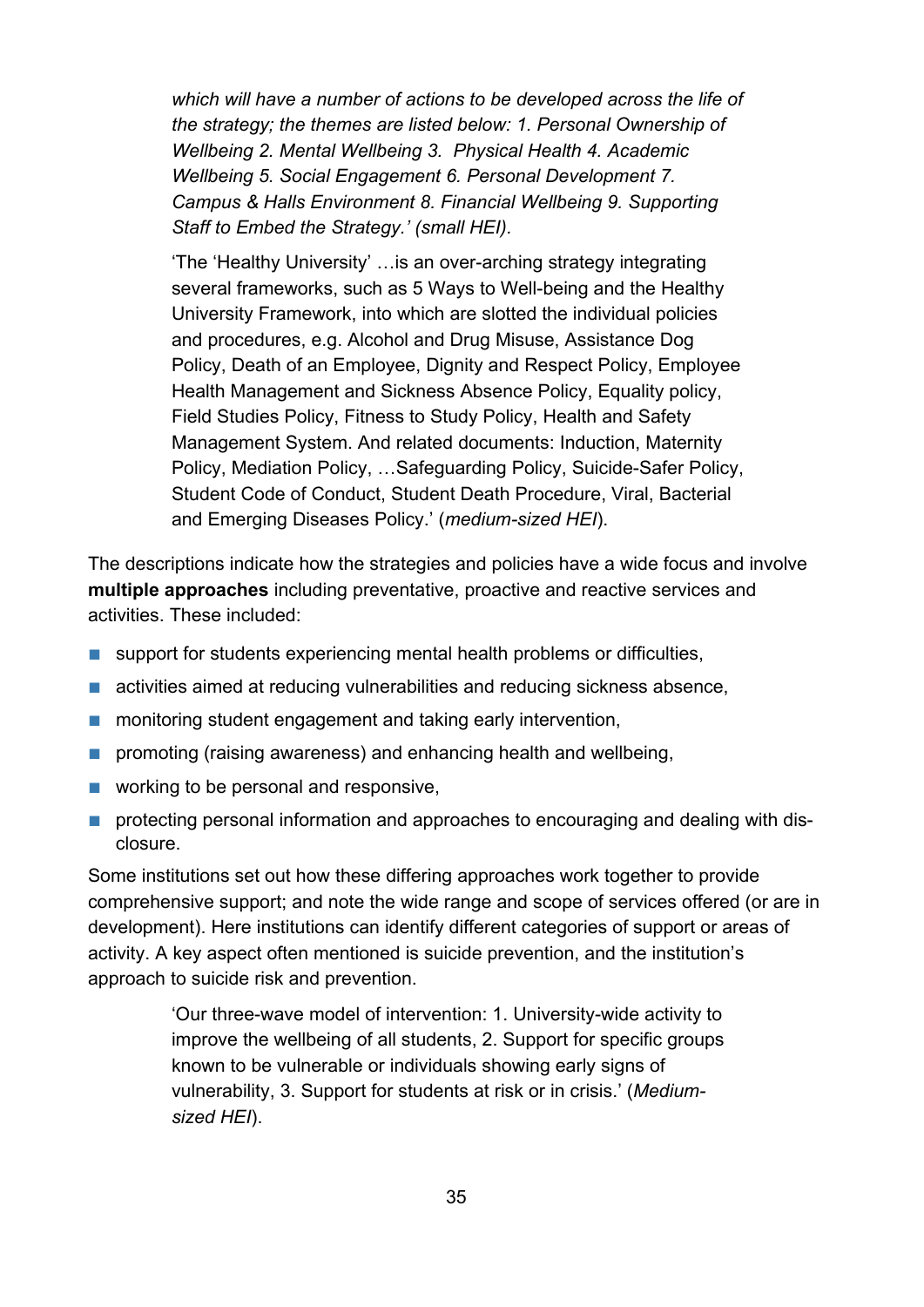One further education college described their mental health policy noting how student support staff and mental health champions take the lead in coordinating support, working closely with specialist staff such as counsellors and with external services. They also have a Mental Health Lead who offers support and advice and guidance to students and prospective students on study related difficulties and external services available, and to staff on supporting students and making reasonable adjustments. The Lead also works with other services and external agencies to develop appropriate procedures and infrastructure to enhance support for students experiencing mental health difficulties, manages the Mental Health First Aiders service, and develops the college's Mental Health Action Plan. In addition, the college seeks to promote mental wellbeing and mental health awareness through self-help guides, promotion of healthy eating, exercise and lifestyle, targeted campaigns, displays and information on services in the college and externally.

The wide-ranging areas of activity and multiplicity of approaches illustrates how institutions view support as being much broader than providing services for individuals with a recognised condition or illness. Support for student mental health and wellbeing covers all aspects of university/college life.

Institutions may also identify specific programmes for **hard to reach or at-risk groups** in their strategy, in recognition of health inequalities and the diversity of their student body. This can be expressly underpinned by a stated commitment to address barriers to inclusion and equality:

> 'Underpinning the approach are public health principles around reducing health inequalities, particularly recognising that traditional approaches to mental wellbeing disadvantage BAME students and men. An example of this in practice is the introduction of Healthy [HEI name] masterclasses. These classes have de-emphasised links to specialist services, are open access and frame the provision in terms of skills development rather than being about individual personal deficits. Early indications are that this has seen a significant increase in BAME students accessing these sessions.' (*large HEI*).

In describing how they intend to support students and effect change, the strategies and policies often highlight the variety of **channels of support**. These include:

- student services:
- pastoral care and support through academic schools via personal tutors;
- support from the Student Union and the student community (peer support);
- support across professional services such as accommodation and catering, IT, library, chaplaincy, course administration;
- access to sports facilities and societies;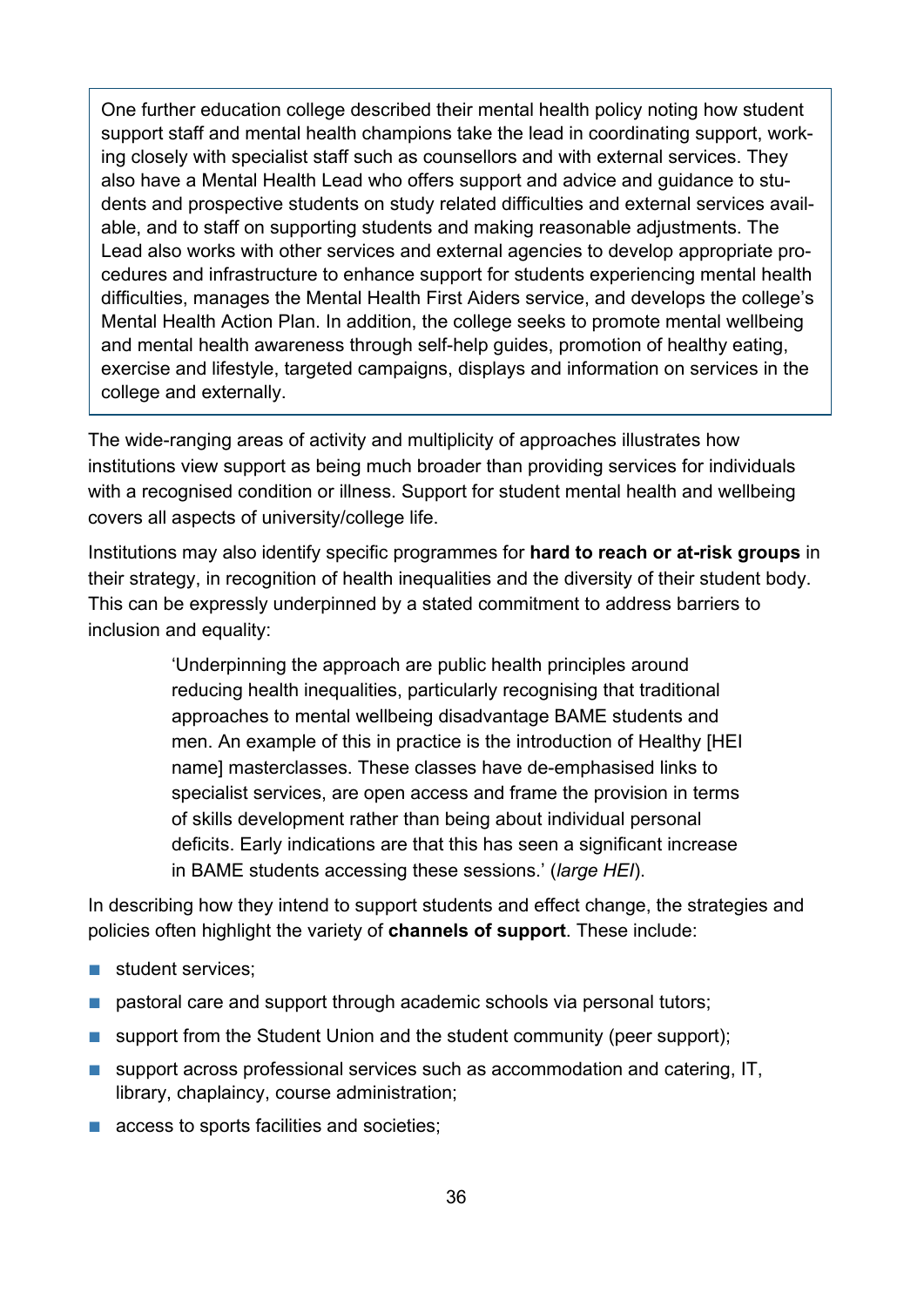■ support with related issues such as finance/money advice, welfare, advocacy, careers/employability, work placements and academic/study skills.

Staff are regarded as particularly key in supporting student mental health and wellbeing and many strategies describe the **training and support provided for staff** and specific staff resources available such as staff toolkits or guides aimed at increasing staff confidence to know what action to take.

> 'bespoke training related to supporting students facing welfare difficulties, an accessible occupational health advisory service, appropriate 'clinical' supervision for staff delivering therapeutic (or equivalent) interventions, informal advice and guidance from specialist staff to colleagues facing complex student presentations, and training and advice to staff on issues relating to faith and religious literacy.' (*small HEI*).

'A strategic programme has delivered a 'staff toolkit' which brings together, in a concise and accessible format, all relevant information in relation to supporting students' wellbeing. The toolkit is aimed at non-specialists and includes guidance on what individuals will be able to do in relation to student wellbeing, and the wide range of resources across the university which can also be of assistance. This includes specialist services, but also areas such as sports and exercise.' *(large HEI*).

Other aspects covered in the strategies and policies include:

- The **supporting and guiding structures** in place, including the steering and working group(s) responsible for developing, overseeing and/or implementing the strategy – all or parts of it.
- The wider stakeholder engagement undertaken and how the institution works with **external partners,** including statutory services and the third sector, often in relation to responding to: crises, key groups of students and specific needs, risk management and providing 24/7 cover.
- The **roles and responsibilities** of the university (it's duty of care), its staff and students in supporting mental health and wellbeing of students, but also the limitations of these responsibilities (what the university cannot do). This can set out an expectation that students themselves have a role to play in their own mental health and wellbeing.

'We are just starting a strategic programme called the CPS Approach (Consistent Professional Supportive) - the aim of this programme will be to define and operationalise a consistent understanding of what [HEI name] duty of care is. Central to this, is defining what specifically [HEI name] is setting out to achieve, and thereby removing confused and mixed messages which are sometimes given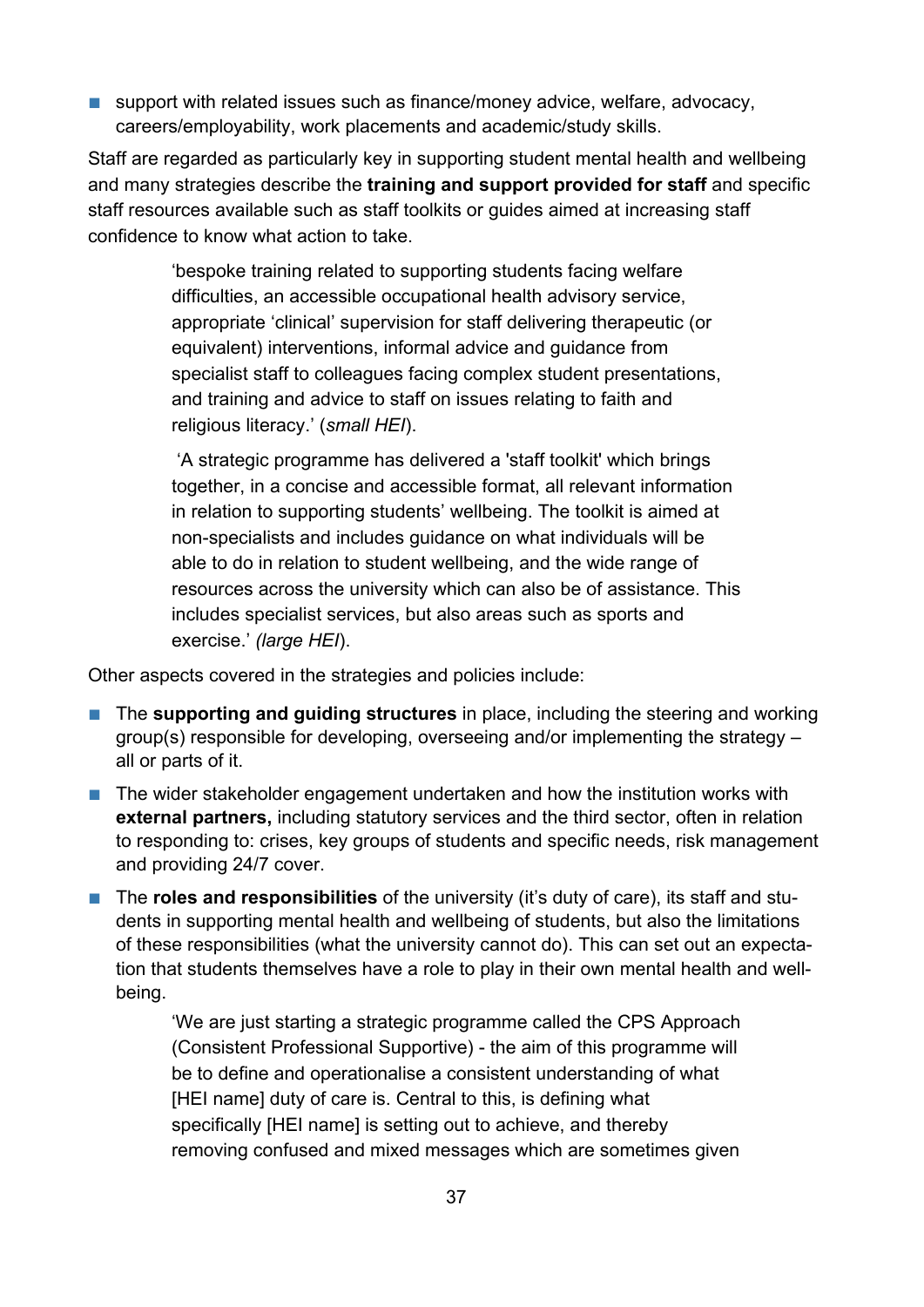to students. The approach will strongly emphasise [HEI's name] role in relation to student wellbeing, as being about supporting students to achieve educationally, and will be based around a social model, and reject the creeping medicalisation of approaches to student wellbeing which are being seen across the sector.' (*large HEI*).

#### **How it relates to what else they do**

Institutions also tended to describe how their mental health and wellbeing strategy(ies) or policy(ies) mapped onto, were related to, or incorporated wider institution policies and procedures, new specific policies, and/or specific projects. Several noted how wellbeing is, or is planned to be, a key part of their institution's overall strategy. Other linked policies and strategies included:

- suicide focused strategy or policy;
- professionalised out-of-hours provision;
- disability support and reasonable adjustments;
- separate staff health and wellbeing strategy (and how this relates to/reflects student focused policy);
- support to study procedure (fitness to study).

'The strategy will be designed to incorporate the needs of the entire university community, taking into account differing needs and responsibilities. There will be policies sitting under the strategy that are operational in nature and which bring the strategy to life. The policies will cover all aspects of staff wellbeing and mental health separately from student wellbeing and mental health. However, where possible joint initiatives and policies will be developed to ensure a consistent approach to these important areas.' (*large HEI*).

A few FE colleges described how their strategy is embedded within wider college strategies such as business planning, student experience, safeguarding, and staff development.

One private provider noted how they didn't have a separate policy but did have a wider student support and reasonable adjustments policy.

This mapping aspect can also explain how their strategy relates to, deliberately aligns with or draws from wider policies, frameworks, guidance and research in the HE sector and beyond. These include:

■ UUK Step Change framework;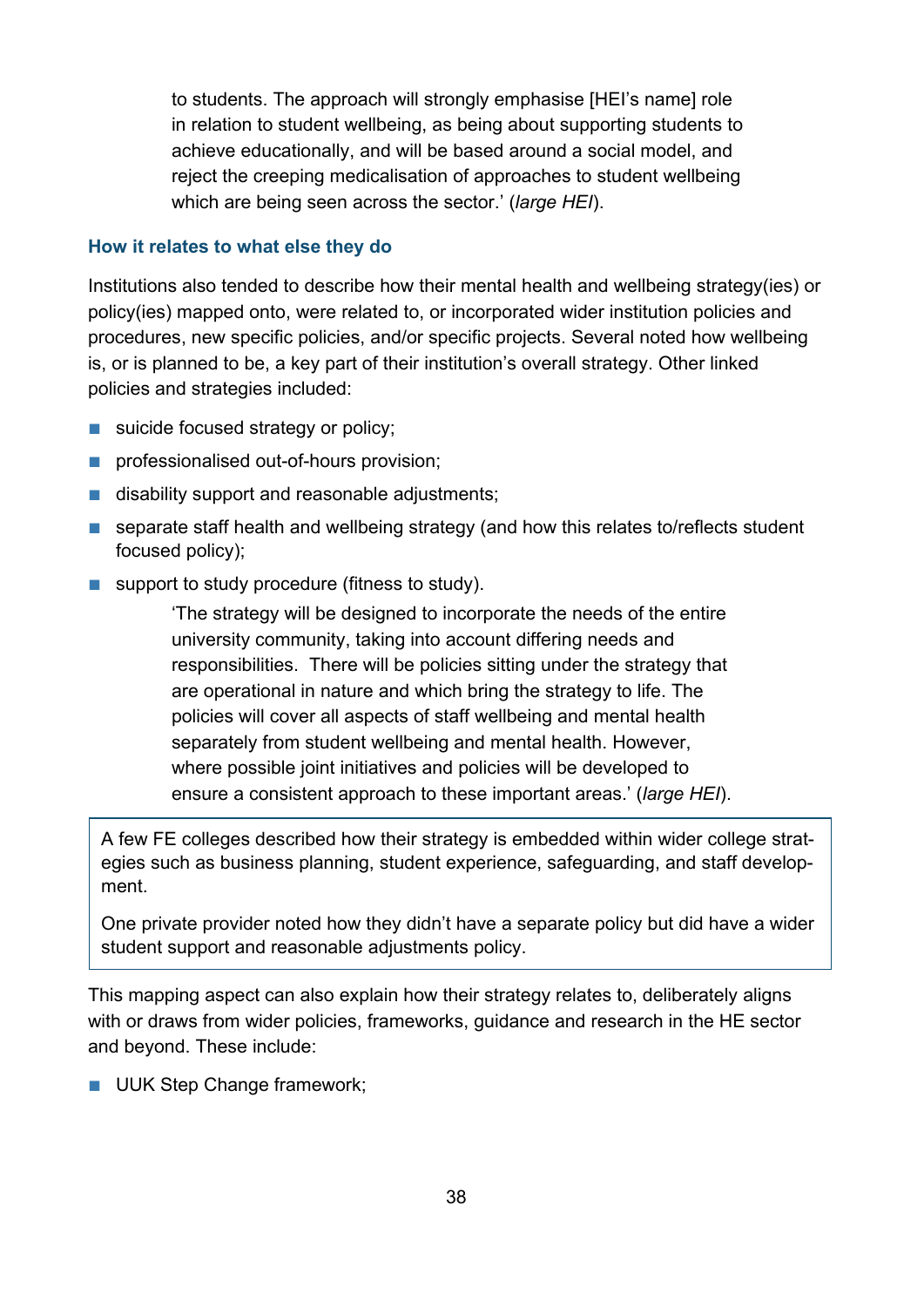- **THRIVE wellbeing charter**<sup>[30](#page-38-0)</sup>;
- UCEA Higher Education Sector Health, Safety and Wellbeing Strategy<sup>[31](#page-38-1)</sup>;
- UUK and Papyrus<sup>[32](#page-38-2)</sup> work on suicide;
- time4change Mental Health First Aid (MHFA) Charter for the Performing Arts<sup>[33](#page-38-3)</sup>;
- **■** work in other countries e.g. Enhancing Student Well-being developed in Australia<sup>[34](#page-38-4)</sup>.

Several institutions were developing their own student charter.

A couple of further education colleges noted they had signed up to the Association of Colleges Mental Health Charter, and one of these was also working towards signing up for the University Mental Health Charter.

A private provider noted how their strategy had been based on the UUK Step Change Framework.

#### **How will they know how well they are doing?**

Finally, the strategies and policies described often had some element of **evaluation and continuous improvement** built in. Institutions recognise that strategies need to evolve to take account of the development of other policies and procedures, of changes in the wider context including the needs of students, and critically to take account of how well support works within their own institutions and drawing on wider research and practice from across the sector. A few institutions noted a commitment to monitoring and reviewing the strategy (and related practice) and described how they planned to do this

<span id="page-38-0"></span><sup>&</sup>lt;sup>30</sup> THRIVE at work is a charter scheme developed by Coventry City Council to reflect local business need in Coventry and wider West Midlands.

The Workplace Wellbeing Charter and was launched as a national initiative in June 2014 by Public Health England to provide a systematic methodology for improving workplace health. It is based around 3 levels: commitment, achievement and excellence. It provides a benchmarking facility. It is operated by Health@work on a commercial basis. See [https://www.wellbeingcharter.org.uk/.](https://www.wellbeingcharter.org.uk/) Also: Workplace wellbeing charter: a standard for health, personnel today, Sept 2015. https://www.personneltoday.com/hr/workplacewellbeing-charter-standard-health/

<span id="page-38-1"></span><sup>&</sup>lt;sup>31</sup> UCEA developed a strategy for 2016-2020. This captures the priorities at a sector level. It was informed by consultation with other relevant sector associations, member institutions, trade unions and the HSE. It has three themes: culture, competence and collaboration.

https://uceastorage.blob.core.windows.net/ucea/download.cfm/docid/he\_sector-

level health\_safety\_and\_wellbeing\_strategy\_2016\_-\_2020.pdf

<span id="page-38-2"></span><sup>32</sup> 'Suicide Safer Universities' developed by Papyrus and UUK. This is a guidance for HE providers which includes advice on developing a strategy focused on suicide prevention. [https://papyrus-uk.org/suicide](https://papyrus-uk.org/suicide-safer-universities/)[safer-universities/](https://papyrus-uk.org/suicide-safer-universities/) or https://issuu.com/universitiesuk/docs/guidance-for-sector-practitionerso/1?ff&e=15132110/64400960

<span id="page-38-3"></span><sup>&</sup>lt;sup>33</sup> Charter launched by The MTA (The Musical Theatre Academy) in July 2016 to remove stigma around mental health, provide knowledge base and supportive network for those working in creative industries. http://www.time4changementalhealthcharter.com/

<span id="page-38-4"></span><sup>&</sup>lt;sup>34</sup> A project funded by the Australian Government to support sector-wide promotion of mental health and wellbeing. The work led to a framework for developing a whole institution approach, a suite of resources including a handbook for academic educators [https://melbourne-cshe.unimelb.edu.au/research/research](https://melbourne-cshe.unimelb.edu.au/research/research-projects/experience/enhancing-student-wellbeing)[projects/experience/enhancing-student-wellbeing;](https://melbourne-cshe.unimelb.edu.au/research/research-projects/experience/enhancing-student-wellbeing) https://melbourne-

cshe.unimelb.edu.au/\_\_data/assets/pdf\_file/0006/2408604/MCSHE-Student-Wellbeing-Handbook-FINAL.pdf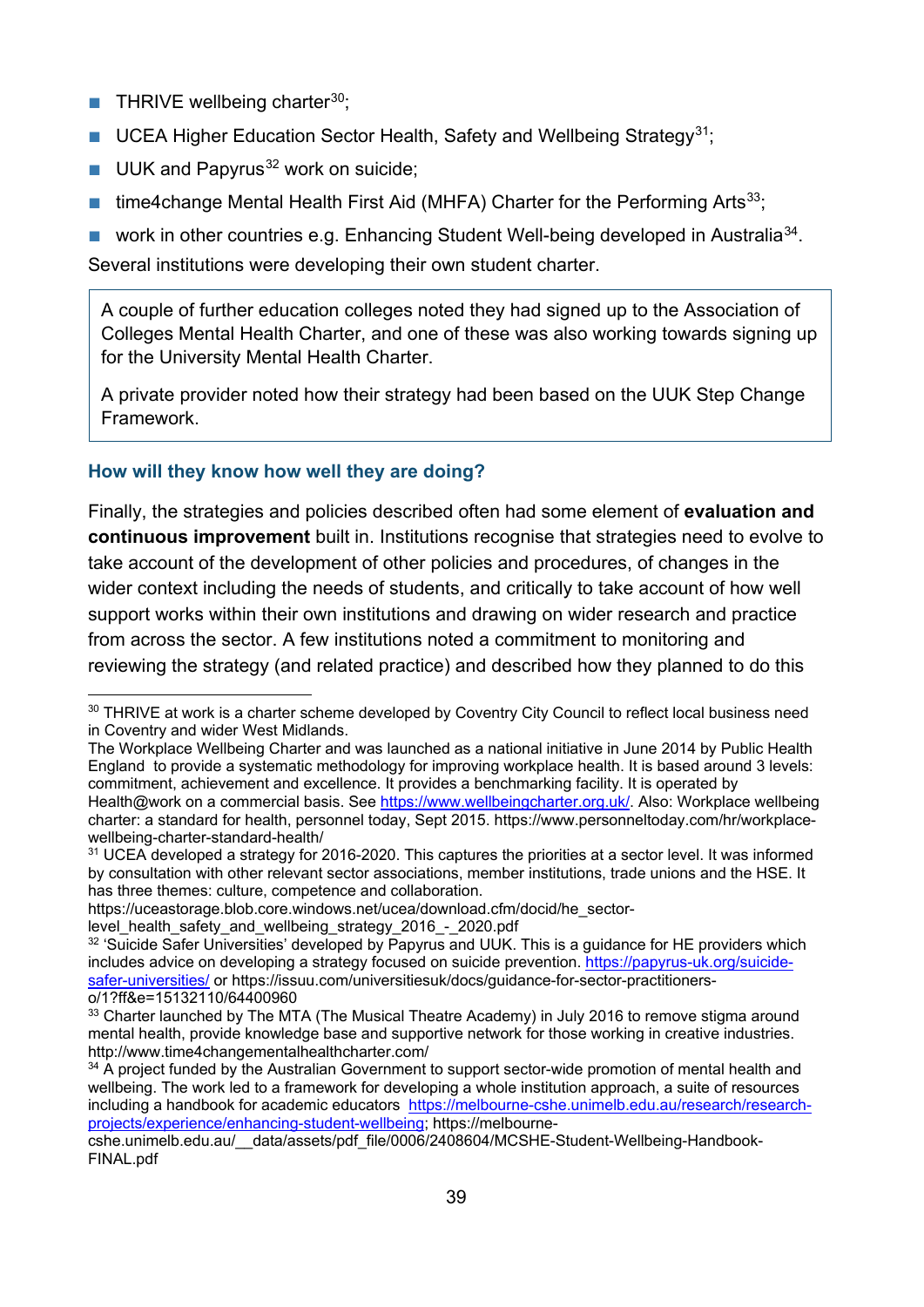with identified review points or dates to assess implementation and progress. An important aspect to the review process was the collection of data, and thus developing a robust evidence base. Some institutions noted a commitment to review service data, staff and student needs and measure impact. This could involve consultation with students.

Some also felt it was important to celebrate and raise awareness of their achievements in supporting their students, to recognise and share progress and external validation:

> 'The University has twice been classified in the Top 10 for 'Student Support' in the annual 'What Uni Student Choice Awards' (2015 and 2017).' (*small HEI*).

One further education college noted: *'We have been awarded Continuing Excellence status for the Better Health at Work Award, which demonstrates the College's commitment to the health and wellbeing.'*

#### **Student involvement**

Almost all HE institutions (93%) reported that they had consulted with students over how the institution can better support their mental health and wellbeing.

> 'We will be undertaking an institution-wide consultation exercise in partnership with our Students' Unions, leading to the development of a whole-institution Wellbeing Strategy.' (*large HEI*).

| <b>Consultation with students</b> | N     | ℀    |
|-----------------------------------|-------|------|
| <b>YES</b>                        | 75 93 |      |
| NO.                               | 6.    |      |
| Base                              | 81.   | -100 |

#### **Table 10: Consultation with students (HEIs)**

Source: IES/CRAC/AdvanceHE survey, 2020

Smaller HE institutions were marginally less likely to have reported consulting with their students perhaps reflecting their ability to consult less formally.

Institutions provided substantial detail about how this was undertaken. The approaches described included student engagement in the development of policy and practice, and also gathering student experiences of current practice (post-hoc). It also involved regular and open engagement with students covering wide issues and facilitating specific events to focus on key issues to capture the student voice; identifying individuals to represent and champion student groups; involving students in wider institution events to ensure their perspective is sought; and linking in with wider consultation opportunities beyond the HE institution or individual provider. More specifically respondents described: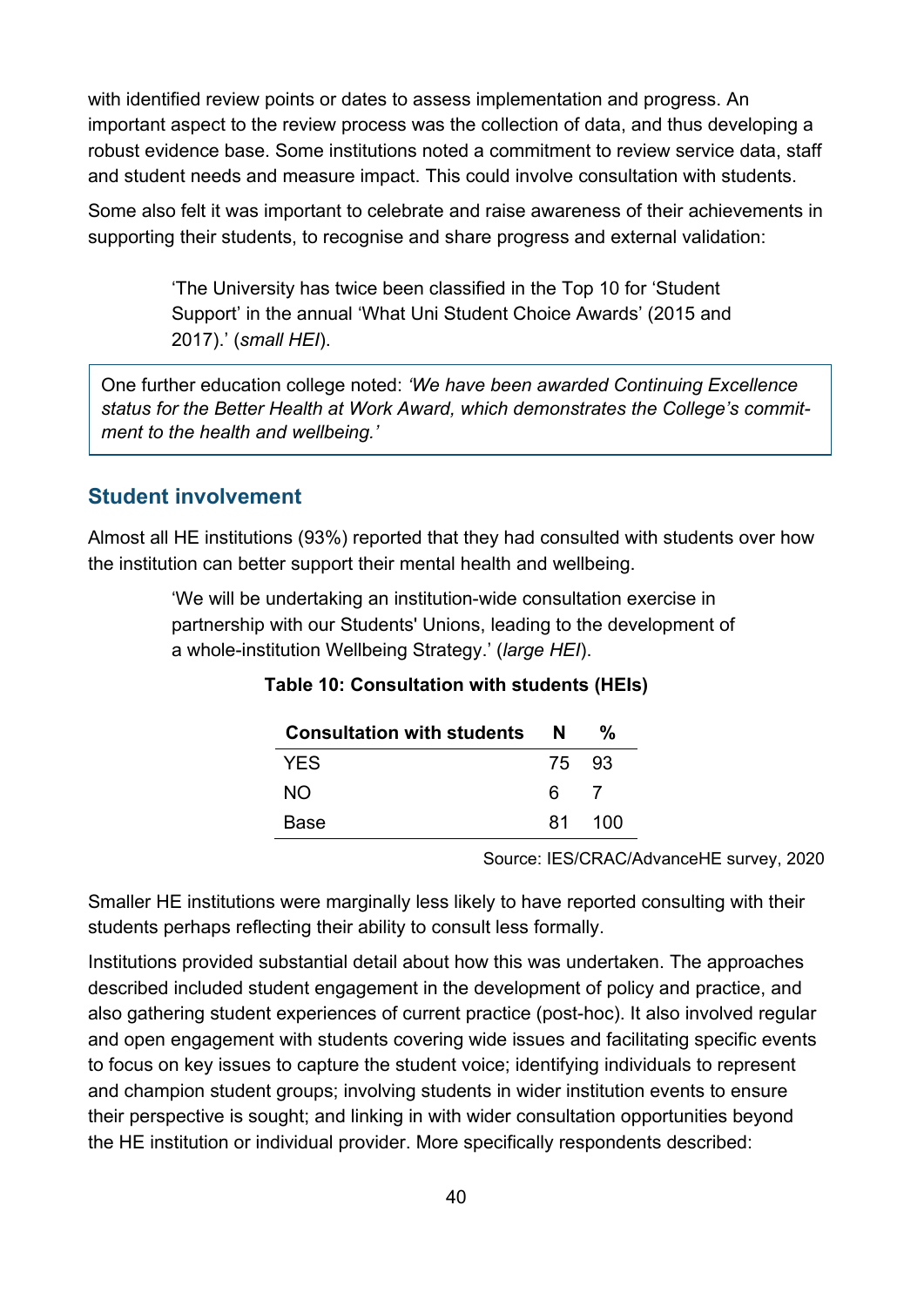- Holding a review day, away day or one-day conference; or more regular consultation events, round-tables, open fora to discuss concerns ('responsive discussion events').
- Convening dedicated interest groups, working groups or forums and student advisory groups for a specific issue(s) including suicide prevention, equality, diversity and inclusion (EDI), 'Step Change', and postgraduate mental health.
- Student involvement in key institutional steering groups and committees where strategy and support for student mental health and wellbeing is discussed and formulated. These included: Student Affairs Committee, Student Engagement and Experience Committee, Mental Health Strategy working group, Learning, teaching and student experience committee, Suicide safer working group, Senate, and University Council.
- Dedicated student wellbeing champions: 'our very successful Student Wellbeing *Champion roles, whereby a team of students can actively contribute to developing wellbeing programmes and activities, and feedback ideas and comments to inform our overall programme of support.' (medium-sized HEI).*
- Encouraging and supporting close working relationships between the institution and key student bodies such as Student Union/Guild, through regular consultation, attendance/presentation to Student Union/Guild meetings and asking Student Union/Guild for formal feedback on policy in development. This could involve *w*orking with Sabbatical Officers, Student Union/Guild management team, executive committees, and reps, groups and societies such as the mental health society and disabled students' society; and engagement of formal course reps.
- Stakeholder co-creation workshops, and student involvement in projects to ensure that provision meets the needs of the student body.
- Students participating in staff training.
- Linkages with other fora such as Student Minds forum.
- Dedicated feedback events on support and services provided including workshops and focus groups with students on their experiences of wellbeing and mental health, often targeting specific groups of students such as hard to reach constituencies (e.g. postgraduate research students, international students).
- Analysis of student survey data or dedicated research with students such as: counselling and mental wellbeing service users survey, regular large-scale student surveys, and/or student 'pulse' surveys. These included 'the Residential Life Student Survey', 'Alterline Being Well, Doing Well survey'[35](#page-40-0).

<span id="page-40-0"></span><sup>&</sup>lt;sup>35</sup> Alterline (a research agency) runs the 'being well, doing well' project across several institutions to gather evidence on student mental health and wellbeing. The 2017/18 project involved 14 student unions and approximately 13,000 students. A new survey is running for 2019/20. https://alterline.co.uk/being-welldoing-well-19-20/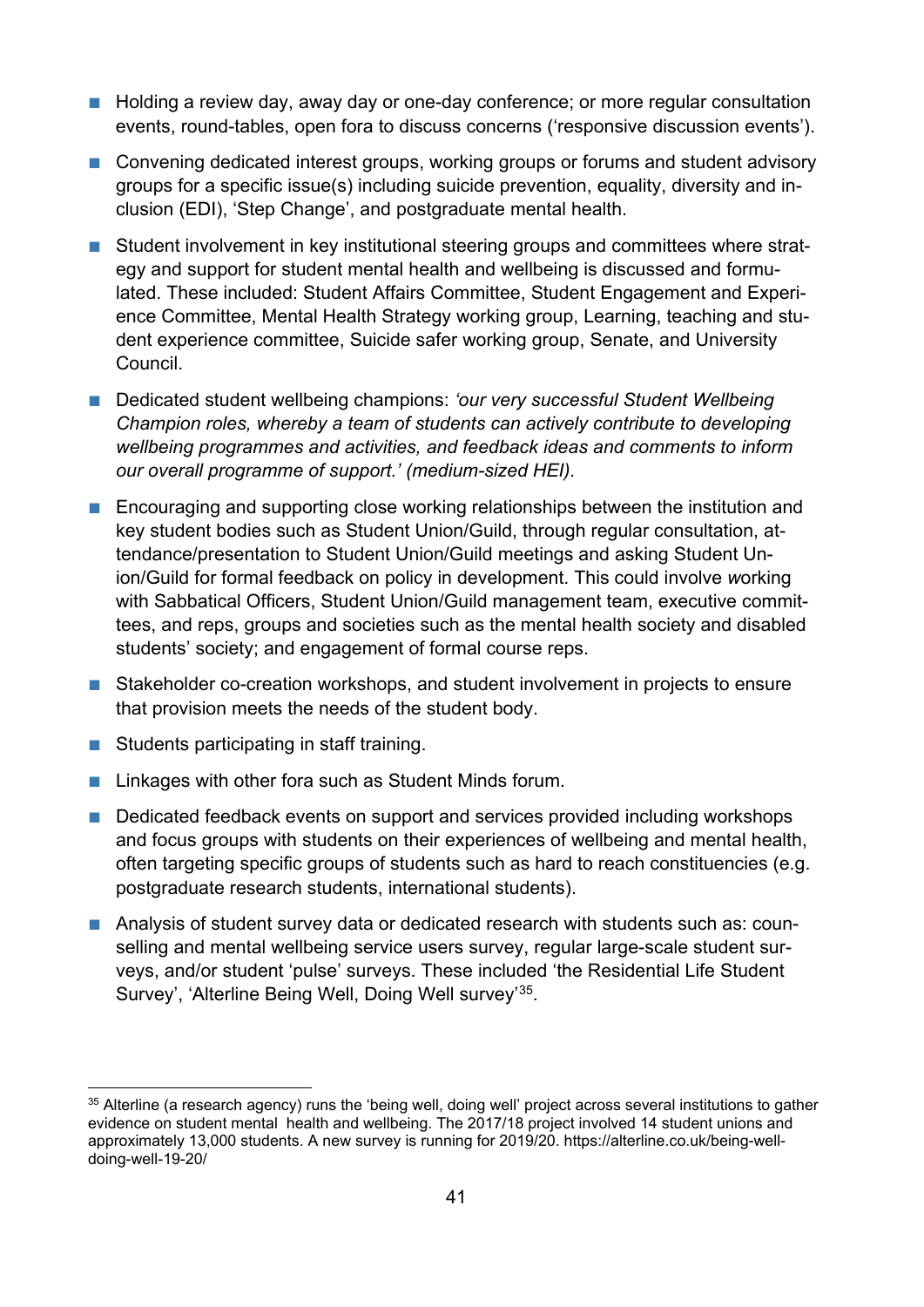The consultation could occur during development of frameworks, policies or review of services etc (so institutions feel these have been co-created/co-designed), in response to concerns raised by students, or happen regularly:

> 'The Students' Union were active participants throughout the development the Mental Health and Wellbeing Framework. They sat on the Framework Group (chaired by the Senior PVC). They also attend all of the consultation events at each of our three campuses and arranged a student facing consultation event which they facilitated. Students also were invited, and did, attend the consultation events at each of the three campuses.' (*medium-sized HEI).*

The responses also indicated the groups of students specifically consulted: Student Union/Guild, postgraduate students, teaching assistants/PhD students, graduate interns, postgraduate research students, and international students.

The majority – three quarters – of the other providers surveyed also consulted with their students over how they can better support students' mental health and wellbeing.

They described holding focus groups with their Student Union, running surveys to assess awareness of services available through the college and asking for suggestions for improvement (on World Mental Health day), hosting a welfare wellbeing fair, inviting students to comment on the college's strategic plan, and gathering student feedback via student reps, 'student leaders' and student council.

One FE college described running a major project. *'with an artist in residence engaging hundreds of students both FE and HE titled "Who else am I?" The project uses art to help students explore issues of identity, belonging and self-efficacy.'*

Another described their general approach to student consultation around student support: *'HE students have Student Staff Liaison committees (SSLCs) four times a year, where ALL students from each programme and cohort are members, not just student representatives. This gives the college a unique opportunity to understand the student experience, with every student being able to contribute and have a voice. There are set agendas and the agenda always include 'student support', Feedback from these is presented to specific HE meetings in the college and are considered when developing strategies, policies etc. Students will also be consulted through the SSLCs regarding the development of policies etc.'*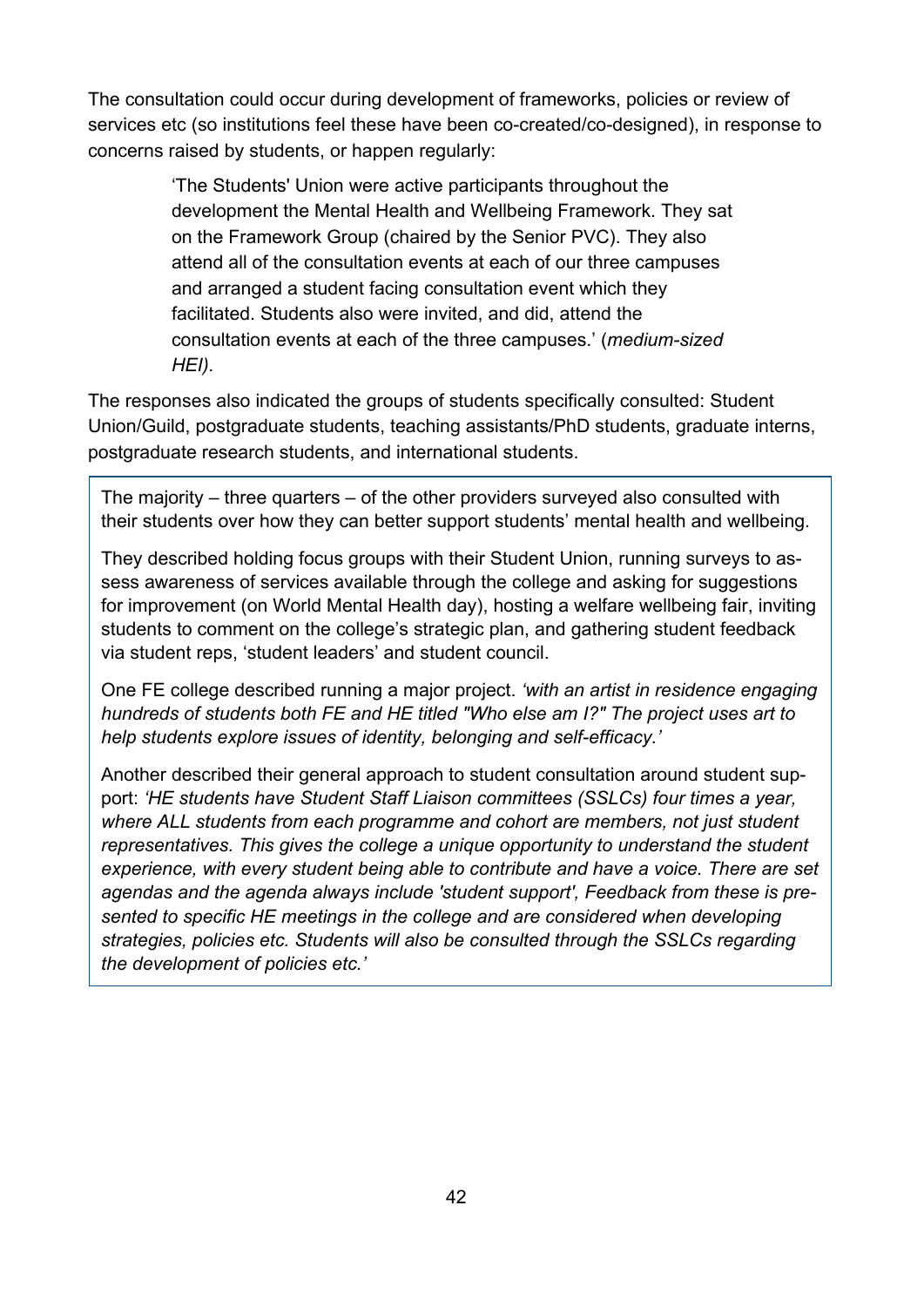# **3. Services**

This section explores the range of services, activities and initiatives that HE institutions, FE colleges and private providers offer and those they are currently developing in terms of mental health support and student wellbeing including preventative programmes and promotion activities, early intervention work, tailored support (responding to risk and referral into specialist care) and crisis intervention. The wide remit of services corresponds to the 'whole-university' approach championed by Universities UK (see Thorley, 2017).

The majority of surveyed providers did not have a working definition of mental health or wellbeing, and even those who did had quite different definitions from each other, so respondents were given definitions to help guide their responses when describing the services they offered or were developing.

**Mental health** services/programmes designed for a proportion of students with a mental health need (with or without a formal mental health diagnosis).

**Wellbeing** services/programmes designed for all students with or without a mental health need.

Types of programmes and services were categorised as:

- wellbeing services;
- early intervention programmes for those with mental health needs;
- targeted services for students with specific mental health needs.

Providers were asked to briefly describe the services, programmes and activities provided in each category therefore their responses should not be expected to be exhaustive. Most, however, provided substantial detail about the services they offered. It should also be noted that the survey separated services into these three specific categories, but providers may not view or categorise their services in this way. Indeed, analysis of the open text responses from the survey clearly shows that providers (HE institutions, FE colleges and private providers) do not always make a clear distinction between their activities to support wellbeing and those to support mental health needs.

## **3.1 Overview of services offered**

Providers were asked to briefly describe the programmes, services and activities they currently offer in each of the three categories in the survey. Across all categories, the responses clearly illustrate there is a myriad of services currently being offered by HE institutions to their student population (directly or indirectly). All of the HE institutions offer numerous services. These are summarised in the table below (in order of frequency of mention) but explored in further detail in the following sections.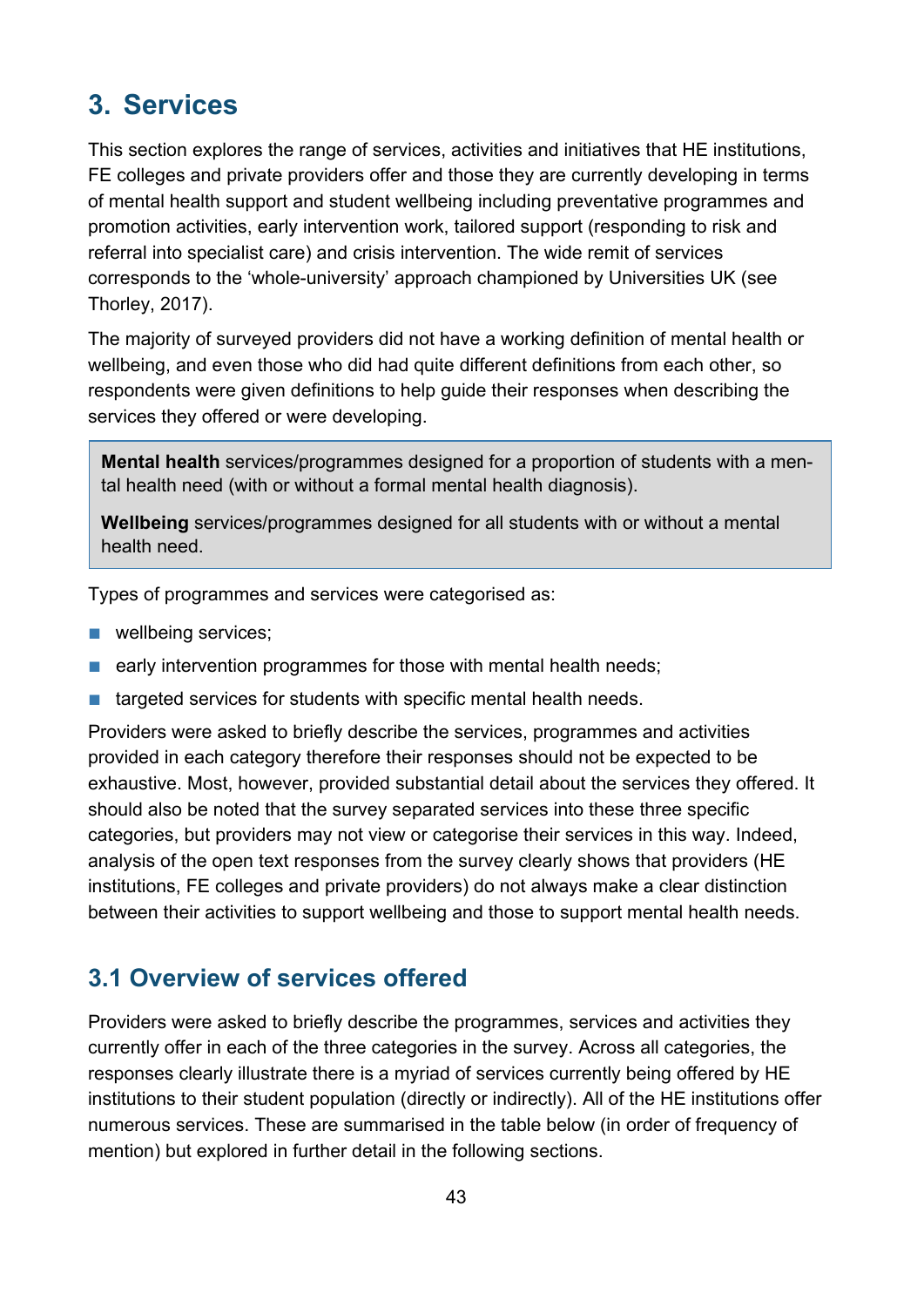| Wellbeing                                                                                                                                                                                                                               | <b>Early intervention</b>                                                                                                                                                                                             | <b>Specific MH services</b>                                                                                                                                                                                                                                                                 |
|-----------------------------------------------------------------------------------------------------------------------------------------------------------------------------------------------------------------------------------------|-----------------------------------------------------------------------------------------------------------------------------------------------------------------------------------------------------------------------|---------------------------------------------------------------------------------------------------------------------------------------------------------------------------------------------------------------------------------------------------------------------------------------------|
| Group sessions/work-<br>shops<br>Self-help (digital<br>resources)<br>Peer-to-peer support<br><b>Online CBT</b><br>Digital mindfulness apps<br>Campaigns/awareness<br>raising<br>Alternative therapies<br><b>Physical health/fitness</b> | Staff training (MH first-aid)<br>Attendance monitoring<br>Student training<br>Awareness raising<br>Targeting 'at risk' groups<br>Activities at key pressure<br>points<br>Suicide prevention<br>Encouraging disclosure | Face to face counselling<br>Therapies e.g. CBT<br>Online support (Big White<br>Wall/Togetherall, Silver-<br>cloud, Kooth)<br>DSA funded support<br>Reasonable adjustments<br>alongside inclusive<br>approaches<br>Specialist trauma support*<br>Emergency support*<br>Out-of-hours support* |
|                                                                                                                                                                                                                                         |                                                                                                                                                                                                                       |                                                                                                                                                                                                                                                                                             |

#### **Table 11: Summary of key programmes, services, and activities (HEIs)**

\* working with external organisations

Source: IES/CRAC/AdvanceHE survey, 2020

## **3.2 Key differences**

A great number and range of services, initiatives, programmes and approaches were described by providers which suggests there is no standard approach to supporting students' mental health and wellbeing.

Feedback from the **sector experts** (early interviews) suggested that scale and type of provision will vary considerably from provider to provider to respond to their student population and their local contexts

Across the myriad of services described a number of dimensions or features of these services and programmes can be identified. They differed by:

- **who** delivers the service,
- **how,** the mode of delivery,
- **when**, the timing and duration of delivery,
- **how much**, the resourcing required.

### **Who delivers the service?**

■ Services can be distinguished based on the extent to which they are **professional** *ised***.**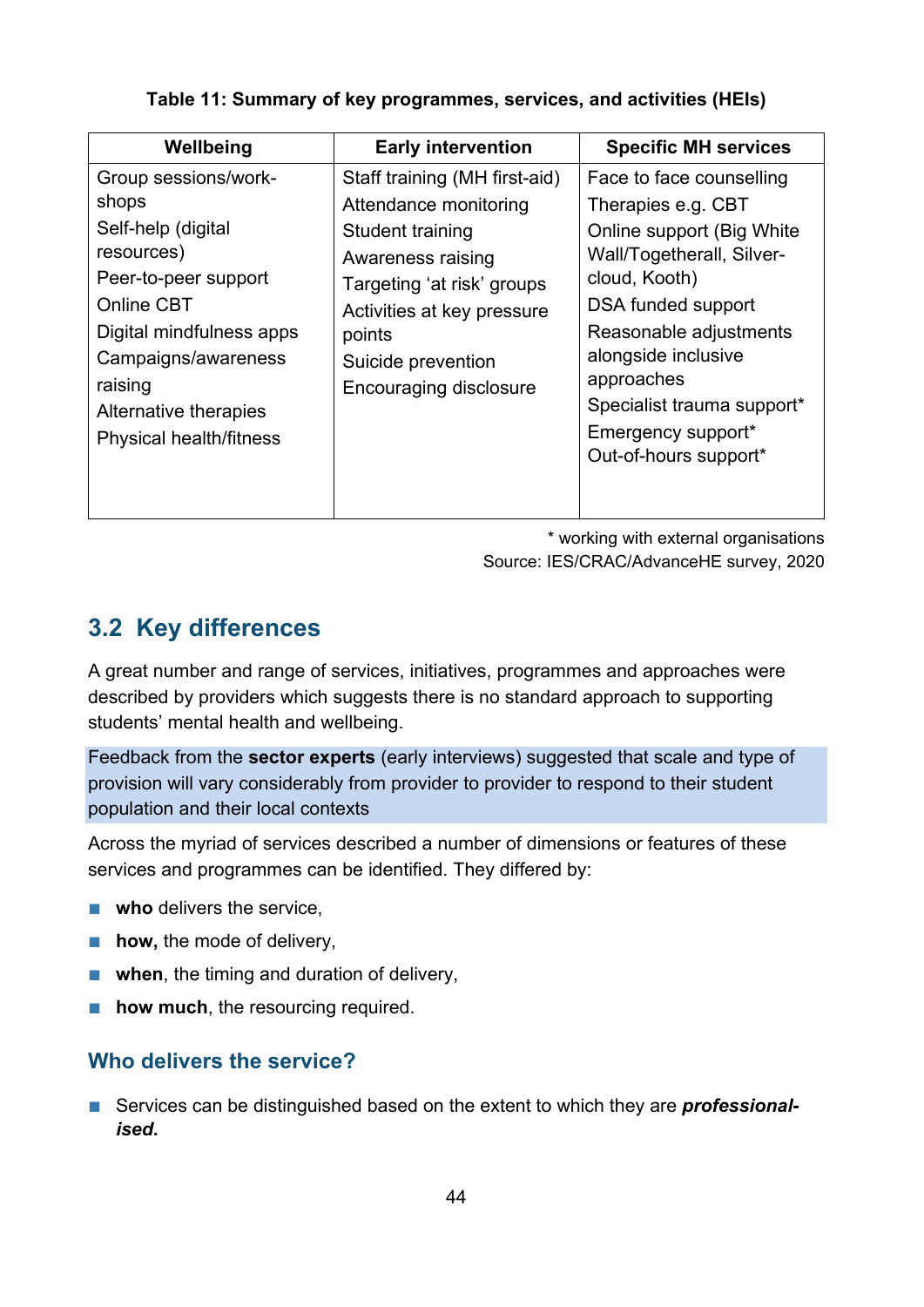Those delivering services often extend beyond professionally trained and qualified mental health staff and core specialist teams (e.g. professional counsellors) to staff with either some experience in mental health issues and/or some limited specialist training (such as mental health first aid) or staff with limited experience and no real exposure to training. These include: academic staff with teaching responsibilities, academic staff with pastoral responsibilities (personal tutors), wider support and pastoral staff (including chaplains and accommodation staff).

■ **Students** themselves can also be involved in delivery. This includes student-led activity, peer to peer support (e.g. peer mentoring schemes, peer networks/support groups, buddies, essentially providing students the opportunity to talk to someone they relate to) and self-help services accessed via institutions' intranets (e.g. ebooks, digital apps and online support platforms, links to specialist resources). These were common, particularly within the category of wellbeing support. Although one small HE institution felt that student-led peer support had been decreasing in recent years perhaps due to students' increasing academic workloads. Students and Students Unions/Guilds were also important in communicating services to fellow students.

Self-help was regarded as being part of the aim to empower students to take control of their own wellbeing. Institutions often offer both professionally led activities and services led by other staff and peers simultaneously.

**Case study:** One large university described a large-scale peer support programme they have developed. This is a student volunteering endeavour where students are trained to be active listeners and are specially trained in knowing where to signpost students if a problem arises. There are a number of peer supporters across the university, and they are trained by the counselling service and offered clinical supervision along the way. A recent concern that has arisen is how the university can assist students to help one another in a safe way, as sometimes nominated peer supporters can feel a burden of too much responsibility.

**Case study:** One large university noted how its Student Association is heavily involved in communicating services to students. They run a Student Mental Health Working Group and help to publicise the use of Big White Wall (now Togetherall). This group have also been involved in reviewing the university's mental health and wellbeing strategy and are working closely with Student Minds to support the sectorwide development of the Mental Health Charter.

■ Services can also be distinguished by whether provided by internal staff or external organisations or a combination of the two. Many HE institutions engaged with **external organisations** to provide services to their students through liaison/referral, formal collaboration or subcontracting. These other organisations can be: affiliated to the university (e.g. Student's Union/Guild) and help work towards lowering barriers for students to make use of the provision; can be other HE providers working to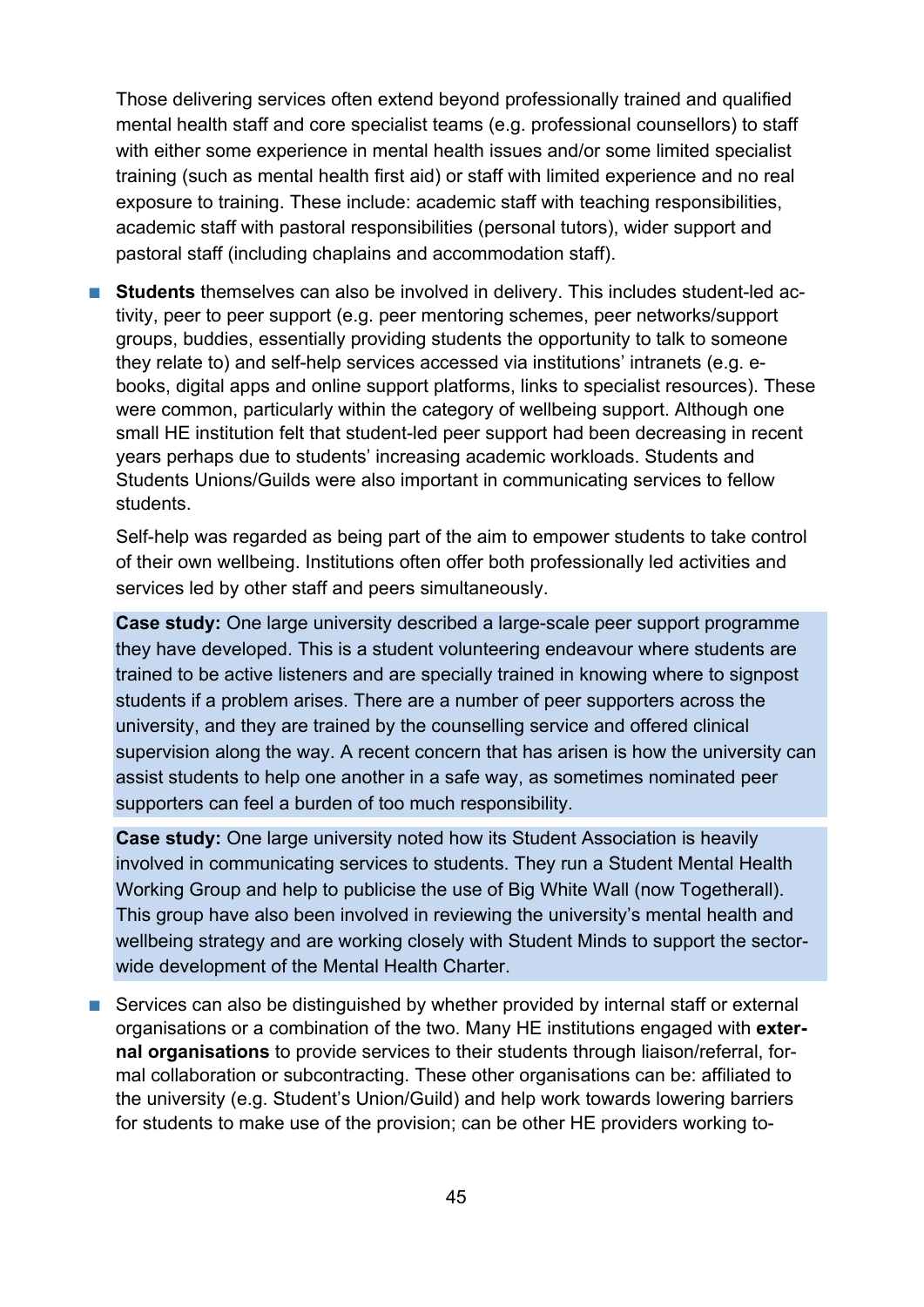gether; or they can be external third parties such as charities or public sector organisations who have experience or expertise in key areas that the HE provider lacks. Examples of the latter include specialists in mental health issues and specific wellbeing issues such as Mind, but most commonly were NHS, Improving Access to Psy-chological Therapies (IAPT), and social services<sup>[36](#page-45-0)</sup> (see section on working with others, below). HE institutions often had good connections and networks with a range of external specialists.

- Wider staff particularly those who interact frequently with students such as personal tutors - can not only provide services but critically can signpost or refer students to services. **Signposting** to appropriate support, both that available within the institution and that offered externally (offering more specialist support) is seen as key. Staff often receive training, guidance and resources on the services available so they can support this important activity, and this is clearly considered to be a critical aspect to effective student support. Signposting is used to point out to students that there are additional options or resources for those who seek help, beyond that available in the institution; and HE institutions try to show the whole range of what is available so that students can then choose what they need.
- **Point of access** was also a consideration for some institutions, and there are concerns that with the increasing range of support available it can be overwhelming for students to know who to approach. Some therefore appear to have introduced specialist posts to act as the first point of contact with responsibility for signposting. These individuals may have had some training or experience in triage so they are able to find out what the student needs before signposting, but this may need further exploration.

'The University has introduced a number of Education Support for Welfare Advisors (ESAWs), situated in our student-facing hubs across all campuses. These offer immediate points of contact for students to receive initial support, guidance, and signposting to additional services as required.' (*large HEI*).

Others were attempting to create a universal online point of access such as an online hub or online student support help centre. For example, one institution has a single point of entry approach – one place to signpost/channel students – in order to counteract the fragmentation of services:

'Our hub provides succinct but comprehensive information in relation to wellbeing, based around the 5 ways to wellbeing model. This acts as a routeway into a comprehensive set of support initiatives including sport and exercise, [HEI name] Masterclasses, Open Faith activities, Volunteering, Student Union, Academic Skills development etc. Also we have our Course Specific Initiatives programme which

<span id="page-45-0"></span><sup>36</sup> Others noted included: Samaritans, Childline, Kooth, drug and alcohol support services, Canine Concern, PAPYRUS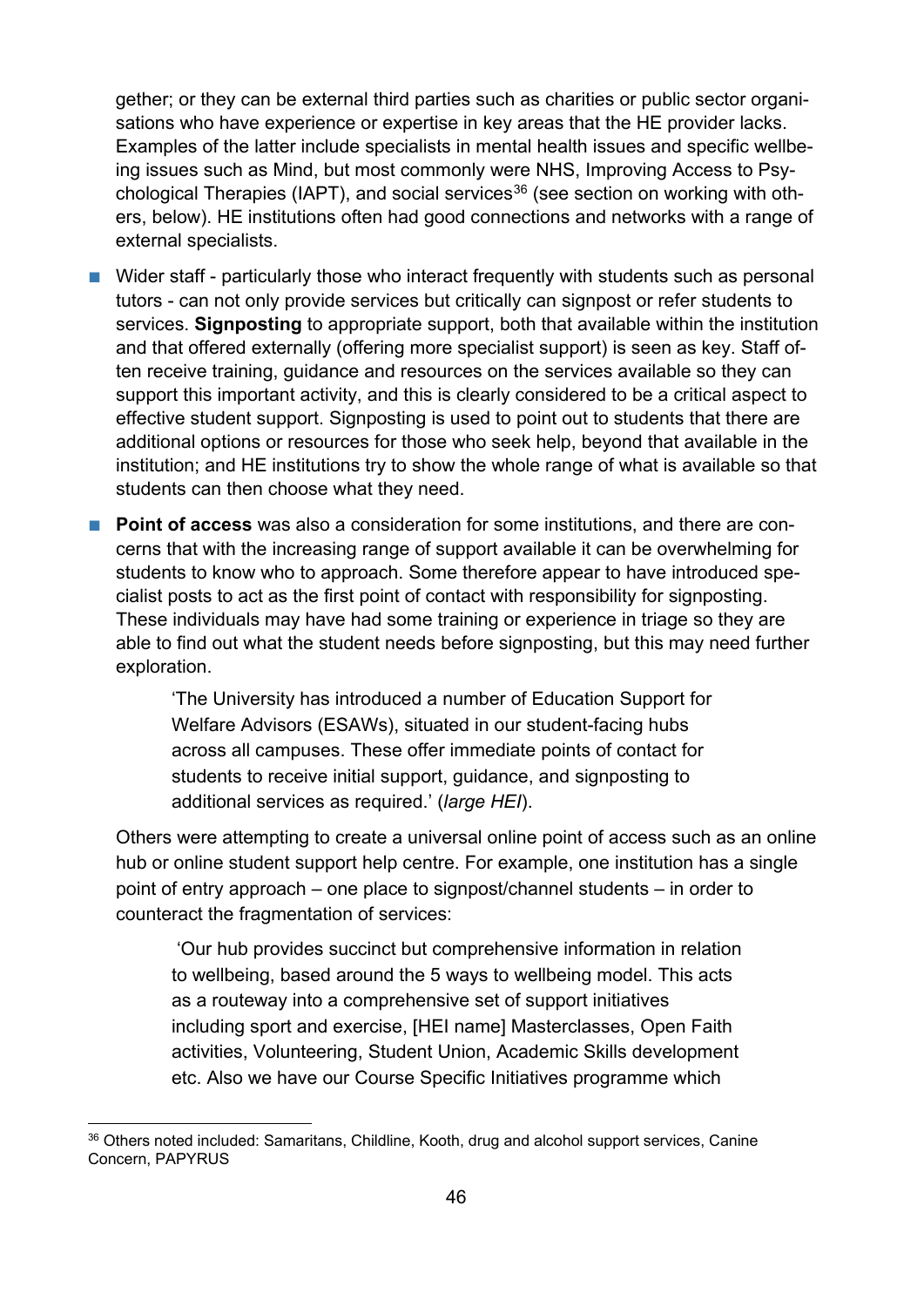works with specific course teams to embed health and wellbeing initiatives into time tabled sessions. Single Point of Access approach ensures that students wellbeing is considered in a holistic way, rather than just being assessed against criteria for accessing a specific service.' (*large HEI*).

#### **Mode of delivery**

Services can also differ in the way they are delivered (whether by internal staff or by external organisations). Here institutions described delivering:

- face-to-face support through one-to-one sessions such as mentoring, coaching or counselling (particularly for supporting specific mental health needs);
- face-to-face support through group sessions such as workshops on specific topics such as anxiety (particularly for supporting wellbeing);
- support embedded into courses; one institution noted: 'We have an Academic Toolkit *on Resilience which courses use to integrate content into their modules' (large HEI);*
- or virtual support to wider groups of students who access the service individually when they need it through an online app, website (e.g. Silvercloud), university based 'hub' or online 'toolkit' (including podcasts and videos).

Again, institutions tend to offer a mix of modes, and the delivery mode may depend on who delivers the service and the focus of the service (need being addressed).

**Online** applications and programmes were particularly common and included: Silvercloud<sup>37</sup>, Big White Wall/Togetherall<sup>[38](#page-46-1)</sup>, Headspace<sup>[39](#page-46-2)</sup>, Living Life to the Full<sup>[40](#page-46-3)</sup>, and Kooth<sup>[41](#page-46-4)</sup>. These applications include subscription-based services that HE providers pay for

<span id="page-46-0"></span><sup>&</sup>lt;sup>37</sup> SilverCloud is an online course to individuals to manage stress, anxiety and depression. Individuals work through a series of topics selected by a therapist to address specific needs. The eight-week course is designed to be completed in the student's own time and at their own pace. (from [https://www.nhs.uk/apps](https://www.nhs.uk/apps-library/silvercloud/)[library/silvercloud/\)](https://www.nhs.uk/apps-library/silvercloud/)

<span id="page-46-1"></span><sup>&</sup>lt;sup>38</sup> Big White Wall is an online community for people who are stressed, anxious or feeling low. It has an active forum with support from trained professionals. Individual users can talk to other users or take part in group or one-to-one therapy with professionals. It provides a digital mental health support service available online, offering 24/7 anonymous access with guides who monitor the community.( [https://www.nhs.uk/apps](https://www.nhs.uk/apps-library/big-white-wall/)[library/big-white-wall/;](https://www.nhs.uk/apps-library/big-white-wall/) [https://www.bigwhitewall.com/faqs/\)](https://www.bigwhitewall.com/faqs/). This is now known as Togetherall. It was renamed and relaunched in August 2020 to represent its community approach.

<span id="page-46-2"></span><sup>39</sup> **Headspace** is online service offering guided exercises, videos, animations and articles focused on meditation and mindfulness [\(https://www.headspace.com/about-us\)](https://www.headspace.com/about-us)

<span id="page-46-3"></span><sup>40</sup> **Living life to the full** uses a Cognitive Behavioural Approach to teach skills aimed to improve wellbeing and resilience. It aims to provide useful information, resources and tools. It offers a range of courses - for low mood, for chronic pain, diabetes, long-term illness, expectant mothers etc [\(https://llttf.com/about-llttf/\)](https://llttf.com/about-llttf/)

<span id="page-46-4"></span><sup>41</sup> **Kooth** is an online wellbeing community, an anonymous mental health and emotional wellbeing platform for children and young people (aged 11 to 26). It aims to reduce wait times and stigma associated with accessing help. It is a free service and offers online counselling through instant chat messaging, self-help materials, articles written by users, and mood tracking ( [https://www.kooth.com/;](https://www.kooth.com/)

[https://xenzone.com/kooth-online-counselling-support-service-available-every-day-throughout-holidays/;](https://xenzone.com/kooth-online-counselling-support-service-available-every-day-throughout-holidays/) [https://student.kooth.com/\)](https://student.kooth.com/)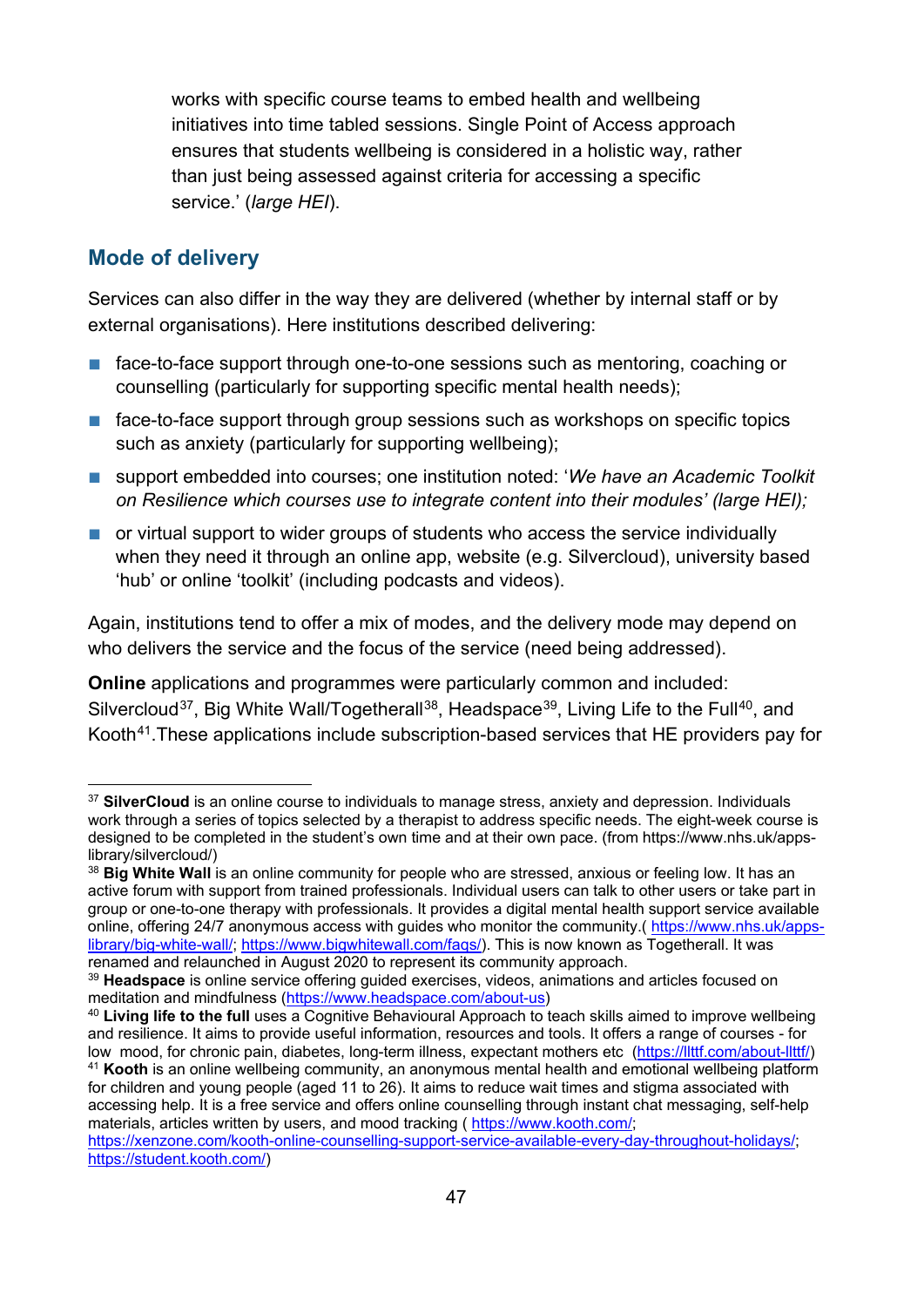and then make free to access for their students, or applications that are free (at least for basic level support but may charge subscriptions for more intensive support). In general, online apps were found to be useful to help students to manage their own conditions. They were also seen as a practical tool to ensure anonymity which can make them particularly attractive to students, and online services also allow for out of hours support and making support available whenever students need it. HE institutions also provided access to information and self-help materials online, often produced by external specialist organisations.

> 'Free access to Silvercloud on-line CBT programmes. We have an annual subscription for the following programmes: Space from Stress, Space from Depression, Space from Anxiety, and Space for Positive Body Image. Students can access these independently or be supported whilst doing so. Free on-line self-help guides on a range of mental health and wellbeing issues (via local NHS Trust).' (*medium-sized HEI*).

Feedback from the **sector experts** (early interviews) also noted that digital apps are helpful and can play a part in support but not at the expense of other services:

*'Many digital services are commercial enterprises. Fab if institutions want to have these but not at the cost of other services. I think we need to guard against this. These services market themselves in a way that makes people think that people want digital and not face to face. My worry is people don't understand you need a smorgasbord of support. These services have a place, but they are not 'instead', they need to be additional.'*

#### **Timing and duration of delivery**

Services can be differentiated by timing and duration*. S*ome of the services offered are on an ad-hoc basis and respond to need (both volume and/or content); some are specifically timed to align with wider campaigns run by external organisations such as World Mental Health Day, University Mental Health Day, Alcohol Awareness week; while others are 'institutionalised' services that run throughout the year and cover issues that are regularly thought to require support. Ad-hoc services are sometimes a way to signpost students to either internal or external specified services.

Some services are designed for a student to engage with once; whereas others are programmes designed for students to attend several sessions over a set period of time. The duration of delivery is closely aligned with the specific mode of the delivery.

> 'Daily counselling drop-in sessions. Weekly mindfulness sessions. Termly workshop programmes on mindfulness, confidence and selfesteem. Creative sessions (weekly make and bake). Weekly dog walks in the park. Non-competitive sports (Get Up and Go) programme of activities each week. Range of joint campaigns with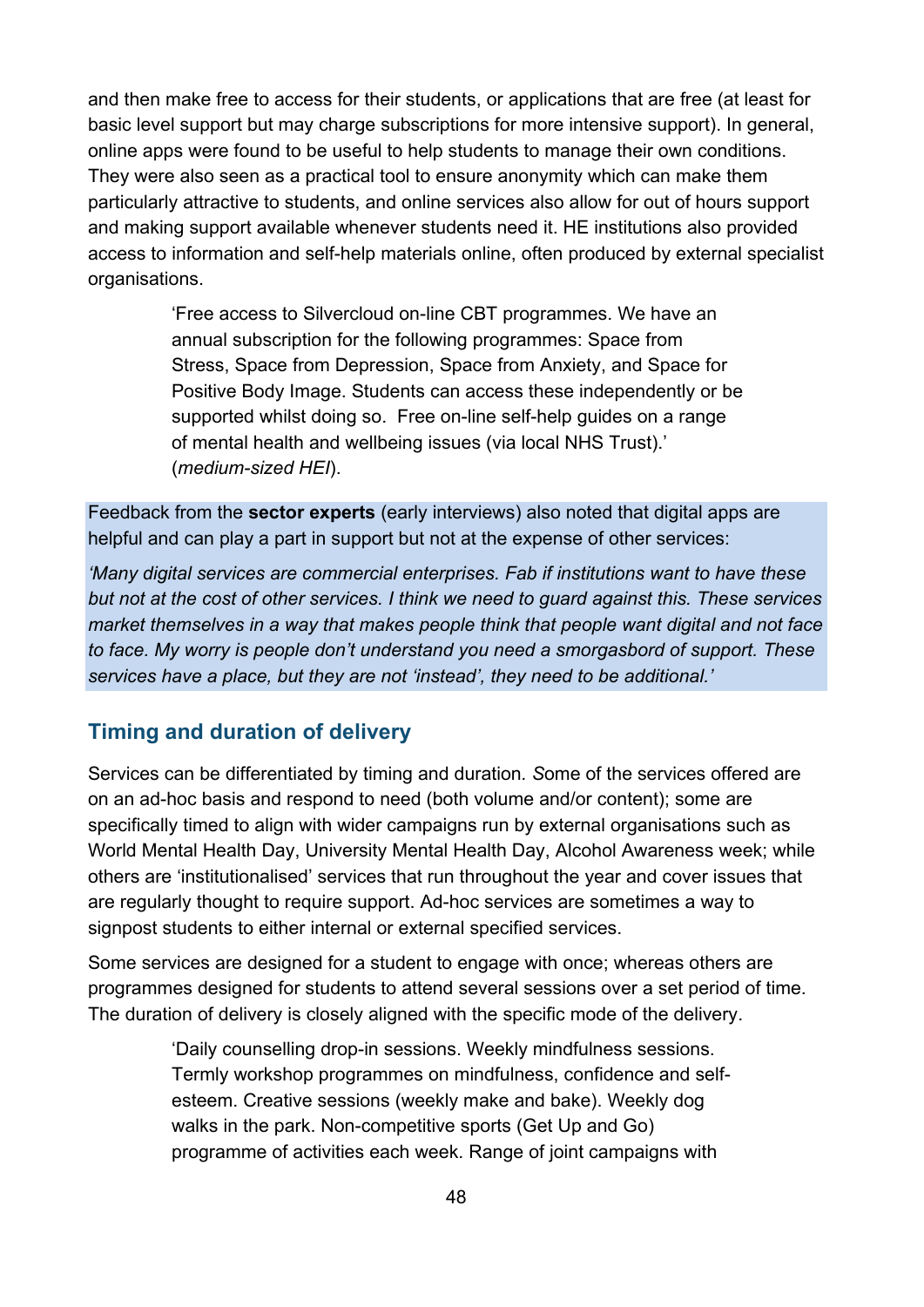Students' Union (Safe and Secure, Celebrating Diversity, Destresstival, etc).' (*small HEI*).

■ Workshops, drop-in sessions etc. offer students a **one-off intervention** focused on general wellbeing or on a particular wellbeing or mental health topic. Students can choose to attend those services on a voluntary, drop-in basis, and therefore attend just one session over the course of an academic year, even though the services may be offered on a regular basis.

■ HE institutions also offer programmes for students which run on a longer basis. This is mostly the case for interventions such as counselling and mentoring programmes specifically focused on students with mental health needs, but longer programmes can also focus on wellbeing. Some universities described providing regular (generally weekly run) wellbeing sessions thus allowing students the choice over the extent of their engagement. The opportunity for **continued (and regular) engagement**, particularly around wellbeing issues, can help build a sense of community and belonging. This can be enhanced by peer-to-peer support.

For example, one medium-sized institution mentioned their Chooseday Chill initiative set up by their Students' Union. Their website notes how this is held every Tuesday for students to take time out of their schedules to discuss what is going on over tea and toast, meet other students and have an informal chat with Student Support. It creates a relaxed and informal setting and offers a range of activities such as board games, music, crafts and sports.

A related issue to timing is providing access to support across the whole day (with some offering Nightline services) and the whole week e.g. 24/7; and access to support outside of term-time. **Out of hours support** is a key consideration for HE institutions:

> ' 'Chat with Charlie' (out of hours support, 6pm-10pm) in partnership with Mind is a new development for 19/20…. Increased pastoral support services for residential students out of hours through our remodelled residential student support/wardening team.' (small HEI).

#### **Dimensions of difference among other providers**

The other providers (private providers and FE colleges) who responded to the survey also offered (and described) various services, interventions and initiatives across the categories explored in the research. These too differed in terms of who delivers these interventions and mode of delivery. Very little information was provided about the timing and duration of support which may require further exploration.

Mirroring the pattern found for HE institutions, other providers also offer a mix of services. Some of these are provided by qualified professionals such as counselling from psychologists, some are provided by other staff (e.g. personal tutors), some are available as self-help resources, and some are provided through fellow students (peer-topeer support):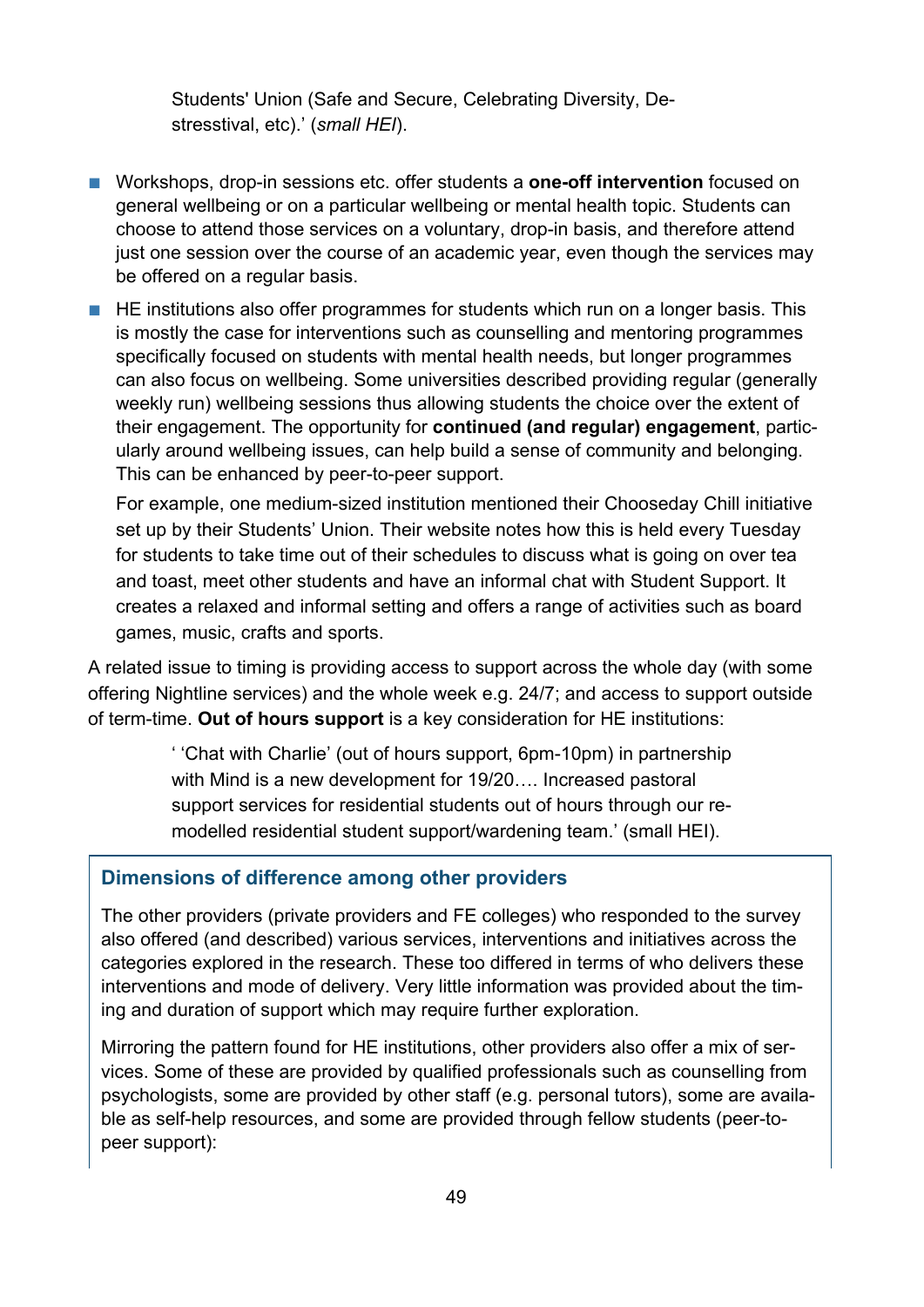*'Counselling, Mental health coaches, Welfare coaches, Self-help via our Student First website Peer support group' (FE college)*

A small number of the other providers described offering services through their partner HE provider including counselling services, workshops and tutoring on specific topics (e.g. self-harm) and collaborating to work with external organisations such as MIND to provide specific support relate to mental health.

Other providers also described signposting to and working with external providers to give the necessary support to their students. Offering services – generally self-help resources - through online tools was common.

Just one FE college described in detail their comprehensive offer:

'*Initial assessment (1 hour) for all students referred for MH support unless referral deemed inappropriate. Face to Face therapeutic support (1 hour) on a fortnightly basis for 6 sessions. Self- Help Materials and follow up appointments (30 mins) once a month for 6 sessions. Group Workshops (1 hour) and follow up appointment once after the workshop.'* 

## **3.3 Wellbeing services**

#### **Services currently offered**

Providers firstly described the programmes, services and activities they currently (at the time of the survey) offer for wellbeing available to all students. These cover a wide variety of topics. Services were often offered as group sessions, and many HE institutions specifically mentioned group sessions and workshops to promote mental wellbeing such as resilience, mindfulness and stress management. Peer support (as noted above) was also a particularly common feature of institutions wellbeing support,

> 'Accommodation Services provide mentoring support. [HEI name] mentoring scheme partners first year students with a mentor studying in the same or similar subject area.' (*large HEI*).

Participating in national campaigns or running their own campaigns and awareness raising activities was also common (e.g. World Mental Health Day). However, a key strand of wellbeing support focused on enabling students to help themselves, providing students with access to resources including digital resources such as online CBT, and digital mental health and mindfulness apps. Several HE institutions also specifically mentioned working with external agencies to support their wellbeing work with students, most commonly third sector organisations.

The range of topics and issues covered by the wellbeing services illustrates the wide conceptualisation of wellbeing and/or the factors that can help or hinder positive wellbeing. Some of the services cover topics closely aligned with definitions of wellbeing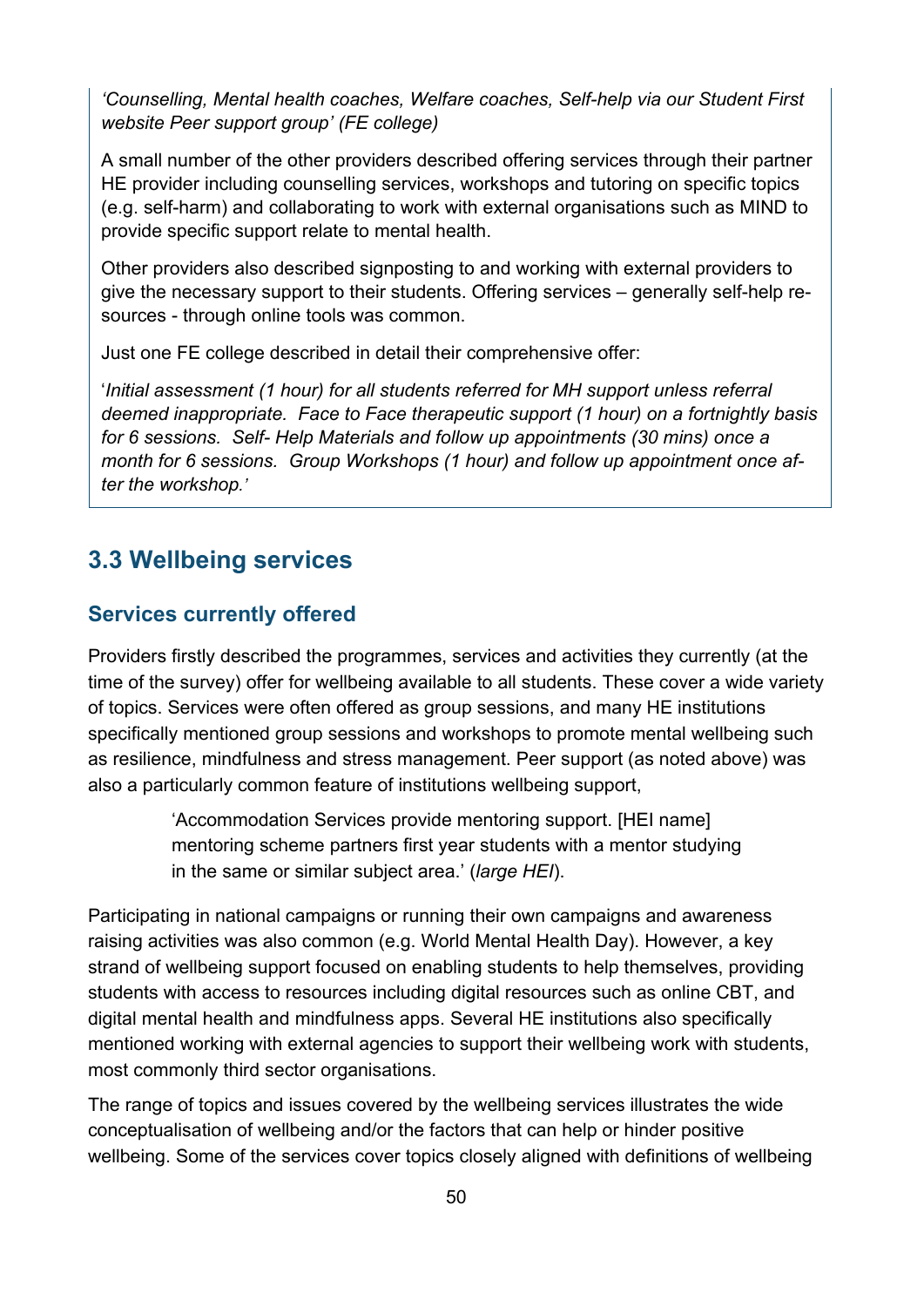as discussed above (when describing strategies and definitions) such as: realising potential, coping with normal stresses of life, and focusing on both how people feel and how they function; and others cover much broader aspects of student life and lives. Key areas of focus for wellbeing services offered include:

- Mindfulness, (self) compassion, meditation, relaxation, yoga, developing resilience, and alternative therapies including reiki, aromatherapy, acupuncture, massage, dogwalking/pets as therapy.
- Issues that are particular to, or heightened in, a higher education setting, such as exam stress, stress management, public speaking, anxiety, low mood, loneliness and home sickness, low confidence and self-esteem, and dealing with the transition to university life (particularly for new students).
- Supporting students dealing with adverse life events such as bereavement, sexual violence, domestic violence.
- Providing access to sports facilities, and promoting exercise, healthy behaviours and healthy lifestyles including sexual health clinics, the C-card scheme<sup>42</sup>, nutrition and healthy eating, effective sleep/sleep hygiene, understanding relationships, self-defence, and positive body image.
- Helping students to recognise and address unhealthy behaviours such as drug and alcohol miss-use and dependency and eating disorders.
- Help with related wider issues such as advice and support with money/finance, accommodation etc.

Feedback from the **sector experts** (early interviews) noted that other actions and approaches taken by HE institutions, often those that form part of the business as usual, also help support positive wellbeing but may not be perceived as a direct wellbeing activity. These include: timetable and workload management, preparing students for transitions (e.g. preparing to work as a PhD student, preparing for placement), and designing accommodation:

*'Something as simple as no deadlines on the same day. You could probably incorporate positive wellbeing into any course - how buildings are designed makes a difference to how people feel.'*

## **Targeting**

Although wellbeing services tend to be offered to all students, some institutions noted how they targeted some specific groups of students for wellbeing interventions:

■ International students, who were felt to be at greater risk of social isolation.

<span id="page-50-0"></span> $42$  The c-card scheme is a NHS scheme aimed at young people to promote and improve reproductive and sexual health. It provides free condoms and access to trained practitioners for discussions around sexual health.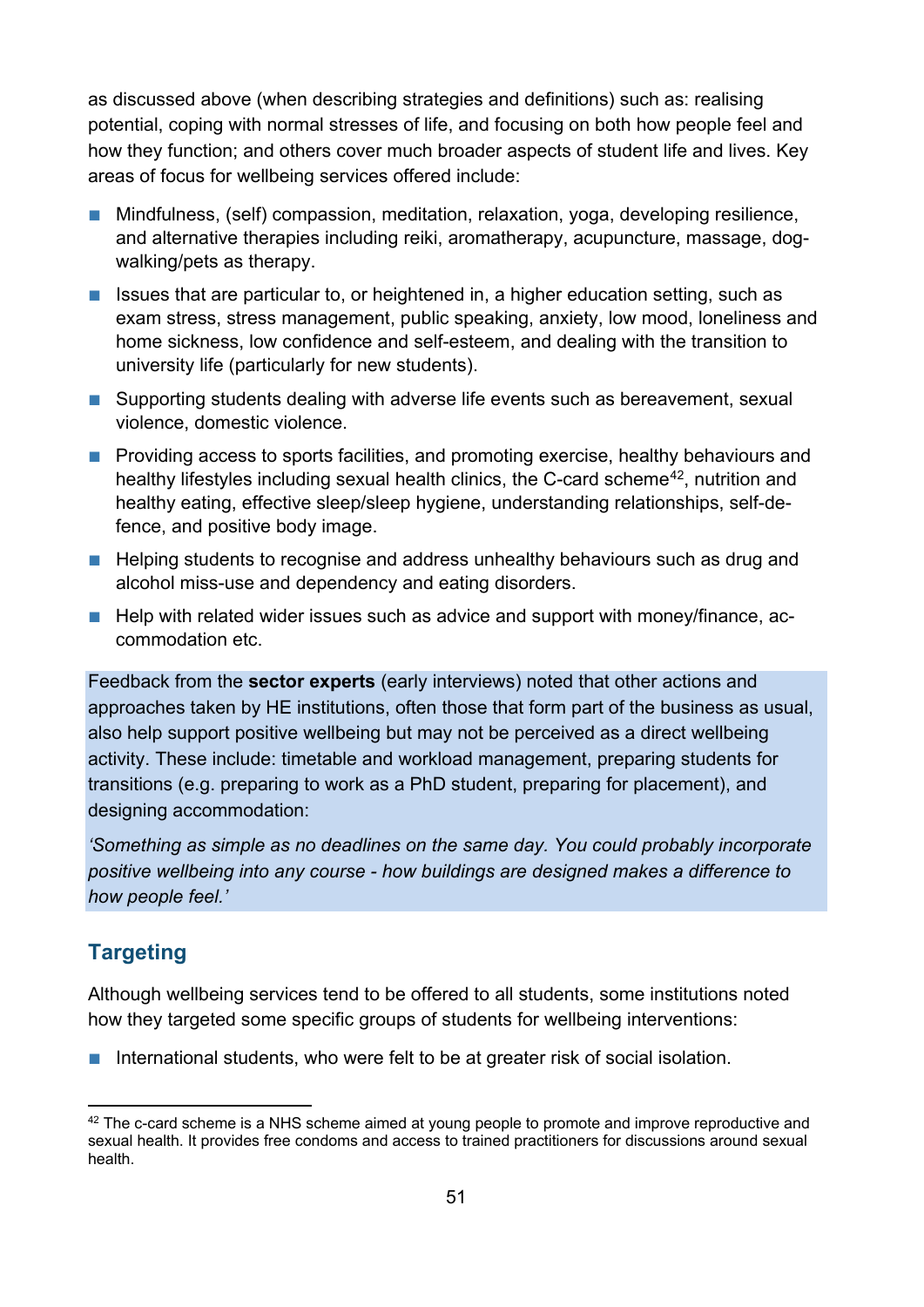- Students with a disability, such as autism.
- $\blacksquare$  First year students, dealing with the transition to university life.
- Students in residences.
- Students who are parents/carers.
- Postgraduate students.

**Case study**: one small university noted how postgraduate research (PGR) students are a sub-section of their student population who are reporting increased levels of distress. They noted how the research topics covered by their students are often considered radical or progressive and the fieldwork involved can be challenging, for example being immersed in marginalised communities. These students can feel isolated due to the nature of their study. This can impact negatively on PGR students' mental health and wellbeing and so the university has put in place support for these students.

#### **Looking to the future**

HE institutions were also asked about the services they have in development. The responses suggest that further development of wellbeing services will tend to follow what is already happening across sector rather than represent a wholesale shift or new direction. Thus, institutions are developing initiatives and services on a variety of topics to extend their range or core offer; and to be delivered through a variety of channels online, by mental health advisors or mental health first aiders or by external third parties and a wide range of staff.

Aspects mentioned that were in development included:

■ Developing self-help resources for staff and students and improved access to these, along with improved signposting to (internal and external) services.

> 'We are developing a mental health and well-being wizard for students which will signpost them to appropriate internal and external resources.' (*large HEI*).

■ Focusing on physical health and encouraging participation in physical activities and sports, offering free gym sessions and classes and sports activity days.

> "Mind Yourself and Get Involved programme" - fitness session and classes around good mental health and wellbeing. Wellbeing walk – a one-hour walk organised once a week… Free piece of fruit with every main meal. Affordable and healthy food options on campus.' (*medium-sized HEI*).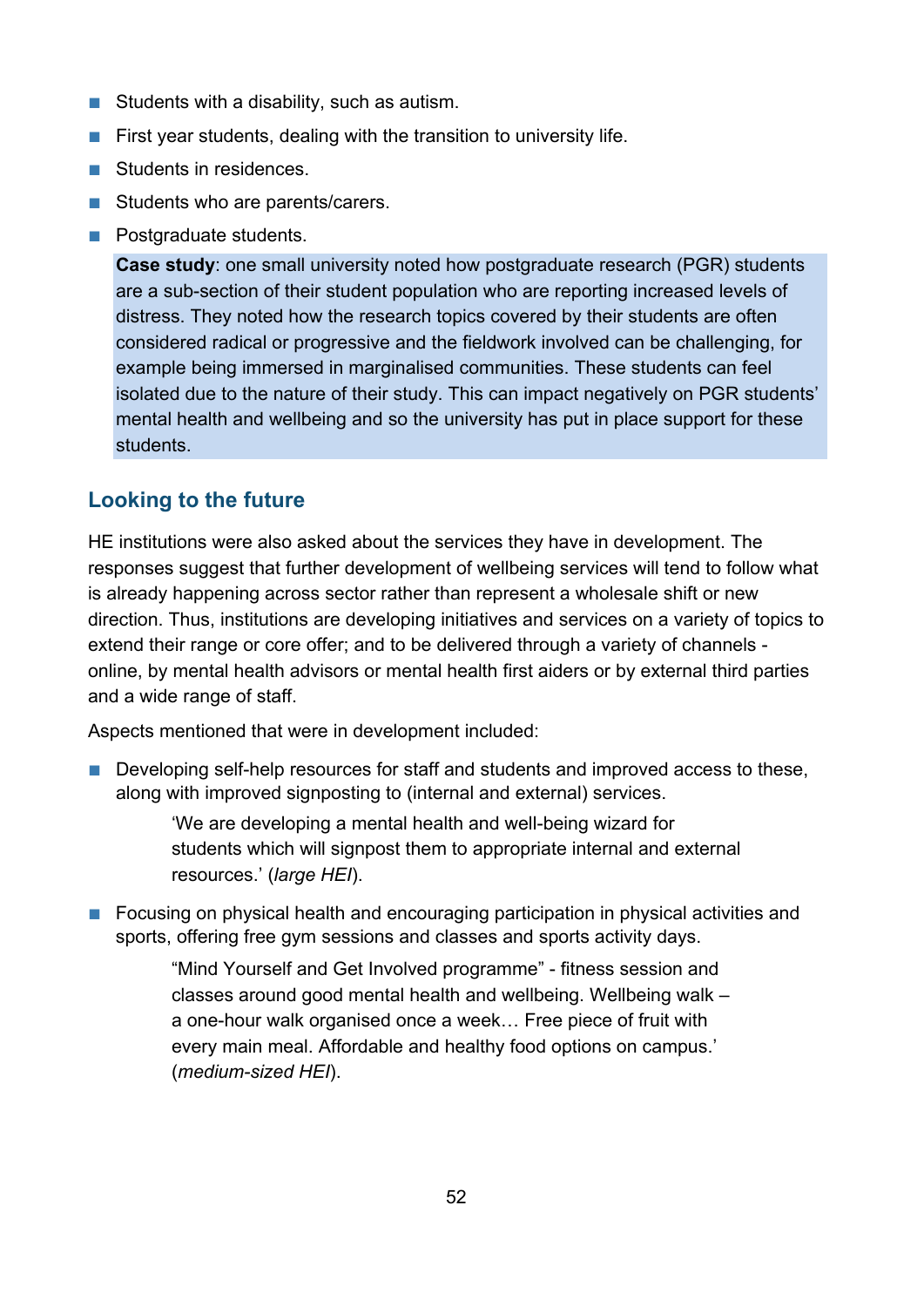■ Developing or extending peer support systems and student-led initiatives for wellbeing to enhance the sense of belonging and combat isolation and help with specific difficulties (following the wider trends in the sector for student co-creation).

> 'Student Minds peer support - using Student Minds resources and training, we are working to establish and embed a Peer Support Network of Student Minds groups that are run by trained student facilitators and overseen by Student Services...this will include a 6 week programme run by students called Positive Minds, which aims to support students experiencing low mood/mild depression.' (*medium-sized HEI*).

- Improving training for staff and student tutors in order to give them the skills to recognise wellbeing and mental health issues amongst students and then be able to signpost students with mental wellbeing needs to specialised services, and to provide a more consistent support offer. This could involve carrying out Staff Mental Health First Aid training.
- Greater involvement of external organisations, online apps (with required licences) and online help services (digitalisation of services), to get more specialised and accessible support to their student population.

'We are in discussion with the NHS about how best we can bring GP and sexual health services onto campus.' (*medium-sized HEI*).

■ Extending coverage beyond limited core hours to try to provide 24/7 support.

'We are investigating a current perceived gap in our service offer which is an online (app or phone service) that is available 24 hours. We are only at the investigation stage and we are looking at a number of options for potential introduction in 2020.' (*large HEI*).

- Looking to identify and target vulnerable groups such postgraduate students, and ethnic minority students.
- Developing initiatives to focus on specific issues such as eating disorders, drug and alcohol issues; and wider wellbeing and university life skills such as dealing with anger, working in groups, problem solving (extending the scope of wellbeing coverage).
- Increasing focus on resilience. Resilience is regarded as important, especially in the context of making the transition to higher education, often living away from home for the first time and unable to draw on usual support systems, and also when dealing with stressors such as exams:

'We have a dedicated agenda around promoting resilience. There is an active programme of engagement with school pupils and pre-entry students with the aim of helping these young people develop the skills and strategies that will equip them to make a successful transition into university life.' (*large HEI*).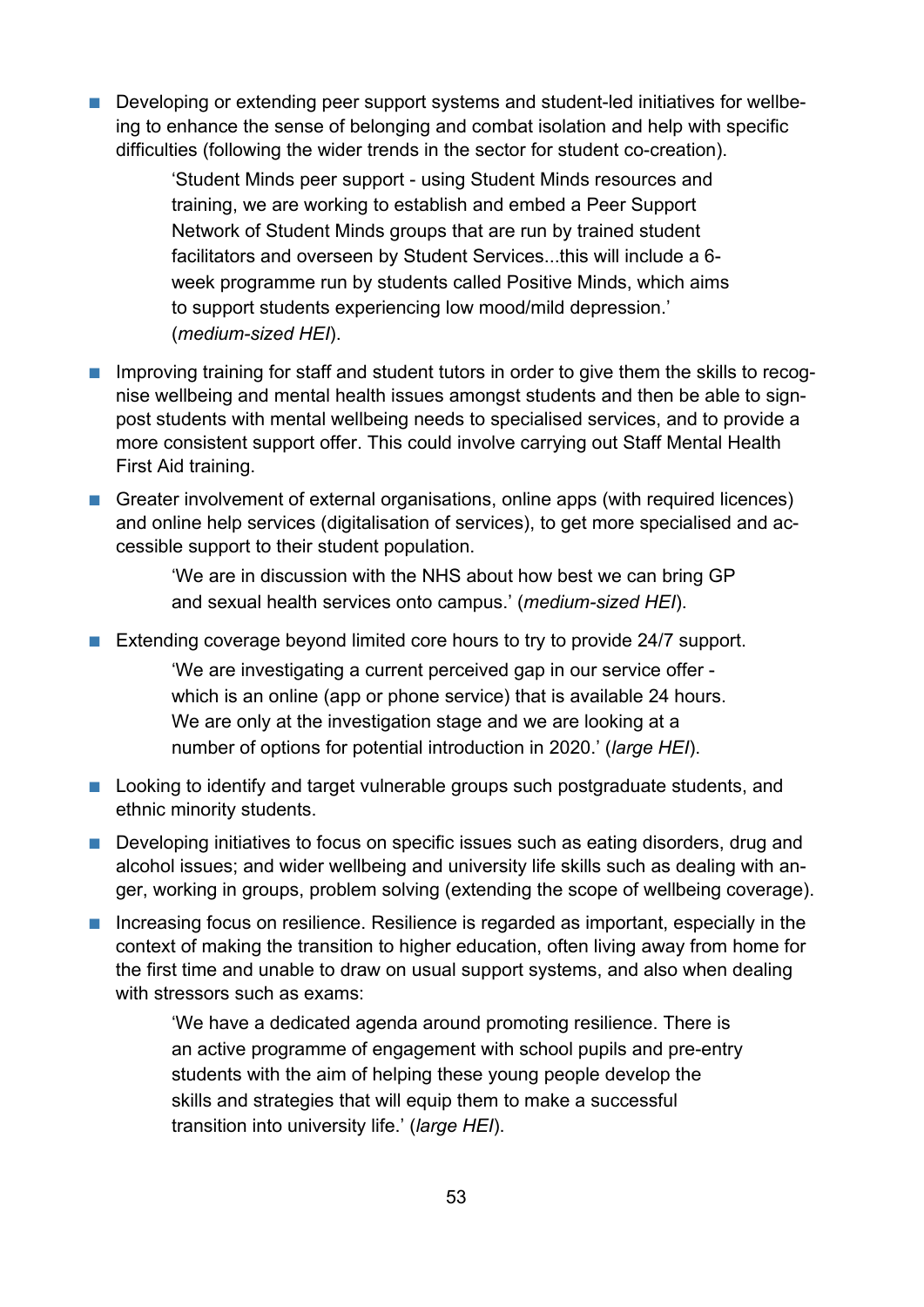More innovative developments noted included one small HEI reviewing its physical spaces to encourage belonging and wellbeing with social learning spaces and quiet reflective spaces, and another medium-sized HEI developing a new initiative linking music with wellbeing and offering students regular music workshops.

#### **Wellbeing services among other providers**

In terms of their **current wellbeing offer**, the other providers (private providers and FE colleges) who responded to the survey have similar services, interventions and initiatives aimed at wellbeing to those reported by HE institutions. Their services cover similar topics such as: mindfulness, emotional wellbeing, managing exam anxiety, tackling unhealthy behaviours, and dealing with adverse life events or incidents

'*Tutorials on Managing Student Stress, Exam Anxiety and Emotional Wellbeing. Posters, Leaflets and Information Cards on various social platforms such as [name], Student Hub, Hub News, TV's and College Websites. Self-Help Material on Anxiety, Depression, Eating Disorders, Panic, Abuse, Alcohol etc. Leaflets on what to expect from with student life, how to beat student stress etc. which include links to websites and apps suggesting strategies to overcome various mental health difficulties.' (FE college)*

The other providers surveyed mentioned that targeting of particular groups of students for wellbeing interventions could include mature students. For example, two FE colleges noted how many of their students studying at HE level are mature, so can be juggling academic commitments with part-time jobs, and families/caring responsibilities which can negatively affect their wellbeing.

**Looking to the future**, half of the responding other providers described the services they are currently developing. Some were looking to provide online services for the first time or extending their online services. These services focus mostly on self-help, providing links to online resources and tools, and access to digital apps such as Big White Wall (now Togetherall).

'*Updating Student/Staff Hub using video and content about internal/external services, relevant websites, apps etc*.' (FE college)

Others mention that they will be: providing training to both staff and students to deal with mental wellbeing challenges, offering peer group support, and expanding their services to offer group sessions on mindfulness and/or resilience.

## **3.4 Early intervention for mental health needs**

#### **Services currently offered**

The second category of support HE institutions were asked about was early intervention programmes, activities and services to meet the mental health needs of their students. Their brief descriptions highlight that institutions offer a wide range rather than having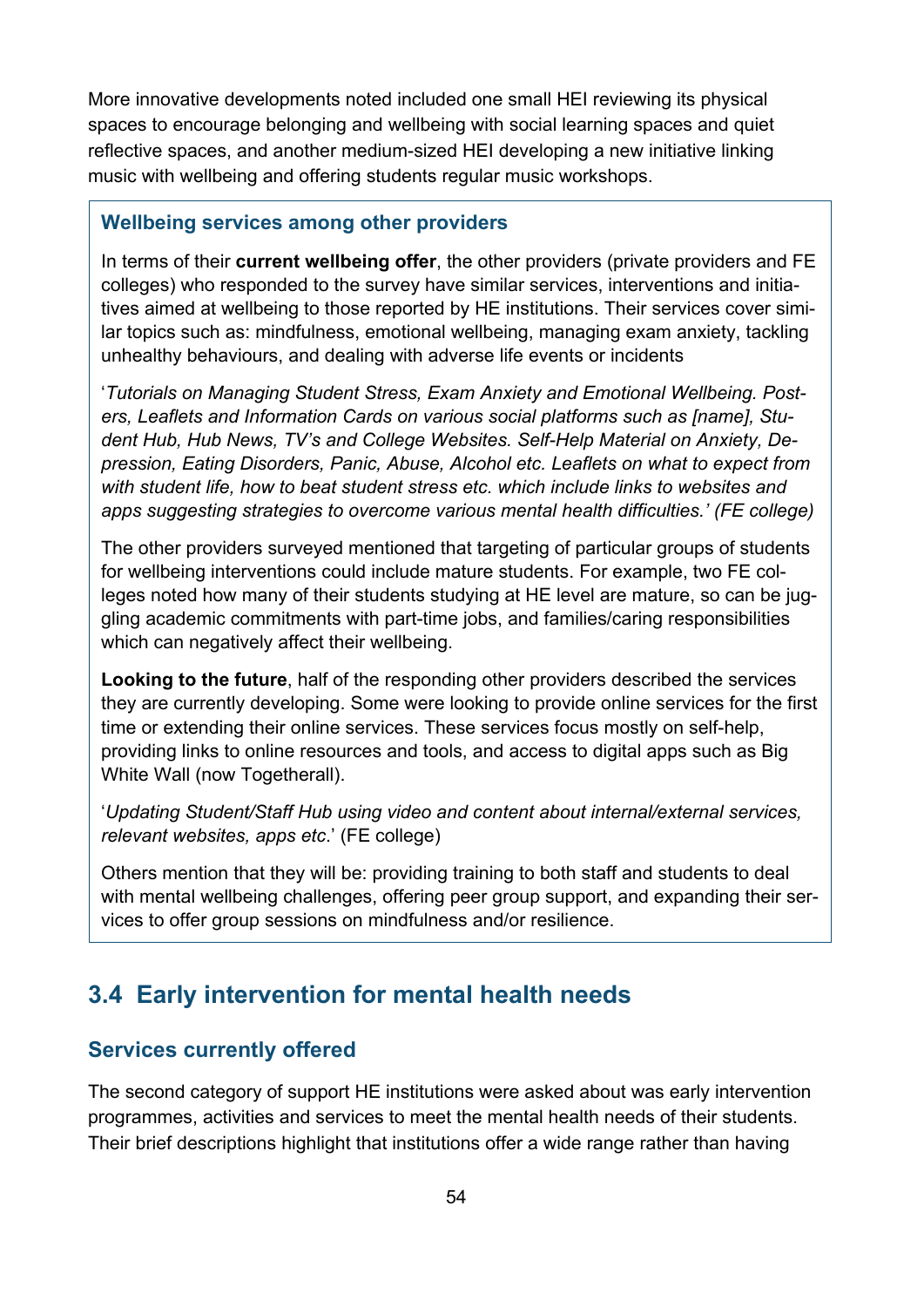one programme, activity or service; and particularly how similar these are to services for wellbeing. For example, they included: practical workshops/group sessions on time management, exam anxiety, mindfulness, sleeping problems, budgeting etc; running/involvement in campaigns; mentoring and peer support programmes; and providing access to self-help materials including online CBT. Indeed, early intervention actions on mental health needs were frequently conflated with actions on mental wellbeing, so activity focused on promoting positive wellbeing may also be viewed as early intervention.

Most commonly, when describing early intervention action, HE institutions talked about: the importance of staff training and effective triage; the role of monitoring to identify potential need or students at risk; targeting vulnerable students or timing activities to coincide with key points in the student journey when students could be most vulnerable; raising awareness of mental health conditions; and a focus on suicide prevention.

■ **Staff training and triage:** One of the most frequently mentioned early intervention actions centred on staff training. Here institutions described educating staff about mental health issues, and training staff to recognise when the mental health of a student is deteriorating (recognising distress and 'at risk' students) and to manage/signpost effectively including making a referral to the relevant support teams. Staff training is therefore often supported with clear referral systems and processes. Training for staff can be provided via e-learning modules, mental health first aid training modules (which were particularly popular and could involve large numbers of staff), help from other organisations and referrals to specialised websites (e.g. Charlie Waller Memorial Trust); or is tailored to meet the needs of specific staff roles. Some institutions also mentioned providing support for staff if they are concerned about a particular student, and offering staff specialist advice and help-lines. Some HE institutions also focus early intervention training on students to enable them to provide peer support for vulnerable students, with the training including topics such as confidentiality and professional boundaries and self-care, as well as active listening and mental health training.

The role of **triage** – assessment of urgency of need – was also considered an important element to effective early intervention work. Here HE institutions described offering drop-in services and appointments where students can be seen quickly and where they can be speedily referred to the services that meet their needs.

**Case study**: One large university described their approach as holistic. Academic tutors are considered to be the face of support for the students, and the university ensures they are adequately trained on mental health crisis intervention and dealing with a range of associated problems. Academic staff are thus able to spot early warning signs of distress and signpost students to relevant support, either with internal support teams or external specialists if required. Academic staff also work closely with other student facing administrative staff, to explore a range of available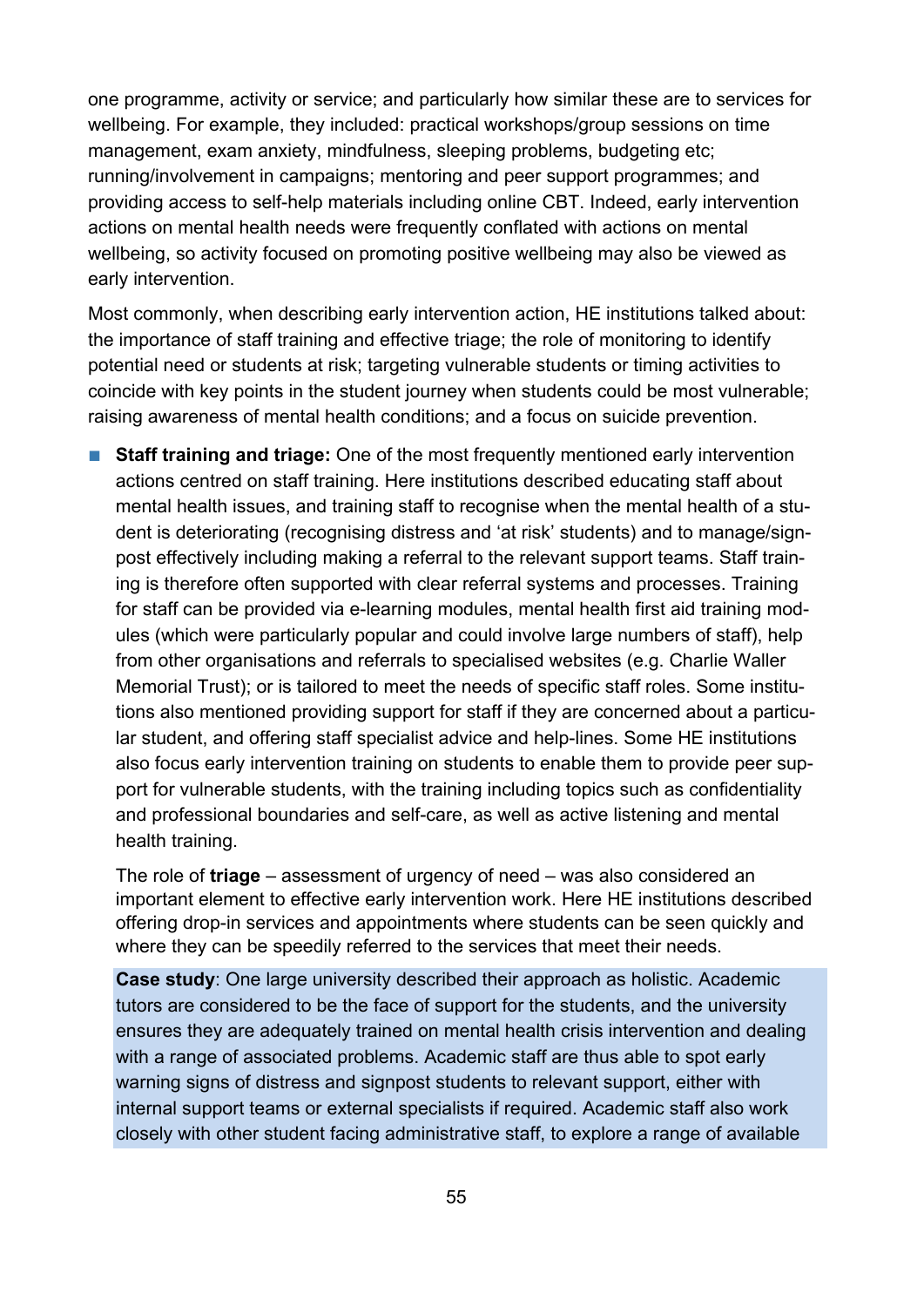options for students including deferrals, reasonable adjustments and alternative exam arrangements. If they are ever unsure of how to approach a situation, they can refer to the University's Mental Health Adviser, whose role is to oversee staff care of students. Staff appreciate the need to be cognisant of efficiently signposting students to their existing support mechanisms, especially if they have an acute mental health difficulty – this could be their own GP, or IAPT services for example.

■ **Tracking attendance of students** is also a widely implemented early intervention course of action for HE institutions. This allows institutions to act promptly in case a student is not showing up (repeatedly) for classes, as providers recognise the important link between disengagement and the deterioration of mental health. Tracking attendance can be automated across the entire institution or within schools/departments and can generate online reports. It can also involve staff or fellow students reporting their 'cause for care' concerns where they can be reassured of a rapid re-sponse. One medium-sized HE institution used SHE ASSURE<sup>[43](#page-55-0)</sup> to develop quick response to incidents on campus. However, monitoring can raise issues that institutions need to work through around privacy and permission to share information:

> 'Attendance monitoring system - students are required to 'tap in' to their lectures/taught sessions using their student cards. If they miss a week or more worth of teaching their Faculty is alerted and members of the Faculty will attempt to make contact with the student. If the student cannot be contacted, or they indicate that they have been absent due to mental health difficulties, this is then passed to the Health and Wellbeing Team who will make contact with the student and offer support.' (*medium-sized HEI*).

> 'Attendance is monitored via the personal tutor system and tutors are able to make referrals to the Wellbeing Team via this system.' (*medium-sized HEI*).

■ HE institutions recognise that some groups of students may be at greater risk of experiencing mental health issues and/or stopping their studies and so need more attention than others; and students may need more support at specific times than others particularly key pressure points in the academic calendar. Providers therefore carefully consider the **targeting and timing** of their early intervention activity. Target groups included: PhD students, international students, students from ethnic minorities, LGBTQ+ students, care leavers, students estranged from their families, those from refugee backgrounds, students with caring responsibilities as young adults, mature students, students under 21 years, and disabled students. These groups may be more likely to experience loneliness and isolation and have difficulties establishing a sense of belonging.

<span id="page-55-0"></span><sup>&</sup>lt;sup>43</sup> Assure is a health and safety management software package from SHE Software for risk assessment, incident reporting and health and safety reporting. It identifies trends, and track indicators. [\(https://www.shesoftware.com/\)](https://www.shesoftware.com/)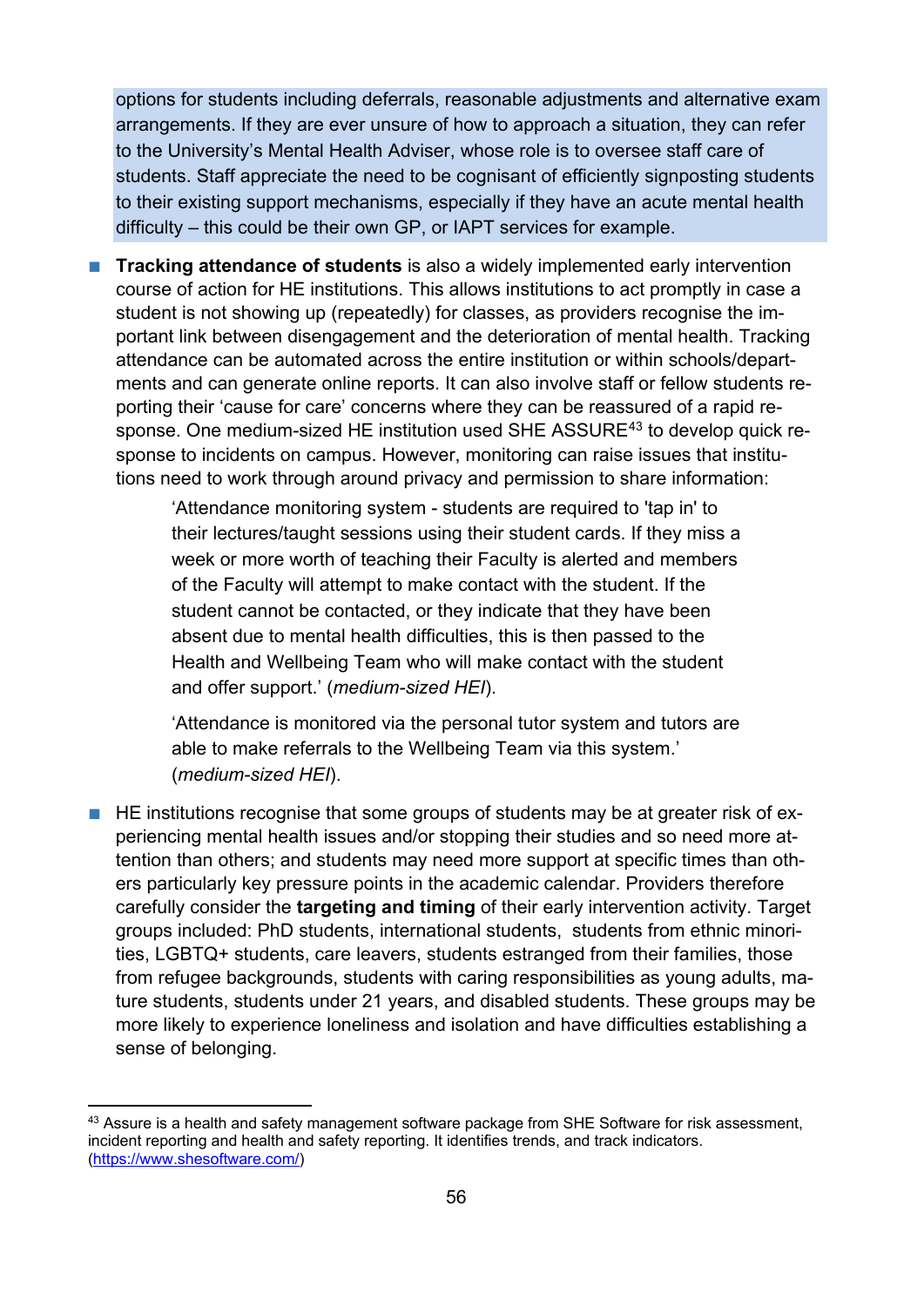**Case study:** One large university described how they are working to put specific support in place for protected groups (under the Equality Act) and described how their wellbeing team have been trained by Gendered Intelligence, which ensures the team adopts an inclusive approach to support and delivers care in a sensitive manner. They also run Rainbow Peers and Peers of Colour, where student volunteers offer peer support to any LGBTQ students or students of colour from across the University.

**Case study**: One large university has identified an attainment gap between ethnic minority and white students, despite entering with the same level of academic preparedness. These students often report difficulties associated with establishing a sense of belonging, and the university is working to build a more inclusive community. They are working on recruiting a more diverse staff body (both academic and professional services staff), and ensuring students from various identity groups are involved in mental health and wellbeing training with staff to share a greater awareness and understanding of students' lived experiences. The university's counselling service is also looking to attract specialist ethnic minority staff so that students from this protected group can identify more closely with their supporters.

'A Student Success and Retention Adviser (SSRA) has been employed since 2017 to provide dedicated staff resource to support students at risk of not successfully completing their studies. This post acts as the primary contact for students who are care leavers, are estranged from their family, are from refugee backgrounds, or who have caring responsibilities as young adults. The SSRA contacts the students on a regular basis, assesses their academic progression, and makes referrals to appropriate academic and professional support services as appropriate.' (*medium-sized HEI*).

Key pressure points identified for targeted early intervention activity were around exams, and also transitions into the institution. Much of the work around transitions focused on encouraging students to disclosure any mental health condition or difficulty so the institution can target these individuals with support throughout the academic year.

'Proactive communication to students who self-disclose on application forms for pre-entry conversations / visits with mental health and wellbeing advisers, continued once students enrolled and present at university.' (*small HEI*).

'Institutions will have student journey maps that can give peaks and troughs of student stress and crisis across the year.' (*large HEI*).

■ Working to **educate and raise awareness** of mental health issues, and recognising, learning about and managing conditions, also formed part of HE institutions' early intervention work. Institutions described organising workshops, and awareness days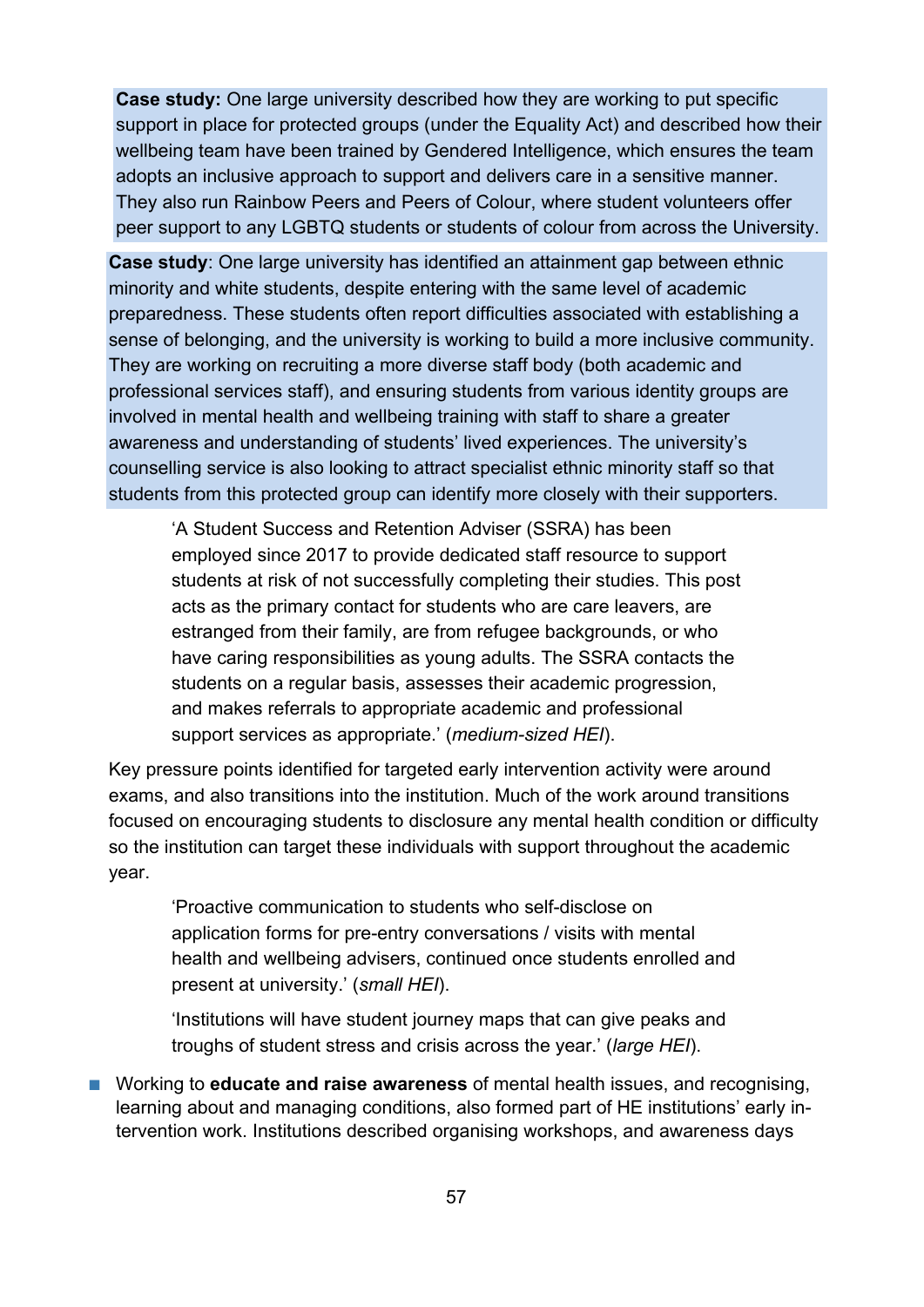on various topics. These tend to be open to all students who are interested in learning more about mental health issues. One small HEI noted how they have developed a Z-card (foldable guide) on how to respond to a mental health crisis.

- Several HE institutions specifically mentioned the work they do focused on **suicide prevention**, often covered by specific policies (e.g. Suicide Safer policy). This largely involves raising awareness of this issue, and training staff and students; but could also involve post-intervention support and reporting of a student death by suicide. Suicide awareness and prevention training appears to be offered to student service staff and to other key and front-line staff (e.g. Residence Tutors), but with plans to extend this to wider staff groups in the future. A specific training module ASIST<sup>[44](#page-57-0)</sup> (Applied Suicide Intervention Skills Training) was used in a few institutions of differing sizes to help them identify and support students who are feeling suicidal.
- For some HE institutions, **encouraging disclosure**, particularly disclosure prior to enrolment, of a mental health concern is considered part of their preventative work and supports their efforts at early intervention. Disclosure can help providers to plan support and, for those disclosing mental health needs before starting at the institution, it can help the university or college to put in place support for their arrival.

**Case study:** One large university described how underpinning their work on mental health and wellbeing is their inclusive culture and atmosphere where students can feel comfortable disclosing a mental health concern. Their aim is to deliver a message to all students around the benefits of disclosing at an early stage. They view this as a preventative measure, as students are asked to disclose a disability at registration in order to put the appropriate support in place as soon as possible.

#### **Looking to the future**

Institutions also described early interventions that are in development and these largely mirror those currently offered in other HE institutions (and noted above): developing training plans for staff (which is felt to be an important part of ensuring an open culture where mental health issues can be discussed) or extending training to cover more or all staff; expanding their peer-to-peer support services to help students discuss mental health issues; rolling out workshops on specific issues to raise awareness (e.g. suicide awareness days); targeting key groups; and implementing attendance and wider monitoring services (harnessing new technologies including learner analytics) to detect early-on students who are struggling and enable targeting of proactive support.

<span id="page-57-0"></span><sup>44</sup> This is an accredited 2 day interactive workshop in 'suicide first aid'. It is aimed at improving suicide alertness, assessing risk and safety, recognise invitations for help, examining barriers to seeking help, and presenting a practical model of suicide prevention. Participants do not need any formal training to attend. [\(https://www.prevent-suicide.org.uk/training-courses/asist-applied-suicide-interventions-skills-training/\)](https://www.prevent-suicide.org.uk/training-courses/asist-applied-suicide-interventions-skills-training/)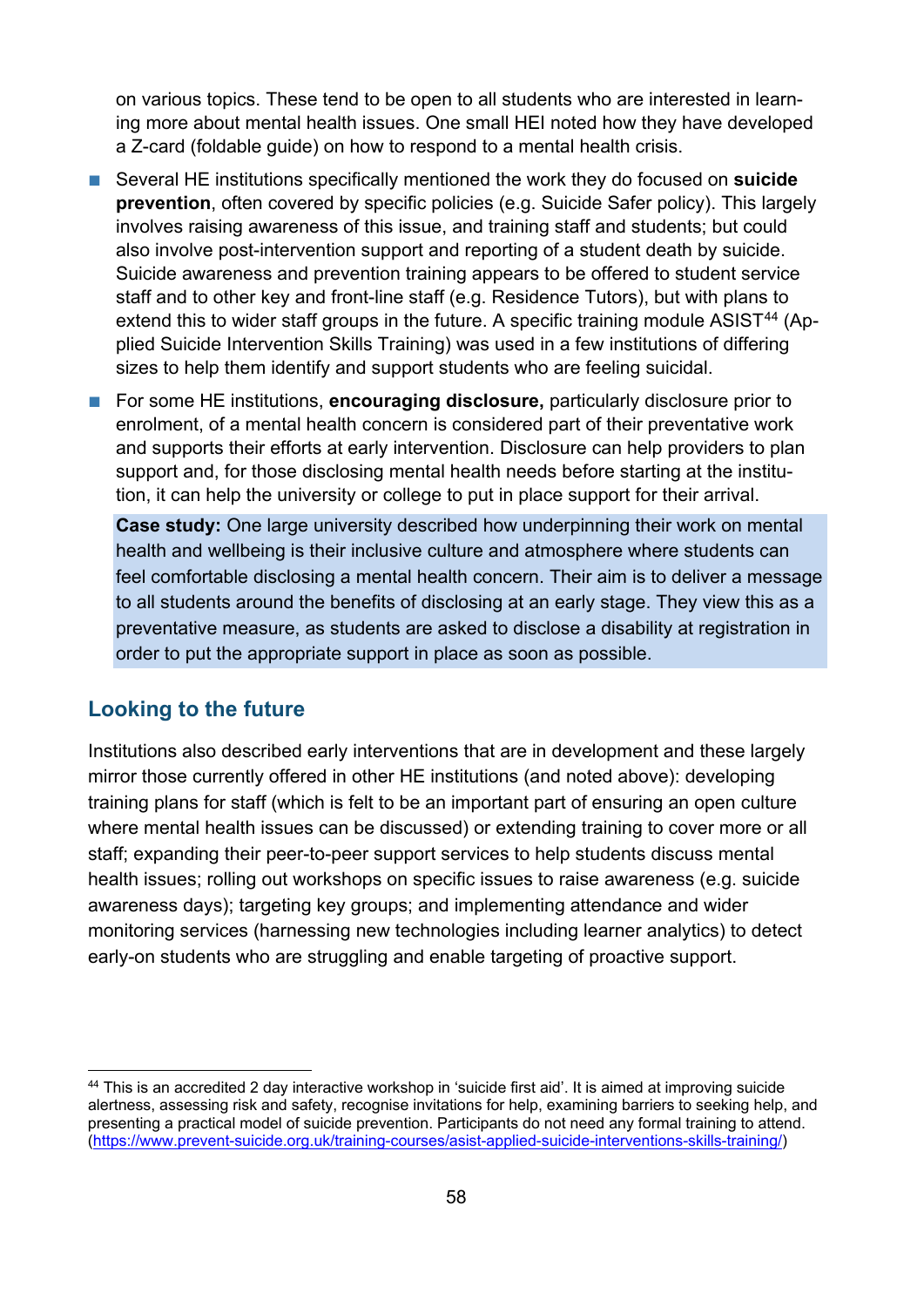Other developments described included: an accreditation scheme for counselling and wellbeing staff, working with external services to support incoming students with existing support needs, and reviewing policy around early interventions.

#### **Early interventions among other providers**

The early interventions described by other providers (private providers and FE colleges) who responded to the survey include:

- staff training to raise awareness of mental health issues, to help them identify deteriorating mental health among their students, and to understand and use referral pathways to access (internal and external) services. This was part of the current activity for several other providers and an area for development for a few others:
- Monitoring class attendance, student performance and gaining staff feedback (this was again part of the current offer but also an area for development for some of the other providers) in order to recognise and respond to support needs:

'*We have an attendance policy. Where students fall below 90% we contact students to ascertain why they have not attended a learning opportunity. It triggers a supportive approach and often reveals the student has a mental health issue, which we would then sign post and with the student create an action plan to enable the student to access learning. This means that students do not go unnoticed. We use electronic tutorial processes where we can link to other professionals in the college if additional support is required.*' ( FE college)

## **3.5 Targeted services for mental health needs**

The third category of support explored in the survey was targeted services for students with specific mental health needs, services provided by the institutions rather than those provided by surrounding NHS and care services. Again, HE institutions described a range of targeted services, and a range of staff who can deliver support including mental health advisors, mental health practitioners, disability practitioners, therapists, mental health nurses, counsellors, psychologists and psychiatrists. Generally, these are mental health specialists, and professionally qualified staff including those who are BACP accredited. Some of the support is provided on a walk-in basis often with drop-in sessions, and other support involves timetabled and regular sessions.

#### **Services currently offered**

The key themes that emerged from the responses relating to support for students with specific mental health needs were the: central role of counselling and therapies; importance of working closely with external organisations; use of online support; need to offer support around the clock (and respond to crises); and importance of supporting students in accessing Disabled Students Allowance (and related support).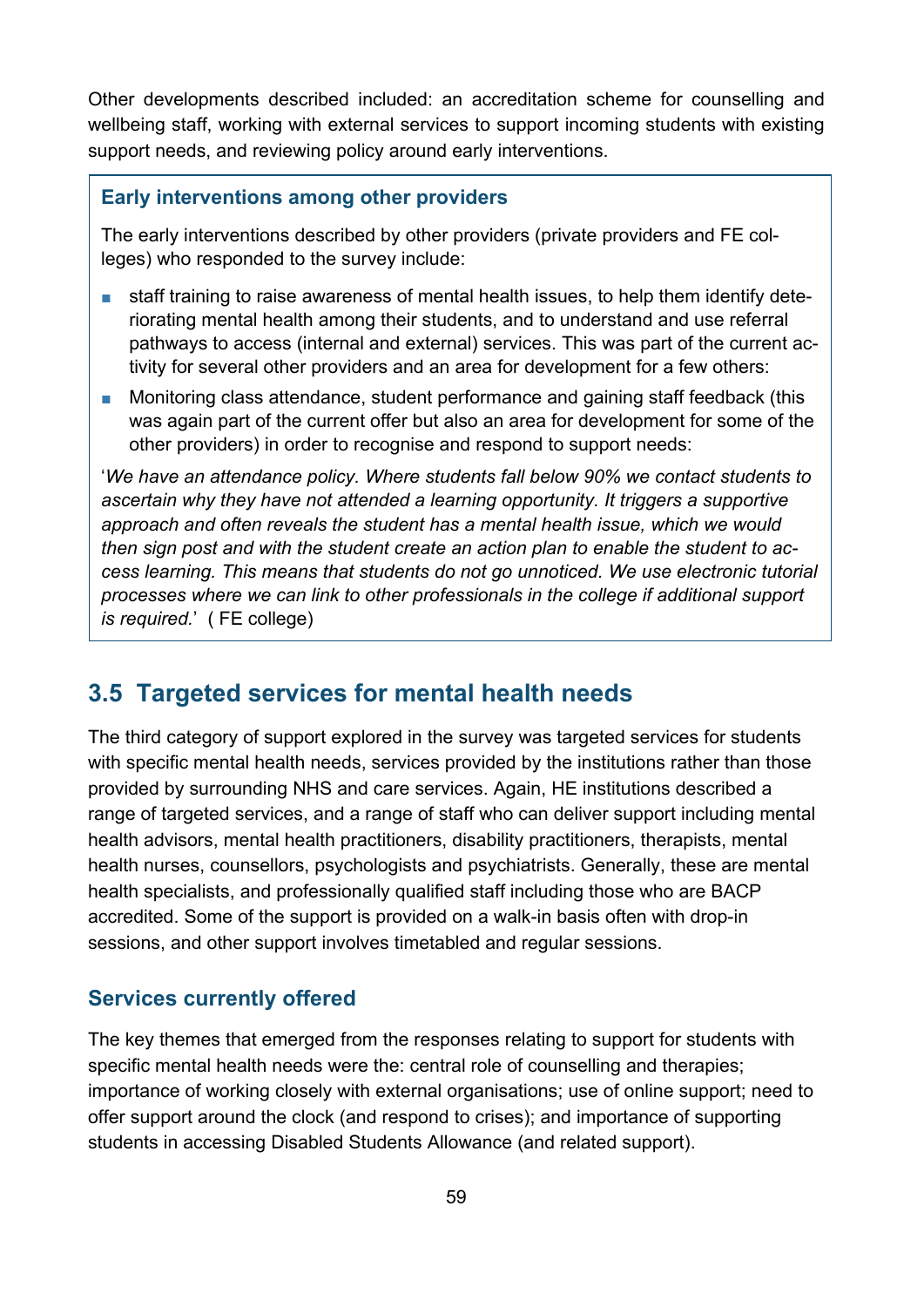■ **Counselling and therapies**. Virtually all<sup>[45](#page-59-0)</sup> of the responding HE institutions reported that they have team of counsellors and offer counselling services to their student body. Most of the time this is offered in combination with online access to counselling and wellbeing apps. Counselling can be delivered face to face, by phone or email, and can be delivered 1-2-1 or in group sessions; and delivered by employed staff or external services (contracted by the institution). Institutions' descriptions indicate how counselling tends to involve multiple sessions. Some institutions place a limit on the number of sessions a student can access (e.g. 6 sessions a year) due to resource constraints but others do not and indicate they have no waiting lists. Many institutions also offer drop-in sessions to increase student access to counselling. Counselling can involve a range of therapies but Cognitive Behavioural Therapy (CBT) is most common, with one large institution noting how CBT is used to support students with low level mental health conditions. Other therapies mentioned include: Acceptance and Commitment Therapy (ACT), Dialectical Behaviour Therapy (DBT), Eye Movement Desensitization and Reprocessing (EMDR), Psychodynamic Therapy, and hypnotherapy.

> '... We employ two University Counsellors who provide 1:1 sessions on a weekly basis. These sessions are not time limited and can be short-term sessions or sessions that run for the duration of the year. We buy in off-site counselling provision for students who do not want to receive counselling on site. This service is available for all students who telephone for an appointment and students can receive up to 6 sessions on a weekly basis.' (*small HEI*).

'We have a counselling service which supports students with more complex conditions. The Counselling Service includes a team of mental health advisors who work with students with mental illness (typically staffed by social workers and psychiatric nurses). The University also employs a psychiatrist for one session a week.' (*large HEI).*

■ Institutions frequently noted that they **work closely with external organisations**, particularly working in collaboration or partnership with local GP practices or mental health practitioners to provide mental health services to their students. The external providers mentioned were local GP practices (some had GP practices on campus),

<span id="page-59-0"></span><sup>&</sup>lt;sup>45</sup> To explore the breadth and nature of support provided, the survey used open text questions. It is therefore not possible or advisable to give precise numbers of responding providers describing particular types of approaches/services as it is likely to under-represent coverage. For example, we cannot deduce an absence of a particular service from a response where such a service is not mentioned. This can only really be determined with a closed question listing all types of service with respondents asked to note whether each is offered or not offered to their student body.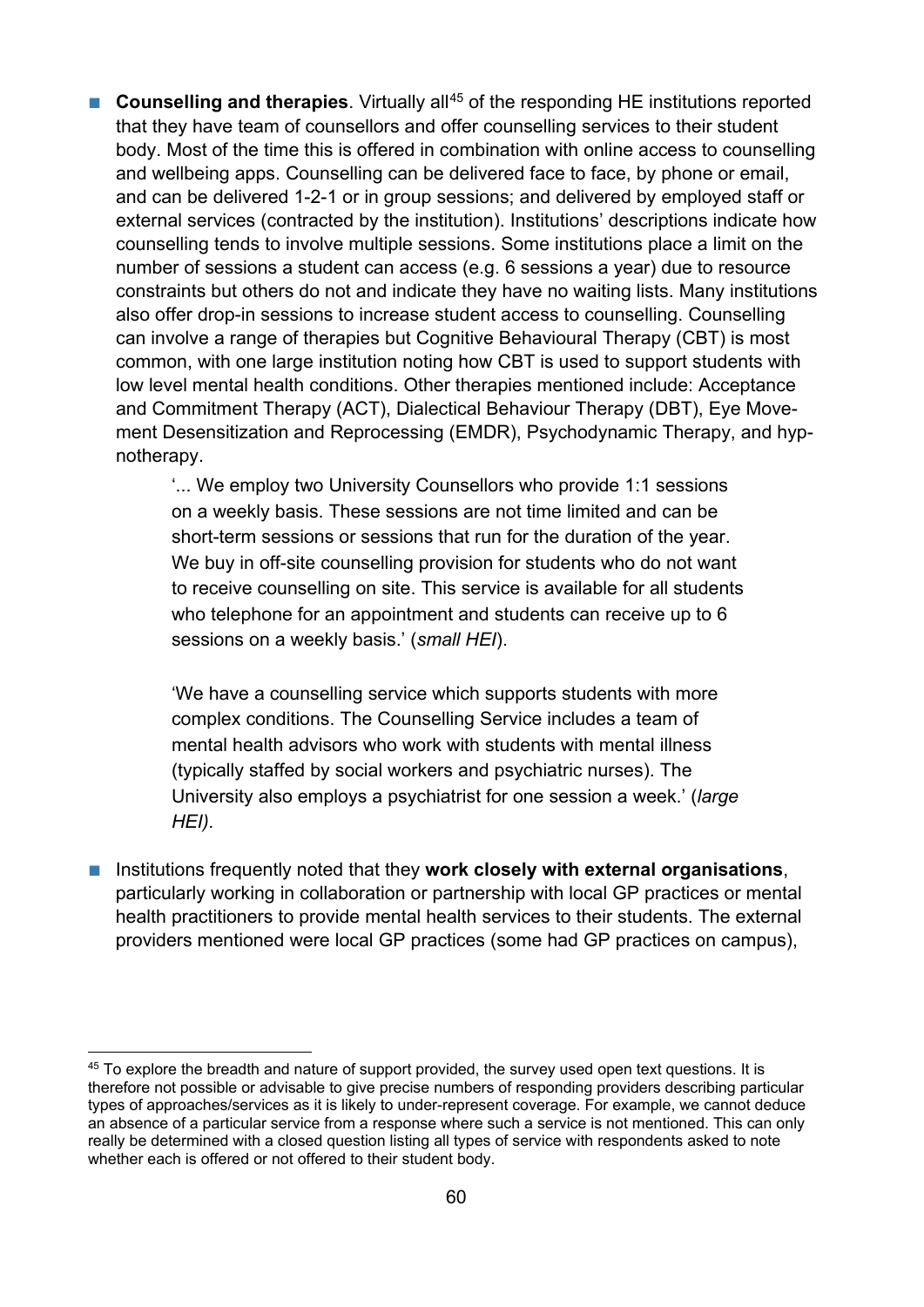specialist services related to specific traumas (e.g. sexual assault or domestic violence), local A&E departments and their Psych Liaison Teams, NHS medical prac-tices and IAPT services<sup>[46](#page-60-0)</sup>.

One institution noted how they have support in place to help those students not able to access wider NHS support when they need it:

'Psychiatrist (internal referral for students who have complex needs and may not be able to see psychiatrist on NHS quickly - but the assessment can help our team work appropriately with the student).' (*small HEI*).

Others noted how they work with external services to provide crisis support and crisis interventions:

'Mental Health Service, including crisis intervention service. Crisis intervention includes working with statutory services, in halls or any teaching site. Attend ward reviews and support discharge from hospital.' {*medium-sized HEI*).

'Working with the NHS to develop PAUSE - a drop-in service for early intervention and crisis. The new service will be available every weekday and based in the main library, no appointment necessary. Up to 3 specialist practitioners (NHS and 3rd sector) will be available to all students every day.' (*large HEI*).

- Many HE institutions (of all sizes) reported using **online support services and programmes** to support those with mental health difficulties. These include online counselling and online cognitive behavioural therapy (CBT) which was particularly common. Online tools also included devices to track an individual's mental health status through self- assessment and then to signpost to appropriate services. Applications and programmes mentioned included SilverCloud, Big White Wall (now Togetherall) and Kooth,
- Out of hours and crisis support some HE institutions described offering support services outside 'traditional' hours in case students or staff need emergency support and to respond to crisis situations. Extending opening hours for support services, opening during vacation periods and at weekends is also helpful for students with heavy workloads and full timetables. This could be provided in person by a rota of specialist staff or via digital platforms such as Kooth or other subscription-based services such as Nightline. This out of hours support can be provided direct to students or to staff who are supporting students. Institutions described how wider staff can

<span id="page-60-0"></span><sup>46</sup> IAPT Improving Access to Psychological Therapies is an NHS programme of talking therapies for adults to treat anxiety disorders and depression.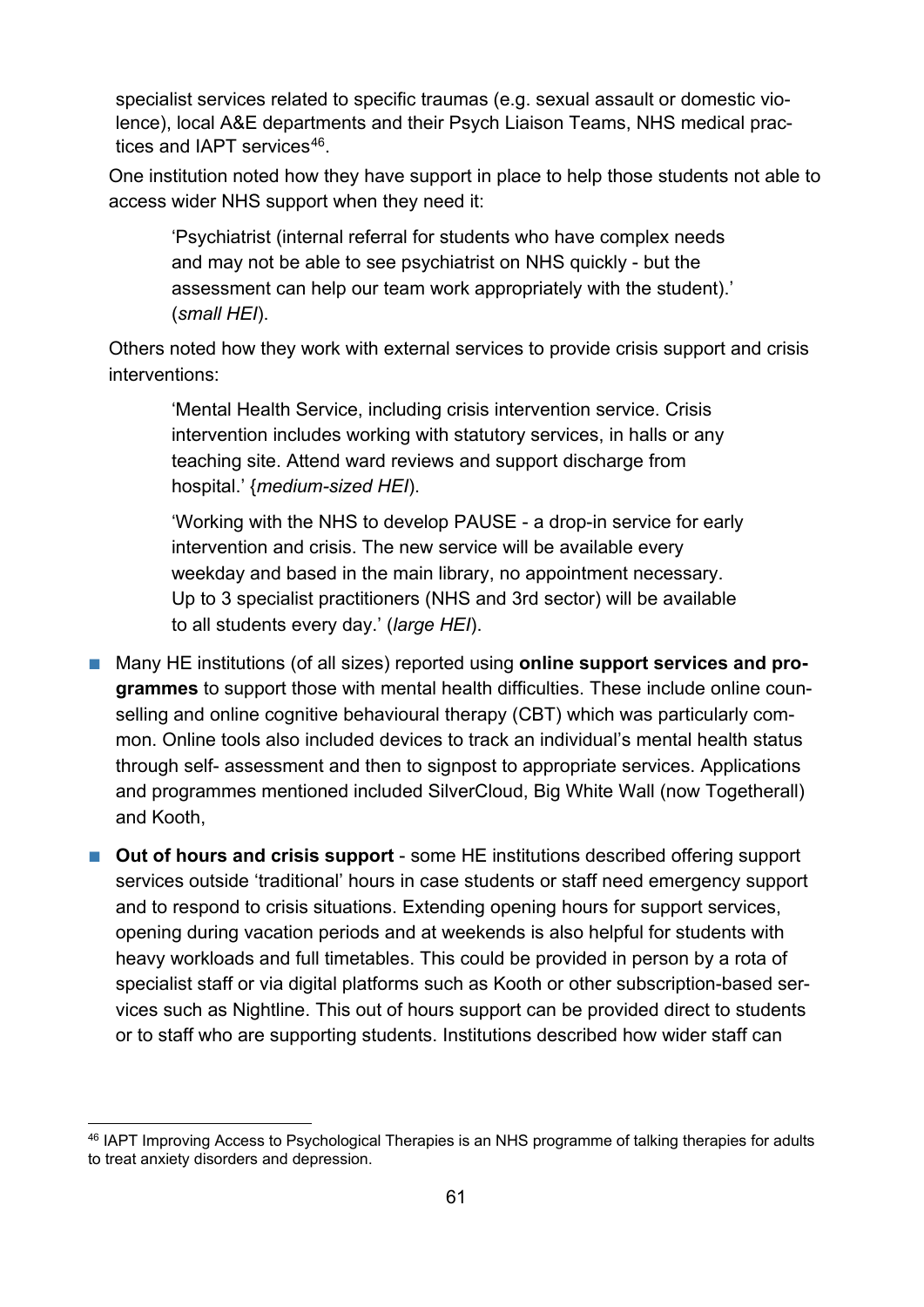also be involved in monitoring for crisis situations outside of normal working hours. Examples of initiatives to extend provision and be able to respond to crisis include:

'Wardens to perform welfare checks in residences.' (*medium-sized HEI).*

'Campus support officers providing out of hours pastoral support (6pm-6am and 24/7 at the weekends).' *(medium-sized HEI).*

'Student Wellbeing Team provide consultancy & advice on urgent student mental health concerns for staff supporting students. Extended all day duty cover for crisis response… Enhanced Crisis Protocols guidance on staff home page.' *(Iarge HEI)*

■ **Reasonable adjustments and DSA support**: Students with disclosed disabilities including mental health needs can be entitled to reasonable adjustments such as extra time in exams, and extensions on coursework. They may also be eligible for support from the Disabled Students Allowance (DSA). Students who can provide evidence of a long-term mental health condition can apply for support from non-medical helpers for specialist study skills support and specialist mental health mentors.<sup>47</sup> Several HE institutions mentioned that the work they do to support students with mental health needs includes helping them with Disabled Students Allowance application process (e.g. DSA drop-in clinics) and providing mental health mentors, a few specifically noted that they offered specialist mentor support for those without diagnosed conditions and/or those who fall outside of DSA eligibility.

Some institutions described a deliberate move away from mainly focusing on reasonable adjustments for some specific students to consider more holistic **inclusive approaches** to learning, teaching and assessment to support their entire student population, whatever their needs.

**Case study:** One large university described their Assessment Banking Initiative which they have introduced to support retention of those with mental health issues. Their analysis shows there is no attainment gap between their students who declare a mental health issue and those who do not, but the institution has a challenge in terms of retention as the nature of mental health conditions among some students makes studying over a long period of time difficult. The Assessment Banking Policy allows students to freeze grades they have achieved so far so they can return later to 'pick up where they left off'. This has been very beneficial to students particularly those suffering from cyclical mental health conditions.

**Case study**: One large university has prioritised their assessment process. They have reviewed their approach to assessment through the lens of wellbeing. Their

<span id="page-61-0"></span> $47$  These are categorised as Band 4 which continue to be funded by the DSA (after the eligibility criteria were changed in 2016/17). Band 4 covers specialist access and learning support such as specialist mentors.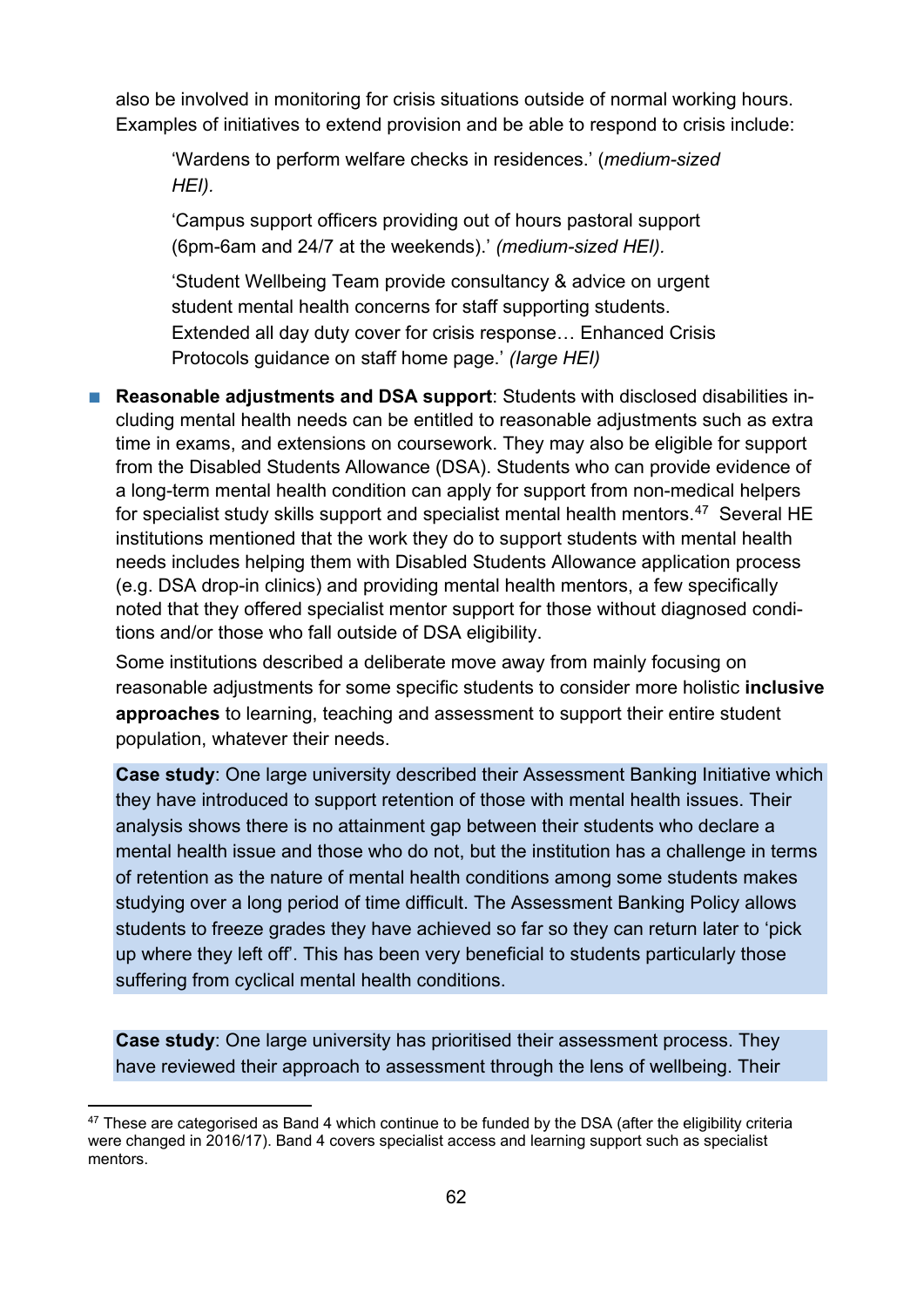existing approach is intensive and can put excessive pressure on both staff and students in terms of the volume of activity and so the university are thinking of ways to adjust the phasing of assessment that will maintain academic integrity but relieve some pressure.

■ **Other support**. A couple of HE institutions also specifically mentioned the work they undertook to support transitions to and from the university for those students with mental health needs (which in the case of incoming students, was also described as early intervention work).

> ''Thrive - an inclusion and employability related scheme which supports students throughout their HE experience and supports transition to employment.' *(large HEI).*

#### **Looking to the future**

HE institutions were also looking to develop their services for students with specific mental health needs through various means:

- **Increasing capacity** through recruitment. Some HE institutions are planning to recruit more staff across their sites/campus(es) to enable them to embed and develop their services. They are aiming recruitment efforts at specialists particularly those able to provide counselling and advice on mental health, provide psychological support such as CBT, provide triage support, and provide specialist study skills support. This suggests institutions lack resources in this area and/or want to extend the range of services and therapies they can offer.
- **Working with external agencies** to provide extra services, expand their services or improve the speed of their responses. Examples included establishing a link worker post with the local A&E and taking on secondees from the NHS.

'We are also in the process of finalising the secondment of an NHS mental health practitioner who will work on site and will be able to make direct referrals to the NHS, with the hope that this will reduce some of the information sharing obstacles that can prevent the deterioration of the student's mental health. All cross-agency colleagues are willing to talk to us when there is a matter of vital interest but it is the high concern cases where information sharing can be inconsistent and we often have to wait for the student's mental health to deteriorate to the point of vital interest, before information is shared.' *(large HEI).*

■ Focusing on the provision of **online platforms and developing apps** including a general wellbeing self-serve platform, an emotional fitness platform, CBT apps, and online moderated spaces for students to discuss issues.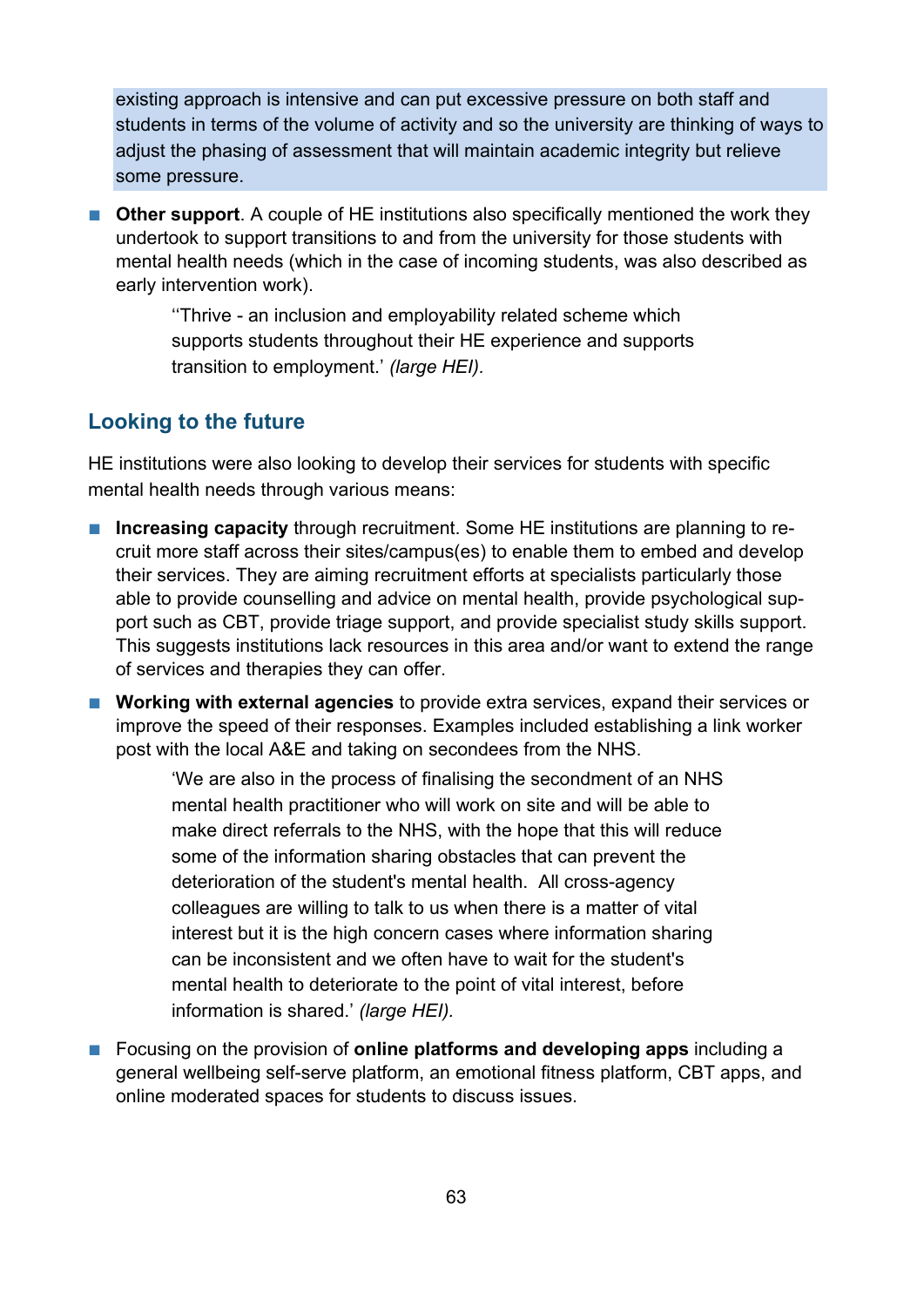#### **Targeted support among other providers**

Most other providers described offering counselling services, delivered by mental health or wellbeing coaches, advisors, counsellors or psychotherapists. A few also mentioned that they are working closely with external organisations to access these services, such as the NHS. One FE college noted how their students were able to access counselling through their partner HE institution.

One FE college noted how they provide academic support to students with mental health needs, whereas another FE college noted how they were working towards an inclusive curriculum.

**Case study**: One FE college described how they put in place reasonable adjustments for students suffering from mental health conditions such as extensions to coursework deadlines or changing from a presentation delivery for those who suffer from social anxiety. However, their main approach to supporting student mental health and wellbeing is to create an inclusive curriculum with alternative assessment methods that involve different ways to validate courses to ensure all students have the opportunity to succeed. As part of this work they are piloting Lecture Capture, which will allow students to listen back to recorded lectures in their own time. The college hopes this will be helpful for students suffering from a mental health condition which may impact on their lecture attendance.

Looking to the future, other providers aim to extend their existing services rather than develop new services either through recruiting additional staff or using online services such as Big White Wall/Togetherall.

## **3.6 Working with others**

Working with other organisations to access or deliver services was noted by HE institutions when describing their wellbeing services, early intervention work and targeted services for mental health needs. This was explored in more detail with a specific question asking respondents to describe the external services and organisations they integrate or link with, to support their students with mental health needs.

Our survey found that almost all HE institutions work in one way or another with external services and organisations, the exception was just one small HEI that reported they had no successful links or integration with external providers. Our study took a broad approach to working with external bodies, which perhaps accounts for the difference in findings when compared to the IPPR study (Thorley, 2017). The IPPR study found that 65 per cent of respondents to their survey did not outsource or subscribe to any external providers of mental health or wellbeing services. However, the IPPR survey did find that HE institutions do consider strong relationships with NHS primary care, NHS secondary mental health services and voluntary services to be important in relation to student mental health and wellbeing. The majority of institutions (approximately three quarters) in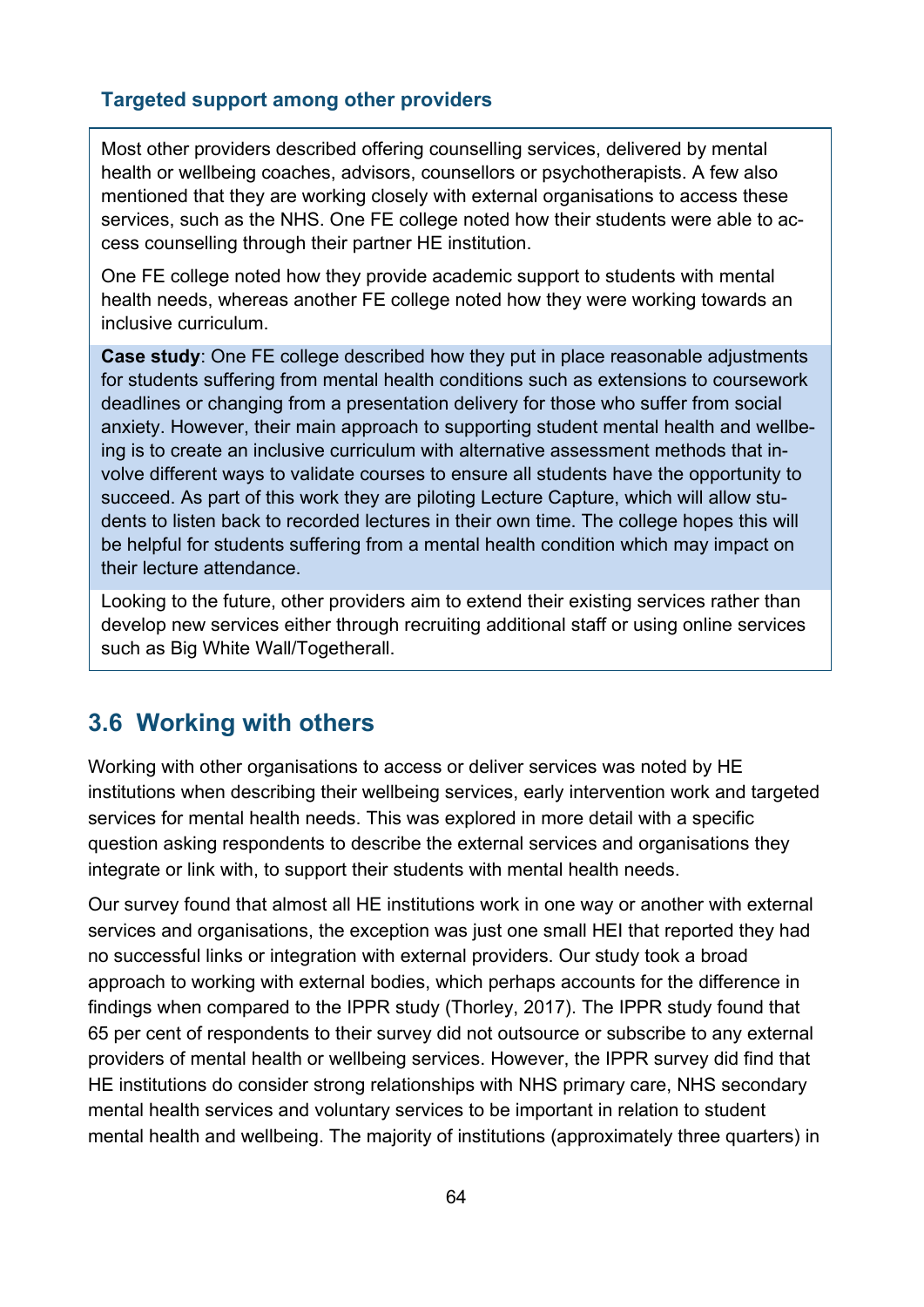the IPPR survey reported a good level of partnership and collaboration with these external partners but collaboration was lower for third sector organisations.

Our survey found that some institutions signpost to, or refer students to, these organisations, but many have close partnerships with these external services and organisations. This can involve attending regular meetings to review and input to discussions around services, working on joint projects to develop new services, and working together to deliver or provide access to specific services. These specific services include those related to trauma such as rape and sexual violence, those focused on particular mental health issues such as eating disorders and borderline personality disorders, or services to support groups more likely to be faced with mental health problems.

Feedback from the **sector experts** (early interviews) noted how HE institutions would have to rely on external provision for some expertise for example drug and alcohol specialists, those who work with victims of sexual abuse and those suffering from trauma.

The external bodies described include government services, private organisations, and charities; and they offer either specialist services (for specific traumas or groups) or more general mental health and wellbeing services.

- Key **public services** that institutions work with include: local GP practices, local mental health partnerships, community mental health teams (CMHT), IAPT teams, Child and Adolescent Mental Health Services (CAMHS), Clinical Commission Groups (CCG), local crisis teams, A&E, Early Detection and Intervention Teams (EDIT), Psychiatric in-patient units, other NHS agencies such as Forward Thinking (a local agency that coordinates and commissions mental health support for those aged 25 and under), and the wider NHS. As noted above, some of these services have a base on university and college sites/campuses. Sometimes liaison work is focused around co-delivery of joint projects, for example one small specialist HEI described working with the Child and Adolescent Mental Health Service to undertake a project on disordered and healthy eating for performing arts students.
- Specialist mental health **charities** mentioned by HE institutions included: Samaritans, Mind, Off the Record, and Nightline. Institutions also work with charities focused on specific issues or student groups such as BEAT (eating disorder charity), CRUSE (bereavement care), Survivors of Bereavement by Suicide, Rape Crisis and Survivors UK (rape and sexual abuse), Family Matters (for survivors of sexual abuse and rape), Blenheim (focusing on drug and alcohol issues), Gendered Intelligence (gender diversity and supporting young trans people), Nilaari (culturally appropriate service provided by ethnic minority-led charity), and James' Place (suicide prevention charity).They can also work with local charities, voluntary organisations, programmes and projects such as Healthwatch (which has a local presence in every local authority area in England to champion health and social care services), The Bexley Crisis Café, Pier Road Project, StART Inspiring Minds a local arts/therapy charity, 42nd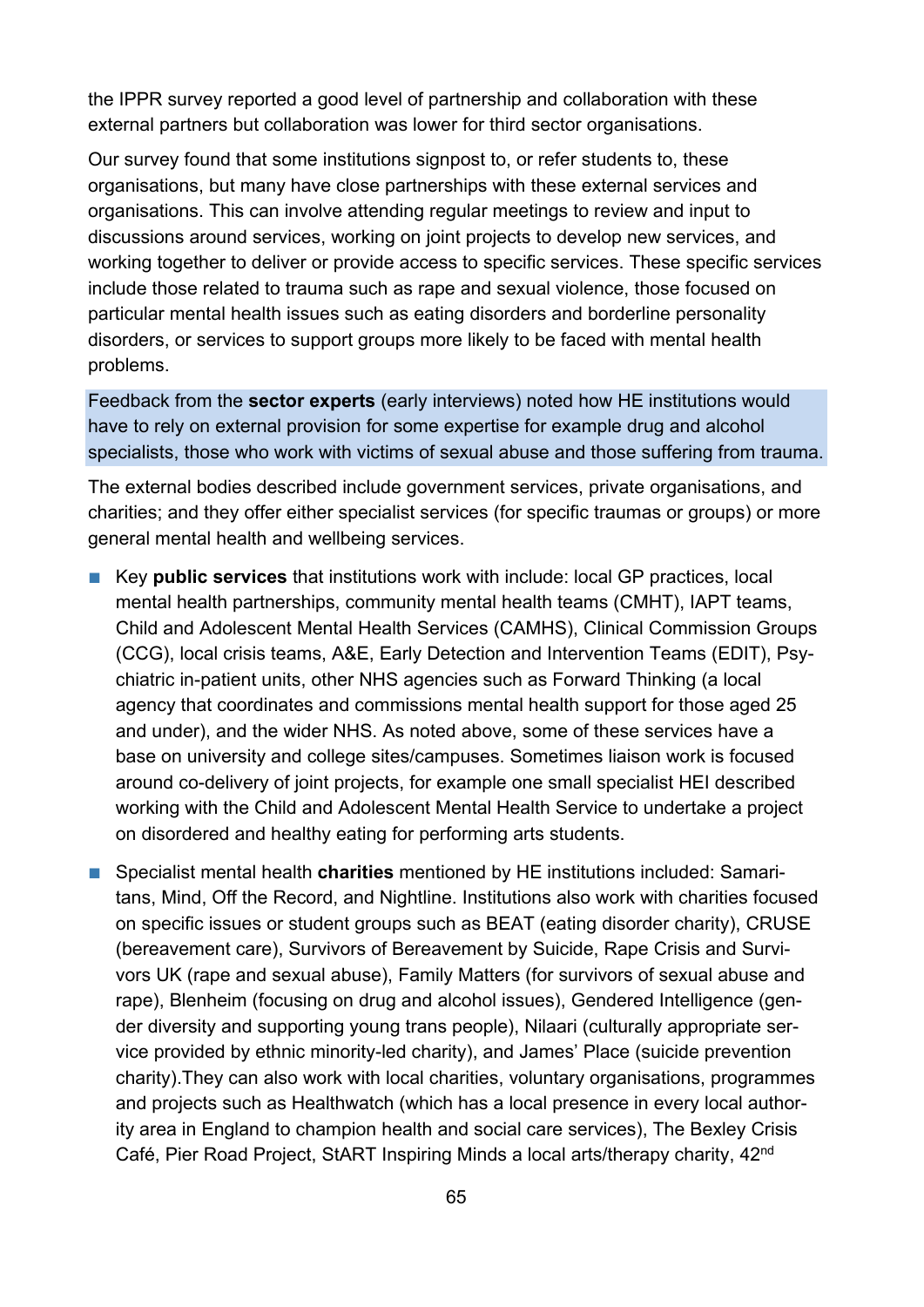Street a local young people's mental health charity, The Zone a local youth mental health support service, and the Listening Place supporting those with suicidal feelings.

■ **Other bodies** such as student letting and housing organisations.

#### **Looking to the future**

Looking to the future, several institutions were very keen to build stronger ties and more structured relationships with external partners to provide better services to their student population. The recent Office for Students Challenge Competition (launched in 2018[48,](#page-65-0) and aimed at achieving a step change in mental health outcomes for all students) could help with this endeavour<sup>[49](#page-65-1)</sup>. This is open to all HE providers. Some of the larger universities reported this as part of their activities in 2019:

> 'We have excellent links with the campus based (NHS funded) GP practice. We work with a range of NHS teams with varying degrees of success, we have an excellent relationship with Early Intervention in Psychosis. However, NHS and University support is based on relationships rather than structured pathways of support. We are just at the start of a two-year OfS funded project to establish more effective pathways between NHS and University services including clear delineation of responsibilities.' *(large HEI).*

'In 2018, the University launched a new, pioneering University Community Mental Health Team in partnerships with [local] Partnership NHS Trust …This brings senior mental health practitioners from our NHS partners into our University Wellbeing Team, to facilitate a swift escalation and a holistic approach to student care between the University and statutory services. This initiative is part-funded by the University.' *(large HEI).*

A key theme emerging from the responses, was how several HE institutions were working with external bodies around **suicide prevention** to: draw on expert advice in developing appropriate strategy, improve support through better communication (e.g. reports of attempted suicide with students' consent) and to influence the work of these external bodies through representation on (or even leading) relevant working groups and steering groups (e.g. regional suicide prevention partnership). Their responses indicate there is much work happening at regional and local levels with local authorities/councils

<span id="page-65-0"></span><sup>&</sup>lt;sup>48</sup> OfS funded 10 projects that encourage universities and colleges to work with key external organisations to find innovative approaches to improving the mental health outcomes for HE students [https://www.officeforstudents.org.uk/advice-and-guidance/student-wellbeing-and-protection/improving](https://www.officeforstudents.org.uk/advice-and-guidance/student-wellbeing-and-protection/improving-mental-health-outcomes/)[mental-health-outcomes/](https://www.officeforstudents.org.uk/advice-and-guidance/student-wellbeing-and-protection/improving-mental-health-outcomes/)

<span id="page-65-1"></span> $49$ The Challenge fund is subject to independent evaluation, the most recent report can be found at: [Evaluation of the OfS Mental Health Challenge Competition - Office for Students](https://www.officeforstudents.org.uk/publications/evaluation-of-the-ofs-mental-health-challenge-competition-early-findings-report/)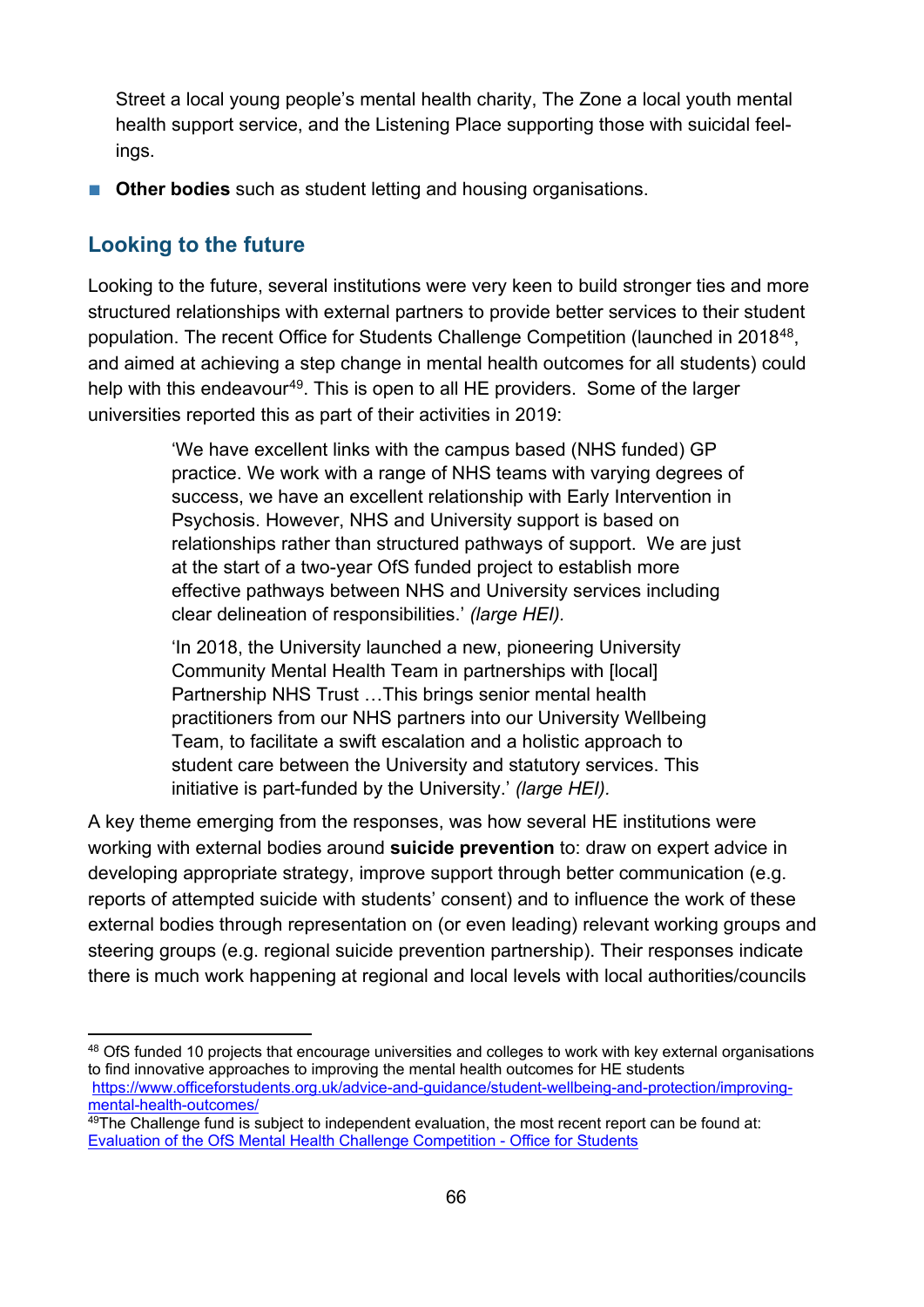and A&E departments to focus on this key issue, and that HE institutions are playing a critical role in this work.

#### **Other providers work with external organisations**

Some of the other providers described the external services and organisations that they worked with to support students with wellbeing and mental health needs and their early intervention work, these also included public sector services and charities. The NHS was the most frequently mentioned external body and other providers talked about working with local GP practices, community mental health services, specialist adolescent mental health services and psychiatric intensive care units.

'We link with a variety of local services on a case-by-case basis to identify the best solution for each person. We always ensure GP involvement and encourage parent/carer involvement.' (FE college)

Charities specialising in mental health or other issues such as bereavement, drug and alcohol addiction or self-harm were also mentioned by the other providers surveyed.

'Centre Point – supported accommodation. I have liaised with key workers to help provide more tailored support for their residents who are studying at College.' (FE college)

'Samaritans Link - to provide bespoke workshops on Emotional Well-being, Self-Harm and peer mentoring for student reps.' (FE college)

'Naye Subah – support for Asian women with moderate to severe mental health difficulties. Have referred students to this group for culturally-appropriate/culturally-specific MH support.' (FE college)

## **3.7 Additional development work**

HE institutions were also asked about other relevant programmes, activities or services they are currently developing in relation to student wellbeing and mental health and approximately half of respondents added further details about other services they are developing. These respondents tended to be medium to large-sized institutions. This question really gave HE institutions the opportunity to talk about key developments without being constrained by the three categories of service provision used in the survey. However, the key areas described largely echo those already outlined:

- wellbeing workshops which tend to be ad-hoc and also alternative therapies such as Yoga;
- collaboration with external organisations and developing (clearer) referral systems and pathways;
- online services so that students can access resources, support and training to develop confidence, self-esteem, motivation and resilience (reported by one respondent as *'aspects which can often be challenges for students with mental health issues'*);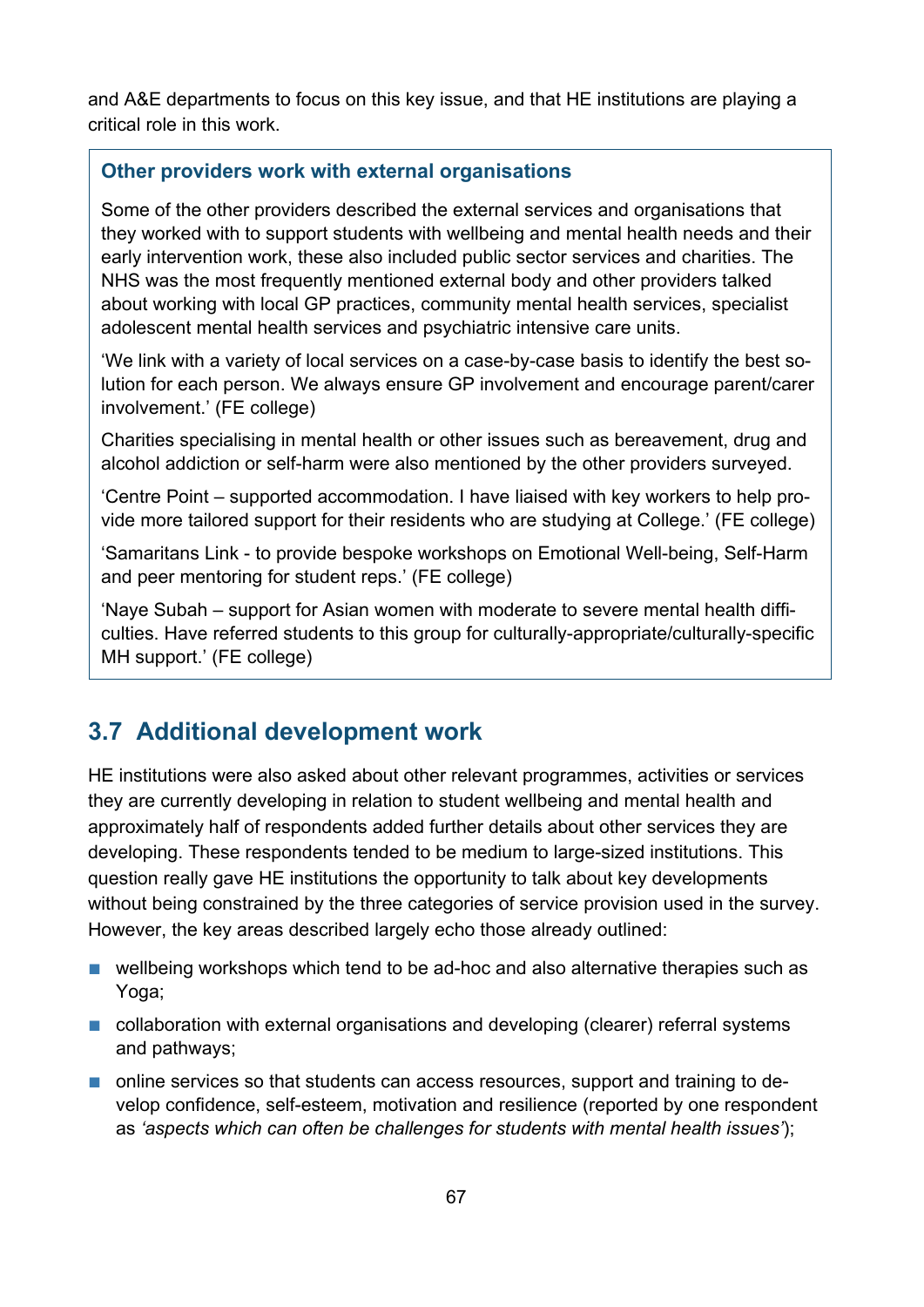- staff and student (peer) training on specific mental health issues, such as suicide prevention, self-care, boundaries, and mental health first aid;
- working to develop a holistic approach to mental health and wellbeing, and to embed action within the work of the institution.

## **3.8 Progress to date**

Providers were asked to rate the extent to which they have a mental health and wellbeing strategy which is embedded into all aspects of their activity using a 10-point scale, where 1 is not at all embedded and 10 is fully embedded. The minimum score reported by responding HE institutions was 2 and the maximum was 8. The mean, median and modal value reported was 6, so institutions tended to feel positively about their approach. This reflects the wide-ranging nature of the services offered (described above), the holistic ethos of their strategies and the way they already see their services developing. There were no statistically significant differences in the mean score across the different characteristics of HE institutions. However medium-sized institutions, and those with a dedicated mental health or wellbeing strategy appeared to have, on average, marginally higher ratings of embeddedness.

| Rating         | N   | %   |
|----------------|-----|-----|
| 2 (lowest)     | 3   | 4   |
| 3              | 5   | 7   |
| 4              | 9   | 12  |
| 5              | 10  | 13  |
| 6              | 21  | 27  |
| $\overline{7}$ | 20  | 26  |
| 8 (highest)    | 9   | 12  |
| Base           | 77  | 100 |
| Mean           | 5.8 |     |
| Median         | 6   |     |
| Mode           | 6   |     |

**Table 12: Rating of embeddedness of strategy into all aspects of their activity (HEIs)**

Source: IES/CRAC/AdvanceHE survey, 2020

In terms of the resources they have for supporting their students with mental health needs and wellbeing, almost all HE institutions (96%) reported that their resourcing had increased over the past 5 years and none said it had decreased. Similarly, the vast majority (86%) reported that their resourcing of wellbeing had increased over the same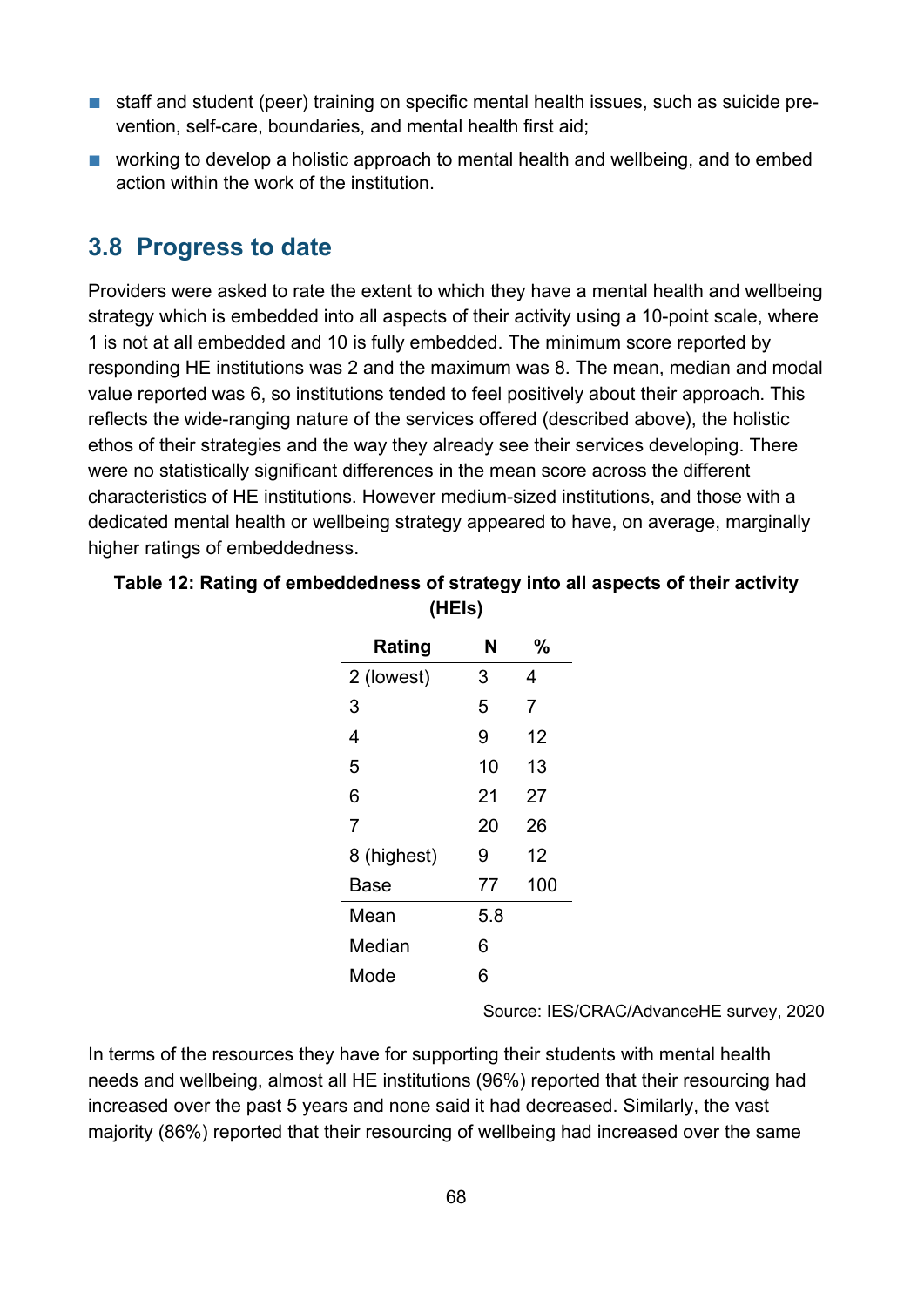period, and none said it had decreased. There were no differences around mental health resources found by type of institution, and only marginal (not statistically significant) differences in the resourcing of wellbeing support. Research intensive HE institutions were marginally more likely to report resourcing had increased for wellbeing in the past 5 years.

|                      | N  | $\%$ |
|----------------------|----|------|
| Mental health        |    |      |
| YES, increased.      | 75 | 96   |
| NO, stayed the same. | 2  | З    |
| DON'T KNOW           | 1  | 1    |
| Total                | 78 | 100  |
| Wellbeing            |    |      |
| YES, increased.      | 67 | 86   |
| NO, stayed the same. | 8  | 10   |
| <b>DON'T KNOW</b>    | 3  | 4    |
| Total                | 78 | 100  |

## **Table 13: How resourcing for mental health and wellbeing has changed over the last 5 years (HEIs)**

Source: IES/CRAC/AdvanceHE survey, 2020

#### **Progress to date of other providers**

The average (mean) rating among the small number of responding other providers for how well embedded their strategy was into all aspects of their activity was just under 5. The lowest score was 2 and the highest was 8. Other providers were somewhat positive but were slightly less so than found across HE institutions.

In terms of resourcing for mental health and wellbeing, there was more uncertainty reported among other providers and also a couple of providers who reported that resourcing had decreased over the past 5 years.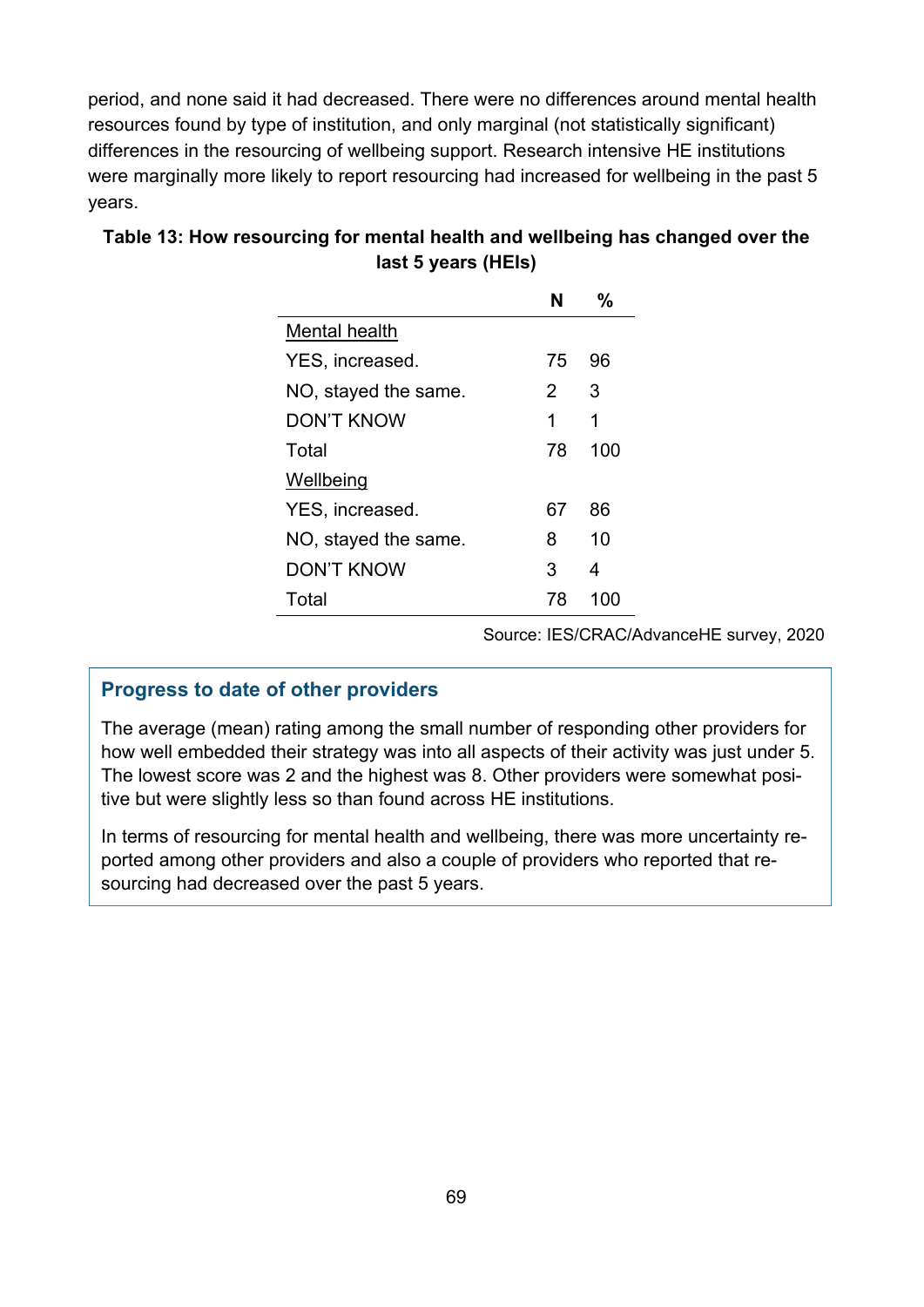# **4. Monitoring**

This section explores whether providers collect data on their students' mental health needs and their wellbeing, and/or collect data on the effectiveness of services provided. It also explores how providers use these data and whether there are any perceived gaps in the data and evidence around student mental health and wellbeing. Respondents were given a definition of mental health and of wellbeing to help guide their responses.

**Mental health** data and services/programmes designed for a proportion of students with a mental health need (with or without a formal mental health diagnosis).

**Wellbeing** data and services/programmes designed for all students with or without a mental health need.

The vast majority of HE institutions (96%) collected data on their student population's mental health needs. Fewer institutions (41%) collected data on their student population's wellbeing which could indicate they felt this was more challenging, but 21 per cent planned to do so in the near future. However, a substantial group (38%) had no plans to monitor the wellbeing of their student population.

| <b>Student population's</b> | N  | %   |
|-----------------------------|----|-----|
| Mental health               |    |     |
| <b>YES</b>                  | 79 | 96  |
| NΟ                          | 3  | 4   |
| Base                        | 82 | 100 |
| Wellbeing                   |    |     |
| YES                         | 33 | 41  |
| NO, but plan to             | 17 | -21 |
| NΟ                          | 30 | 38  |
| Base                        |    | 100 |

### **Table 14: Collect data on their student population's mental health and/or wellbeing (HEIs)**

Source: IES/CRAC/AdvanceHE survey, 2020

There were no differences by institution size, type (TRAC group) or location in their likelihood of collecting data (at the time of the survey) on their students' mental health. Institutions with multiple campuses were marginally less likely to collect this data as were those with no mental health or wellbeing strategy (but these findings are indicative only, as the differences were not statistically significant).

Medium-sized HE institutions were the most likely to collect data on their students' wellbeing than smaller and especially larger institutions, as were HE research intensive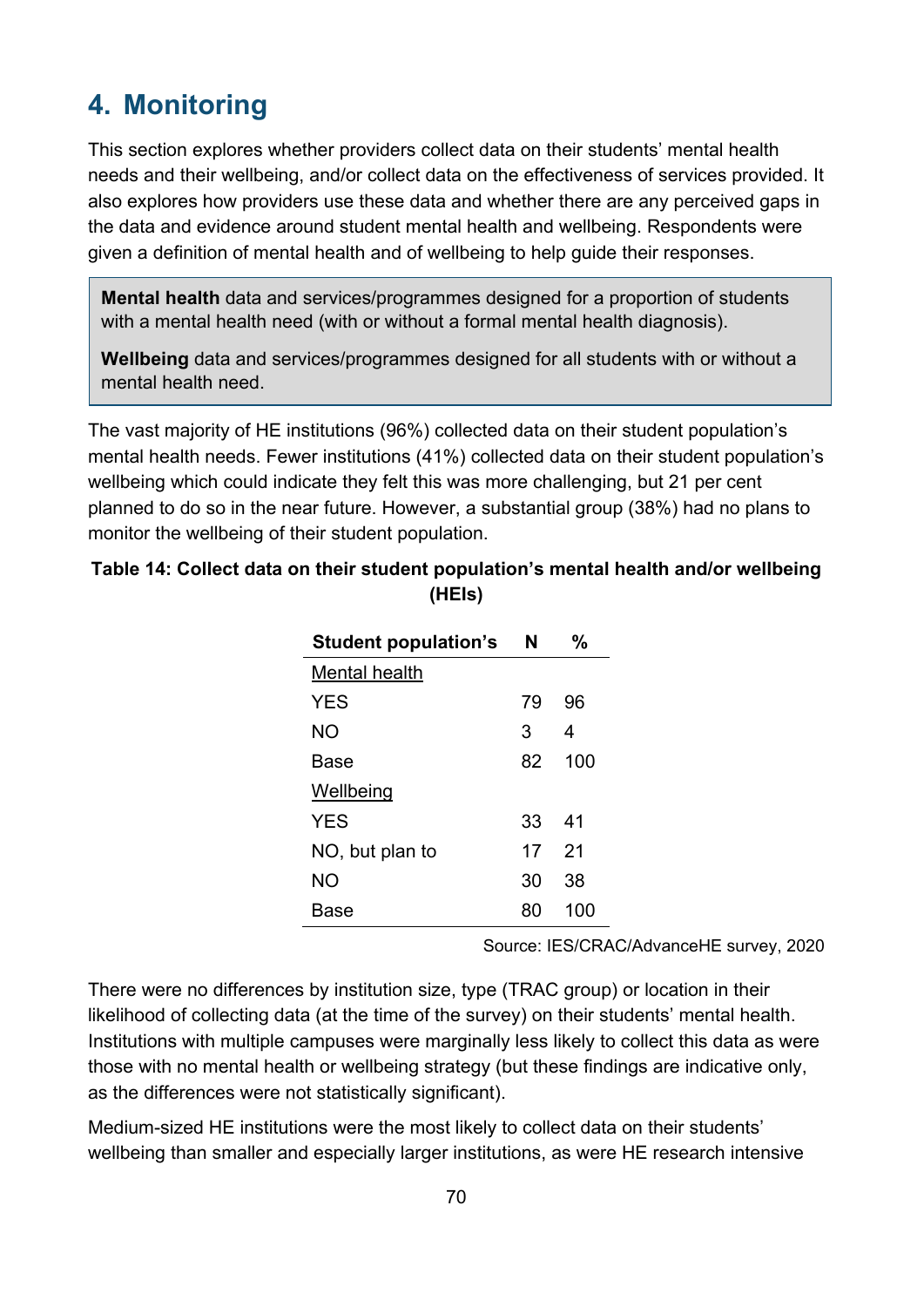institutions (TRAC group A and B). Collegiate institutions and those with multiple campuses were marginally less likely to monitor student wellbeing. Institutions who reported that they had no mental health and wellbeing strategy in place at the time of the survey were marginally more likely to collect data on their students' wellbeing. Again, these findings are indicative only as they are not statistically significant.

Most responding institutions (95%) collected data to evaluate or review the services/support for mental health needs that they provide, and a further four per cent plan to do this. Slightly fewer (70%) institutions collected data to evaluate or review the services/support they provide for wellbeing but a further ten per cent were planning to do so. Whereas 20 per cent had no plans to evaluate or review these services.

| Table 15: Collect data to evaluate or review their services and support for mental |  |
|------------------------------------------------------------------------------------|--|
| health and/or wellbeing (HEIs)                                                     |  |

|                 |    | ℆   |
|-----------------|----|-----|
| Mental health   |    |     |
| <b>YES</b>      | 76 | 95  |
| NO, but plan to | 3  | 4   |
| <b>NO</b>       | 1  | 1   |
| Base            | 80 | 100 |
| Wellbeing       |    |     |
| <b>YES</b>      | 56 | 70  |
| NO, but plan to | 8  | 10  |
| <b>NO</b>       | 16 | 20  |
| Base            | 80 | 100 |

Source: IES/CRAC/AdvanceHE survey, 2020

There were no differences in the likelihood of gathering data to review mental health services. However larger and medium-sized institutions, research intensive institutions and those with no (current) mental health and wellbeing strategy were marginally more likely to gather data to review their wellbeing services (again this was not statistically significant so indicative only).

The other providers surveyed (FE colleges with HE students, and private providers) were less likely to collect data to assess the mental health or wellbeing of their student body than found for HE institutions. Similar to the pattern found among HE institutions, it was more common for these other providers to collect data on their students' mental health than their wellbeing (two thirds did the former but only one third did the latter). There were no differences in the response of FE colleges and private providers.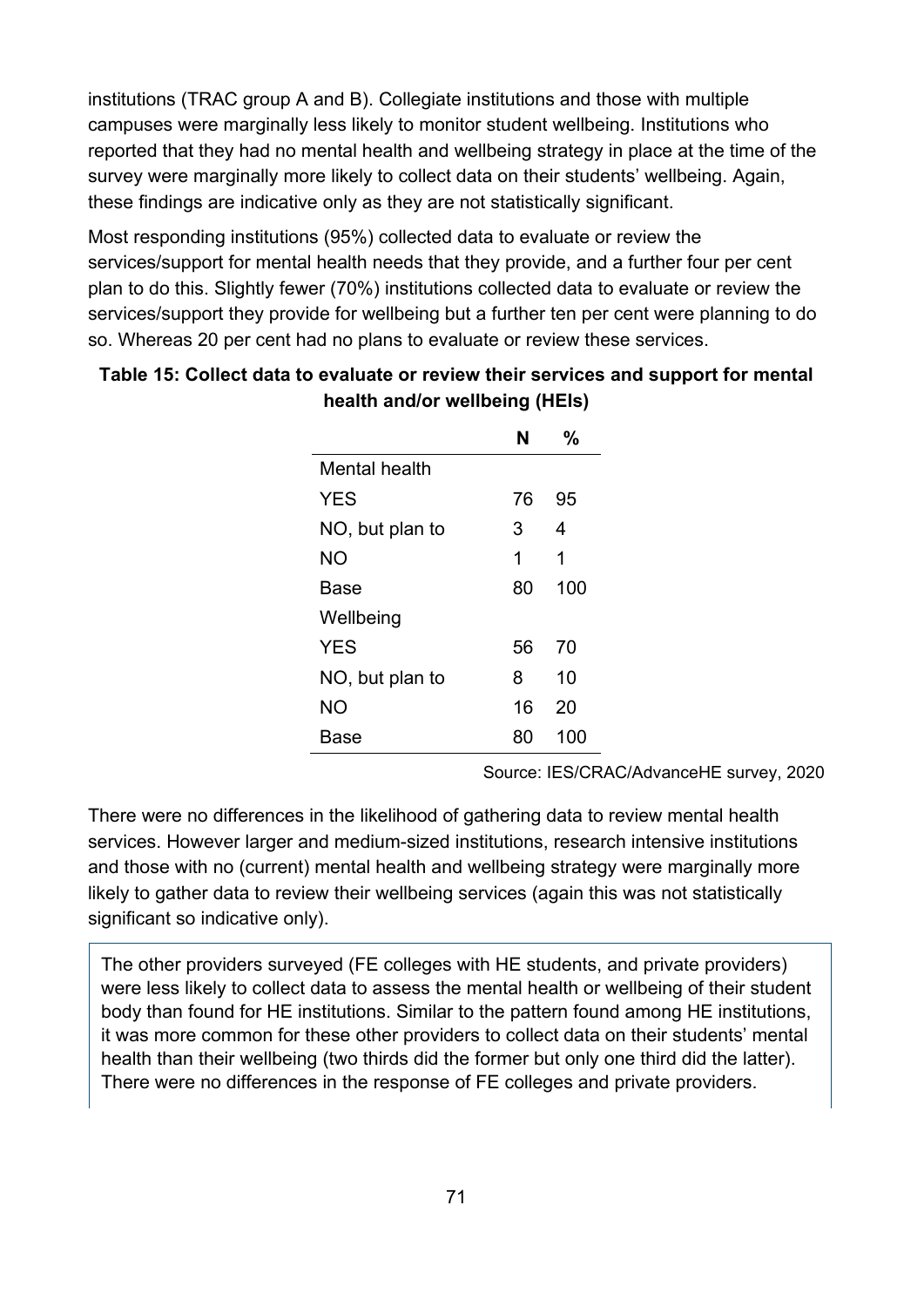In terms of gathering evidence to review and evaluate their services, again other providers were more likely to collect data on mental health services than wellbeing services (just over half for mental health, and just under half for wellbeing); and were less likely to undertake these activities than found among HE institutions. Although the numbers are small there is a suggestion that FE colleges were more likely to undertake evaluation or review of services and support (for mental health needs and wellbeing) than private providers.

## **4.1 Overview of monitoring and review undertaken**

Providers were asked to briefly describe the data collected on their students' mental health and wellbeing needs, and the methods used to collect these data. They were also asked to describe the data collected to evaluate or review the services and support provided for their students' mental health and wellbeing needs. The detailed responses indicate that providers collect a wide range of data to try to understand the need within their student population and the effectiveness of the services they provide to meet these needs. These are summarised in the table below (in order of frequency of mention) and explored in further detail in the following sections.

It is important to note that monitoring the numbers of students seeking help from the provider is quite different from the number accessing support, as the former is a measure of demand and the latter is a measure of supply.

| A: Population mental health needs       | <b>B: Population wellbeing</b>               |
|-----------------------------------------|----------------------------------------------|
| Self-disclosure (HESA requirement)      | Engagement with services, events (admin      |
| Follow-up from disclosure               | data)                                        |
| Engagement with services (admin data)   | Built-in monitoring within wellbeing apps    |
| Support outcomes                        | Bespoke institutional survey                 |
| (e.g. PHQ-9, GAD-7, CORE-10)            | Use of standard surveys e.g. NSS optional    |
| Receipt of DSA                          | questions                                    |
| Referrals to external services          | Standard measures (e.g. WEMWBS, ONS-4)       |
| <b>C: Mental health services</b>        | <b>D: Wellbeing services</b>                 |
| Take-up of services via booking systems | Gather feedback via                          |
| <b>Waiting times</b>                    | focus groups<br>-                            |
| Pre/post clinical measures              | user surveys<br>$\qquad \qquad \blacksquare$ |
| (e.g. CORE-10, CORE-34)                 | comment cards                                |
| Relative student outcomes               | online tools                                 |
| User surveys                            |                                              |
| Informal/ad-hoc qualitative feedback    |                                              |
| External evaluation (rare)              |                                              |

#### **Table 16: Summary of monitoring practices (HEIs)**

Source: IES/CRAC/AdvanceHE survey, 2020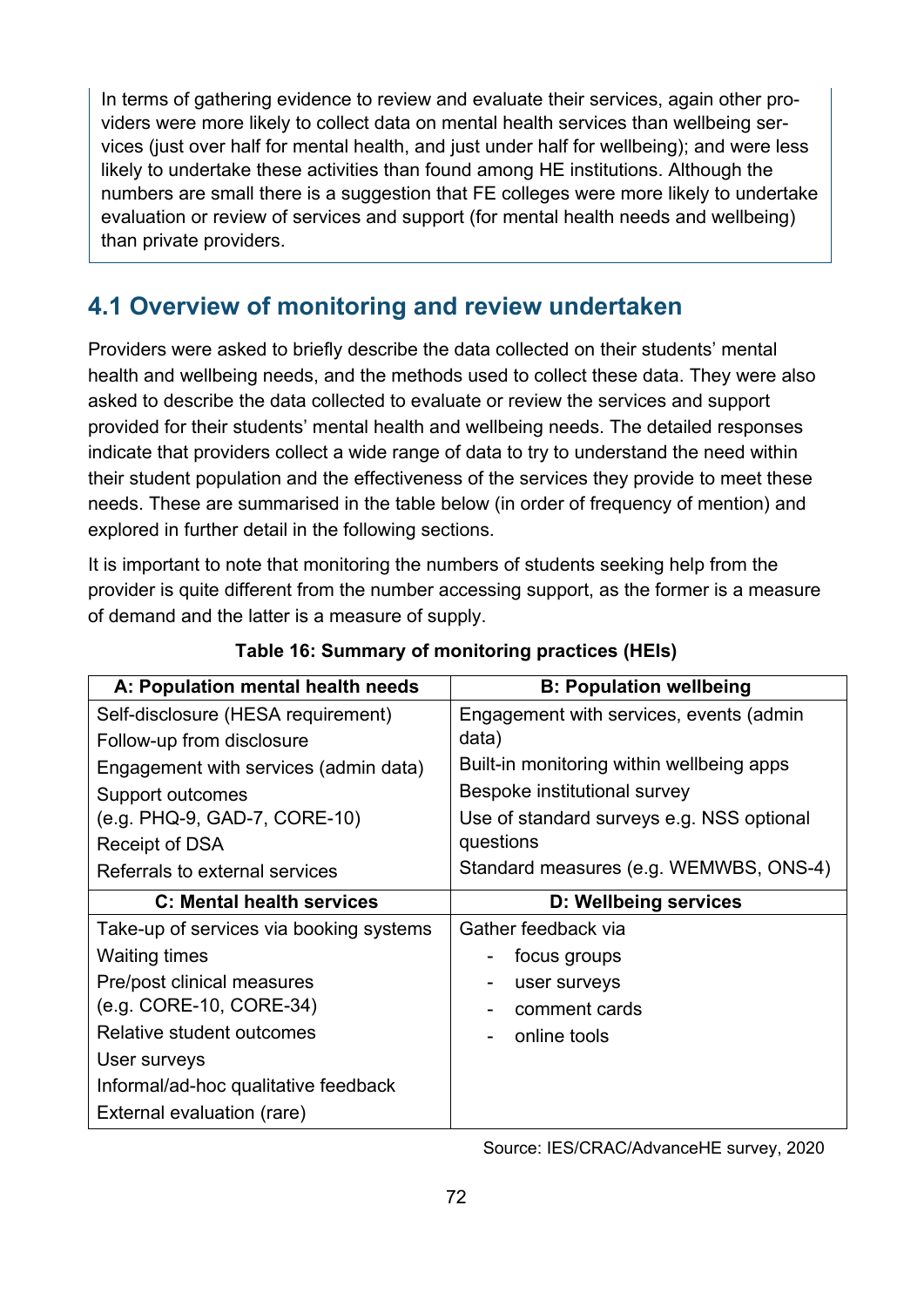The responses indicate the overlapping nature of the monitoring approaches taken. This is likely to be driven by the holistic approach taken to supporting students and the blurring of services aimed at mental health and those aimed at wellbeing, and also the various aims for the monitoring activities undertaken:

> 'All our Support Services, including Wellbeing, use an annual reporting framework with a focus on value and impact. This graphical report highlights the services delivered, levels of engagement and the impact/benefits received by the student. It is important to understand that our Wellbeing Service is a convergence of counselling, mental health support, physical health, emotional and spiritual health (incl. Chaplaincy) - hence our reporting and measures cover a range of activity and impacts across both well-being and mental health. Our approach is holistic, inclusive and recognises the synergies and nuanced differences between well-being and mental health support.' *(medium-sized HEI).*

#### **Use of standardised measures**

At least one quarter<sup>[50](#page-72-0)</sup> of responding HE providers mentioned using standardised measures or scales. These include measures used in clinical settings by GPs, psychiatrists, and therapists to screen for disorders, assess severity, and/or monitor outcomes of interventions. The survey responses suggest that providers are using or are planning to use these to try to understand prevalence or severity of need and to assess impact of services. The measures/scales therefore appear in boxes A, B and C of the table above (Table 16).

Providers appeared to use several measures or scales rather than just one: using them in combination or for different purposes (e.g. embedded within student surveys or targeted at those accessing specific services such as counselling), or may be trialling different measures. The measures reported are used widely and are generally free to use, although may require institutions to register/gain a licence. They have clear instructions on how to use/administer them and how to interpret the resulting scores. They can be embedded within other surveys and thus asked alongside other questions but generally the wording and layout must be replicated exactly, and all the questions should be used (although measures often have a shorter form that can be used) The most frequently mentioned measures were the Generalized Anxiety Disorder scale (GAD2 or GAD7), the Patient Health Questionnaire (PHQ-9), Clinical Outcomes in Routine Evaluation (CORE), Warwick-Edinburgh Mental Wellbeing Scale (WEMWBS), and ONS-4. See Appendix A for details of these and other potential standard measures.

<span id="page-72-0"></span><sup>&</sup>lt;sup>50</sup> The use of standardised measures was not explored with a closed question so the proportion is given as an indication only of frequency of mention by providers within the open text responses around monitoring. The use of these measures may well be more widespread.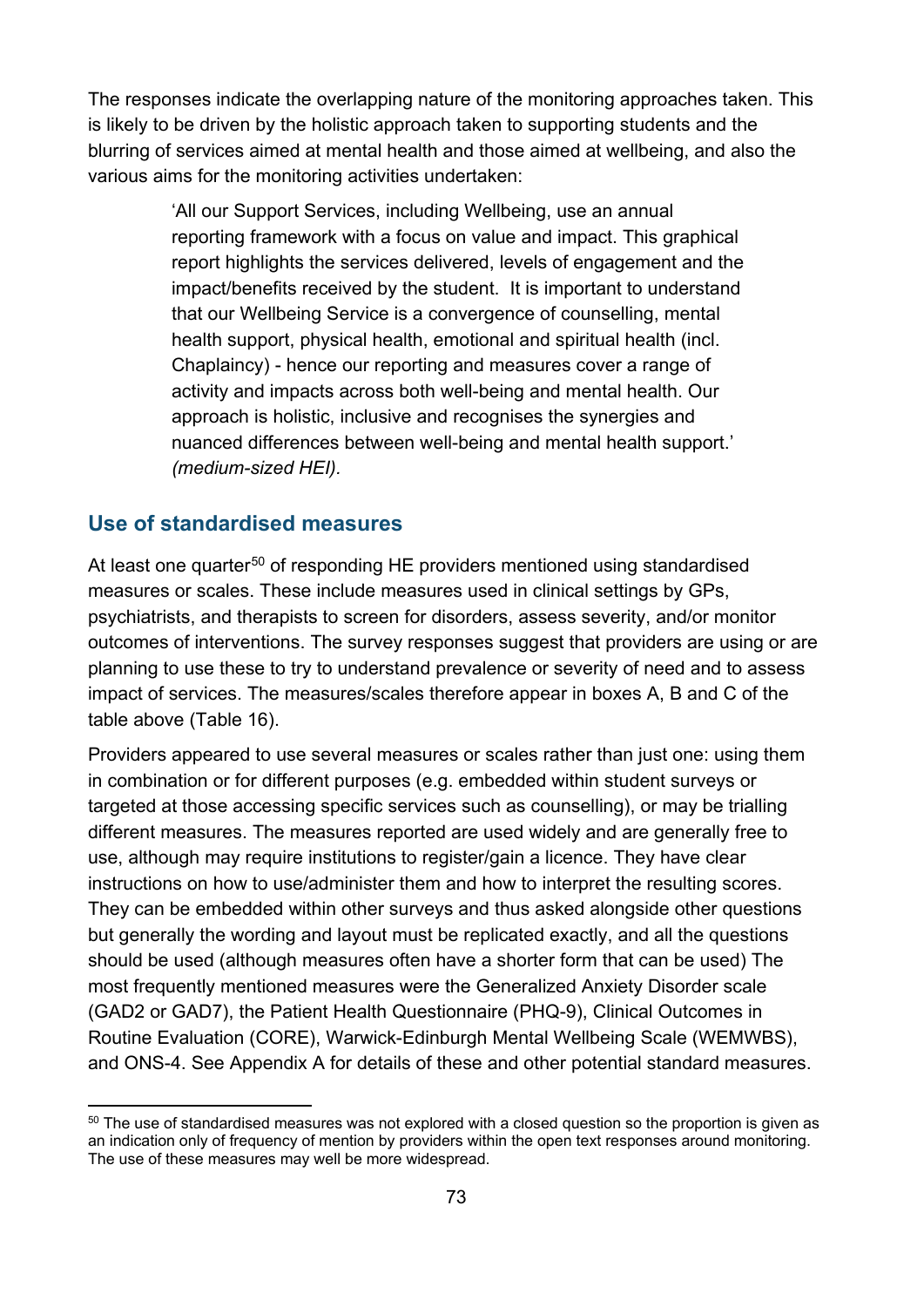'We use standard clinical tools within the Well-being team to measure "improvement". We are currently using Core 34 at all initial assessment appointments and then at 3 weeks and at closure. The Mental Health Advisers often use GAD7 and PHQ9. We are currently reviewing and rationalizing our measures. We are looking to incorporate PHQ9 –Measure of Depression, GAD 7 - which measures levels of anxiety, Warwick Edinburgh Mental Wellbeing Scale and a Social Adjustment Scale onto one form (awaiting copyright permission). These 4 forms add up to less questions than the Core 34 and gives us a much broader range of information on the student.' (*medium-sized HEI*).

'Students accessing the counselling service will complete clinical measures, previously CORE although we are currently considering new measures and looking for closer alignment with NHS services so likely to be GAD 7, PHQ 9 in future. We also run a biannual population level survey of mental health including clinical measures.' *(large HEI).*

## **4.2 Assessing the mental health needs of the student population**

Almost all (96%) HE institutions collect data on their student population's mental health needs. These providers were asked to briefly describe the information they collect; the frequency and timing of data collection; the level at which data is collected; and the measures and sources used in data collection. Their responses are summarised in the top left-hand block (cell A) in Table 16.

They collect a range of data, generally across the whole institution; although a few focus their monitoring on specific groups of students for example those with a disclosed mental health condition and/or those considered to be at risk such as care leavers, under 18s, and transgender students. The data on their students' mental health needs are used to:

- inform their service provision by understanding students' needs, demand for services and trends over time including potential peaks;
- help ensure sufficient resourcing;
- offer targeted support and required adjustments to individual students;
- understand the overall number of students engaging with their mental health support services.

'We collate this data monthly and analyse this data for any patterns, to help us to implement targeted support (i.e. we may see an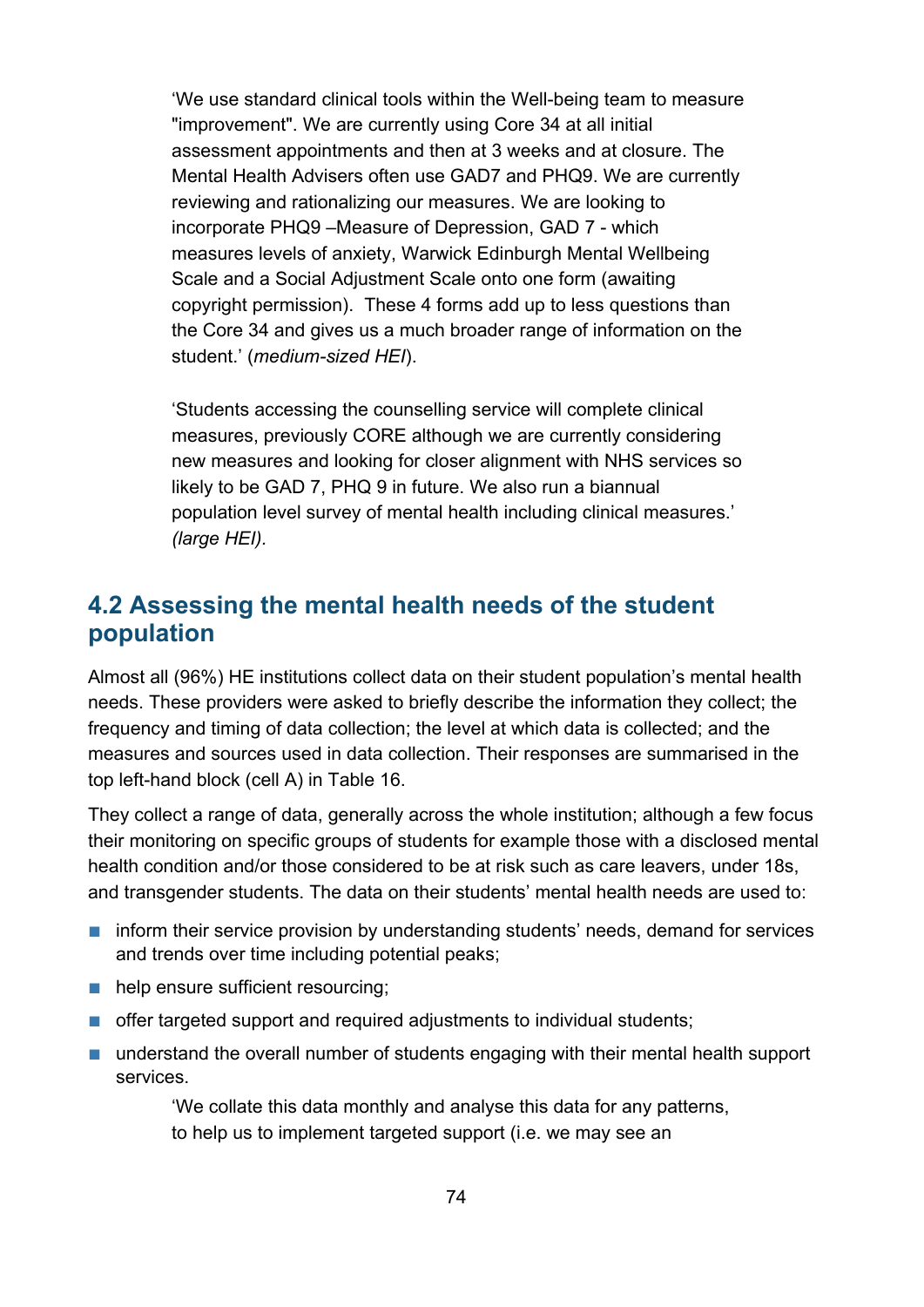increase in student's accessing support in January for stress, so we would look to implement stress workshops).' *(medium-sized HEI).*

### **Data collected and analysed**

■ **Student self-disclosure of an issue or condition**. This was the most common means used by HE institutions to record the nature and extent of mental health issues among their student population. Students are encouraged to report any mental health issues, not limited to clinically diagnosed conditions, and this helps providers to undertake their required reporting activity. HE providers are required to collect a range of information about their students (at an individual level) to report to the Higher Education Statistics Agency (HESA). This includes whether or not the student assesses themselves to have a disability: *'a physical or mental impairment that has a substantial and long-term adverse effect on his or her ability to carry out normal dayto-day activities'*[51](#page-74-0). All institutions will therefore capture data on student disclosure, but they may not use this to assess their student population's needs or may supplement this with other intelligence.

Encouraging and capturing self-disclosure typically occurs at the application stage (via UCAS or other application forms) or at enrolment/initial registration or yearly/termly re-registration. Some HE institutions reported that they have systems in place which allow students to self-disclose mental health issues at any point in their studies, and disclosure rates often increase around key pressure points such as exam periods and around assessment deadlines. These disclosure systems were often based online or were triggered by registering with support services. None of the respondents discussed how they encourage students to self-disclose or how well students respond to this encouragement (as this was not the focus of the question), but other studies have indicated that encouraging disclosure is an important and effective aspect of institutions' strategies for supporting disabled students<sup>[52](#page-74-1)</sup>.

■ **Further follow-up from disclosure**. Several HE institutions reported having their own forms or questionnaires that are sent to students who disclose a mental health condition to capture more details about a student's mental health needs and can include details of previous support the student may have accessed before HE. These can be sent at application stage or at enrolment, or at any stage upon disclosure. This additional information helps institutions to plan support, but these data can also

<span id="page-74-1"></span><span id="page-74-0"></span><sup>51</sup> The HESA student record has a field which records the type of disability that a student has, on the basis of the student's own self-assessment. This has a number of categories including 'a mental health condition, such as depression, schizophrenia or anxiety disorder'. The categories were updated to align with categories used by the Disability Rights Commission. The field is required to be updated throughout the student's time in higher education. [https://www.hesa.ac.uk/collection/c19051/a/disable;](https://www.hesa.ac.uk/collection/c19051/a/disable) accessed May 2020 <sup>52</sup> See for example Williams M (2015) Understanding Provision for Students with Mental Health Problems and Intensive Support Needs, HEFCE; Williams M et al (2017) Models of Support for Students with Disabilities, HEFCE; and Williams M et al (2019) Review of Support for Disabled Students in Higher Education in England, OfS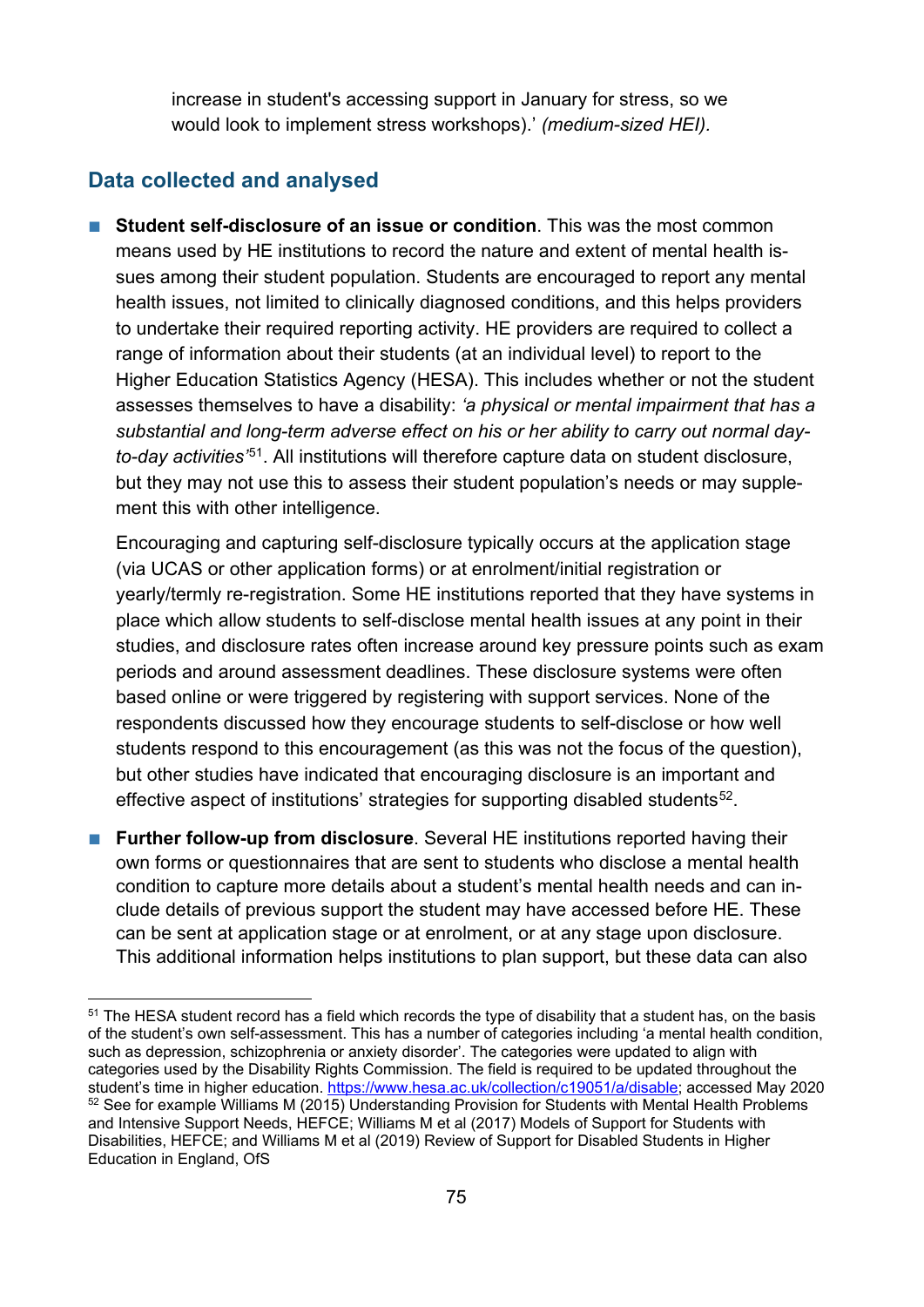be aggregated to give an overview of the student population's needs and of the relative frequency of specific types of mental health issues such as anxiety and depression.

'All prospective students disclosing a MH condition are sent an online questionnaire, which seeks further information regarding their MH condition, how this affects their learning, and whether they have any particular needs the University should be aware of. Students who disclose a mental health difficulty at any point during their time at university, will be asked to provide this same information., All such data is recorded/stored on the university's database system for future reference, where appropriate.' *(small HEI).*

■ **Recording engagement with services via administrative data.** A common method used by HE institutions to collect data on the extent and nature of mental health issues in their student population was through administrative data/management information collected by their mental health support services, wellbeing services, disability services and the departments overseeing them (e.g. student support). This is often collected on a rolling basis and is analysed at various intervals (generally termly or yearly). Institutions collect and record:

- **●** Overall numbers registering with these services.
- **●** More detailed data on the use of specific services: those registering for, taking-up or waiting for services such as counselling, CBT (with waiting times indicating unmet needs); the number of sessions attended; and the specific support needs. Digital apps and web-based support often provide institutions with built-in monitoring and analytics which can be accessed relatively easily.
- **●** Demographic data on users such as their: mental health needs, their course of study, and equality/diversity data.

'We also collect data on: - The number of enquiries to the service to talk about mental or emotional health (annually) - The number of students using the in-person access to our service (monthly) - The number of unique students accessing the service (annually) - The number of students allocated a caseworker (weekly review) - The number of students receiving counselling (quarterly) - The number of sessions of counselling received (quarterly) - The number of students accessing the 24 hour wellbeing line (quarterly).' *(medium-sized HEI).*

A response from one HE provider indicates the very wide range of mental health concerns that could be monitored:

'Presenting concerns for all students accessing mental health support from following list: Academic stress. Bereavement. Bullying. Harassment. Change in character, mood, and behaviour. Domestic violence. Emotional dysregulation. Find out more about MHWB.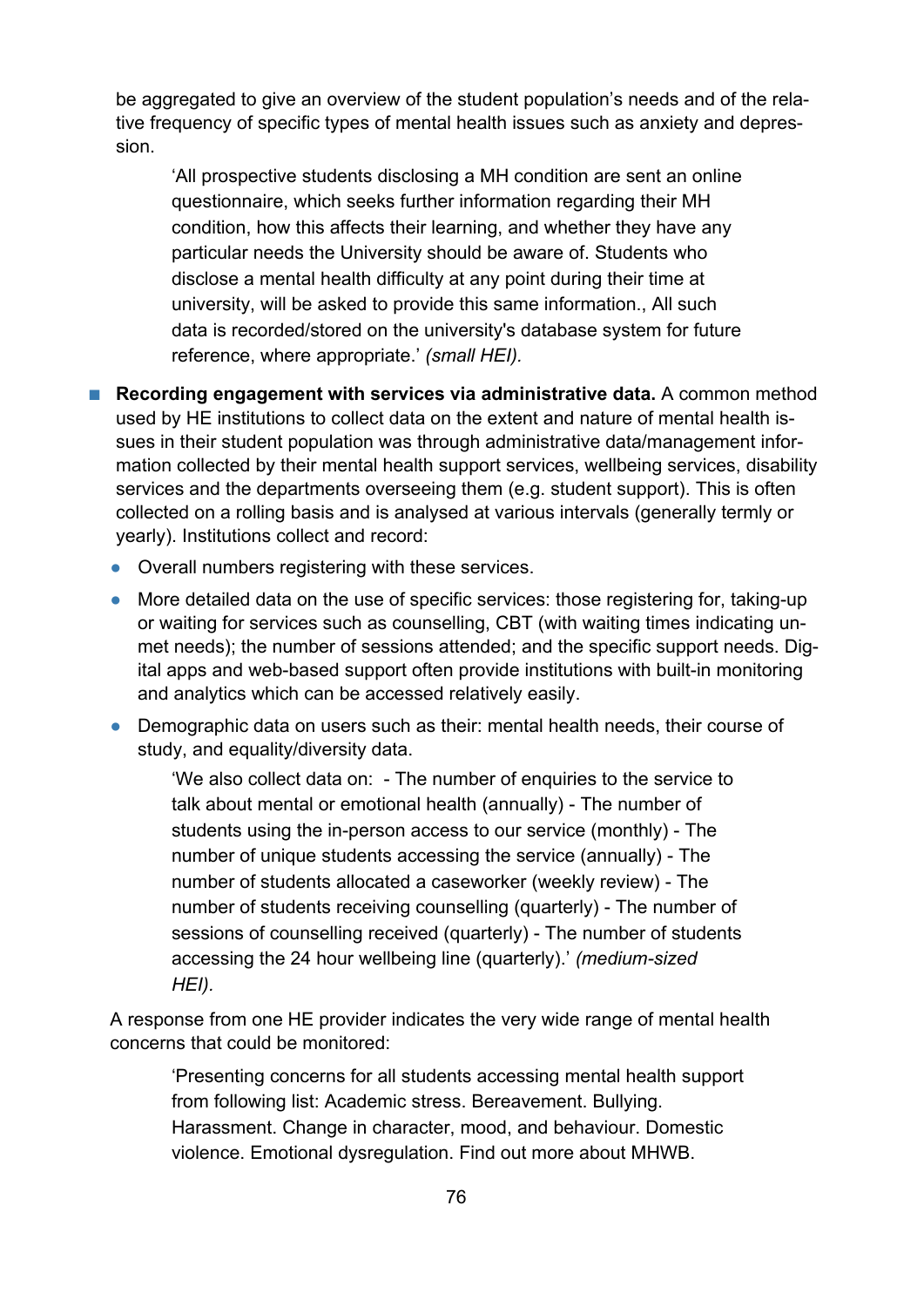Forced marriage or honour-based violence. Gender Identity (gender questioning, trans, non-binary etc). Homelessness. Isolation or loneliness. Lack of energy and motivation. Life stress. Low mood. Relationship difficulty (incl. partner, friend, family). Self-harm. Sleep. Substance and alcohol misuse. Suicide action. Suicide thoughts. Unhappiness. Victim of crime including assault or violent crime. Victim of sexual assault within last 12 months. Physical Health. Victim of sexual assault or violence (historical). Worry, anxiety, panic. Mental Health condition.' *(medium-sized HEI).*

There was a sense from the responses that providers felt admin data could be used more effectively to gain greater insight and intelligence.

'The Wellbeing Service maintains the individual records of students who pass through the service, including their College/Programme of Study and any other relevant information, as well as data regarding their condition. Upon entering Wellbeing Service's pathways, students are also assessed against three standard psychological measures - GAD7, PHQ9, and WASAS, which includes a measure of risk assessment. However, this is not done in such a way as to be able to extrapolate detailed patterns in relation to the wider student body beyond being able to show the proportion of students that engage Wellbeing Services in terms of academic colleges or level of study.' *(medium-sized HEI).*

- **Recording university mental health support service outcomes.** Several HE institutions noted how they also record data on the outcomes of the mental health support they provide to help to understand the needs of their student population. A much larger group however use outcomes data to help them to evaluate and review their services (see below). Outcomes tend to be based on clinical/standardised measures, namely CORE-10, PHQ-9 and GAD-7 (see Appendix A).
- **Recording the number of students receiving DSA.** A few HE institutions also specifically mentioned recording the number of students receiving Disabled Students' Allowance to help them determine their student population's needs, however all institutions will have access to this information.
- **Wider referrals and working with external agencies**. A few HE institutions reported that they record students' use of external mental health services. In one case (small HEI) this consisted of recording the number of students receiving external counselling. In another case (large HEI) the institution worked with local partners to assess the demand for mental health services in their city.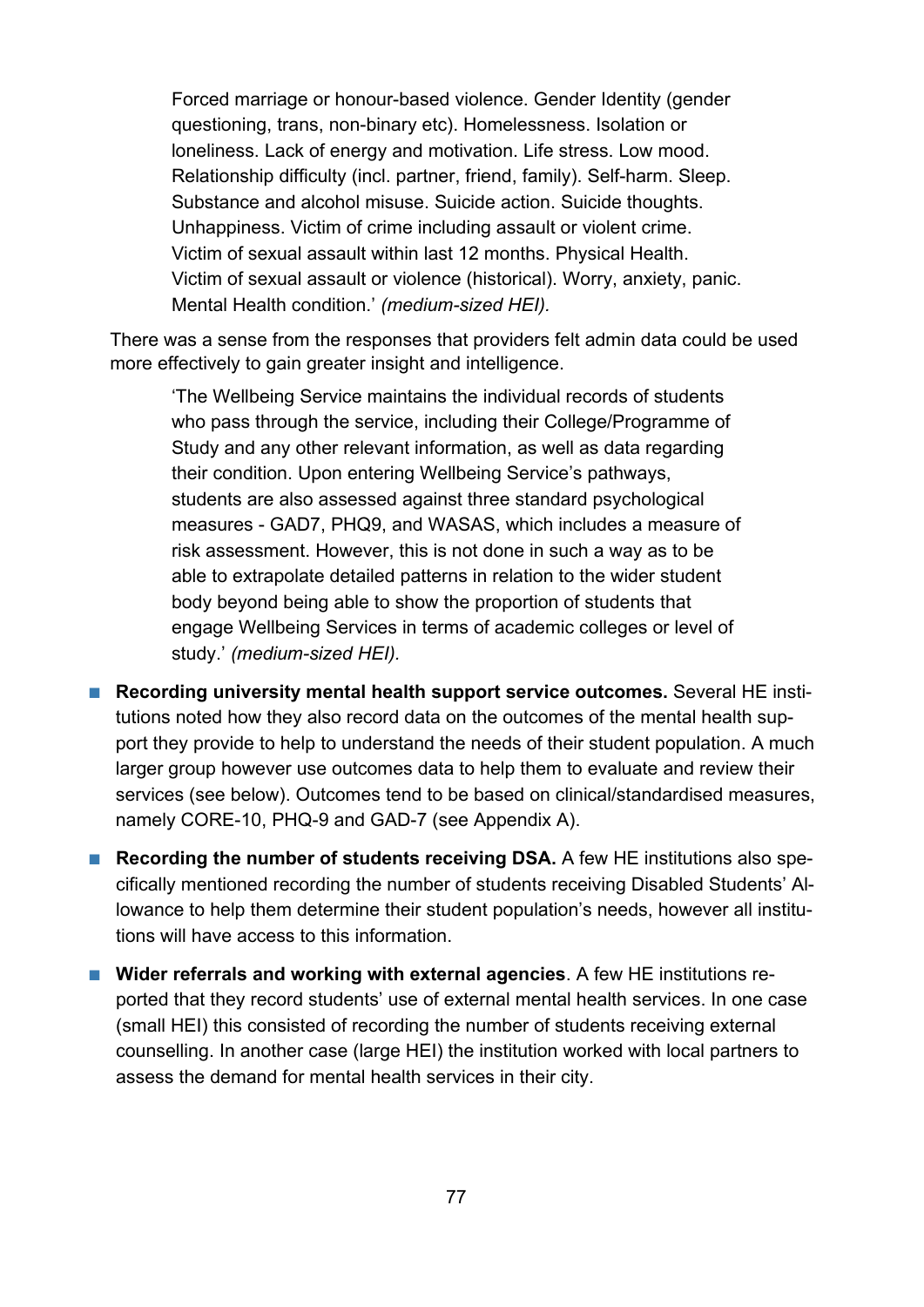### **Other providers approach to assessing mental health needs**

The other providers who responded to the survey described similar methods and mechanisms to collect information about their students' mental health: student self-disclosure generally at enrolment or earlier during the application process (with follow-ups to gather more detailed data) although this was often to set-up specific support and adjustments; numbers of students seeking help from their services; numbers of students in receipt of DSA; monitoring mental health support service outcomes; and recording the use of external mental health services.

*'*Referral data around age, gender, course is collated at referral stage. Following assessment, data regarding mental health issue is collated and ROM's (Routine Outcome Measures) are completed to assess impact of therapeutic support. Data regarding referral to other internal as well as external services is also collated on discharge.' *(FE college)*

A couple also mentioned using surveys to gather relevant data – one private provider currently undertakes a mental health survey of its students, and another private provider was planning to set one up.

'The College will use a Health needs/support survey with the students and use this to inform changes to processes and procedures.*' (private provider).*

## **4.3 Assessing the student population's wellbeing**

Collecting data on their student populations' wellbeing was less common among HE institutions (41% did so) than collecting data on their mental health. Those that did monitor wellbeing were asked to describe the data they collect, the frequency and timing of data collection, level at which data is collected, and the measures and sources used in data collection. Their responses are summarised in the top right-hand block (cell B) in Table 16.

## **Data collected and analysed**

■ **Engagement with wellbeing services**. Most commonly HE institutions reported collecting information on the use of, or engagement with, wellbeing services. This included students' using university wellbeing services, and the take up of more specific interventions such as meeting with wellbeing advisors, use of wellbeing apps, and attending wellbeing events. This could be collected at an individual student level (alongside demographic data) or at an aggregate level.

> 'Service usage data for Wellbeing service, disaggregated by demographic, course and equalities factors. Service usage for preventative programmes e.g. Mindfulness training, MHFA<sup>[53](#page-77-0)</sup> and Prescription for Exercise.' *(medium-sized HEI).*

<span id="page-77-0"></span><sup>53</sup> Mental health first aid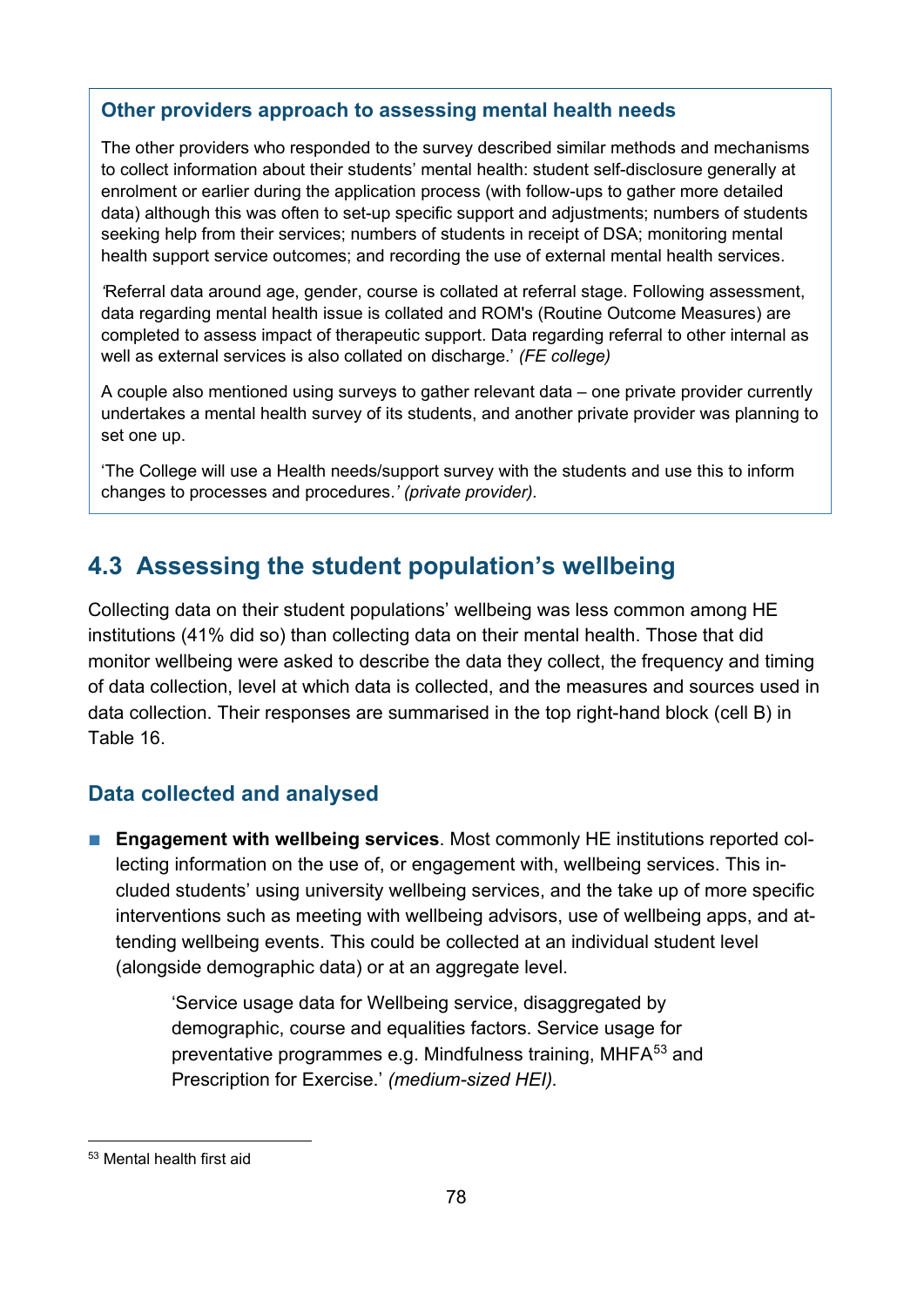■ **Bespoke student surveys**: Several HE institutions reported that they collect data on student wellbeing using bespoke wellbeing surveys, often aimed at all students rather than those engaging with wellbeing services. This appears to differ to the data collection mechanisms found for student mental health monitoring which tended to rely on disclosure with follow-up requests for more detailed information. Responses indicated how most surveys are focused on recording students' wellbeing levels, for example asking students to evaluate their wellbeing needs, and/or asking them how happy, confident, supported, and optimistic they feel. Some HE institutions reported capturing wider feedback through these surveys such as the perceived stigma around mental health or feedback on service provision. Some also collect demographic information about students for analysis. The surveys can be specific and clearly focused on wellbeing or can be general internal student experience or engagement surveys which include some questions about wellbeing (e.g. a 'lifestyle questionnaire' or 'welcome survey'). The timing and frequency of surveying varied with some HE institutions conducting very regular wellbeing surveys.

> 'At the beginning of their studies at [HEI name], students are asked the 'Settling into [name] Questions at enrolment, which ask: 1) I made the right decision in choosing to study at [name] 2) I feel optimistic about the year ahead 3) I feel confident that I can cope with my studies. In the following years, they are asked an additional 3 questions for a total 6 questions, the additional questions are: 4) I fit in at [name] 5) I feel supported by [name] 6) I participate in student life beyond my academic commitments [name].' *(large HEI).*

> 'The [name] survey is a bespoke institutional survey which collects data on students' mental wellbeing and the perception of stigma within the institution. All students from all campuses and faculties are invited to complete the survey. It runs annually in approximately February. The survey has now run twice.' *(medium-sized HEI).'*

These wellbeing surveys may use **standardised measures of wellbeing** including ONS4 questions, CIAO CORE and other psychological/clinical instruments (as noted above).

**Case Study**: One large HEI has introduced a mental health and wellbeing survey and analyses the results at a local level within academic schools and residences to identify where they can make changes e.g. in assessment methods, monitoring of attendance, accessibility of services. The survey tool was initially used within one faculty but is now sent out to the entire student body, and has received over 5,000 responses. The survey includes a set of questions to measure student wellbeing and will help to provide an important foundation about mental health support seeking behaviour. The survey also touches on a range of lifestyle issues such as drug and alcohol use and its impact on mental health.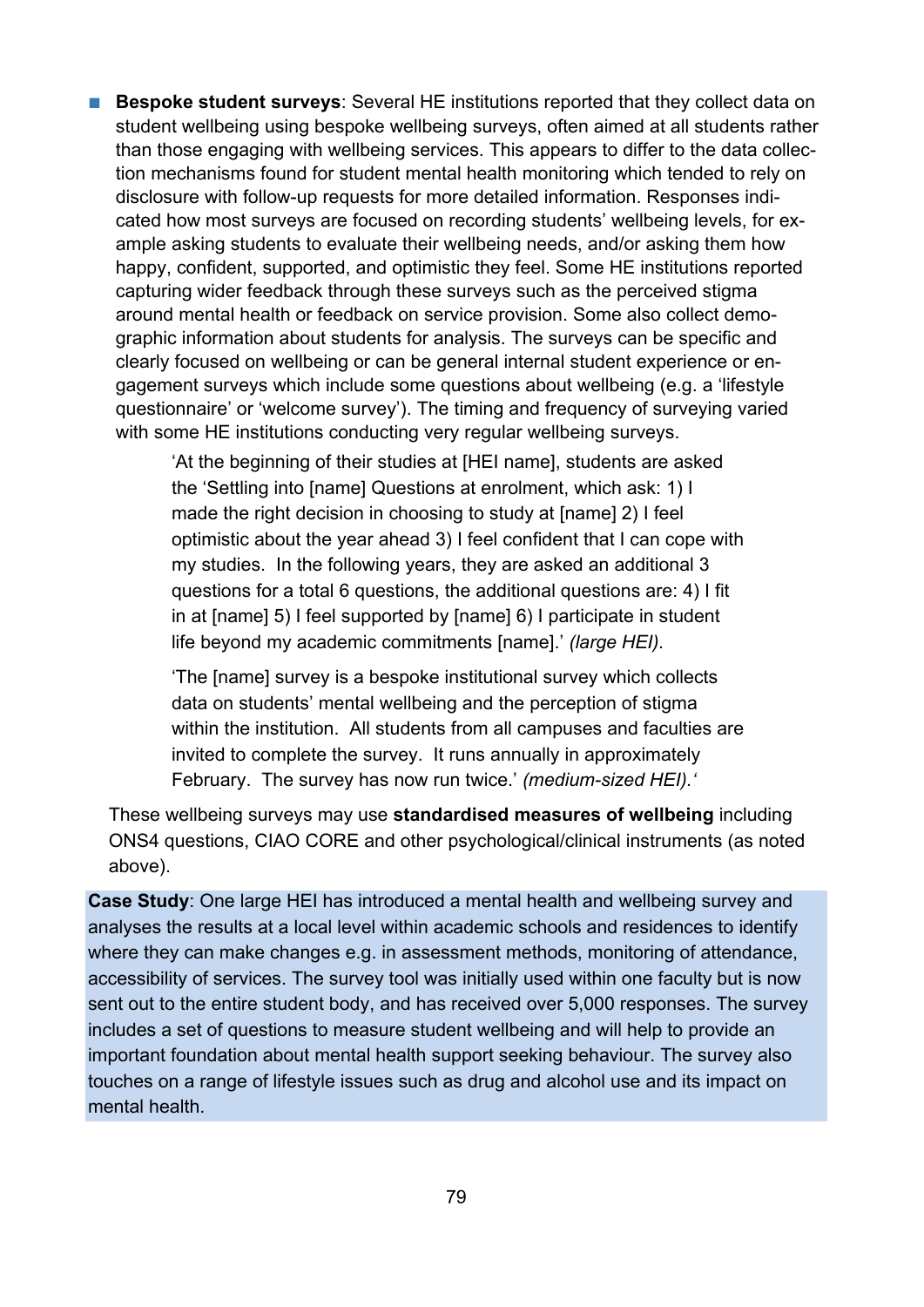■ Embedded surveys or **monitoring within wellbeing apps**, which allows HE institutions to regularly assess wellbeing levels.

> 'The University offers access to Silvercloud to students and receives data from this system regarding usage of services. …, the University is currently piloting a new App - Enlitened - designed to capture feedback from students throughout the year on the whole spectrum of their student experience, including wellbeing. Students are asked a small number of questions per week from a bank of around 200 possible questions, which include questions from the WHO5. This allows insight into students' perception of their experience, including levels of wellbeing, in such a way that can be drilled into at the level of a programme or demographic group. However, at this stage this project is only in pilot with relatively little take up, so data from this is not mature enough to be of use.' *(large HEI).*

'Our new student app will track reported levels of wellbeing from students and will be a data set that can be segmented on a number of levels (gender, age, course, ethnicity etc).' *(medium-sized HEI).*

■ A few HE institutions reported using standard surveys such as the National Stu**dent Survey** optional question bank<sup>[54](#page-79-0)</sup> to assess student wellbeing (questions related to welfare resources and student safety).

> 'While not collected by or purely for Wellbeing Purposes, the University collects and scrutinises in great detail student feedback received through sources such as the National Student Survey, Postgraduate Taught Experience Survey, and internal student feedback mechanisms. In 2019, we chose to include optional NSS question sets related to Welfare Resources and Student Safety, which provide an additional level of insight into students' satisfaction with the provision of wellbeing services (though not directly regarding their own Wellbeing).' *(large HEI).*

■ **Wider student feedback**. A small number of HE institutions reported using student feedback on wellbeing services, events and campaigns to understand wellbeing and student mental health needs. However, generally institutions report gathering this kind of data to evaluate their services (see below).

### **Looking to the future**

Some HE institutions were planning to collect data on their student population's wellbeing and described their plans which largely involved collecting primary data using student

<span id="page-79-0"></span><sup>54</sup> See https://www.officeforstudents.org.uk/media/d462a46b-0eba-42fd-84a1-c8b6dc883c99/nss-2020 core-questionnaire-and-optional-banks.pdf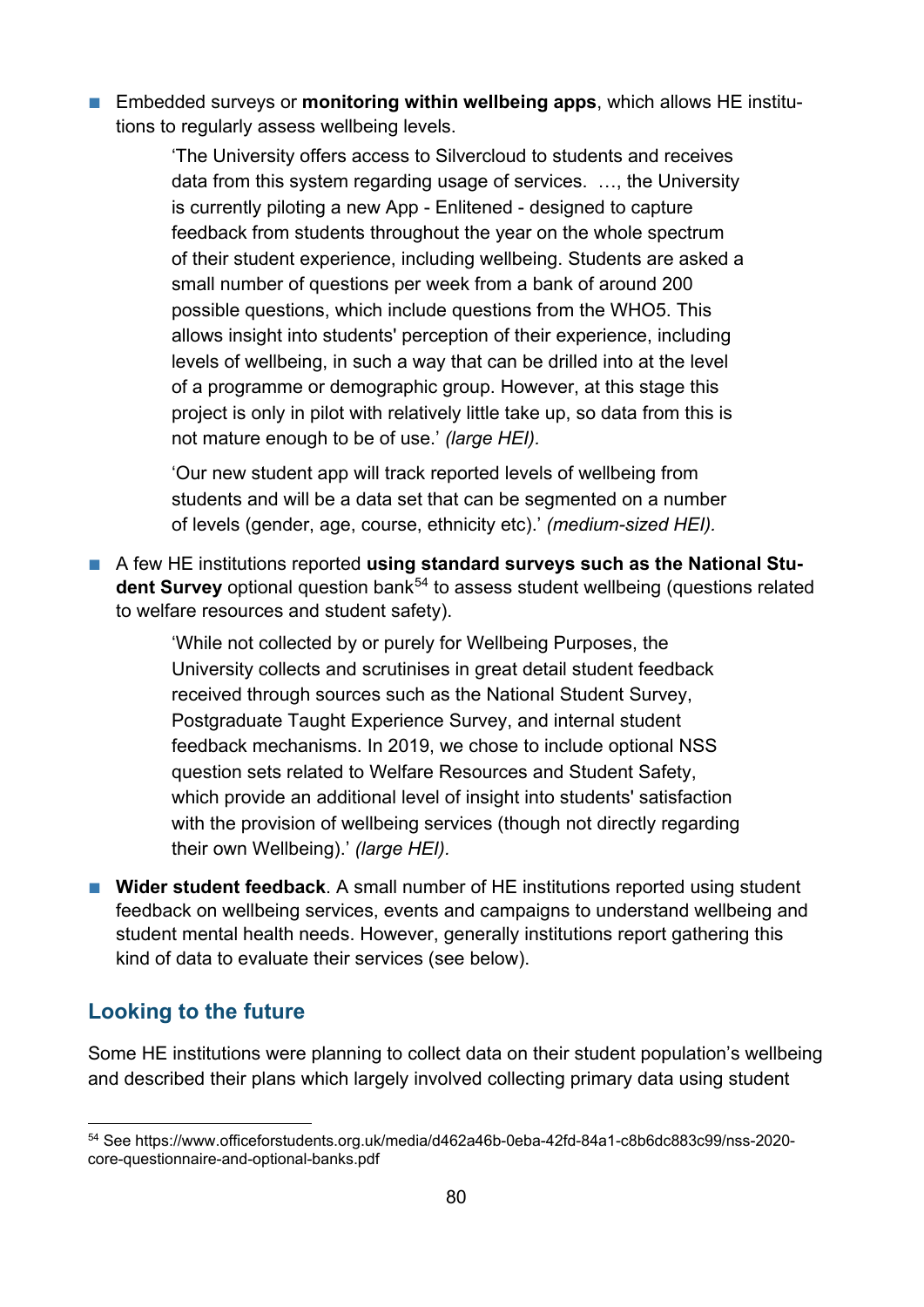surveys. Surveys allow institutions to track changes over time and the potential to benchmark results against other institutions. These included plans to:

- measure student wellbeing using a new bespoke survey,
- measure student wellbeing by adding questions to an existing student survey,
- measure student wellbeing using existing standardised measures,
- collect student feedback on wellbeing events,
- study their students' wellbeing in partnership with other HEIs.

'We are introducing, with the Guild of Students, the 4 "happiness" (life satisfaction) questions used by the ONS and others, into the annual student survey collection. This will provide a picture over time, trend of "happiness" by this standard measure. Utilising the standard measure will give us the opportunity to compare this with the wider population (UK) and with UK students as measured by the HEPI annual survey.' *(large HEI).*

'This is part of our strategy. We are looking at piloting a wellbeing score, perhaps using the happiness pulse, or ONS in the coming academic year.' *(small HEI).*

'The university is involved in a partnership of other HE instructions that will conduct a longitudinal study to collect wellbeing data on our students.' *(large HEI).*

### **Other providers approach to assessing wellbeing needs**

Very few other providers described the data they collect or plan to collect on their students' wellbeing. Where this does happen, it involves encouraging disclosure of wellbeing issues, administrative data gathered at enrolment, monitoring self-referrals and use of support services such as attendance at wellbeing events, or through student surveys.

## **4.4 Evaluation of mental health services**

Almost all HE institutions (95%) report collecting data to review their mental health services. These providers were asked to briefly describe the information that they collect, and this included monitoring the take-up of mental health services. Their responses are summarised in the bottom left-hand block (cell C) in Table 16, and they overlap somewhat with the data collection described for monitoring mental health of their student population.

■ **Take- up of mental health services**: Many HE institutions record the take-up of specific mental health services and therapies such as counselling, CBT, online services such as Big White Wall (now Togetherall), and one-off events. This is used to help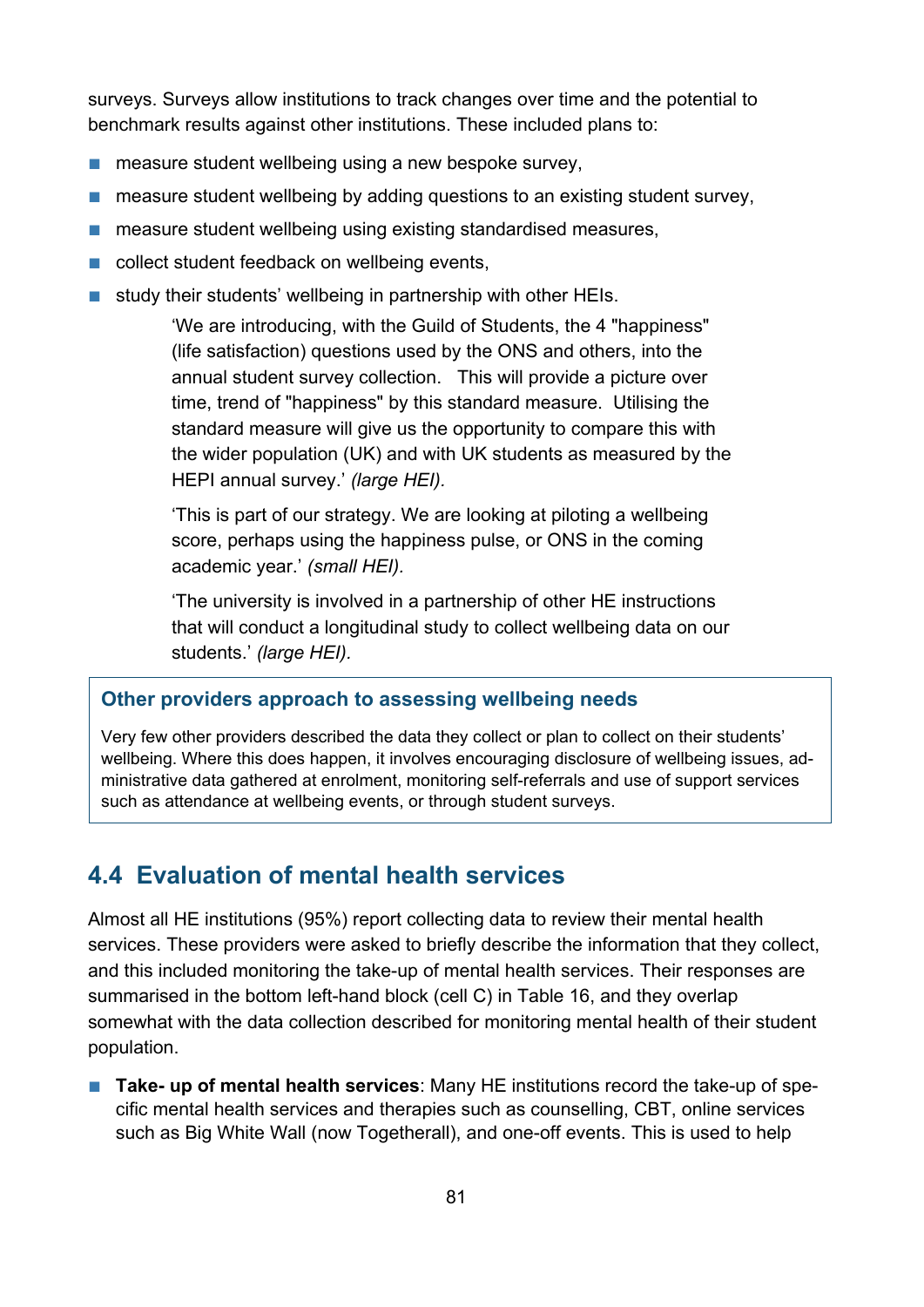HE institutions to evaluate and review their offer. They monitor the volume of service users, and this can involve monitoring patterns and trends in demand over time.

'Yes, we monitor data in relation to service engagement and the client base - study type, level and subject area of student. We also monitor the reasons for seeking support via the Student Wellbeing Service. We monitor weekly and monthly service demand patterns in terms of volume. We also monitor the types of support that clients seek i.e. counselling, general wellbeing appointments, mental health, group based, one to one, self-help etc. We monitor whether students who have engaged with the service feel it has enabled them to stay on course.' *(large HEI).*

'[We] also subscribe to online mental health support service Big White Wall - receive data relating to registered user numbers, frequency of use, types of pages engaged with, length of time engaged with site etc.' (*small HEI*).

Feedback from the **sector experts** (early interviews) noted how when judging the efficacy of digital services, such as Silver Cloud and Big White Wall (now Togetherall), there is a difference between registering for a digital service and using it, and a difference between using it and actually staying engaged with it.

Some HE institutions collect more detailed information such as **waiting times** and waiting lists to monitor capacity and review supply and demand for support. They also collect details on numbers of sessions provided by counsellors and the content of the sessions; and several also collect student background data so they can track which groups of students engage with which services.

'We have a significant set of MI which is monitored monthly including a capacity model that gives an early indication where demand may outstrip ability to meet target wait times to allow us to take steps to introduce more resource.' (*medium-sized HEI*).

'Administrative data collected weekly: student presenting issues including students at risk and safeguarding, appointment waiting times, appointment attendance. Administrative data collected monthly: service usage by school, room usage audits.' (*large HEI*).

■ **Clinical measures**: Many HE institutions monitor the impact/effectiveness of mental health interventions to help them to evaluate and review their services. Impact is typically assessed through students filling out questionnaires commonly using clinical measures such as CORE-10 and CORE-34 (see Appendix A), both before and after an intervention. These differ from the work to measure mental health and wellbeing in the wider student population as they are aimed at users of specific services, and regularly repeated to enable individual level tracking over time.

> 'Evaluating the impact of interventions is difficult (and very time consuming). Counsellors use standard measures such as CORE, and Mental Health advisers may use specific measures such as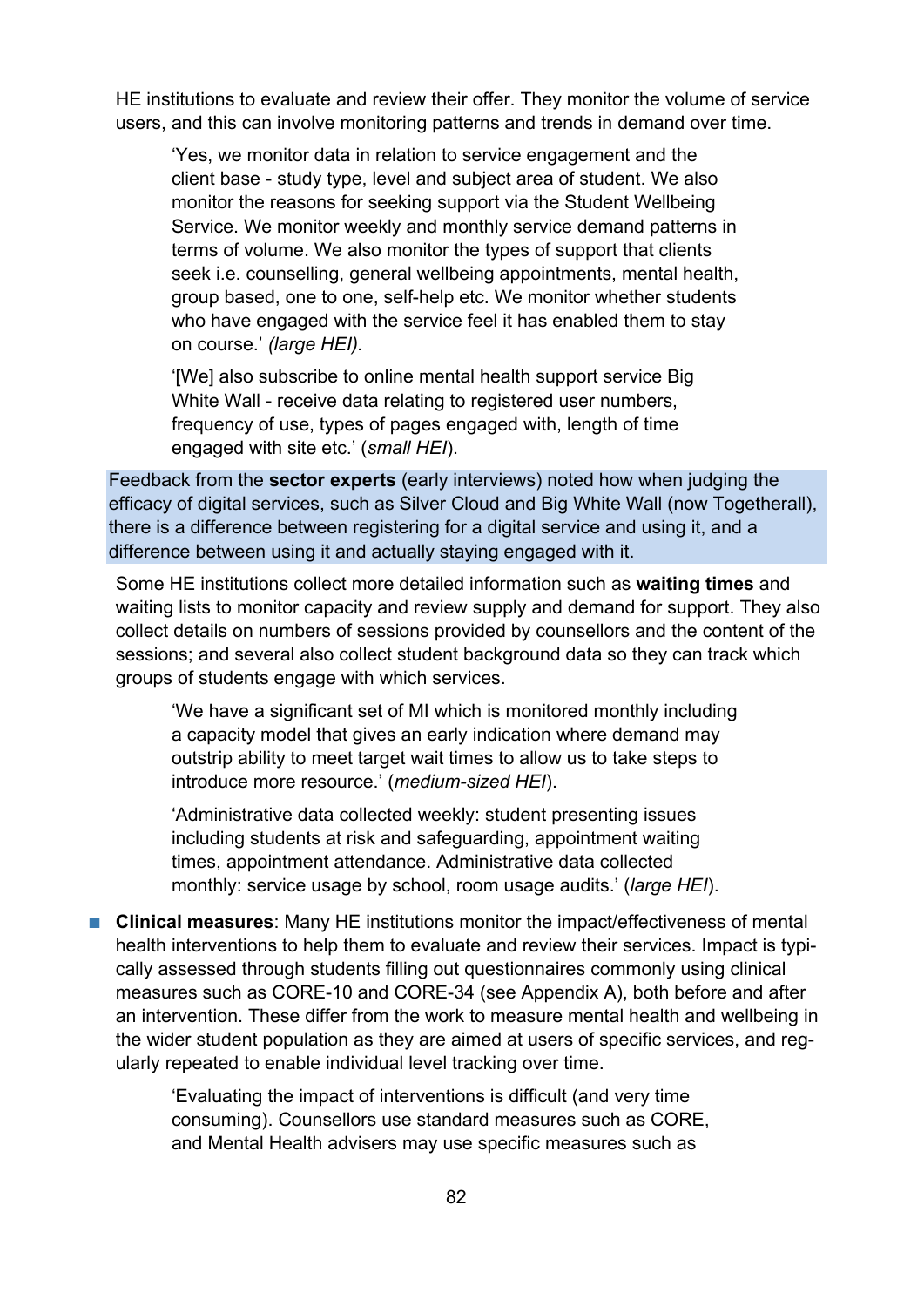GAD-7 or PHQ-9 on individuals as required. However, we are planning to develop in-house measures this coming year. We also survey all students who use our services, seeking feedback on their satisfaction with our services.' *(medium-sized HEI*).

■ **Assessing relative HE outcomes:** Some institutions monitor other outcome measures such as class attendance, academic progress and academic programme completion and retention. Institutions described undertaking analysis to compare the outcomes of students who take up support with those who don't.

> At the end of their sessions, they are invited to complete a survey and assess whether the interventions have (i) helped them stay at uni and (ii) improved their employability. Counselling service also analyses take up. We cross-reference students with progression and completion. We are now able to cross-reference outcomes of those students who take up support with those who do not to try to assess impact.' (*small HEI*).

■ **Student feedback:** Collecting qualitative feedback from students on their experiences of mental health services is also common among HE institutions. Responses indicate that this may be collected informally and in ad-hoc ways such as discussions with the mental health team, or more formally via surveys with students sampled from service users or surveys of users after interventions.

> 'We collect evaluation of every Healthy [HEI name] session delivered. We have an electronic touch pad which allows students to evaluate any specialist sessions they access, there and then…We also intend to periodically dip sample students' views of our services.' (*large HEI).*

'Anonymous surveys - both counselling and disability do these. Students attending counselling are encouraged to assess how they perceive their mental health weekly.' *(small HEI).*

■ **External (independent) research**: A small number HE institutions described how they had commissioned external evaluations of their services to provide an independent perspective. This appeared to be relatively rare at the time of the survey.

> 'We are also undergoing a review and evaluation of services with an external consultant to take an independent view on how we grow our services.' (*medium-sized HEI*).

### **Looking to the future**

Only a small number of HE institutions reported that they didn't currently collect data to evaluate and/or review their mental health services, but these were planning to do so in the future. Their plans involved:

■ measuring the outcomes of interventions using clinical measures,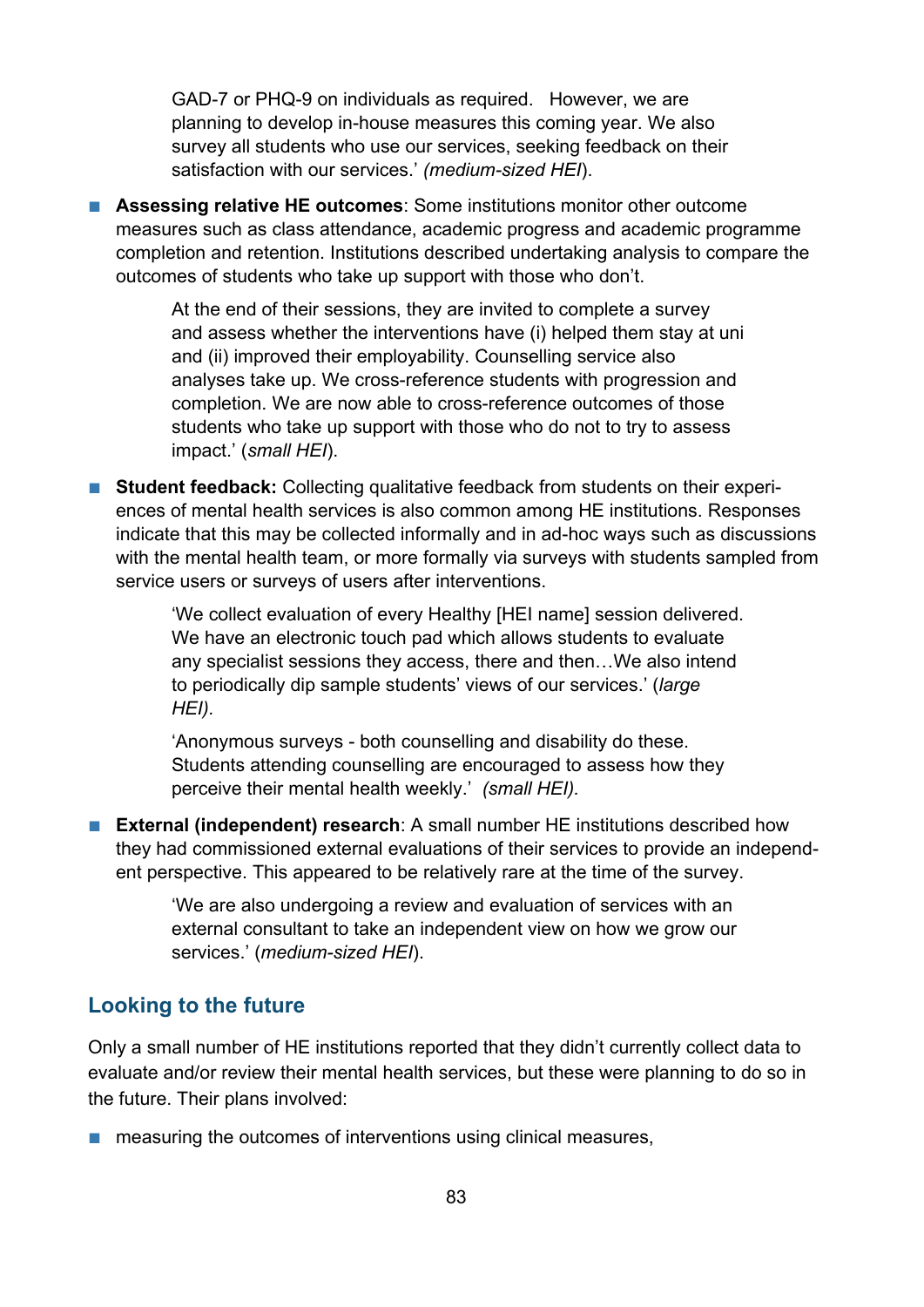- undertaking an internal evaluation and overhaul of their entire mental health services,
- working with internal stakeholders to discuss future plans.

'For users of Wellbeing Support Services, from the 2019-20 academic year, we will begin to use a range of clinical measures reporting on levels of low mood, anxiety and impact across domains (specifically PHQ9, GAD7, and WSAS). These measures will be taken for users of Support, at entry to service, mid-point and end. (These measures will not be used at population level.) Wellbeing Support Services will also monitor and report on engagement rates and non-attendance rates.' *(small HEI*).

### **Other providers approach to evaluating mental health services**

Many of the other providers surveyed not only collect data on their students' mental health needs but also collect data to evaluate or review the services and support they provide. These providers were interested in using evidence to improve their support. One FE college noted the importance of gathering impact data which they found challenging:

'This has been highlighted as data we need to collect as we need to understand the impact of support. For example, we would encourage students to apply for DSA to support diagnosed mental health needs. We do not at present have a deep understanding of the impact of support that students are awarded. We have qualitative information via the personal tutors, but are unable to report on this as students could be identified.*' (FE college)*

Providers describe collecting data on the number of users and the types of service used; and also the satisfaction levels, views and perceptions of students who make use of mental health services. This was undertaken using bespoke student surveys or existing surveys such as the National Student Survey, Other providers also collected data on wider outcome measures such attendance and retention.

'We collect data on the efficiency of support, ease of access and satisfaction from the following sources; institutional mental health surveys, end of module surveys, National Student Survey.' (*private provider*)

'We analyse volume and type of intervention and also review attendance and retention of those with whom we engage around their mental health.' *(FE college).*

Just one FE provider was planning to use clinical measures (CORE10) to measure the impact of support.

A couple of FE colleges noted that they evaluate their services against key performance indicators (KPIs) to quality assure their services:

'Business Planning and performance review is the vehicle for quality assurance. Performance review, completed by all departments, captures data from across the departments and this is used to inform quality improvement plans. We seek feedback from service users to assess the impact of support.*' (FE college).*

'Data is recorded in the form of key performance indicators and self-assessment reviews. Information from which is used to review services*.' (FE college)*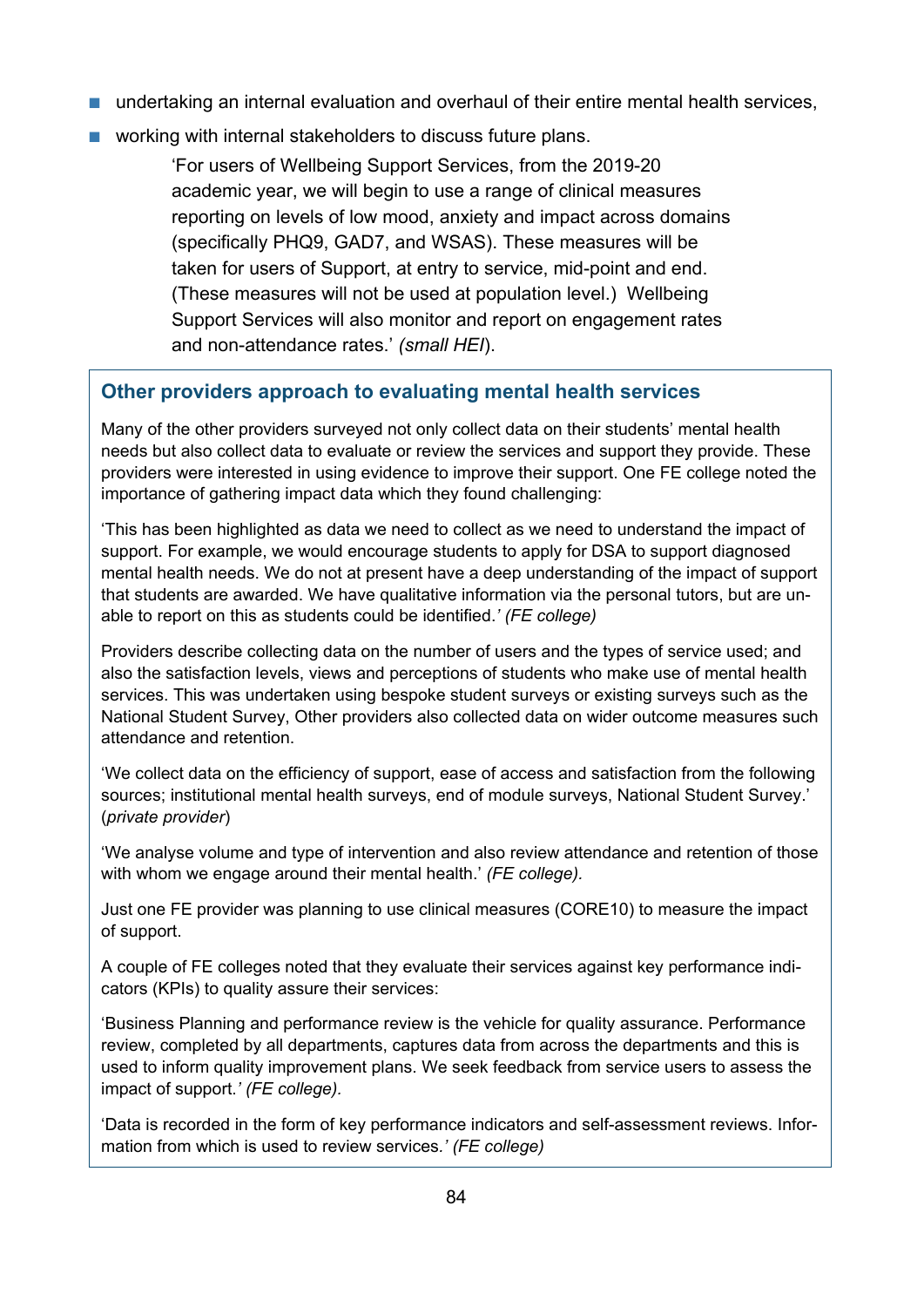## **4.5 Evaluation of services and support for wellbeing**

Feedback from the **sector experts** (early interviews) suggested evaluation is critical. They explained that a lot of wellbeing approaches and those that purport to be preventative approaches are being offered across the sector without any evaluation or measurement of their effectiveness. One expert noted that many attempts to evaluate services are more about collecting satisfaction feedback from students and so give no indication of whether the intervention was effective or not. They would like to see evaluation in terms of whether an intervention reduced withdrawals and suspensions, has an impact on students being able to cope with their academic work, or has an impact on their personal development and educational development. They suggested that clinical measures can be used – such as feeling less at risk and more positive about their futures.

A substantial group of the HE institutions surveyed (70%) report collecting data to review their wellbeing services, and many of these gave further information about the data they collect. Their responses are summarised in the bottom right-hand block (cell D) in Table 16. In some cases, their responses were the same as those given for reviewing and evaluating their mental health services.

■ **Student feedback**: Reflecting the concerns of expert stakeholders, most commonly HE institutions report collecting student feedback on wellbeing services, events and campaigns, generally directly following these interventions, to help them review and evaluate their wellbeing services. A range of tools were noted included comment cards, online tools (developed by other institutions), periodic wellbeing service user surveys, the optional question bank in the National Student Survey (NSS), and monitoring student complaints. Several HE institutions also use focus groups and interviews to gather more detailed feedback (and these techniques may be more appropriate for reviewing wellbeing rather than mental health services).

> 'We collect qualitative data and feedback on awareness raising events such as activities around world mental health day, mental health awareness week etc.' *(medium-sized HEI).* 'We currently monitor complaints and general service feedback through a range of tools (comments cards, formal complaints submitted, annual survey of support service satisfaction, as well as NSS).' *(small HEI).*

■ **Other approaches:** Many HE institutions monitor the take-up/engagement with wellbeing services and events e.g. contacts with the service, attending events, engagement with related services such as sport and chaplaincy, and use of wellbeing apps. They record the services accessed, information about the users, and motivations for seeking support.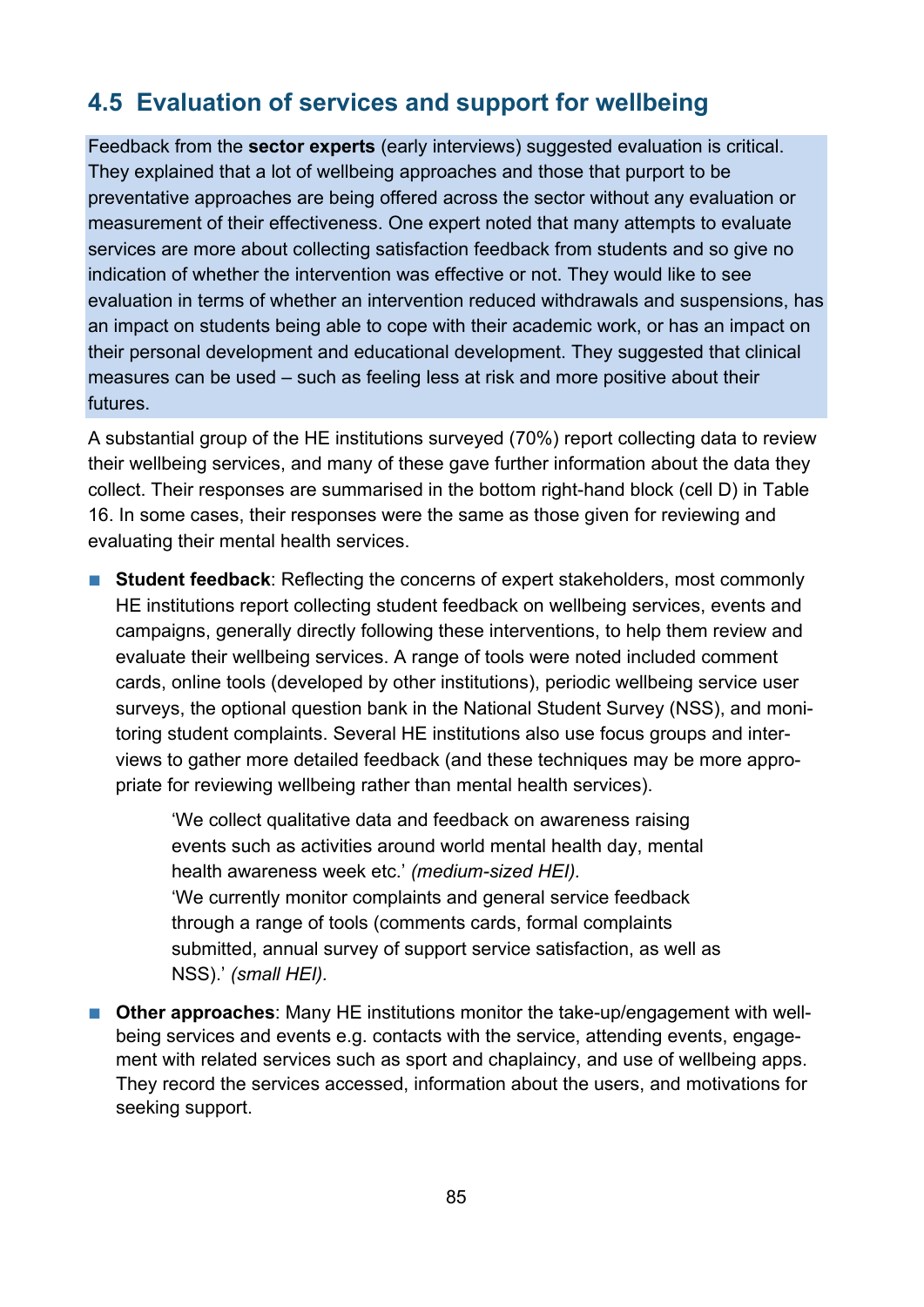A smaller group of HE institutions collect data on the impact of wellbeing interventions - much smaller than the group monitoring engagement and also much smaller than the group reporting measuring the impact of mental health interventions. Methods reported here include: using student self-reporting of wellbeing or impact, which could be supported with standard wellbeing measures or using apps such as CIAO<sup>[55](#page-85-0)</sup>, or by measuring wider, academic outcomes and attendance.

### **Looking to the future**

A small group of HE institutions had plans to collect data to evaluate their wellbeing services in the future or to strengthen their existing evaluation to be evidence-led.

> 'We currently do some limited evaluation on an ad-hoc, activity by activity basis. Flowing from our new strategic statement (Aim 2 Evidence-led and effective): "To ensure that our approach, our services and support are underpinned by strong research and data. Our approach will be informed by our academic expertise and by the needs and views of our students." We will monitor successful methods of support and adapt our services continuously to deliver the most effective provision for our students. Action planning is still a work in progress but is in the pipeline.' *(large HEI).*

Future evaluation plans included:

- collecting student feedback on wellbeing services and events,
- using student self-assessment and/or standardised measures to assess and record the impact of wellbeing interventions (e.g. PHQ-9, GAD-7, WEMWBS),
- developing a student wellbeing survey.

'We will be introducing a peer support programme this year. Users of the services will complete PHQ-9, GAD-7, and shortened Warwick-Edinburgh.' *(large HEI).*

'Standardised and recognised self-assessment measures will be used within the new wellbeing team to review student wellbeing and service impact.' *(large HEI).*

#### **Other providers approach to evaluating wellbeing services**

The other providers surveyed tended to describe using the same approaches to evaluate and review their wellbeing services and support as they use to review their mental health services.

<span id="page-85-0"></span><sup>55</sup> CIAO is a mobile health app to promote healthy behaviours and address lifestyle related illnesses including stress, and enables individuals to track their progress. It covers health, fitness, nutrition and mental wellbeing[. https://ciao-wellness.com/](https://ciao-wellness.com/)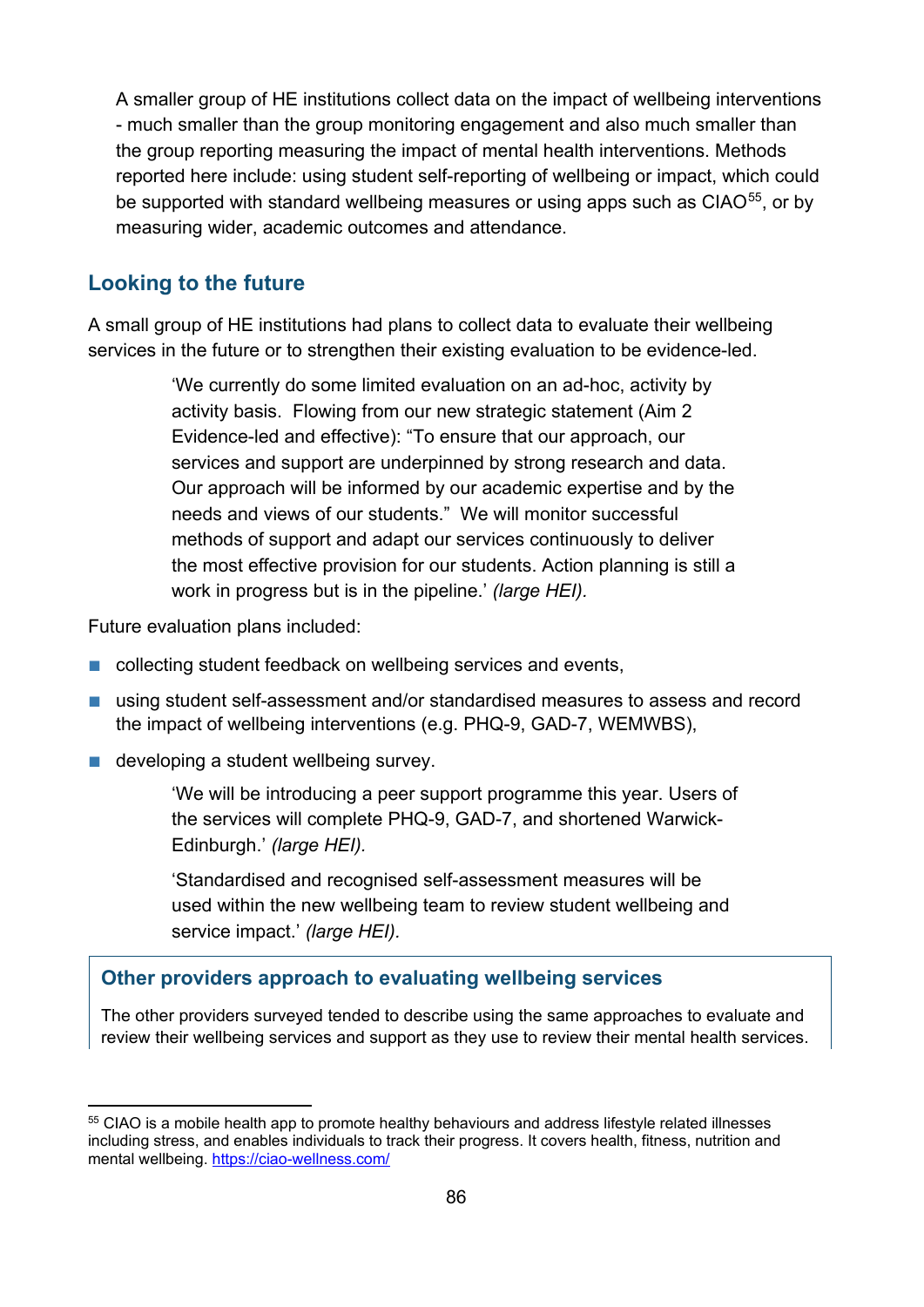They gathered this data through surveys, student feedback and business (performance) reviews; and monitoring wider outcome data such as retention rates of students accessing services.

## **4.6 Perceived evidence gaps and issues to address**

HE institutions felt there were several areas where the evidence on student mental health and wellbeing could be improved - in their own institutions and across the sector as a whole. These included robust evidence of the impact of services (strengthening and extending what some are already doing); understanding the influence of HE on students' mental health and wellbeing (over and above that experienced by the general population) and particularly the transition to HE; feedback from students on their expectations for support and their experiences of support and any mismatch; understanding the students most at risk and barriers to seeking support and disclosing a condition or need; and understanding the prevalence of mental health disorders and poor mental wellbeing in the student population and the nature of these.

- **Evidence on the effectiveness of services**: A common theme in the comments was a desire to learn more about the impact, outcomes, effectiveness and valueadded of the support, services and interventions offered to students. Institutions were keen to adjust their services through evidence-based research, so they can provide the best mental health services to their student population. Institutions were interested in:
	- **●** The short-term impact of support provided, whilst at the institution, on mental health and wellbeing but also on student academic success; and also the longerterm impact after leaving HE and once in employment.
	- **●** The impact of in-house support and initiatives compared to those provided externally such as online apps.
	- **●** The impact of individual services but also combined programmes of support and wider approaches such as inclusive learning and teaching, and conversely the potential to identify which specific interventions have had the greatest impact (and which do not have an impact).
	- **●** Evidence of effectiveness of what works across the spectrum of support including preventative and proactive work, particularly in their own institutional context, but HEIs acknowledged this could be challenging to collect and interpret.
	- **●** Potential for using standard measures of outcomes *'shared measurement systems – inside HE and outside with NHS'*.
	- Better guidance around good practice, for example on what good support looks like/what is offered elsewhere (small HEI), and on resourcing and the staff to student ratio in relation to providing mental health support (medium-sized HEI).

'There are gaps in the evidence base and understanding of "what works" in the Sector, for students. This goes back to the core issue of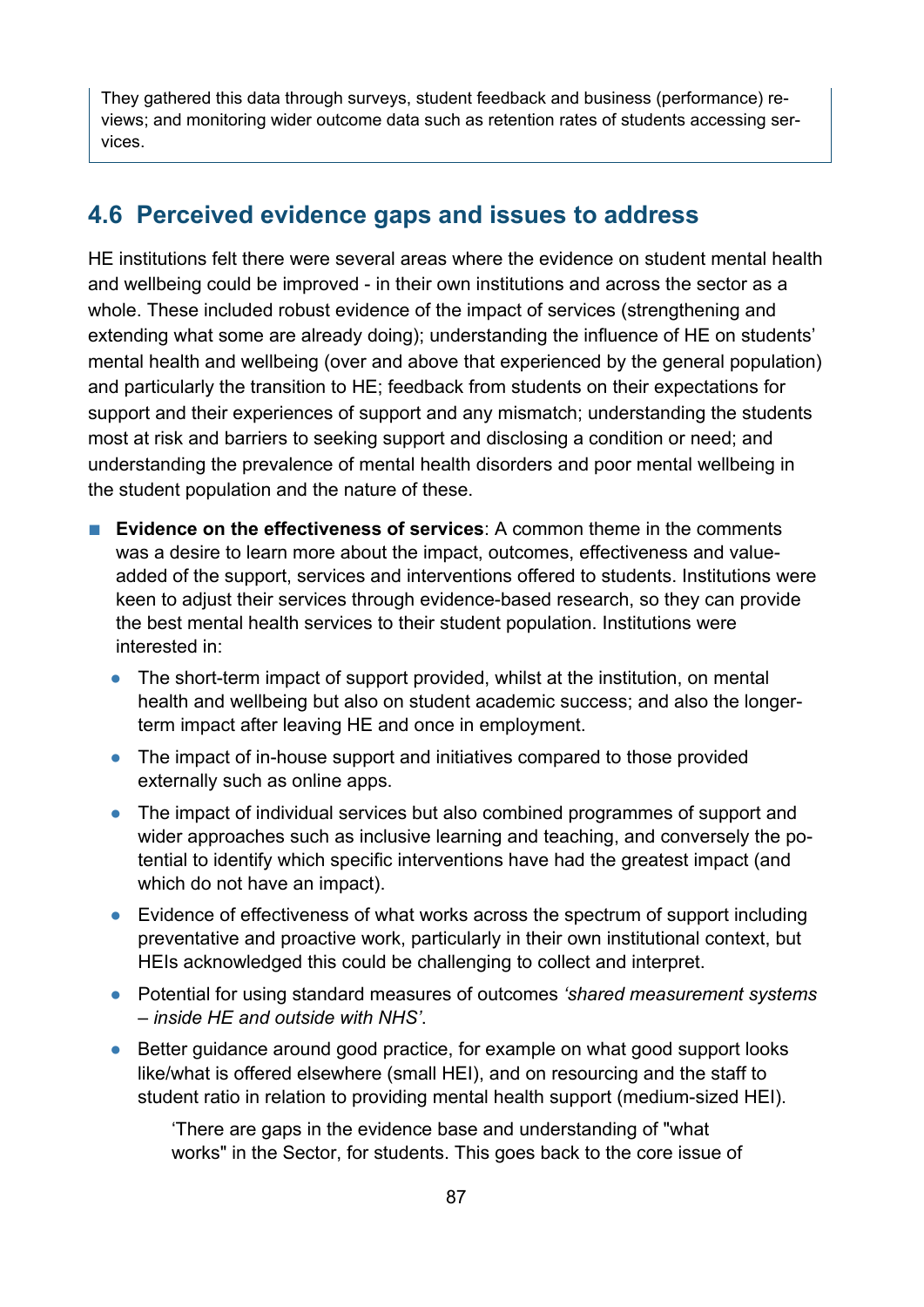understanding of what "mental health" is. The Sector is alive with initiatives - some of them duplicating effort and some without a clear evidence base for success. Universities are almost compelled to respond given the reputational implications of not being seen to do so. This is not to dismiss our efforts or to deny that some of these can make a difference to our students. To improve this there needs to be an understanding of what it is we are trying to address.' (*medium-sized HEI*).

'There are a number of clear gaps in evidence across the sector, but the most pressing need is to develop appropriate ways of evaluating interventions, that can be adapted to the context of each institution and intervention. While RCTs have a role to play, they have a shaky record in the field of mental health, generally and we can clearly see from research that just because something works in a trial it does not mean that it will work in other contexts. We need to develop a more nuanced understanding of triangulated methods of intervention that are valid and do not require so much work and funding that they make the intervention unfeasible.' (*medium-sized HEI*).

■ Understanding the impact of higher education on mental health and wellbeing: HE institutions wanted more data about the causes of, or influences on, poor wellbeing and mental health. They were particularly interested in those associated with or intensified by student life and the higher education environment, whilst also highlighting how students could arrive at university with significant challenges. Respondents recognised that moving away from home, adjusting to a new environment (academically and socially including living in halls), pressures to achieve and stresses of academic work, and financial difficulties/pressures to take paid work alongside studies can all have a detrimental effect on students' mental health. HE institutions also reflected in their responses that wellbeing and mental health can be affected by wider external factors such as family and relationships that are not related to studies and largely beyond the control of institutions. They wanted to understand the relationship between these potential influences and students' mental health and wellbeing both negative but also positive. They also wanted to know what students are (most) concerned about so they can work to better manage and support these aspects of the HE experience.

> 'We would also suggest that better information on the relationship between a student's academic experience (such as contact time, mode of study, types of assessment) and their mental health and wellbeing, would be invaluable…. understood in more detail, this would potentially aid an institutional approach to embedding wellbeing within the curriculum, for example' *(large HEI*).

'Aspects of university life that cause most concern; how can universities manage these processes better or in a more conducive manner; greater granularity on the nature of mental ill-health but also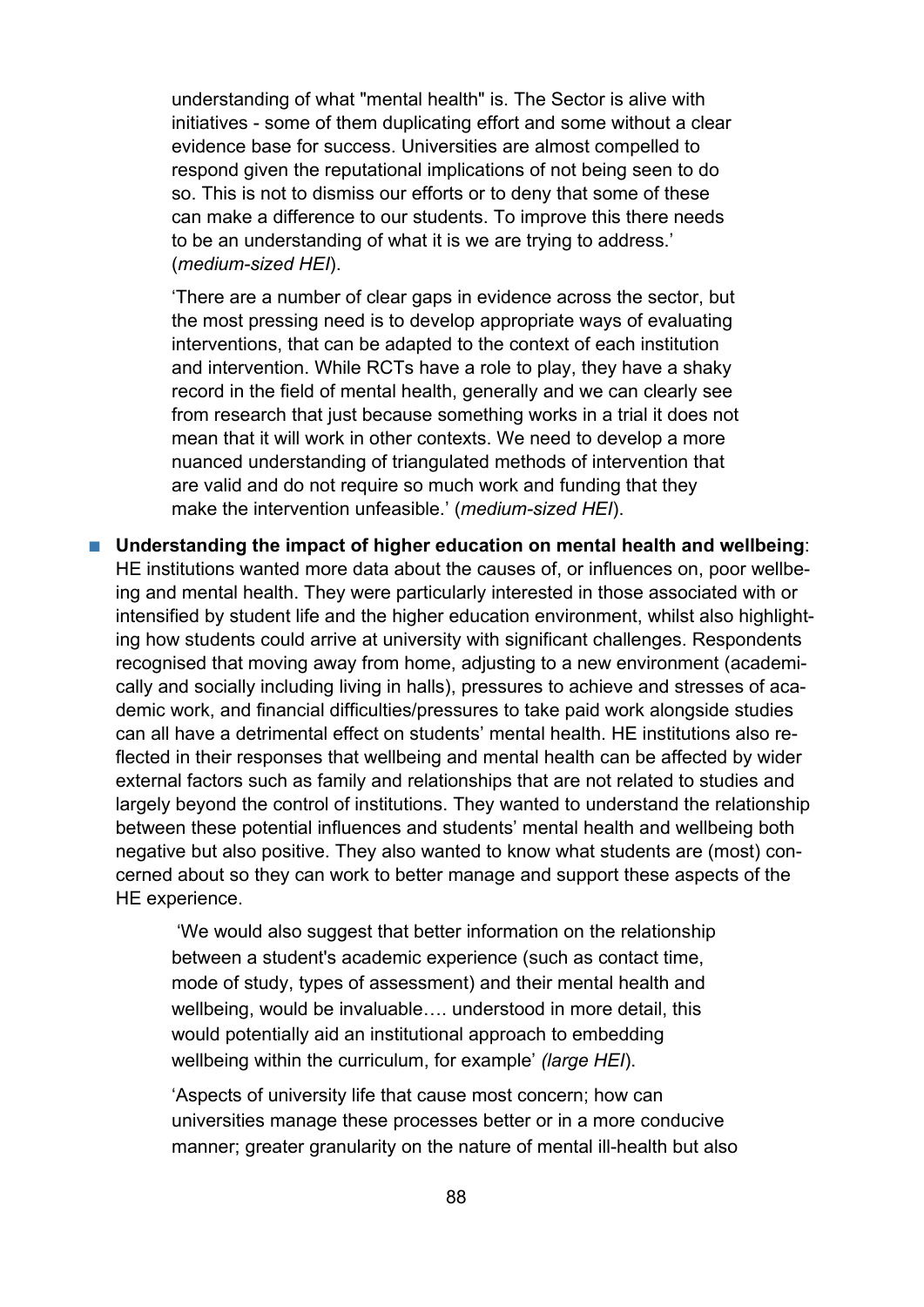the impact on ability to study; have students considered withdrawing or dropping out due to mental ill-health and/or lack of support.' *(large HEI).*

■ **The impact of transitions:** Respondents were concerned about the specific impact of transitions to higher education (and also from HE) – as opposed to the overall HE experience - and wanted to know how best to support these transitions. They felt they needed better information about incoming students: any pre-existing issues, and their needs and expectations for support; support they have previously accessed; and the role of other organisations in preparing students for HE and supporting their transitions (particularly the feeder institutions that students were leaving) and/or providing continued support into HE. There were concerns about the discontinuities in support when students move between home and HE, which can be exacerbated by a lack of communication between education providers (previous place of study and new place of study) and between education providers and health services.

> 'The extent to which starting to attend University disrupted student's mental health and any support they may have had in place.' (*large HEI).*

'What other organisations can do to contribute to the health and wellbeing of students - schools, colleges, etc. in preparation for university and in providing appropriate services whilst at university.' (*small HEI*).

- Understanding students' experiences and expectations: Institutions were keen to get students' feedback on the services they offer, to gain the student perspective, and also to think about how they might be able to manage students' expectations (where appropriate). They wanted to understand:
	- **●** students' expectations on arrival,
	- **●** whether expectations at entry and during their studies are met and students feel supported, particularly in terms of the speed of institutions responses and the amount of support individuals can access,
	- **●** what students feel will best support them, and what support they find most useful,
	- **●** whether there are services they feel are lacking (gaps in provision), and if so where (else) they go to find the support they need,
	- **●** students' expectations of their institutions when they encounter difficulties accessing external services. A few, particularly small, HE institutions wanted to understand what could be done to better join up and maximise internal and external support services, and develop strategic links and different ways of working with external organisations,
	- **●** students' views on data sharing and how this could be tackled, for example whether they would give their institution permission to contact parents/carers, health services and other bodies when there is significant welfare concern,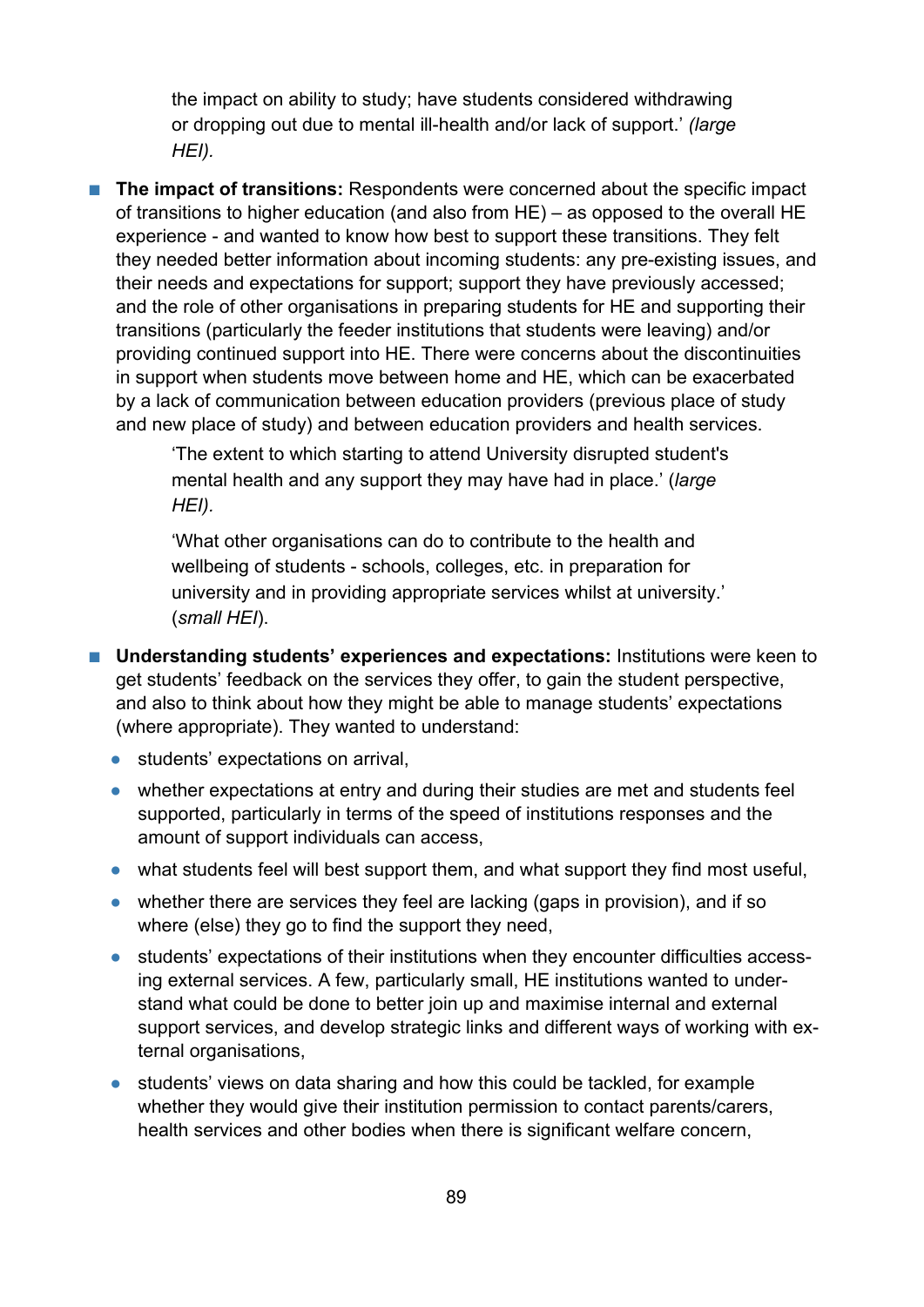**●** the lived experiences of mental health issues and the challenges students face.

'we are very aware of the disjuncture between the support they may have received from children's services and adult mental health services but need to understand more about how we can bridge that gap. However, an understanding that universities are education institutions first and foremost would be helpful, i.e. some questions around their expectations and how realistic these are….We work with some very vulnerable students and desperately want to help them to remain in their studies (it's often the thing that keeps them going and their point of stability) but don't feel the resources in the health sector are there to support us in trying to do that.. We are an education establishment and a small one at that - we need more external resources for mental ill health. Despite putting more and more into counselling services (and well-being services) we still seem to be standing still and waiting lists continue to grow.' (*small HEI).*

'Most universities provide good services to students but, in my experience, there is just not enough of it. I would be really keen to see whether the student population feel that they were attended to quickly enough and that the support they received from any counselling, mental health and well-being service was provided to them for long enough.' (*large HEI*).

'We have seen in recent years, parents getting very much involved as advocates for their sons and daughters. Although the current practice is to consider all students, over 18s as adults, one wonders how many of them would like their parents to be notified if there were at risk to themselves and others.' (*small HEI*).

■ Some institutions also wanted to understand students' **awareness of the services** available to them.

> '…availability of support - do students know where to access help, advice and support; are students aware that the NHS supports them clinically wherever they study - not the HE sector necessarily as HE supports the academic process.' (*large HEI).*

■ Understanding which students are most 'at risk': The survey responses show that institutions are conscious of the wide-ranging characteristics of their student body, and that this may impact on the willingness or conversely the reluctance to seek support. It also creates challenges in responding to need. Institutions talked about specific barriers and mental health and wellbeing issues of certain groups of students, and they recognised that support needs to be tailored rather than providing a 'one size fits all solution'. Institutions described how they respond to a multitude of needs, and therefore adapt their services in line with particular requirements. In order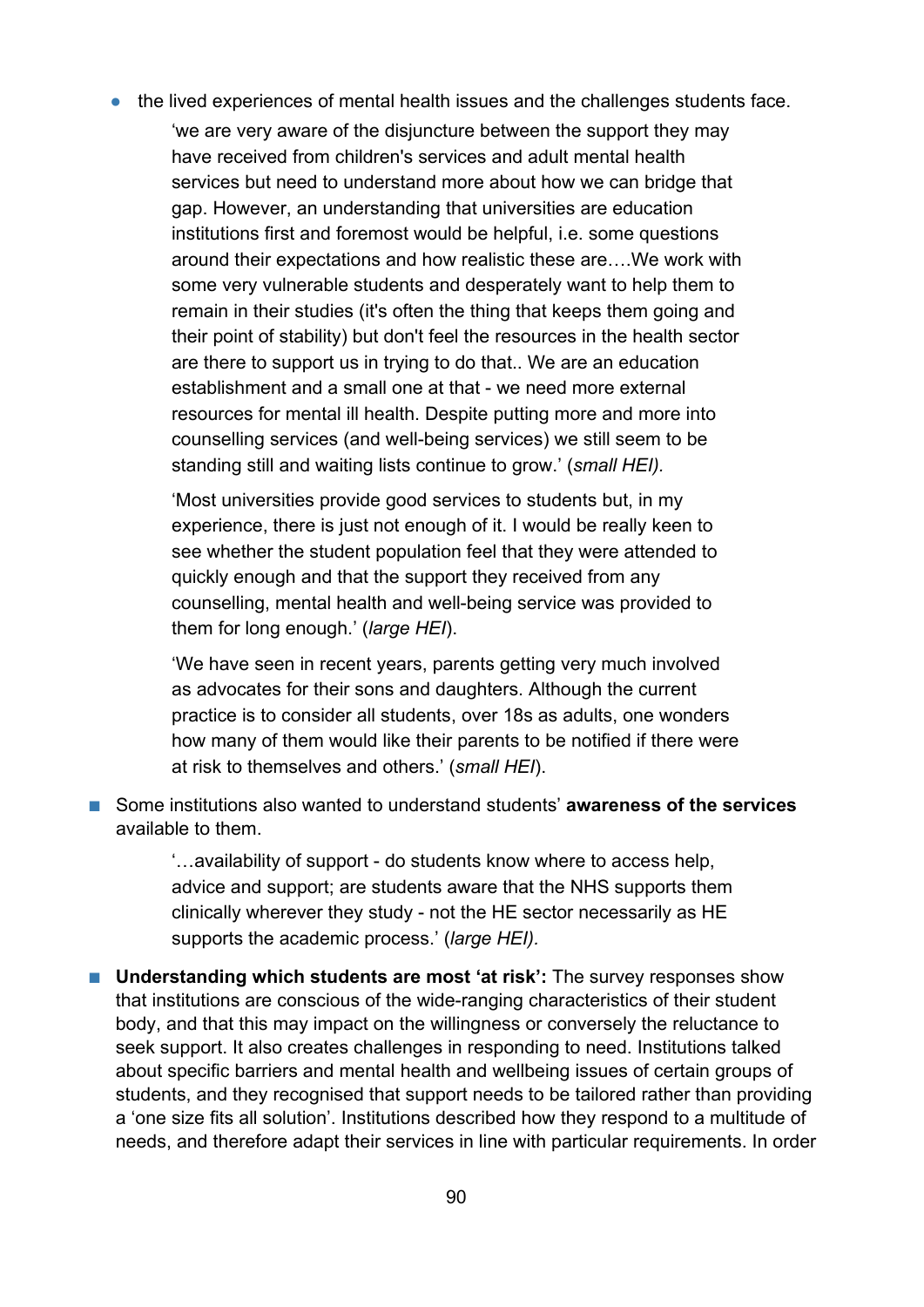to take effective action, HE institutions feel it is important to know which groups of students are more susceptible to poor mental health and how they can support students with specific (and intersecting) socio-demographic backgrounds through specialist services.

■ **Barriers to seeking help:** There was a desire among HE institutions to understand the barriers to seeking help, accessing support and engaging with their services. These could be barriers that might affect the whole student population but also barriers specific to groups of students. Groups that were mentioned to be a particular concern in terms of reluctance to seek help were male students, students from ethnic minority groups (e.g. Chinese students), and international students. Institutions talked about wanting to know how to ensure students make their needs known and engage with the relevant services. Institutions want to understand students' concerns about the impact of stigma around mental health and their reluctance to disclose issues and needs, and how to address this and the best language to use to reduce potential stigma.

> 'A lot of students do not want to declare issues due to stigma before they arrive and then are slow to engage with the services that are available due to fear and perceived social stigma. It is usually when they are at crisis point that they do declare or engage but sometimes that is too late in the process. A greater understanding of this gap in information and the why, from the student perspective, would be most helpful.' (*medium-sized HEI*).

'To what extent are mental health and wellbeing needs largely the same across the student body or are distinct between different groups (and which groups? E.g. by gender, age, ethnicity, programme, nationality, income etc.). What inhibits certain groups from accessing support, and is there anything Universities can do to make our support services more accessible to them?' *(large HEI*).

'Disclosure at UCAS / admissions point could be improved. Students report feeling that universities will not make offers to students with MH conditions. We are keen to support the sector in being proactive in removing this myth to support earlier engagement and understanding of student needs. Revising the wording of the UCAS disclosure would be helpful.' (*medium-sized HEI*).

■ Understanding prevalence: Institutions said they lacked data on the prevalence of mental health disorders and mental wellbeing in the student population and the nature of these (e.g. mild to moderate or more severe); and how this differs by course and how it changes over time. Institutions wanted to understand the 'scale of the problem' and to understand 'the real story' and for some this was about whether there is a real rise in mental illness among the student population or just a greater willingness to disclose. Respondents reflected that data on prevalence is required across the spectrum of mental health and wellbeing. Some called for clearer and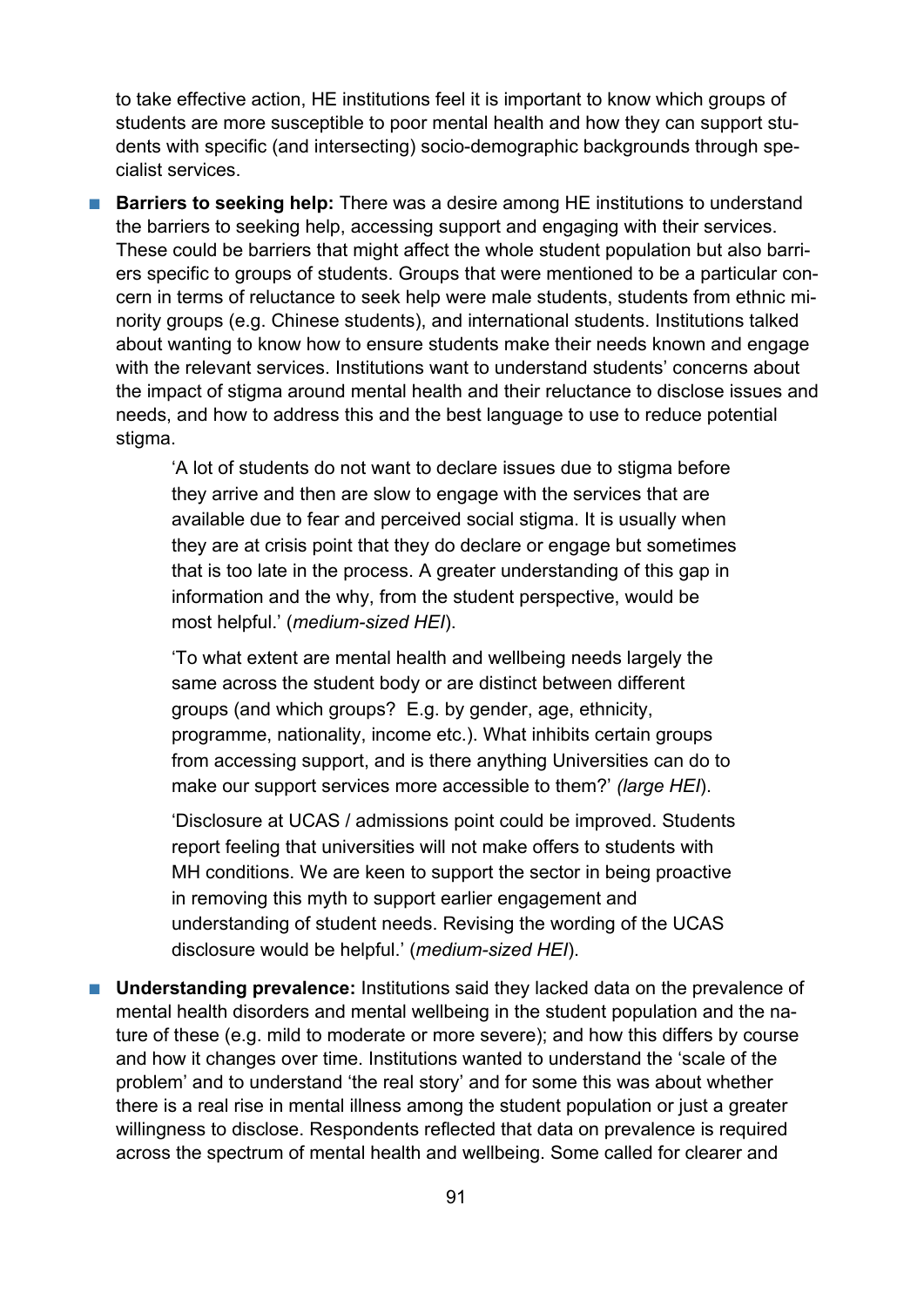**standardised measures**, measures that would allow them to compare the mental health and wellbeing of students with similar aged individuals not in HE.

'the disclosed numbers of MH conditions is the tip of the iceberg, but what is the real story.' (*medium-sized HEI*).

### **Clarifying terminology**

In thinking about evidence gaps, providers raised concerns about blurred distinctions between 'mental health' and 'wellbeing', and also 'mental health difficulties' and 'mental illness', and how there is a lack of consensus in definitions in the sector and in the existing body of research. They noted several issues relating to the contentious and problematic nature of the language and terminology around mental health and wellbeing which, unless addressed through some form of accord, will create challenges for the sector:

- The concepts are regularly conflated, and this impedes comparison and benchmarking between and even within institutions. In moving forward with monitoring and evaluation and improving evidence, it will be important to have a clear distinction and definition of the concepts of mental health and mental wellbeing.
- Mental health and wellbeing can be positive (good) as well as negative (poor) and this needs to be clearly acknowledged.
- There are vastly differing levels of poor mental health or poor wellbeing.
- There is a difference in understanding and use of terms between students on the one hand and the professionals arranging and providing the support on the other, and this can cause confusion.

Feedback from the **sector experts** (early interviews) also highlighted the importance of terminology and language, and how some terms can be sensitive and politicised. For example, 'resilience' can be seen as an example of 'blaming the student'. They also noted that students don't always know what support they have received and can be confused by certain labels or terms or may not use the same terminology as those delivering services. This means, in collecting evidence, that descriptions or labels used around mental health and wellbeing support need to be reviewed and agreed.

### **Evidence gaps identified by other providers**

Some of the other providers surveyed provided their thoughts on the gaps in evidence These included:

• Prevalence of mental health issues amongst their student population, and 'scale of the problem,'

'The number of students with mental health issues who do not disclose.' *(FE college)*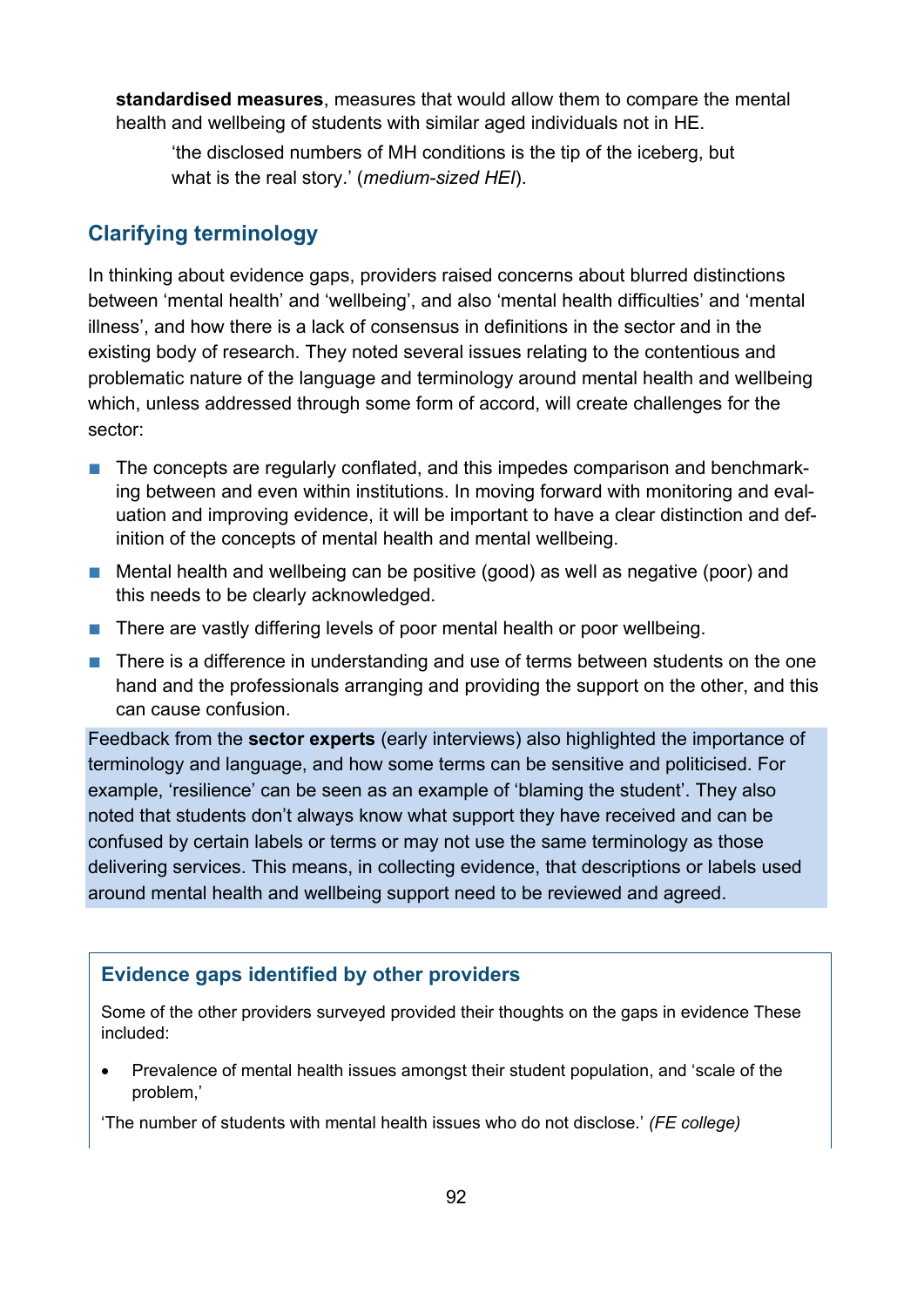- Barriers to seeking help, why students do not seek help or make use of the services available to them (whether this is related to culture and gender issues), and the impact of perceived stigma associated with 'mental health'.
- Student feedback on provision and what students perceive to be 'good' support.

'What pro-active measures would students feel are most beneficial to support and promote positive mental health and wellbeing.' *(FE college)* 

In their survey responses other providers did not tend to mention the impact of transitions on mental health and wellbeing when thinking about gaps in evidence from their perspective. The feedback from one case study suggests that transitions into HE study may be less problematic/concerning for FE providers:

**Case study**: One FE college described how the majority (95%) of their HE students have progressed from within the college and so they can ensure there is continuity of disclosed information, especially for those receiving specialist support*. 'This will ensure that problems aren't missed when they transition'.* Students also take part in a series of events throughout their transitioning summer to help them acclimatise to a new learning environment.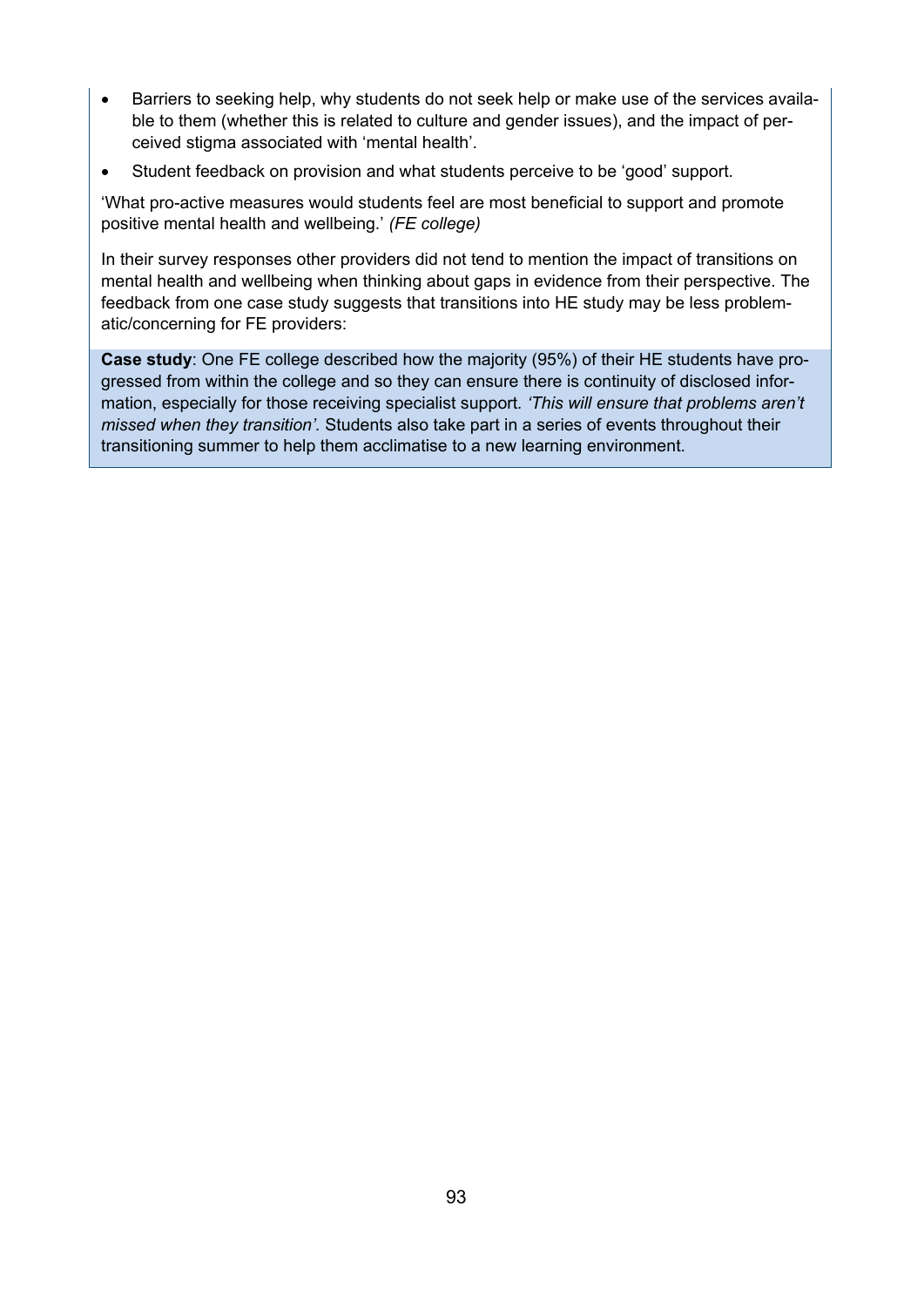# **5 Conclusions**

HE providers offer a wide range of services and are looking to further develop their services to support their students with their mental health and wellbeing needs and to promote positive mental health and wellbeing. These cover the spectrum from wellbeing initiatives through early intervention activities to targeted support for those with very specific support needs. Services differ in terms of who delivers them, how they are delivered, when and for how long they are delivered, who they are aimed at, and the resources involved; and providers tend to offer a combination of approaches to respond to their contexts. Our survey categorised support activities into three groups but it is clear that many providers view their services in a holistic or fluid manner, with considerable overlap between services to support wellbeing and those to support mental health needs.

For many, their work is backed by a clear strategy or policies which have evolved and will continue to evolve over time to address changing environments and emerging challenges. These strategies tend to set out providers' ambitions, how they plan to achieve their goals, roles and responsibilities (and boundaries), and how to assess progress. However more providers could develop strategies to guide and consolidate their work, following the lead of their peers. The new Mental Health Charter will help providers with this.

Providers collect data to try to understand the extent of the demand for support with mental health across their student population drawing on admin data, self-disclosure and in some cases clinical measures. Providers appear to struggle with assessing their students' wellbeing needs but some use or are planning to introduce student surveys (either bespoke or utilising standardised measures of wellbeing). Much of this work however measures supply of support rather than true demand or need for mental health or wellbeing support. Most providers also collect data to learn about the impact, effectiveness and the added-value of their services to help them to improve their provision and make resourcing decisions. However, independent external evaluation is rare, and there is a lack of understanding about the real effectiveness of wellbeing support. All providers recognise the importance of monitoring and evaluation, and many feel they could do better. Evidence gaps persist and there is a desire to do more to improve evidence and understanding around the influence of HE on students' mental health and wellbeing, potential mismatches in expectations for and experiences of support, those most at risk and least likely to seek support, and the prevalence and nature of mental health disorders and poor mental wellbeing in the student population.

Finally, the research highlights how definitions, language and terminology are still evolving and are sensitive and value-laden which can create challenges for understanding and describing what is happening in the sector and in developing any monitoring. The sector will need to work together – gathering perspectives of mental health experts, providers, and students - to agree a set of terms that will ensure a common understanding.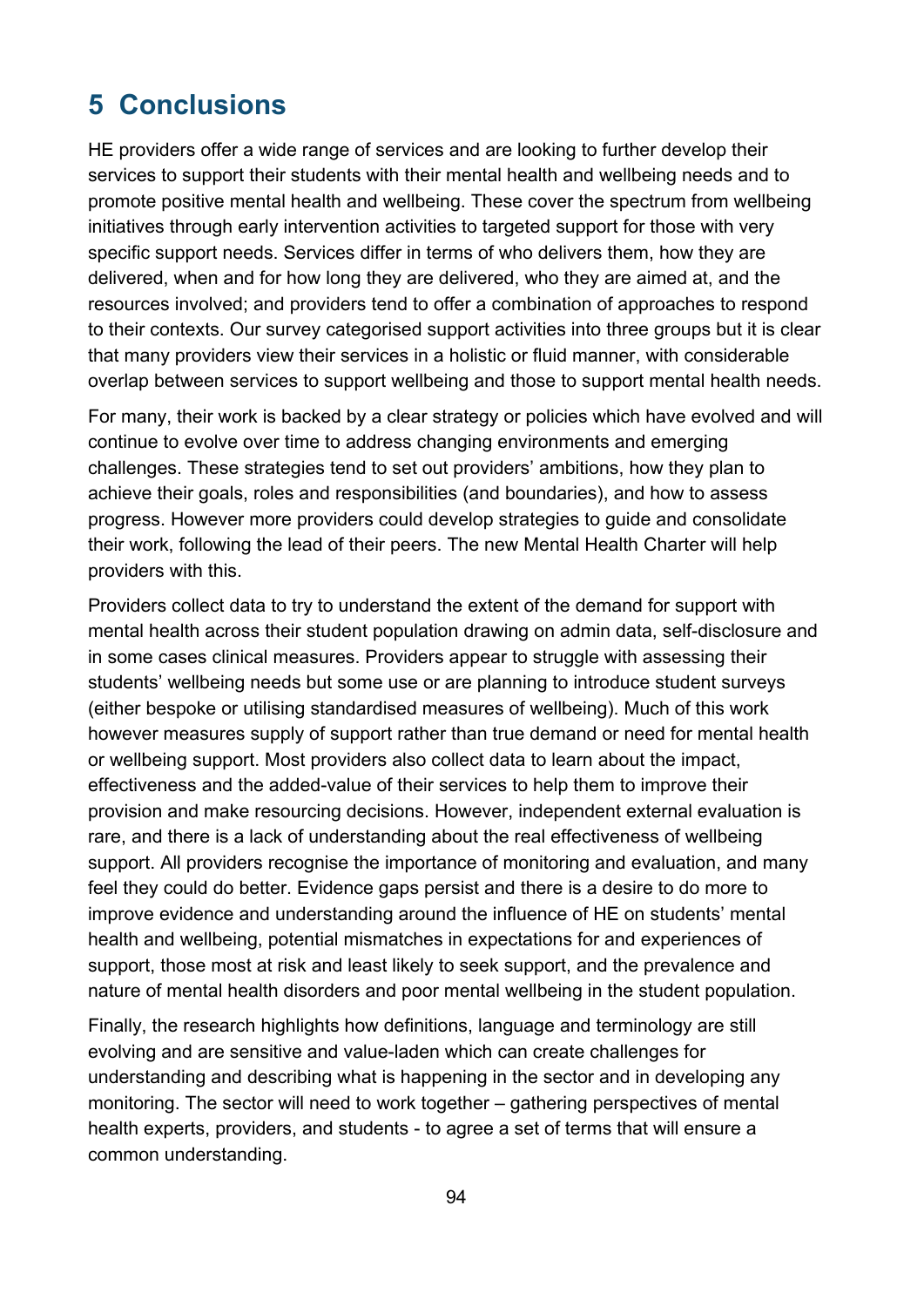# **Appendix A: surveys and measures of student mental health and wellbeing**

A key measure used in and across the sector is the number of students recorded by the Higher Education Statistics Agency (HESA) who have declared (via self-report) a mental health condition. Between 2010/11 and 2014/15 the number of undergraduate students declaring a mental health condition trebled from 0.4 per cent to 1.3 per cent<sup>56</sup>, and in 2018/19 82,000 students declared a mental health condition accounting for 4.3 per cent of all home students, which is two and a half times higher than in 2014/15<sup>57</sup>. There is presumed to be a high level of non-disclosure, and thus much higher levels of selfreported mental distress among the student population than captured in these statistics. For example, the Unite survey (see below) concluded that less than half of students who report experiencing a mental health condition have disclosed it to their institution. This measure (disclosure captured in the HESA statistic) is therefore considered to undercount the true level of mental health issues in the student population.

There have been a number of surveys of institutions and students that have sought to identify the prevalence of mental health issues and/or low wellbeing; and these generally find high levels of mental distress among the student population, particularly stress and anxiety<sup>[58](#page-94-2)</sup>: At the time of the preparation of this report (pre-COVID), these included:

- The Higher Education Policy Institute (HEPI) working with Advance HE has been building a time series (since 2014) on wellbeing among full-time undergraduate students through its annual Student Academic Experience Survey. This draws on the Office for National Statistics (ONS) four questions to measure wellbeing covering: life satisfaction, worthwhile, happiness, and anxiety. These do allow for comparison of student wellbeing with the general population and young people in particular. This finds students have lower levels of wellbeing and wellbeing levels have been declining. HEPI and Advance HE also conducted a study of the wellbeing of applicants to HE (published as Reality Check in 2017), using the ONS-4 to track the wellbeing of applicants to HE and again found lower levels of wellbeing than in the general population.
- The HESA Longitudinal Destinations of Leavers from Higher Education survey and its replacement, the new Graduate Outcomes survey, also includes the ONS measures of subjective wellbeing. The Longitudinal survey of 2012/13 graduates found graduates have lower levels of wellbeing on three of the measures than found in the general population. The first Graduate Outcomes survey (for those graduating

<span id="page-94-0"></span><sup>56</sup> Equality in Higher Education Statistical Report 2015, ECU www.ecu.ac.uk/publications/equalityhighereducation-statistical-report-2015/

<span id="page-94-1"></span><sup>&</sup>lt;sup>57</sup> See Hubble, S. and Bolton, P., (2020) Support for students with mental health issues in higher education in England, Briefing Paper 8593, House of Commons Library, [file:///C:/Users/ep/Downloads/CBP-](#page-0-0)[8593%20\(1\).pdf,](#page-0-0) accessed August 2020

<span id="page-94-2"></span> $\frac{58}{6}$  See Hewitt R (2019) Measuring well-being in higher education, HEPI policy note 13, HEPI; and Thorley C (2017) Not by degrees: improving student mental health in the UK's universities, IPPR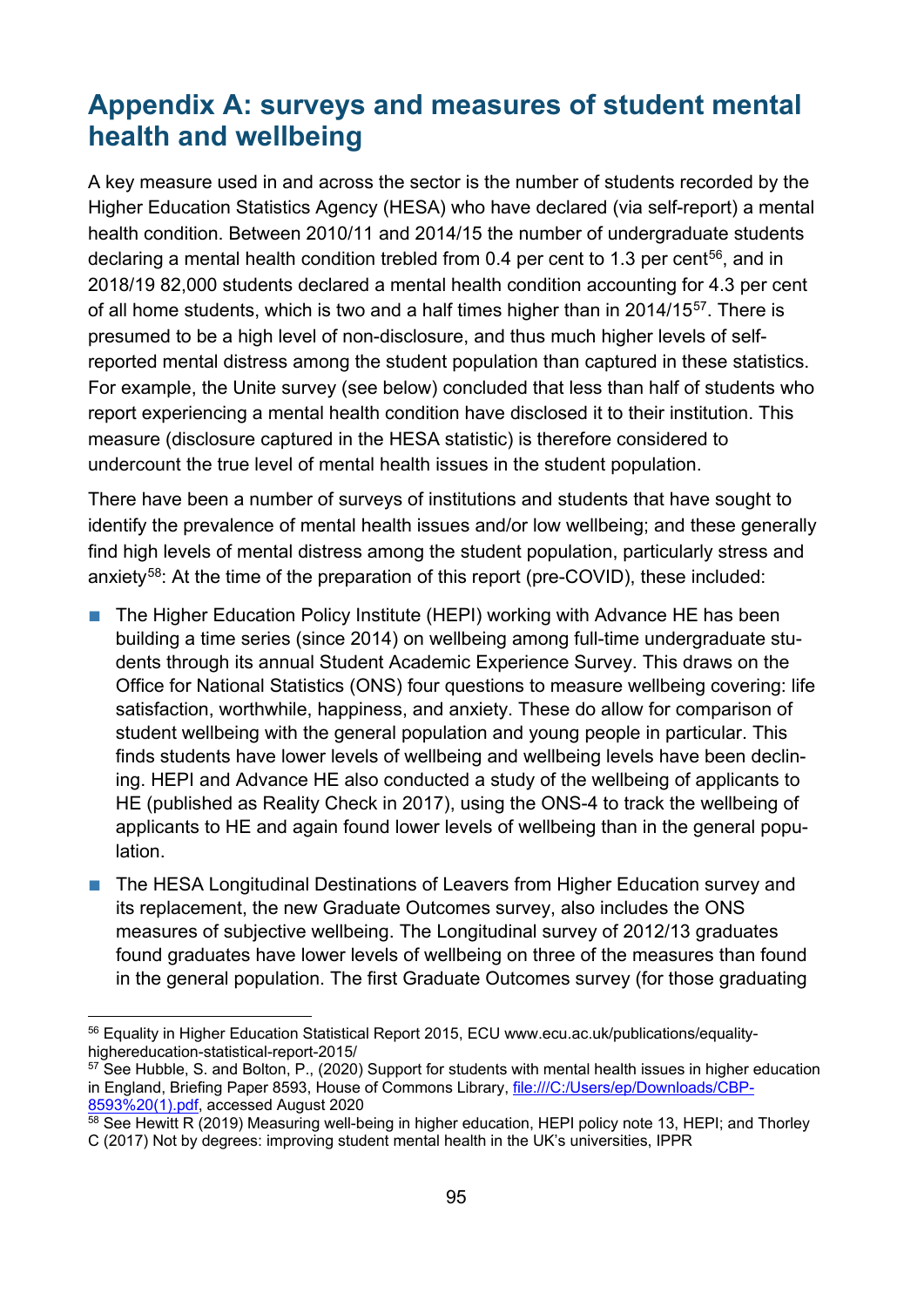in 2017/18) does not publish or disseminate subject wellbeing measures at provider level but presents findings on each of the four measures by graduate activities, education characteristics and background characteristics. The results analysed by WonkHE finds graduates in general are more anxious than the general population (aged 20 to 24) and less likely to report high levels of happiness and high levels of life satisfaction $59$ .

- **■** The Institute for Public Policy Research (IPPR) looked at students' mental health<sup>[60](#page-95-1)</sup> and concluded that Levels of mental illness, mental distress and low wellbeing among students in HE in the UK are increasing, and are high relative to other sections of the population. The study involved an extensive literature review, analysis of secondary datasets (from HESA, Unite and Student Minds), a survey of 58 HE providers in Great Britain, and six case studies of HE providers. The institutional survey asked providers to estimate the prevalence of mental health conditions within their student population, the proportion of students with an accepted diagnosis, the proportion of students using support services, the number of acute episodes of mental health emergencies requiring urgent institutional response, and students with declared pre-existing conditions prior to entry; and to describe services provided by the institution (including broader wellbeing interventions), the level of demand for these services and how this has changed over the past five years, training offered to staff, and partnership working with external bodies
- Wonkhe working with Trendence has undertaken research on student loneliness<sup>[61](#page-95-2)</sup>, building on the ONS report on children and young people's experience of loneliness which was felt to influence poor mental health. This study was promoted as student lifestyle research, drew a sample from the Trendence student database and gathered 1,615 responses across 103 universities. The survey explored how often students felt lonely at university, whether they felt there were people they could call on for help or company, friendship circles and involvement in different types of activities, what students were worried about (on a day-to-day basis). It found 15 per cent of students felt lonely on a daily basis.
- Dig-in (providing student welcome boxes to new students) and the Insight Network (psychologists and psychiatrists providing treatment and therapy for mental health problems) have undertaken surveys of university students' mental health to explore the prevalence of mental illness<sup>[62](#page-95-3)</sup>. Over 37,500 students and applicants from 140 universities were surveyed in 2018. This found more than one fifth of respondents had a mental health diagnosis, most commonly depression and anxiety disorders, and many have complex diagnoses. Also rates of psychological distress are high,

<span id="page-95-0"></span><sup>59</sup> See Kernohan D (2020) Graduate Outcomes: wellbeing, WonkHE [https://wonkhe.com/blogs/graduate](https://wonkhe.com/blogs/graduate-outcomes-wellbeing/)[outcomes-wellbeing/,](https://wonkhe.com/blogs/graduate-outcomes-wellbeing/) accessed August 2020

<span id="page-95-2"></span><span id="page-95-1"></span> $60$  Thorley C (2017) Not by degrees: improving student mental health in the UK's universities, IPPR  $^{61}$  [https://wonkhe.com/wp-content/wonkhe-uploads/2019/03/Only-the-lonely-8-Page\\_v2-003.pdf](https://wonkhe.com/wp-content/wonkhe-uploads/2019/03/Only-the-lonely-8-Page_v2-003.pdf)<br> $^{62}$  Pereira S. Reav K. Bottell, L. Walker L. Dzikiti C. Platt C. and Goodrham C. (2019) Univer

<span id="page-95-3"></span>Pereira S, Reay K, Bottell J, Walker L, Dzikiti C, Platt C and Goodrham C (2019) University Student Mental Health Survey 2018, Digin/The Insight Network; [https://uploads-](https://uploads-ssl.webflow.com/561110743bc7e45e78292140/5c7d4b5d314d163fecdc3706_Mental%20Health%20Report%202018.pdf)

[ssl.webflow.com/561110743bc7e45e78292140/5c7d4b5d314d163fecdc3706\\_Mental%20Health%20Repor](https://uploads-ssl.webflow.com/561110743bc7e45e78292140/5c7d4b5d314d163fecdc3706_Mental%20Health%20Report%202018.pdf) [t%202018.pdf](https://uploads-ssl.webflow.com/561110743bc7e45e78292140/5c7d4b5d314d163fecdc3706_Mental%20Health%20Report%202018.pdf) accessed August 2020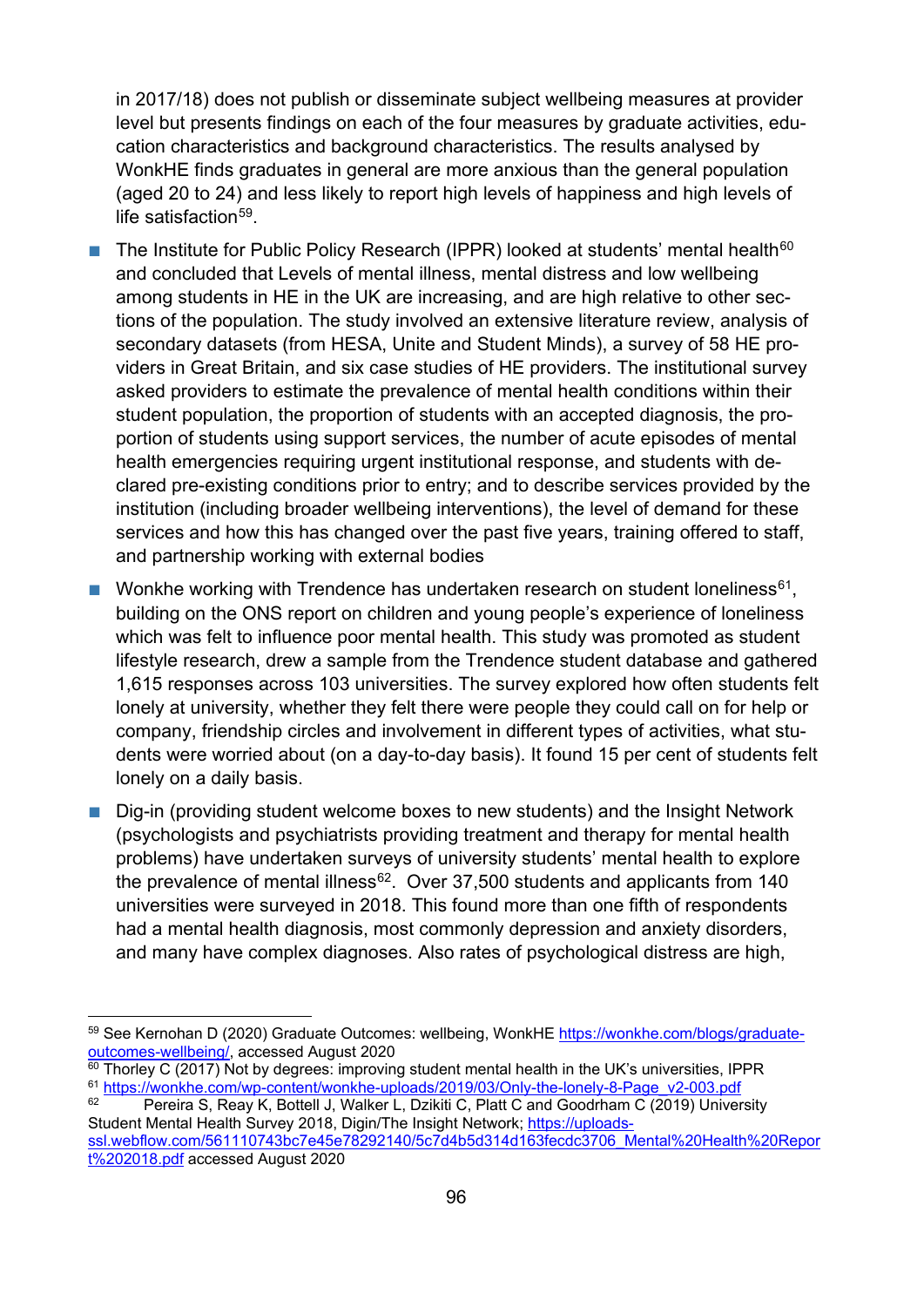thoughts of self-harm are relatively common (and higher than found in the 2017 survey), and high levels of substance misuse. The research explores when difficulties commenced (before or during HE), and identifies at risk groups within the student population. Their survey covers: prevalence, causal factors, suicide risk with questions on: prior mental illness, mental distress or low wellbeing, current mental difficulties, depressed or anxious feelings, substance misuse, sleep disturbance, self-harm, stigma and disclosure, family history of mental illness, and knowledge and use of support services. These questions appear to be similar to those used in the NUS survey in 2015.

- The National Union of Students conducted their Mental Distress Survey in 2013 with approximately 1,200 students. It asked about previous diagnoses of mental health problems and further questions about symptoms and frequency of mental distress experienced including stress, lack of energy or motivation, feelings of unhappiness, anxiety, trouble with sleeping, feeling depressed, thoughts of self-harm and suicidal thoughts. It also asked students about potential contributors (or triggers) to mental distress, who (if anyone) they confide in about their feelings of mental distress, use of formal support services, and which services they would recommend for mental distress. A further survey in 2015, the Mental Health Poll, gathered results from 1,093 students. This used again drew on the same bespoke questions to identify whether students believed they had experienced problems with their mental health in the past year (regardless of being formally diagnosed), whether they had sought support for a problem with their mental health in the past 12 months, and whether they experienced any symptoms of mental distress. The poll also explored whether students felt they knew where to go to get support at their institution, how they felt about the support offered at their institution and their satisfaction with the support received from their institution (if applicable).
- Unite (a provider of student accommodation to over 50,000 students) working with panel companies YouGov and YouthSight conducted a survey in 2016 with 6,504 students and 2,169 applicants $63$ . The survey covered accommodation, social life, finance and employability as well as wellbeing. This found 12 per cent of students considered themselves to have a specific named mental health condition, such as depression, schizophrenia or an anxiety disorder. Close to one-third of students (32 per cent) reported that in the previous four weeks they had 'always' or 'often' felt 'down or depressed' and 30 per cent reported 'always' or 'often' feeling 'isolated or lonely. This survey used the main ONS wellbeing question focused on life satisfaction; as well as questions capturing behaviours such as trouble sleeping, problems concentrating, not eating healthily, drinking too much, and using drugs; and frequency of experiencing a set of feelings (in the previous four weeks) such as capable of making decisions, cheerful, stressed or worried, coping well with problems. This was updated in 2017 (published as two reports, Reality Check and Everyone In), and in 2019 (pub-lished as The New Realists). The 2019 research<sup>[64](#page-96-1)</sup> saw Unite partner with HEPI and

<span id="page-96-1"></span><span id="page-96-0"></span><sup>&</sup>lt;sup>63</sup> Unite Students (2016) Student Resilience: Unite Students Insight Report, [http://www.unite](http://www.unite-group.co.uk/sites/default/files/2017-03/student-insight-report-2016.pdf)[group.co.uk/sites/default/files/2017-03/student-insight-report-2016.pdf,](http://www.unite-group.co.uk/sites/default/files/2017-03/student-insight-report-2016.pdf) accessed August 2020<br><sup>64</sup> The new realists Unite Students Insight During 2006.com The new realists, Unite Students Insight Report 2019, [http://www.unite](http://www.unite-group.co.uk/sites/default/files/2019-09/new-realists-insight-report-2019.pdf)[group.co.uk/sites/default/files/2019-09/new-realists-insight-report-2019.pdf,](http://www.unite-group.co.uk/sites/default/files/2019-09/new-realists-insight-report-2019.pdf) accessed August 2020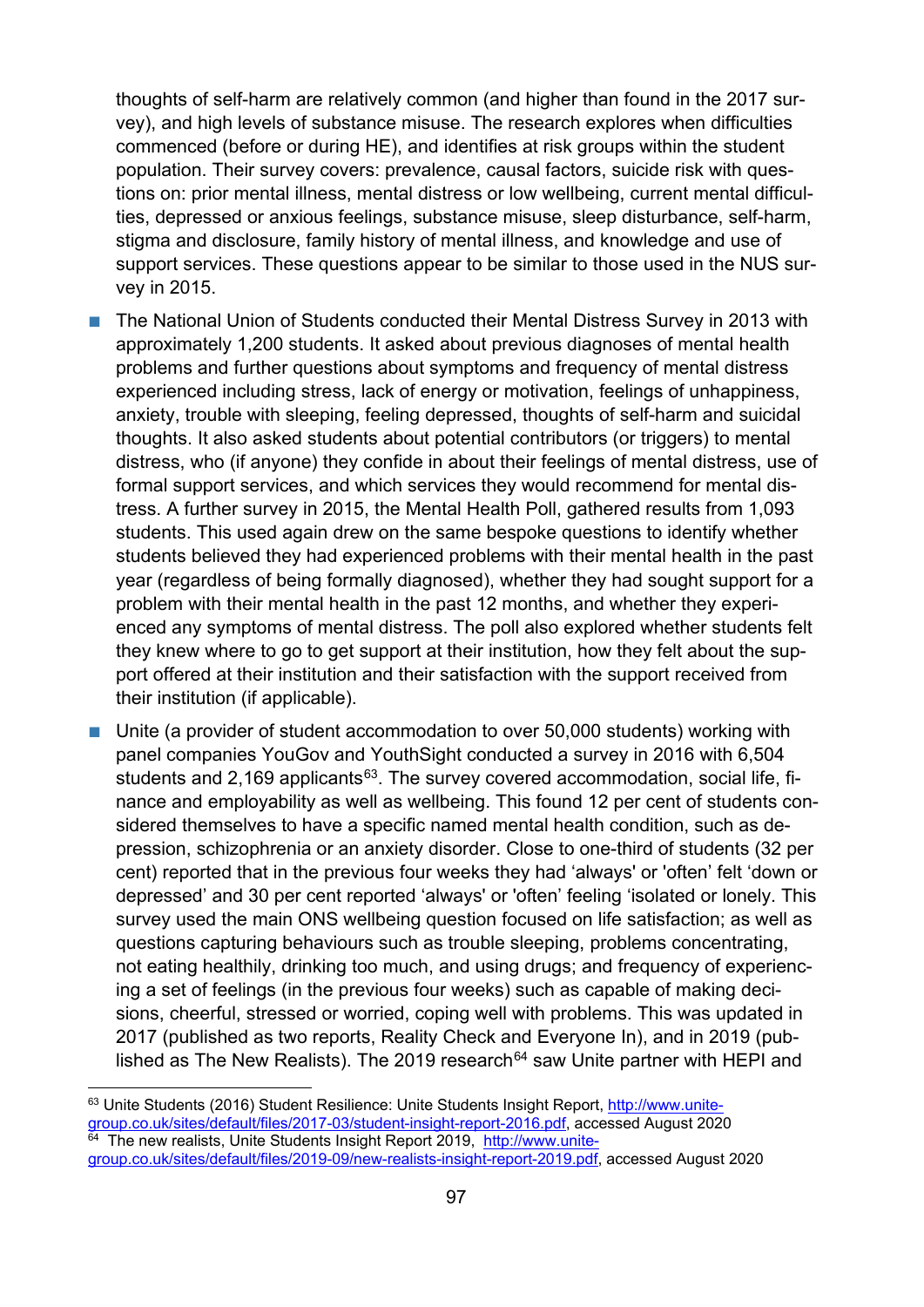involved a survey of 2,535 applicants and 2,573 first year students (drawing on YouthSight's student panel). Again, the survey included questions on wellbeing and mental health. The 2019 survey found 17 per cent of students consider themselves to have a mental health condition and anxiety and depression are the most commonly reported conditions. The 2019 survey also explored students' feelings about their mental health condition as well as their use of university wellbeing or mental health support or services and assessment of these services.

■ YouGov conducted a survey in 2016 with 1,061 students and found that one in four students (27 per cent) suffer from mental health problems<sup>[65](#page-97-0)</sup>. The survey asked if the respondent suffered from a mental health problem, and then followed up with questions about the type of mental health ailment, and the extent of its impact on their lives (e.g. making day-to-day tasks difficult). The survey also asked about feelings of loneliness, main sources of stress and how they cope with stress, whether they would be comfortable talking to friends or family about their mental health, awareness and use of university mental health services and ratings of their helpfulness, other avenues of help for mental health utilised, and whether students know anyone who suffers from a mental illness.

The national What Works Centre for Wellbeing aims to develop and share robust and accessible evidence on what works to improve wellbeing. The centre notes that there are also off-the-shelf surveys or measures that HE providers or the sector could use including the Happy City pulse developed by the Centre for Thriving Places $66$  (with measurements across three domains of *be*, *do* and *connect* focusing on how people think and feel about their lives, what they do that supports better lives and how they connect with others). There are also other products used in wider settings such as Edukit (offering a free wellbeing survey for schools) and Pyst or Happiness Lab (in workplaces). The

Centre has also put together a list of recommended questions to measure wellbeing. This includes: the ONS-4 (or subjective wellbeing measures) which are well used and widely recognised and allow for benchmarking as they have been included in over 40 datasets in the UK; the Warwick Edinburgh Mental Wellbeing Scale (WEMWBS) which measures feeling and psychological functioning aspects of wellbeing using a long or short version and is used in the national Understanding Society survey and reflected in the National Wellbeing Dashboard; Social Capital Questions measuring how people feel about their place in society, take part in society and their relationships, and these are used in national surveys such as the Community Life Survey; and Loneliness and Social Connection questions developed by ONS, aspects which can cause harm and affect wellbeing. Question banks for all these areas are available from the What Works Centre. Further details of some of the most commonly used standard measures are provided below.

<span id="page-97-0"></span><sup>&</sup>lt;sup>65</sup> See [https://d25d2506sfb94s.cloudfront.net/cumulus\\_uploads/document/obtomdatp4/Survey\\_Results.pdf](https://d25d2506sfb94s.cloudfront.net/cumulus_uploads/document/obtomdatp4/Survey_Results.pdf) for the survey questions and results, accessed August 2020 <sup>66</sup> [https://www.centreforthrivingplaces.org/about-measurement-policy/happiness-pulse/,](https://www.centreforthrivingplaces.org/about-measurement-policy/happiness-pulse/) accessed August

<span id="page-97-1"></span><sup>2020</sup>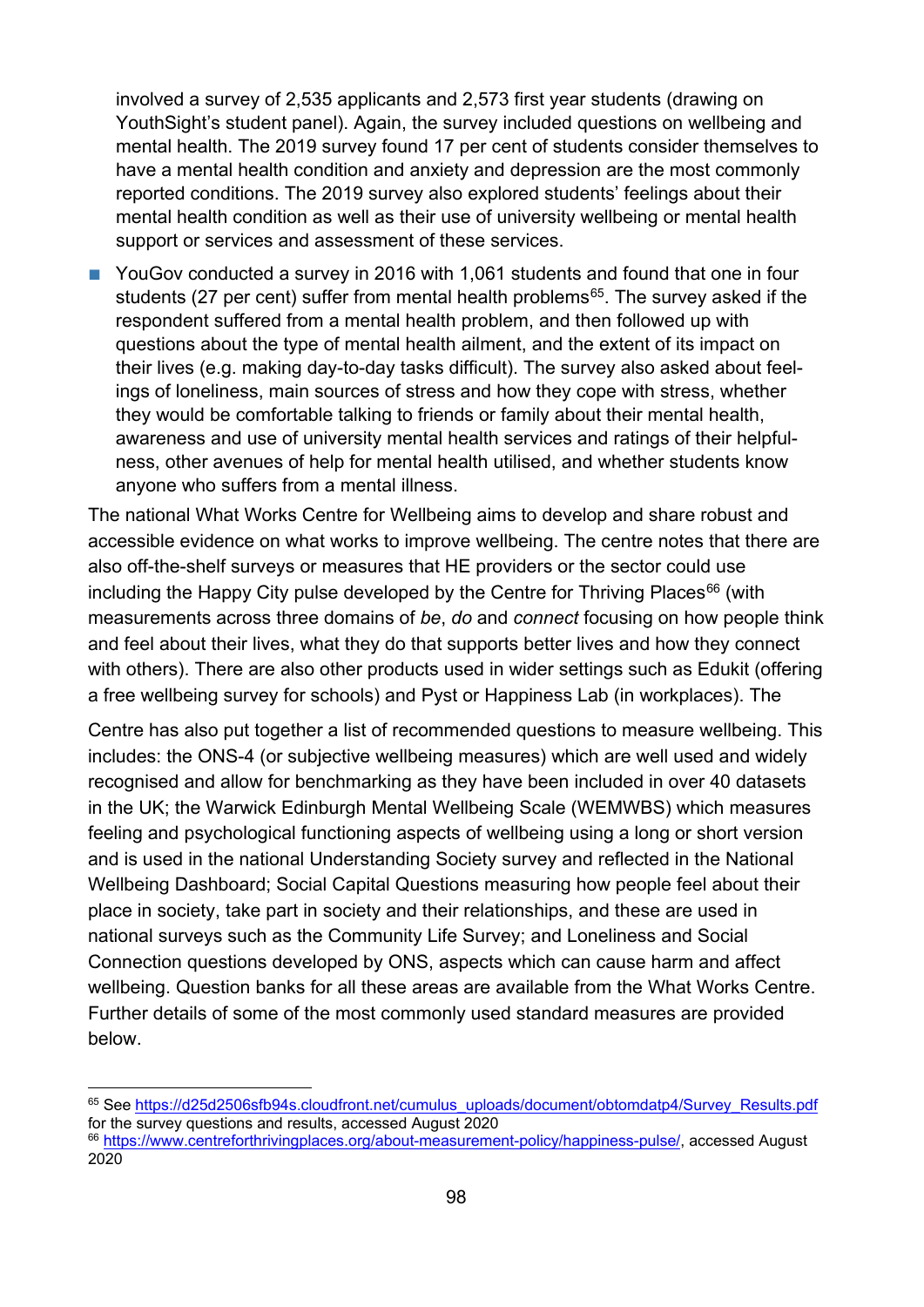### **Standardised measures**

Standardised measures including clinical measures were used by some providers in the survey to collect data or evaluate and/or review their mental health and wellbeing services. These include:

- **GAD2 and GAD7** (measuring anxiety). The Generalized Anxiety Disorder GAD scale was developed by Spitzer, Kroenke and Williams and published in 2006, with copyright held by Pfizer Inc. It is free to use and available in two formats: GAD2 (2 items) and GAD7 (7 items). Both are used in self-administered surveys for the identification of, or initial screening tool for, anxiety disorders, particularly generalised anxiety disorder. They ask individuals to think back over the past two weeks to answer how often they have been bothered by particular problems (e.g. feeling nervous, anxious or on edge, or not being able to stop or control worrying).
- **PHQ-9** (measuring depression). The Patent Health Questionnaire (PHQ-9) is a selfadministered survey using questions from the wider diagnostic instrument (Patient Health Questionnaire constructed of 59 questions that assesses common mental disorders, itself developed from PRIME-MD). PHQ-9 was also developed by Spitzer, Williams and Kroenke and published in 1999. It is used to monitor the severity of depression and response to treatment but can be used to make tentative diagnosis of depression in at-risk populations<sup>[67](#page-98-0)</sup>. It is used in the Millennium Cohort Study. A shorter version PHQ-2 is also available which can act as a screen for depression. As with the GAD questions, it asks individuals to rate the frequency of particular problems over the past two weeks (e.g. feeling tired or having little energy, poor appetite or overeating).

■ **CORE** (or CORE-OM). Clinical Outcomes in Routine Evaluation (CORE) is a client self-report questionnaire designed to be administered before and after therapy. It was launched in 1998 and is free to use. The original format has 34 questions (therefore sometimes referred to as CORE-34) about how individuals have been feeling over the last week covering: subjective wellbeing, problems/symptoms, life functioning and risk/harm. A mean score is produced to indicate the level of current psychological global distress from healthy to severe. Comparison of pre and post therapy scores offer a measure of outcome and meaningful improvement over a course of therapy. CORE is available in shorter forms for screening and research: CORE-18 A & B, CORE-GP for use in the general population with 14 items, CORE-10 and CORE-5 (the latter is used for tracking recovery and improvement)<sup>[68](#page-98-1) 69</sup>. There are also accompanying CORE therapy assessment form and end of therapy form that practitioners complete. Generally, providers mentioned using CORE-34, CORE-10 or CORE-GP

<span id="page-98-0"></span><sup>67</sup> [https://patient.info/doctor/patient-health-questionnaire-phq-9;](https://patient.info/doctor/patient-health-questionnaire-phq-9) [https://www.corc.uk.net/outcome](https://www.corc.uk.net/outcome-experience-measures/patient-health-questionnaire/)[experience-measures/patient-health-questionnaire/](https://www.corc.uk.net/outcome-experience-measures/patient-health-questionnaire/)

<span id="page-98-1"></span><sup>68</sup> [http://www.coreims.co.uk/About\\_Core\\_System\\_Outcome\\_Measure.html](http://www.coreims.co.uk/About_Core_System_Outcome_Measure.html)

<span id="page-98-2"></span><sup>69</sup> [http://www.coreims.co.uk/site\\_downloads/core\\_systems\\_faqs.pdf](http://www.coreims.co.uk/site_downloads/core_systems_faqs.pdf)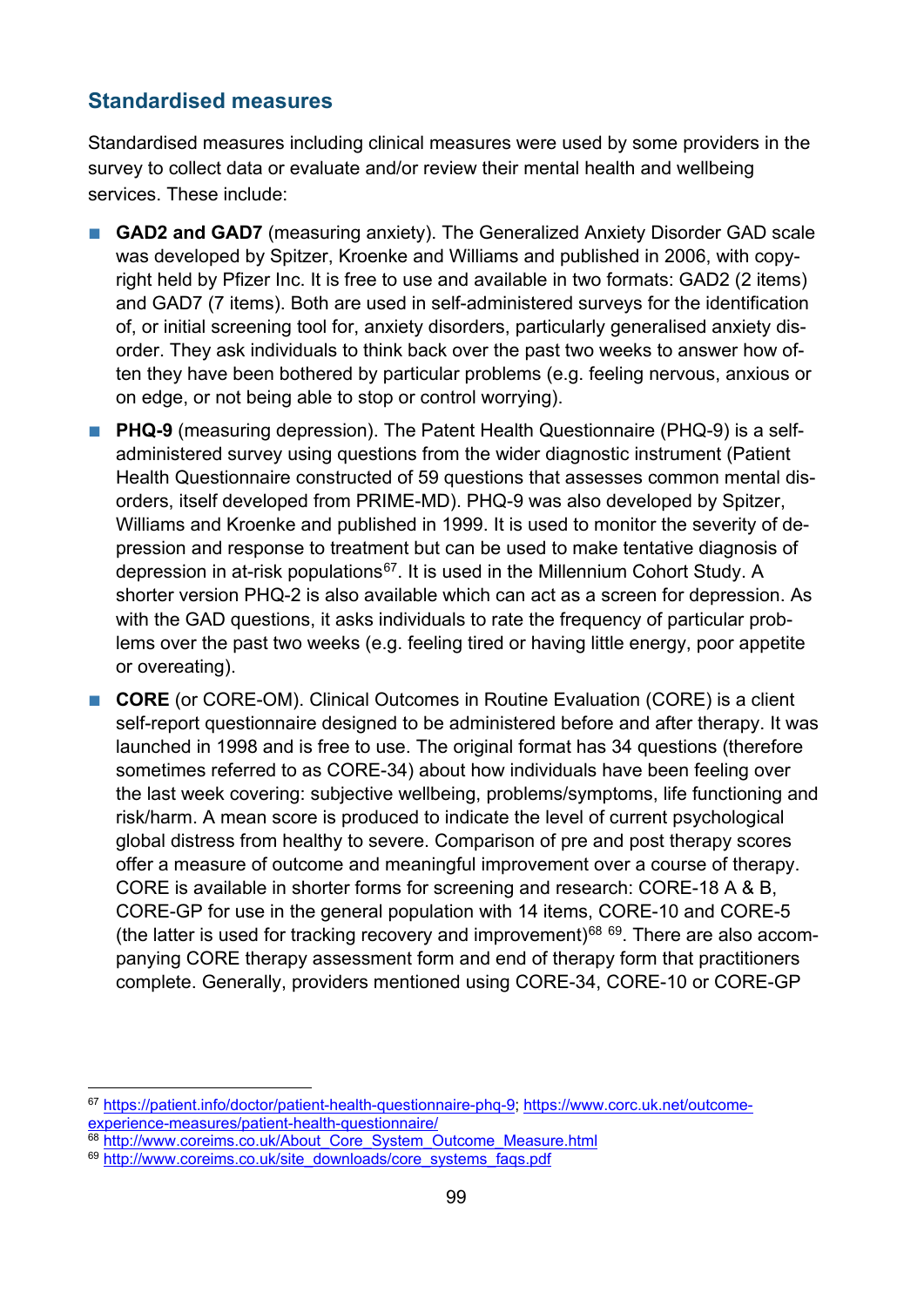- Warwick-Edinburgh Mental Wellbeing Scale (**WEMWBS**). This has a short form (7 statements) and a longer form (14 statements) and was developed to enable monitoring of mental wellbeing in the general population but has been used with young people, and is used to evaluate programmes aimed at improving mental wellbeing<sup>[70](#page-99-0)</sup>. It was developed in 2007 by a panel of experts from the universities of Warwick, Edinburgh, Anglia Ruskin, Queen Mary (London), and Bristol, and NHS Health Scotland. Its statements cover feeling and functioning aspects of mental wellbeing. Again, individuals are asked about frequency of issues over the past two weeks. As noted by Child Outcomes Research Consortium (CORC): *'the idea of wellbeing is fairly new, therefore it is difficult to fully interpret what the scores mean for each individual. However, you can see how individual's scores compare with national survey data (from adults)'*[71](#page-99-1)*.*
- **ONS-4**. A set of four personal (or subjective) wellbeing questions developed by the Office for National Statistics<sup>[72](#page-99-2)</sup>. These questions are regularly included in a wide variety of surveys including the ONS Annual Population Survey, Cabinet Office Youth and Social Action Survey and DWP English Longitudinal Study of Ageing. These have also been added to the new Graduate Outcomes survey as an optional question bank and to the Higher Education Policy Institute's (HEPI) Student Academic Experience Survey.

Other less frequently mentioned measures included:

- **CIAO** survey (Counselling Impact on Academic Outcomes) developed by Wallace for the Association of University and College Counselling (AUCC) in 2012 to gather feedback on the helpfulness of counselling on academic issues. It has four scale questions capturing perceptions of the extent to which counselling helped with retention, achievement, overall experience of university or college, and developing employability skills, and two qualitative questions about how counselling helped or had been unhelpful<sup>73</sup>.
- Work and Social Adjustment Scale (**WSAS**) is another self-report scale. It has five items and it measures functional impairment attributable to an identified problem, and is used to study the treatment of depression and anxiety<sup>74</sup>. Another related scale is the Social Adjustment Scale Self Report (**SAS\_SR**) developed in 1999 and includes 54 items in the full-length version. It is measure of social functioning and focuses on performance at work (or study in the case of students), in social and leisure activities,

<span id="page-99-1"></span><sup>71</sup> <https://www.corc.uk.net/outcome-experience-measures/short-warwick-edinburgh-mental-wellbeing-scale/> 72

<span id="page-99-0"></span><sup>70</sup> <https://warwick.ac.uk/fac/sci/med/research/platform/wemwbs/>

<span id="page-99-2"></span>[https://www.ons.gov.uk/peoplepopulationandcommunity/wellbeing/methodologies/surveysusingthe4officefo](https://www.ons.gov.uk/peoplepopulationandcommunity/wellbeing/methodologies/surveysusingthe4officefornationalstatisticspersonalwellbeingquestions) [rnationalstatisticspersonalwellbeingquestions](https://www.ons.gov.uk/peoplepopulationandcommunity/wellbeing/methodologies/surveysusingthe4officefornationalstatisticspersonalwellbeingquestions)

<span id="page-99-3"></span><sup>73</sup> [https://www.bacp.co.uk/bacp-journals/university-and-college-counselling/november-2012/the-impact-of](https://www.bacp.co.uk/bacp-journals/university-and-college-counselling/november-2012/the-impact-of-counselling-on-academic-outcomes/)[counselling-on-academic-outcomes/](https://www.bacp.co.uk/bacp-journals/university-and-college-counselling/november-2012/the-impact-of-counselling-on-academic-outcomes/)

<span id="page-99-4"></span><sup>74</sup> [https://www.cambridge.org/core/journals/the-british-journal-of-psychiatry/article/work-and-social](https://www.cambridge.org/core/journals/the-british-journal-of-psychiatry/article/work-and-social-adjustment-scale-a-simple-measure-of-impairment-in-functioning/A23DD5A7256D13707859AC164B0A073C/core-reader)[adjustment-scale-a-simple-measure-of-impairment-in](https://www.cambridge.org/core/journals/the-british-journal-of-psychiatry/article/work-and-social-adjustment-scale-a-simple-measure-of-impairment-in-functioning/A23DD5A7256D13707859AC164B0A073C/core-reader)[functioning/A23DD5A7256D13707859AC164B0A073C/core-reader#](https://www.cambridge.org/core/journals/the-british-journal-of-psychiatry/article/work-and-social-adjustment-scale-a-simple-measure-of-impairment-in-functioning/A23DD5A7256D13707859AC164B0A073C/core-reader)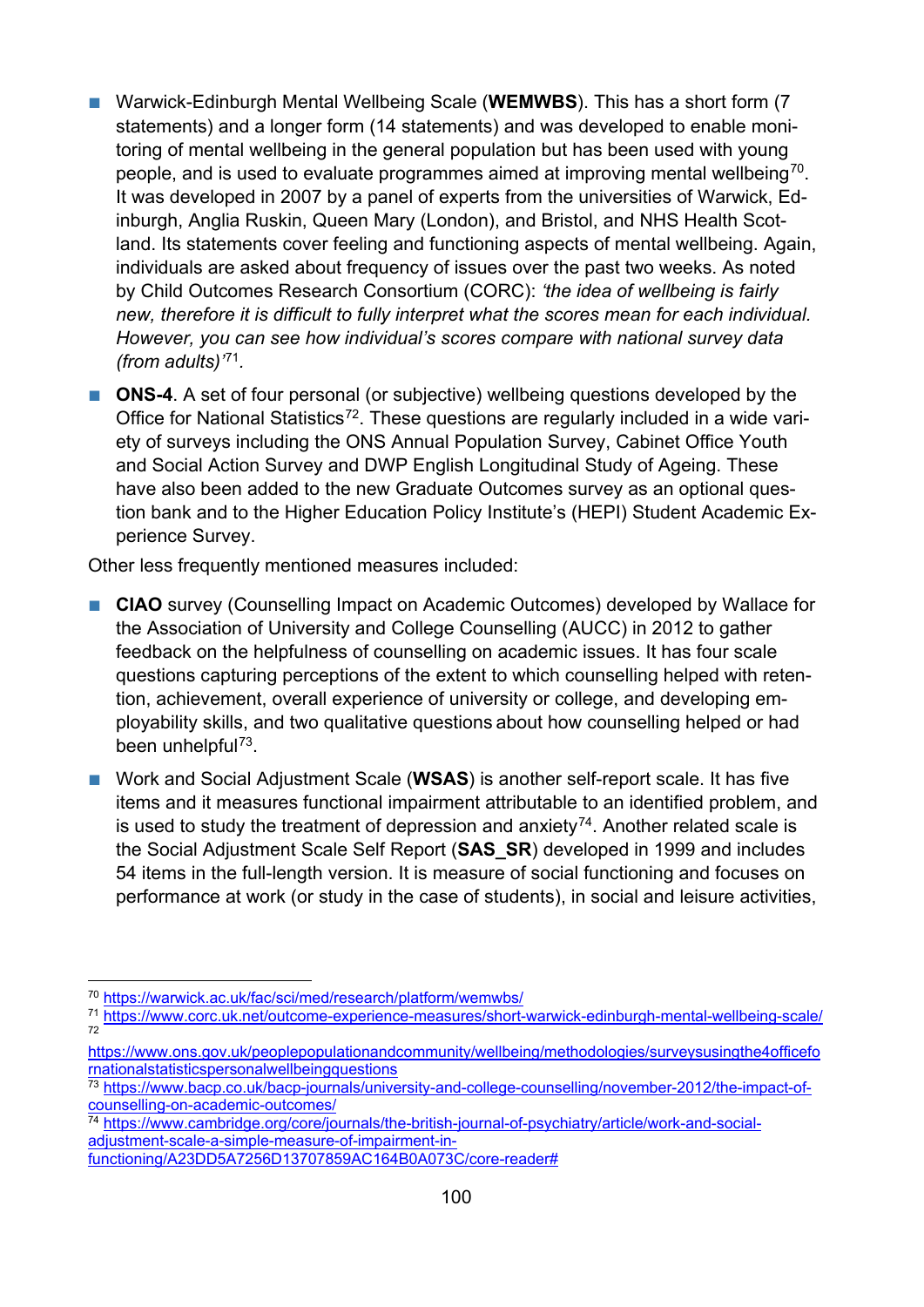and with the family (in relationships with partners and children) over the past two weeks There is a short version with 24 items and a screener version with 14 items.<sup>[75](#page-100-0)</sup>

■ World Health Organisation (WHO-5) Well-being Index<sup>76</sup>. This is a short self-reported scale to measure mental wellbeing. It was developed in Denmark and is the short form of a larger 28 item and then 10 item questionnaire, and first used in 1998 as part of a wider project (DEPCARE) on wellbeing measures in primary health care. It can be used to screen for depression and for measuring outcomes in clinical trials and works well with both younger people (children aged 9 and above) and elderly people. It has five statements and asks about feelings in the previous two weeks. It is free to use.

Other potential clinical measures include: the General Health Questionnaire (GHQ-12, but also available as GHQ-60, GHQ-30, GHQ-28)<sup>[77](#page-100-2)</sup> used to identify minor psychiatric disorders; and the Hospital Anxiety and Depression Scale (HADS, with 14 questions) and the Beck depression inventory,  $2^{nd}$  edition (BDI-II), used to identify anxiety and depression, but these were not mentioned in the survey response (potentially as these may incur a fee to use).

A key resource setting out the measures that can be used is The Improving Access to Psychological Therapies Manual – appendices and helpful resources, The National Centre for Mental Health, updated in December 2019[78](#page-100-3).

<span id="page-100-0"></span><sup>75</sup> <https://www.ncbi.nlm.nih.gov/pmc/articles/PMC3433762/>

<span id="page-100-1"></span><sup>76</sup> https://www.psykiatri-regionh.dk/who-5/Documents/WHO-5%20questionaire%20-%20English.pdf

<span id="page-100-2"></span><sup>77</sup> General Health Questionnaire www.gl-assessment.co.uk/products/general-health-questionnaire-ghq/

<span id="page-100-3"></span><sup>78</sup> Accessed August 2020 [https://www.england.nhs.uk/wp-content/uploads/2019/12/iapt-manual-helpful](https://www.england.nhs.uk/wp-content/uploads/2019/12/iapt-manual-helpful-resources-v2.pdf)[resources-v2.pdf](https://www.england.nhs.uk/wp-content/uploads/2019/12/iapt-manual-helpful-resources-v2.pdf)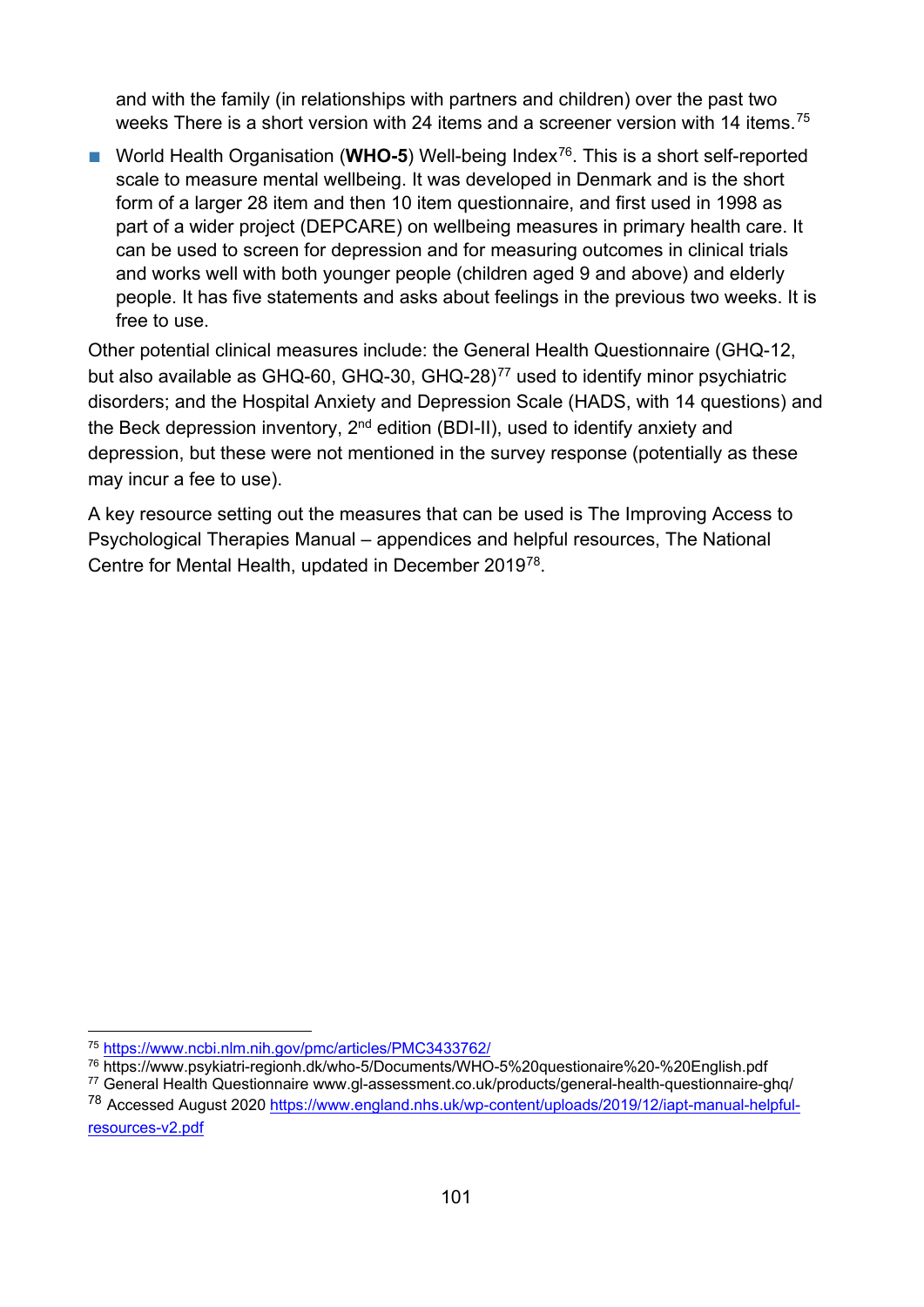# **Appendix B: key findings from the case studies and expert interviews**

Feedback from the case studies and interviews with sector experts provided some insights into wider issues.

- Barriers faced by institutions in providing support related to: (lack of) resource; understanding of (and the limits to) HE provider's responsibilities and lack of clarity around the role HE has in supporting students with their mental health; stigma remaining around certain conditions such as autism, psychosis and eating disorders; cultural barriers (including the lack of cultural diversity in staffing of support provision); and reduced NHS capacity influencing its ability to respond.
- Barriers faced by students in accessing support included: heavy timetabling/workload and prioritising academic deadlines (and thus difficulties finding time to attend appointments), underfunding of NHS services, lack of resources in HE providers, peaks and troughs in demand, lack of support from academics, confusion driven by lack of consistent language and narratives, lack of students' understanding of mental health services and degree of engagement/commitment required, gender and culture affecting perceptions of stigma, lack of joined up support between secondary school and HE, and lack of joined-up support within HE.

One **case study** (large HEI) reported they were noticing a trend of students not wanting to seek support simply because they feel they do not deserve it or do not want to take limited resource away from somebody else. They also report a perceived discrimination and stigma around disclosing a mental health condition, and typically this is caused by a student's past experience of negative treatment (perhaps at another institution). This can result in disclosure later in the student's academic career once they have built up an open and trusting relationship with their academic tutor.

- Aspects causing HE providers the greatest concern were felt to include: increasing prevalence of anxiety, depression, self-harm, and experience of trauma (some of which can be identified through clinical measures); students with very complex issues that providers may not have adequate resources to support; increasing volumes of students feeling overwhelmed and feeling unable to cope and the resultant pathologising of normal student development and experience of failure (identifying themselves as having a mental health problem); deciding where to target resources (and potentially leaving some areas under-resourced); and critically the danger of at risk students being undetected (e.g. isolated students who are disengaging from HE life/studies).
- Institutional impacts of student mental health problems were noted as: damage to reputation, decreases in student retention, loss of revenue, disruption in class due to absences, and negative impacts on academic and support staff (and on staff mental health).
- Influences on mental health could include: impulsive and risky behaviours, perfectionism (unrealistic expectations of self and others), academic stress, finance issues,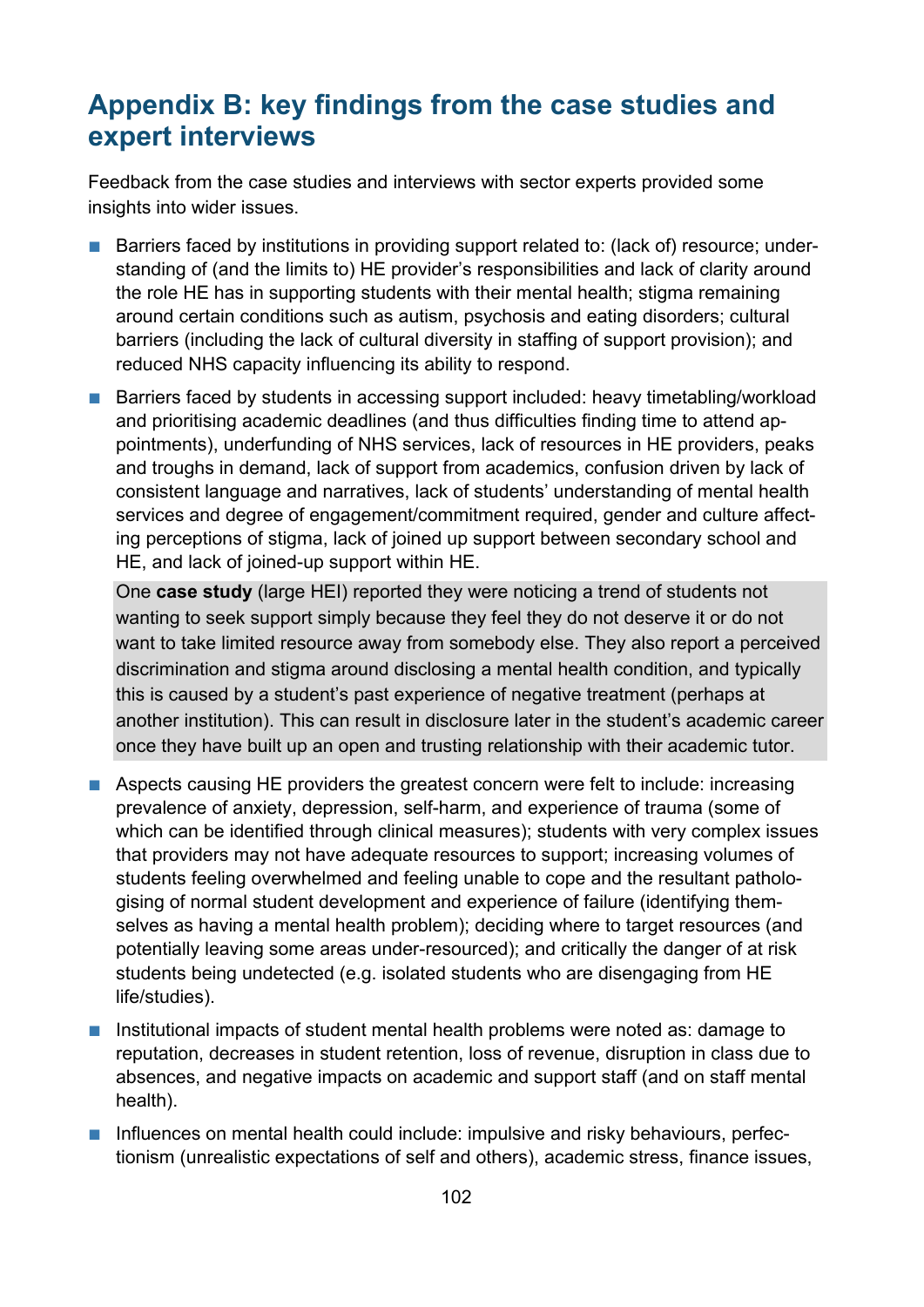relationships and family, sexual violence, sexuality, loneliness, social media and cyber bullying. In addition, the transition from school to university was seen as providing 'contextual background' and creating a challenging environment where some students may struggle. Further contextual aspects with the potential to influence mental health included a narrative of a 'mental health crisis'; changing motivations for going into higher education and increasing emphasis on outcomes rather than the experience of HE; concerns about availability of jobs, housing etc after graduating; the wider political situation and the uncertainty around UK leaving the EU.